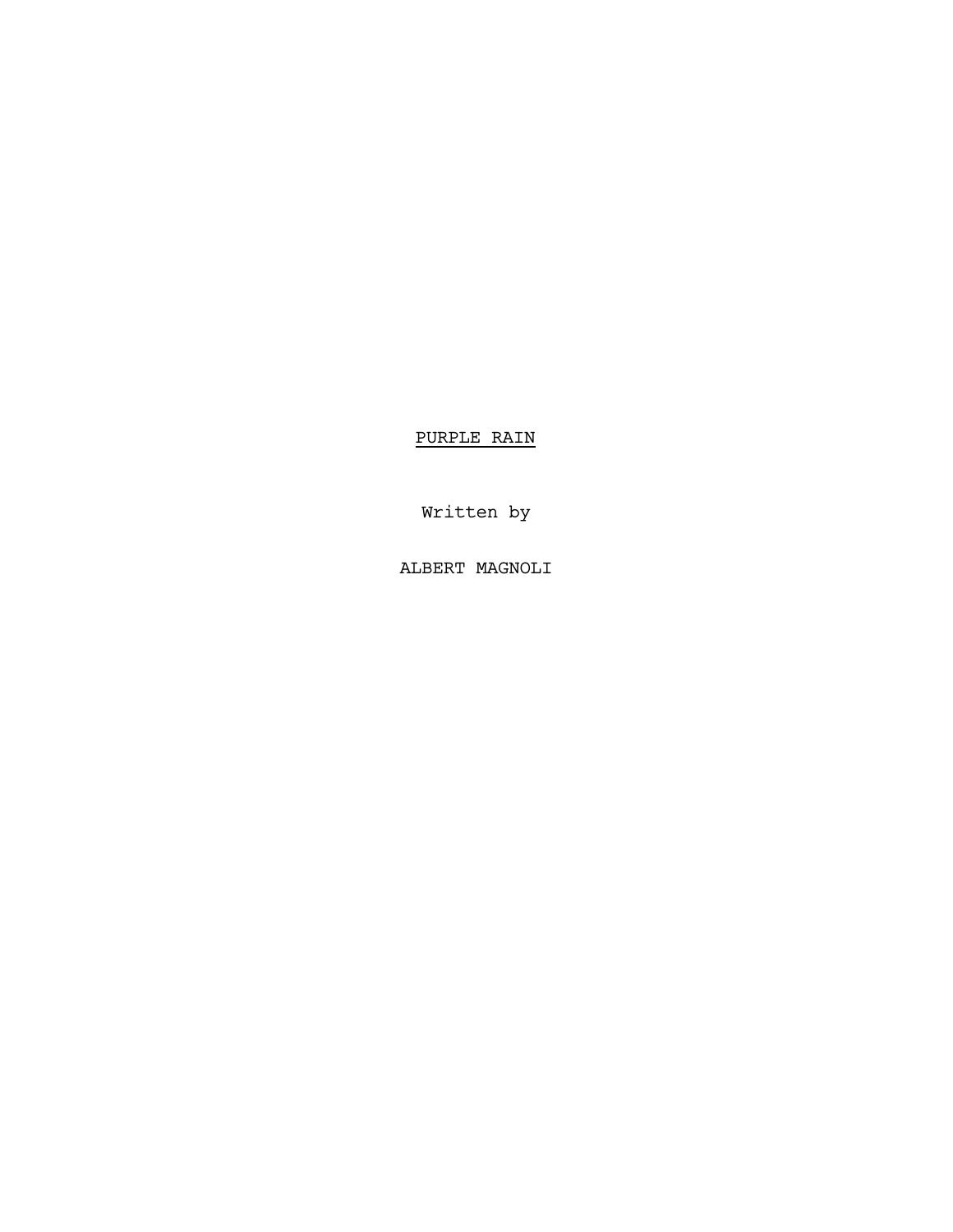SOUND UNDER: MUSIC BUILDING IN INTENSITY  $AS--$ 

PRINCE

 (OVER) DEARLY BELOV`ED, WE ARE GATHERED HERE TODAY TO GET THROUGH THIS THING CALLED LIFE. ELECTRIC WORD LIFE, IT MEANS FOREVER AND THAT'S A MIGHTY LONG TIME. BUT I'M HERE TO TELL YOU THAT THERE'S SOMETHING ELSE -- THE AFTERWORLD.

 THEN HUGE CU OF EYES OPENING, GAZING INTO MIRROR, HAND APPLYING MAKEUP, SUDDEN BLACKNESS, THEN--

PRINCE

 (CON'T) THAT'S RIGHT...A WORLD OF NEVER-ENDING HAPPINESS, YOU CAN ALWAYS SEE THE SUN --DAY OR NIGHT.

BURN IN MAIN TITLE: PURPLE RAIN

 PRINCE (CON'T) SO WHEN YOU CALL UP THAT SHRINK IN BEVERLY HILLS, YOU KNOW THE ONE -- DOCTOR EVERYTHING'LL BE ALRIGHT-- INSTEAD OF ASKING HIM HOW MUCH OF YOUR MIND IS LEFT, ASK HIM HOW MUCH OF YOUR TIME, `CAUSE IN THIS LIFE, THINGS ARE MUCH HARDER THAN IN THE AFTERWORLD, IN THIS LIFE, YOU'RE ON YOUR OWN.

 NOW, PULSATING COLOR -- FLASHES OF HOT, WHITE LIGHT...

> PRINCE (CON'T) AND IF DE-ELEVATOR TRIES TO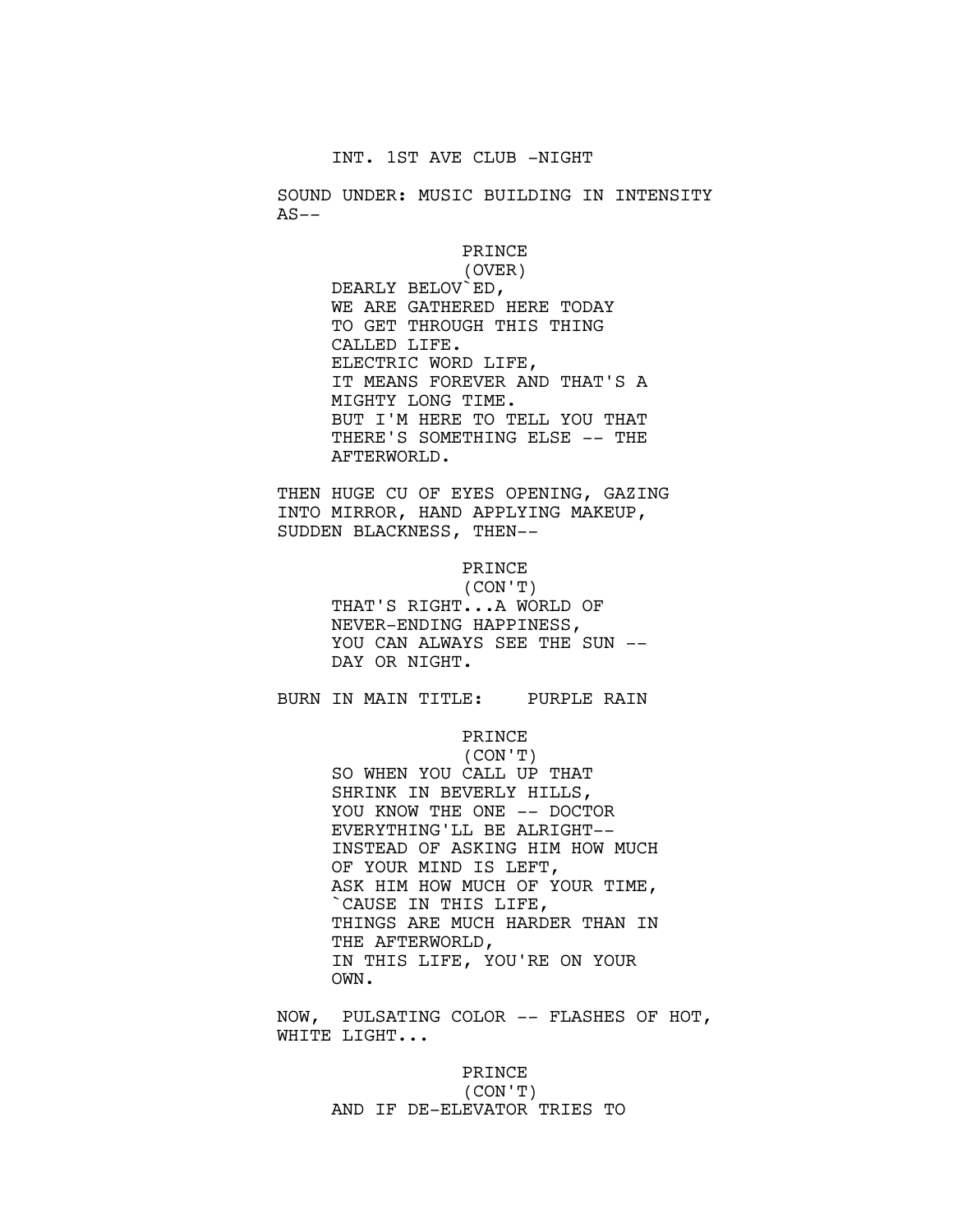BRING YOU DOWN, GO CRAZY, PUNCH A HIGHER FLOOR.

 AND THE BEAT PROVOCATIVE NOW, RELENTLESS, BUILDING WITH FIERCE INTENT TO--

(2) INT. CLUB (1ST AVE. ST. BAR) -- NIGHT

 THE MECCA! THE LAST STOP FOR A BAND BEFORE NATIONAL FAME.

 THE HUGE CAVERNOUS HALL IS PACKED! PEOPLE ARE DANCING LIKE MAD! VIDEO SCREENS WITH WILD GRAPHICS HANG SUSPENDED FROM THE CEILINGS. BEAUTIFUL WAITRESSES CRISS-CROSS THE FLOOR IN A FRENZY.

 PRINCE IS CENTER-STAGE -- LIPS CARESSING THE MIKE, BLACK, LUSTROUS HAIR SHINING, EYES DANCING -- SINGING "LET'S GET CRAZY" AS THE CROWD PULSATES BENEATH THE LASER LIGHTS.

THE MUSIC CONTINUES AS WE ...

CUT TO:

(3) EXT. STREETS  $#1$  -- NIGHT

 A TAXI PULLS UP WITH A SCREECH. VANITY SLOUCHES IN THE BACKSEAT. BLACK BOOTS, BLACK SKIN-TIGHT PANTS, AND A MANE OF THICK, BLACK HAIR PRESENTS A BEAUTIFUL AND IMPOSING FIGURE. HER EYES ARE LARGE AND DARK -- HER LOOK OPEN AND RIPE. SHE KNOWS WHAT SHE'S GOT, AND DOESN'T MAKE ANY EXCUSES FOR IT -- BUT THE FACT IS SHE'S SCARED AS HELL, POSSESSING A VULNERABILITY THAT SURPRISES HER BY ITS SUDDENNESS. AN EXPENSIVE GOLD CHAIN IS FASTENED ON ONE BOOT.

SHE SCROUNGES THROUGH HER BAG -- PULLS OUT HER REMAINING CASH. IT'S DRASTICALLY SHORT OF WHAT SHE OWES AND SHE KNOWS IT. SHE TOSSES IT ONTO THE FRONT SEAT, JUMPS FROM THE CAB, STREAKS ACROSS THE STREET. THE CABBIE LETS OUT A YELL AND JUMPS OUT AFTER HER.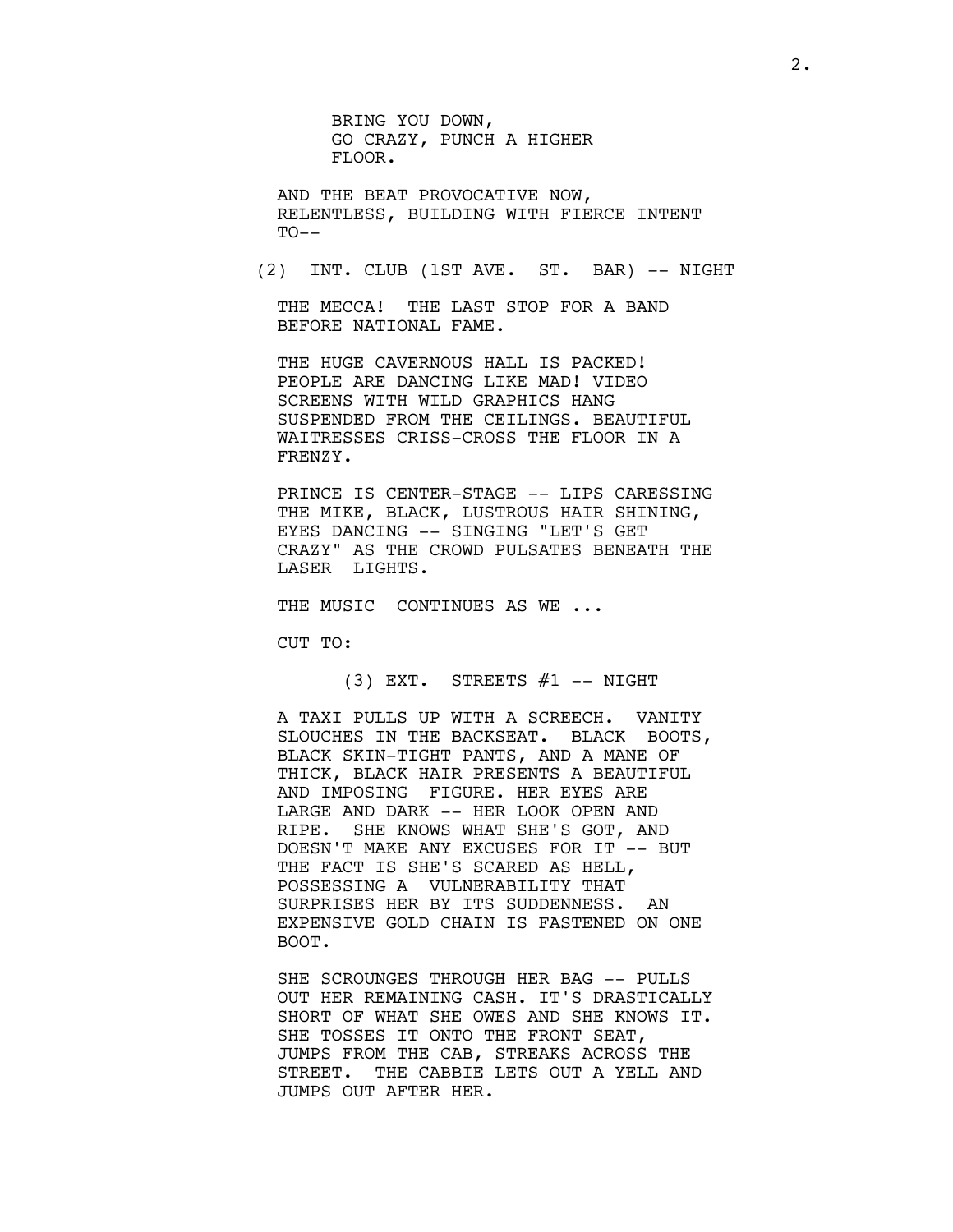"LET'S GET CRAZY" CONTINUES AS WE ...

CUT TO:

(4) INT. SHOWER, MORRIS' APT. -- NIGHT

 MORRIS DAY STANDS IN THE SHOWER, STEAM WHIRLING ABOUT HIS FACE. HE'S 22 YEARS OLD, MATINEE-IDOL SEXY WITH LARGE, DARK, BEDROOM EYES. HE HEADLINES A SLICK TECHNO-FUNK GROUP CALLED THE TIME WHICH SPORTS GANGSTER SUITS AND WIDE-BRIMMED HATS. HE'S GIFTED WITH A WEALTH OF SELF- LAUDATORY HUMOR WHICH HE USES LIKE A KNIFE, MOVING THROUGH LIFE WITH A CALM, BUT RUTHLESS GRACE.

 MAKE NO MISTAKE, MORRIS IS NOBODY'S FOOL. HIS SEEMING OUT-RACEOUSNESS, HIS CHARM -- EVERY MOVE HE MAKES IS FOR A CALCULATED EFFECT. HE KNOWS EXACTLY WHAT THE LADIES NEED, AND DOESN'T MIND REMINDING THEM SHOULD THEY FORGET ...

 HE BREAKS INTO A WIDE GRIN. HAIR STANDING UP LIKE DON KING, HE WIPES OFF A HAND MIRROR, REGARDS HIMSELF UNABASHEDLY AS HE BRUSHES HIS TEETH.

"LET'S GET CRAZY" CONTINUES AS WE...

CUT TO:

(5) INT. BASEMENT, PRINCE'S HOME -- NIGHT

 PRINCE SITS IN FRONT OF THE MIRROR, FINISHES APPLYING HIS MAKEUP. BLACK HAIR FLOWING, EYES WIDE AND FANTASTIC, HE REGARDS HIMSELF A MOMENT BEFORE JUMGING UP. HE PUTS ON A HIGH-COLLARED OVERCOAT, GRABS HIS GUITAR MOVES QUICKLY TO THE BASEMENT WINDOW. HE HOISTS HIMSELF THROUGH IT, DISAPPEARS INTO THE NIGHT.

"LET'S GET CRAZY" CONTINUES AS WE ...

CUT TO:

(6) EXT. CORNER, STREETS  $#1$  -- NIGHT

 A POLICE CAR, LIGHTS FLASHING, SITS AT THE CURB. A SMALL CROWD HAS RATHERED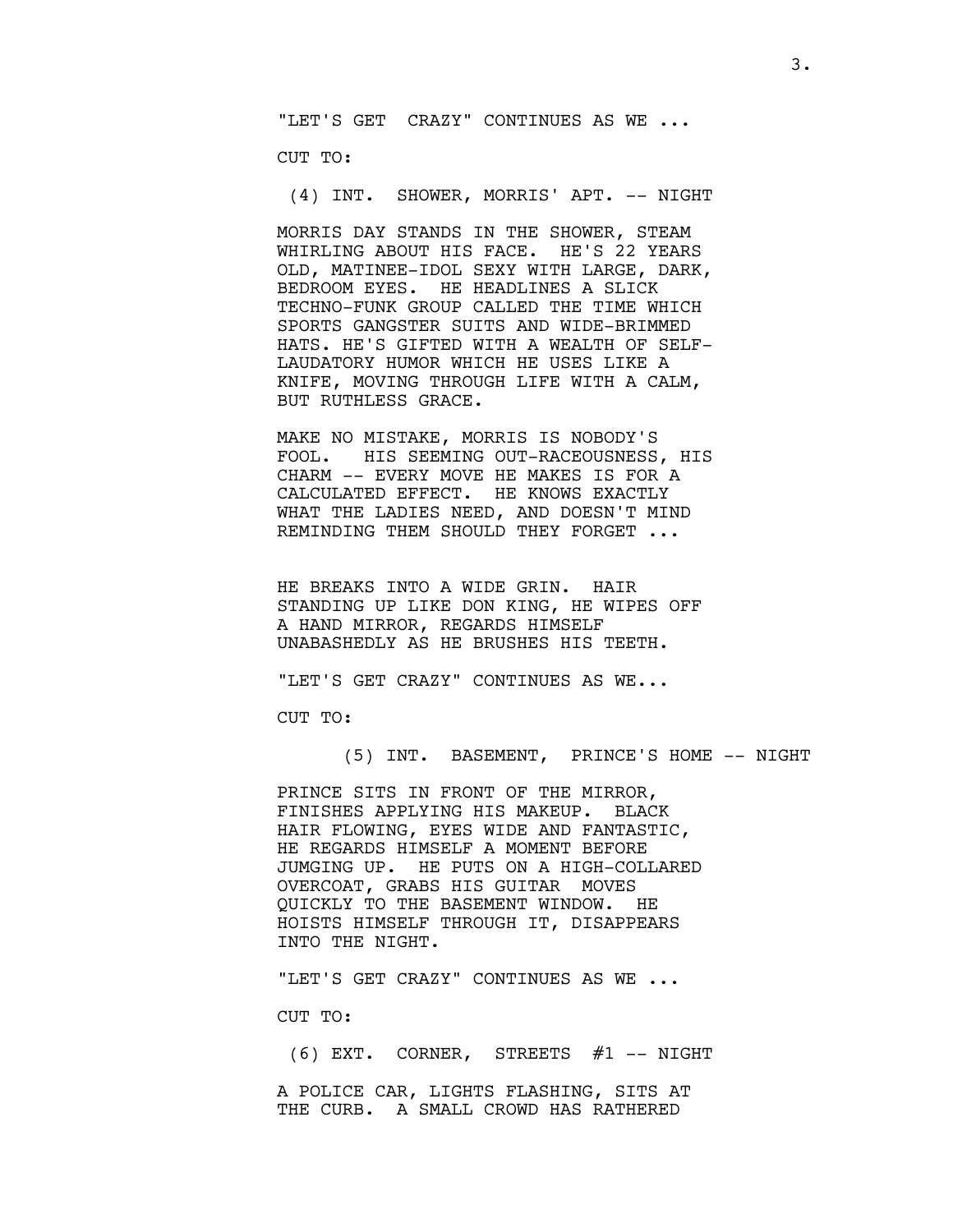ABOUT. THE CABBIE STANDS ON THE SIDEWALK GESTICULATING ANGRILY TO A COP. VANITY STANDS BY THE POLICE CAR, OBVIOUSLY BOARD, ANOTHER COP BY HER SIDE. HER EYES ARE FASTENED ON A GOOD- LOOKING BUSINESSMAN STANDING NEARBY...

 A SILENT NEGOTIATION SEEMS TO BE GOING ON. UNDERSTANDING WAFTS BETWEEN THEM LIKE A PASSING BREEZE.

 WITHOUT TAKING HIS EYES OFF HER, THE BUSINESSMAN APPROACHES THE CABBIE, STARTS TALKING ...

"LET'S GET CRAZY" CONTINUES AS WE...

CUT TO:

(7) INT. MORRIS' BEDROOM -- NIGHT

 MORRIS MOVES LASCIVIOUSLY INTO THE BEDROOM WEARING A RED MUSCLE T-SHIRT, ORANGE BAGGY SHORTS, AND GREEN KNEE-HI SOCKS FASTENED TO GARTERS. A YELLOW BANDANNA HOLDS UP HIS HAIR.

 THE BEDROOM IS A MESS. A VACUUM CLEANER STANDS LIKE A SENTRY IN THE MIDDLE OF THE FLOOR. HE TURNS IT ON, BLAZES A PATH TO HIS CLOSET. HE YANKS OUT A WELL- PRESSED SUIT, HOLDS IT AGAINST HIM, STRIKES A SEXY, HALF-LIDDED POSE ONLY A MOTHER COULD LOVE--

MORRIS

(AWED)

OH, LORD ...

"LET'S GET CRAZY" CONTINUES AS WE ...

CUT TO:

(8) EXT. CLUB (1ST AVE. ST. BAR) -- NIGHT

 THE STREETS ARE SWOLLEN WITH TRAFFIC. KIDS ARE PACKED ONTO THE SIDEWALK, WAITING TO GET INTO THE CLUB. PRINCE, RIDING HIS MOTORCYCLE, WEAVES BETWEEN JAMMED CARS, THEN BLASTS DOWN A NARROW ALLEY LEADING TO THE REAR ENTRANCE. HIS GUITAR IS SLUNG ACROSS HIS BACK. HE CHAINS UP HIS BIKE, MOVES PAST A CROWD OF KIDS, CUTS INSIDE.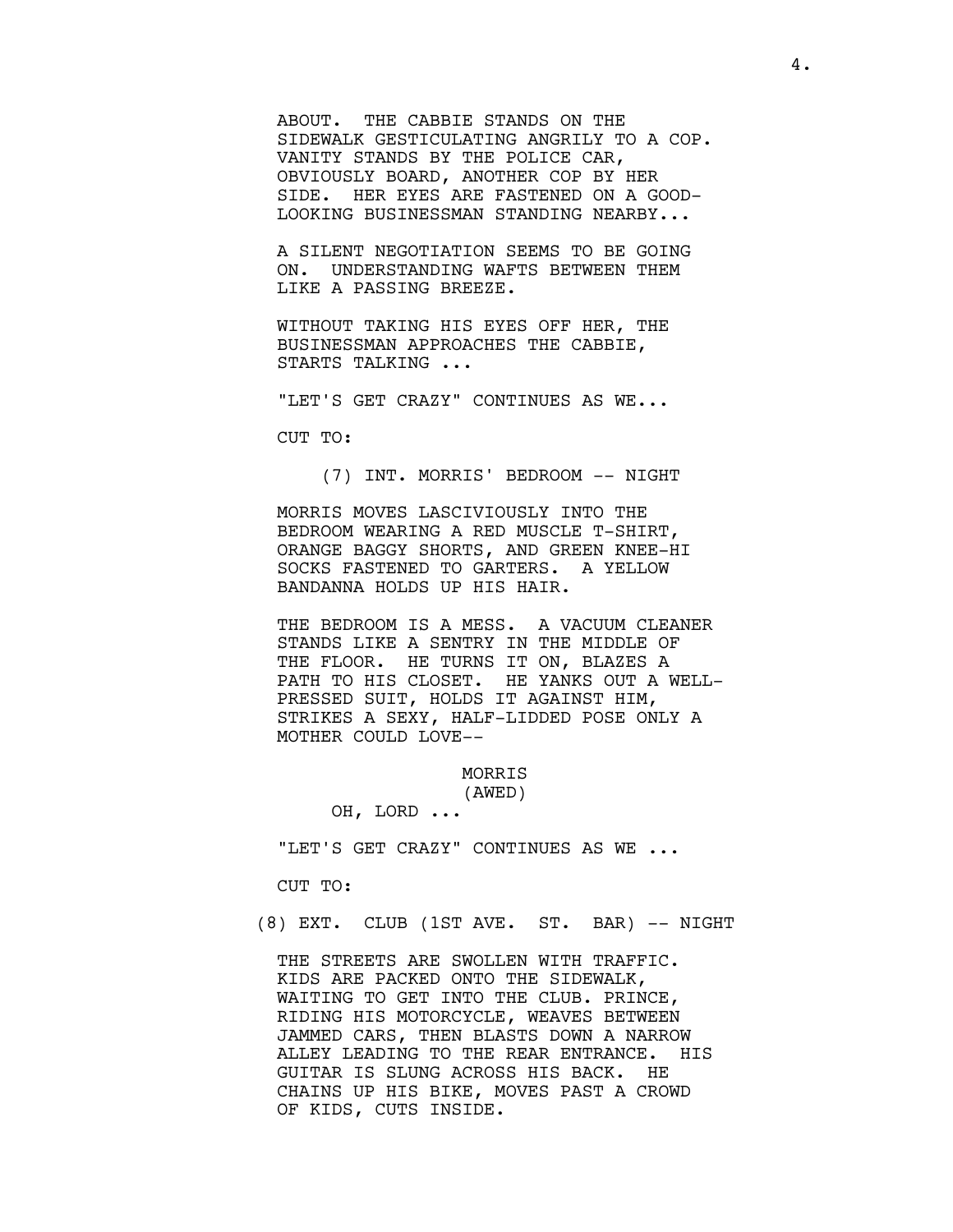'LET'S GET CRAZY" CONTINUES AS WE ...

CUT TO:

(9) EXT. STREETS  $#2$  -- NIGHT

 A SEVILLE SWEEPS TO A STOP. THE BUSINESSMAN IS AT THE WHEEL. VANITY STEPS FROM THE CAR LANGUIDLY AND OFFERS A CURT WAVE GOODBYE. THE CAR PULLS AWAY.

 SHE STANDS SERENELY A MOMENT AS THE CAR TWISTS AROUND THE CORNER. SHE GRABS HER BAG, RUSHES INTO A DARK ALLEY. SHE PULLS A HANDFUL OF CASH FROM HER POCKET, COUNTS THROUGH IT QUICKLY.

'LET'S GET CRAZY" -CONTINUES AS WE ...

CUT TO:

(10) EXT. MORRIS' APARTMENT -- NIGHT

 THE DOOR OPENS -- MORRIS STEPS CONFIDENTLY INTO THE NIGHT. THE CHANGE IN HIS APPEARANCE IS BREATHTAKING. A CASHMERE COAT IS DRAPED OVER HIS SHOULDERS, A WHITE SCARF HANGS LOOSELY ABOUT HIS NECK. WEARING A SHARP, GANGSTER-STYLE SUIT, HIS HAIR IS A POMPADOUR, AND STACY ADAMS ON HIS FEET - - MORRIS IS THE VERY PICTURE OF ELEGANCE. HE DOESN'T JUST WALK TO THE CURB, HE SLIDES -- HIS PROMENADE PUNCTUATED WITH A DIP AT THE KNEES YOU COULD SNAP YOUR FINGERS TO.

 JEROME IS AT THE CURB, BUFFING DOWN THE BUMPER OF A YELLOW, 1970 FLEETWOOD CADILLAC. JEROME IS SOLIDLY BUILT, SMOOTH-FACED HANDSOME WITH A BOYISH CHARM ALL HIS OWN. HE'S A MEMBER OF THE TIME, AND ACTS AS MORRIS' CHAUFFEUR, VALET, AND ALL-PURPOSE SHADOW.

 HE MOVES QUICKLY TO THE DOOR, HOLDS IT OPEN AS MORRIS SETTLES HIMSELF INTO THE BACKSEAT. HE CLOSES IT WITH A FLAIR, HOPS BEHIND THE WHEEL, PULLS OUT.

'LET'S GET CRAZY" CONTINUES AS WE...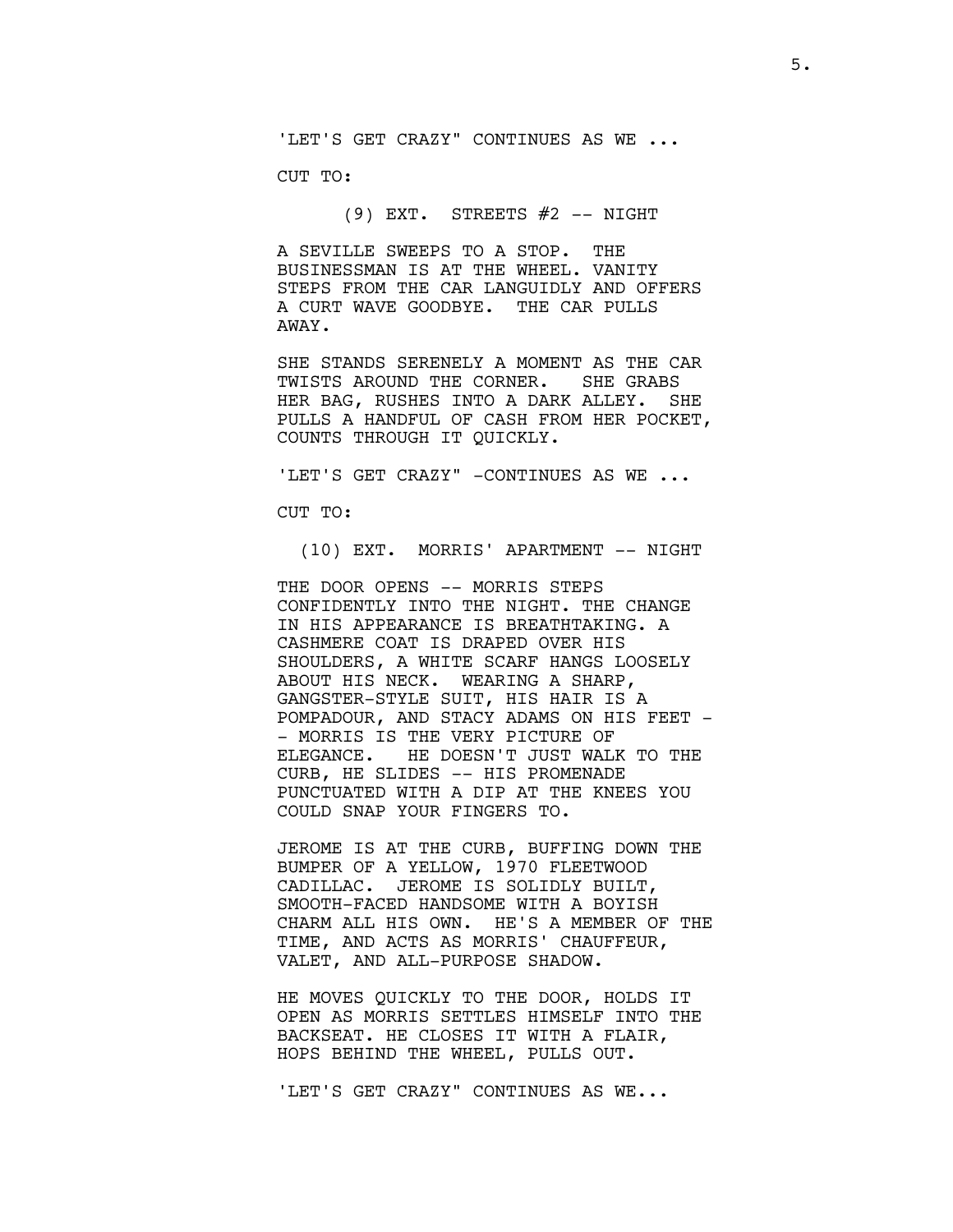CUT TO:

(11) INT. DRESSING ROOM, CLUB -- NIGHT

 PRINCE IS BACKSTAGE, PRACTICING SPINS IN FRONT OF THE MIRROR. THE OTHER MEMBERS OF HIS CROUP ARE SCATTERED THROUGHOUT THE ROOM. BOBBY SITS OFF TO THE SIDE, HIS DRUMSTICKS TAPPING AGAINST HIS KNEE. MATT PUTS ON HIS DOCTOR'S SMOCK. LISA AND WENDY FINISH APPLYING THEIR MAKEUP. MARK RUNS HIS FINGERS UP AND DOWN THE NECK OF HIS BASS GUITAR.

 SUDDENLY A STAGEHAND POKES HIS HEAD INTO THE ROOM, HOLDS THE DOOR OPEN AS PRINCE AND HIS BAND CUT QUICKLY TO THE STAGE.

'LET'S GET CRAZY' CONTINUES AS WE...

CUT TO:

(12) INT. MOTEL ROOM -- NIGHT

THE DOOR OPENS -- A LIGHT GOES ON. VANITY STANDS IN THE HALLWAY, PEERS CAUTIOUSLY INTO A SQUALID, RUNDOWN ROOM. SHE HESITATES BRIEFLY, SEEMS TO SIGH, THEN INDICATES SHE WILL TAKE IT. THE MANAGER CLOSES THE DOOR AS HE LEAVES.

 SHE STANDS A MOMENT, SURVEYS THE ROOM. A BED AND BUREAU, SINK, A CHAIR, HOTPLATE -- SIMPLY THE ESSENTIALS. SHE PULLS A DRESS FROM HER BAG, A PAIR OF HI- HEELS, SOME GLOVES, UNDERWEAR. SHE HANGS THE DRESS ON A ROD, PLACES THE SHOES BENEATH IT, ARRANGES THE REST IN A BUREAU DRAWER. SHE LOOKS AROUND ONCE MORE -- FLOWERED WALLPAPER PEELS FROM THE WALLS.

 SHE RUSHES TO THE WINDOW, TEARS OPEN THE SHUTTERS -- IRON BARS OBSTRUCT HER VIEW...

(13) EXT. CLUB -- NIGHT (VANITY'S POV)

 ... KIDS ARE CROWDED IN FRONT OF THE CLUB. A YELLOW CADDY SCREECHES UP IN FRONT. TRAFFIC IS JAMMED ALL AROUND. THE NIGHT IS ELECTRIC -- THE SCENE BECKONS ...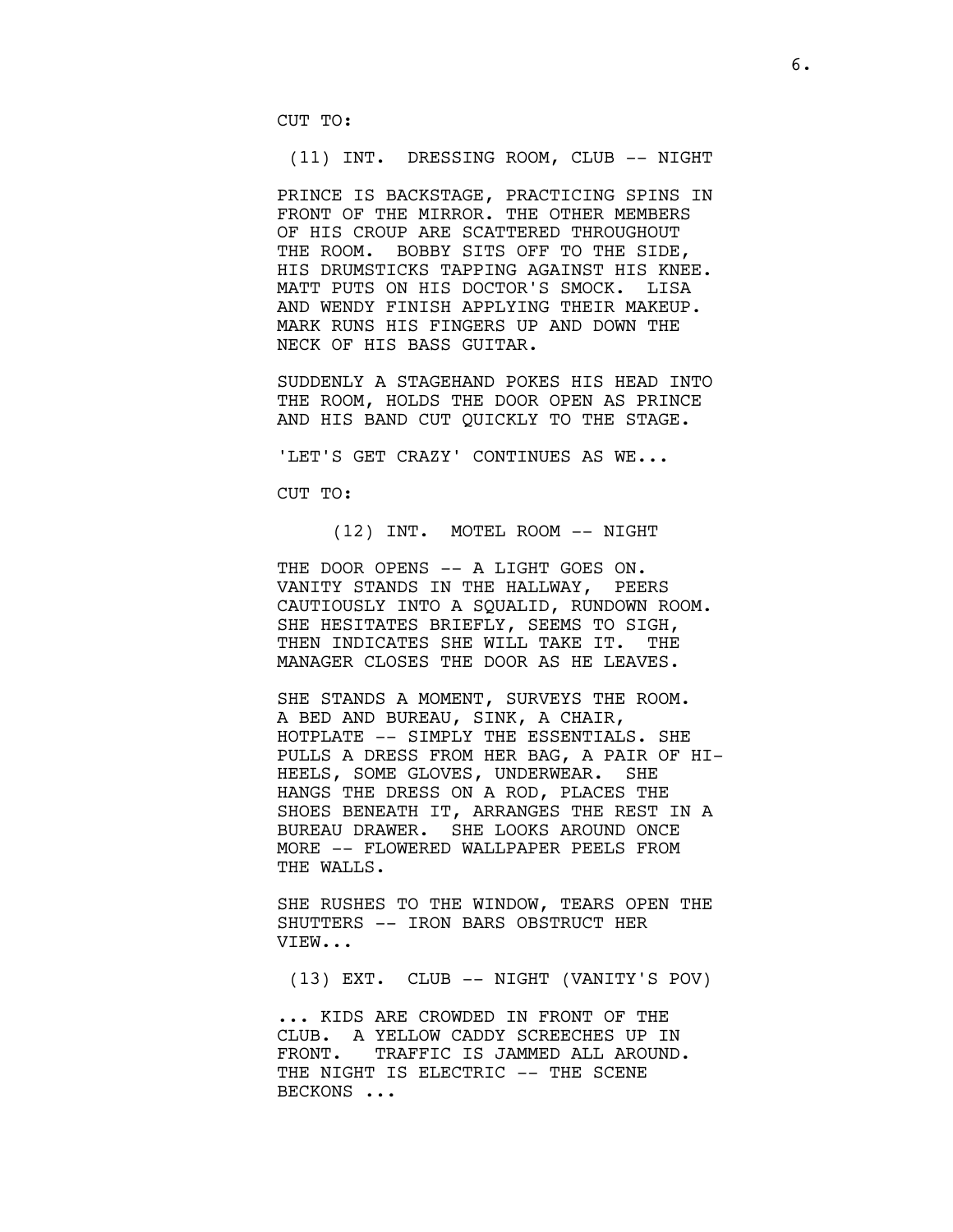(14) INT. VANITY'S HALLWAY -- NIGHT

 SHE RUNS FROM THE ROOM, CUTS DOWN THE HALLWAY, SLANMING THE DOOR BEHIND HER ...

"LET'S GET CRAZY" CONTINUES AS WE...

CUT TO:

(15) EXT. CLUB (1ST AVE. ST. BAR) -- NIGHT

 JEROME OPENS THE DOOR OF THE CADDY, HELPS MORRIS OUT. THE CROWD RECOGNIZES THEM IMMEDIATELY, RUSHES IN FOR A CLOSER LOOK. MORRIS LOVES THE ATTENTION, PLAYS TO THEIR ENTHUSIASM WITH A RELISH. JEROME SNAPS A COMB INTO HIS HAND, HOLDS UP A POCKET MIRROR ...

 MORRIS COMBS HIS HAIR DRAMATICALLY, THE CROWD ENCOURAGING HIM ON. JEROME GIVES HIM THE OK SIGN, USHERS HIM INTO THE CLUB.

"LET'S GET CRAZY" CONTINUES AS WE...

CUT TO:

(16) INT. CLUB (1ST AVE. ST. BAR) -- NIGHT

PRINCE ONSTAGE PERFORMING "LET'S GET<br>CRAZY." HE'S LOCKED INTO A GUITAR HE'S LOCKED INTO A GUITAR SOLO, MOVING PROVOCATIVELY WITH WENDY. THE CROWD IS PACKED ONTO THE DANCE FLOOR, THICK AGAINST THE STAGE.

 JEROME MAKES HIS WAY THROUGH THE CROWD, BLAZING A PATH FOR MORRIS WHO IS SURROUNDED BY A DOZEN BABES. OCCASIONALLY MORRIS GLANCES AT PRINCE -- DISCLOSES BY HIS LOOK THAT HE DOESN'T CARE MUCH FOR HIS ACT -- OR HIS MUSIC...

 HE BREAKS OFF FROM THE GIRLS, FOLLOWS JEROME TO THE BACKSTAGE ENTRANCE WHERE THEY'RE JOINED BY OTHER MEMBERS OF THE TIME -- JESSE AND JELLYBEAN AMONG THEM. MORRIS CASTS ANOTHER GLANCE TOWARD PRINCE, BREAKS INTO A SELF-SATISFIED GRIN--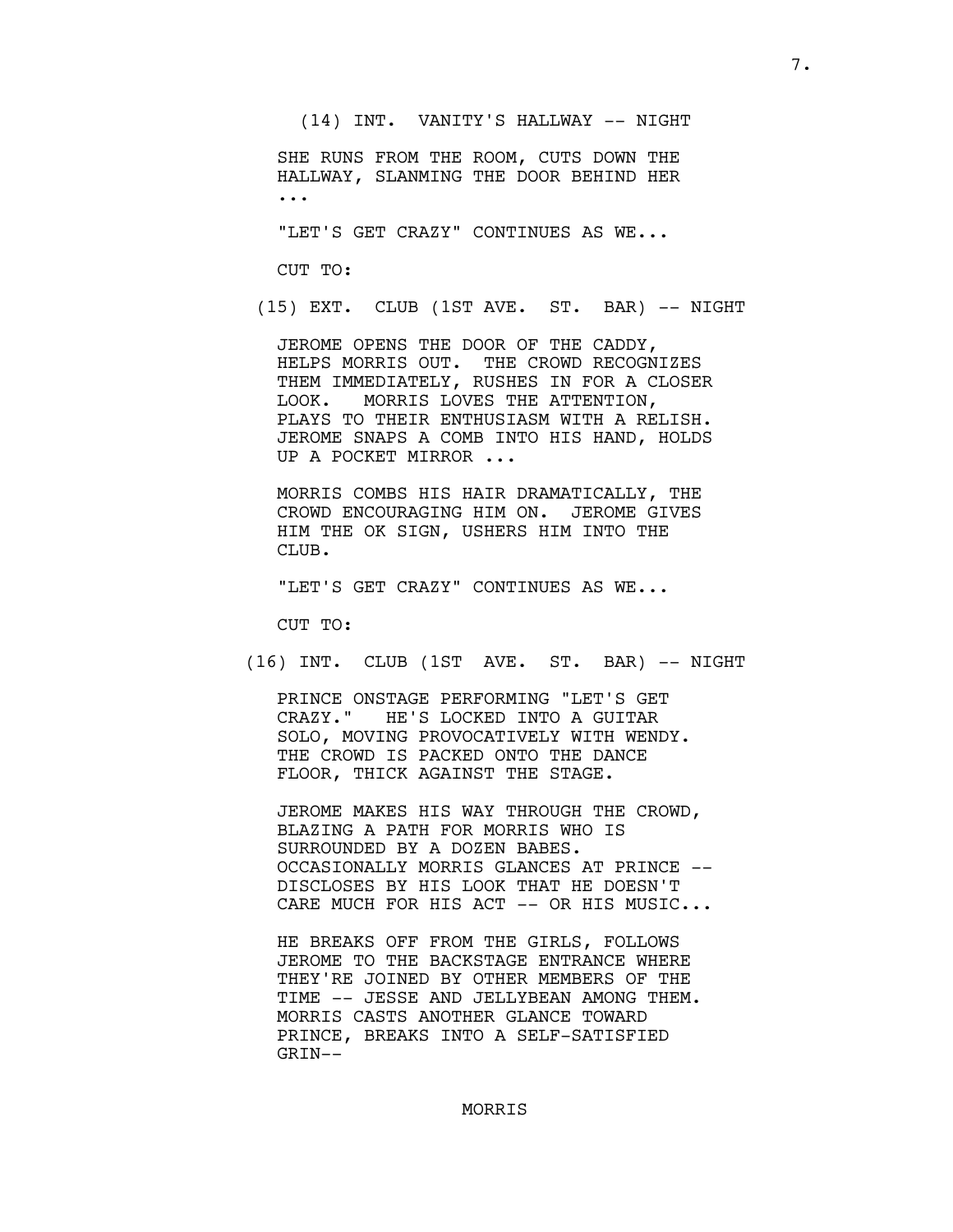WE'RE GOING TO SLAY HIM... (SCREAMS) WHAWHAK!

"LET'S GET CRAZY" CONTINUES AS WE...

CUT TO:

(17) EXT. CLUB -- NIGHT

 COMMOTION! THE CROWD HAS BECOME UNWIELDLY -- TRAFFIC IS SNARLED ALL AROUND. HORNS ARE BLARING. COPS TRY DESPERATELY TO WARD OFF THE INEVITABLE GRID LOCK.

 VANITY RUNS AGAINST THE LIGHT, MOVES TO THE HEAD OF THE QUEUE TO THE ACCOMPANIMENT OF JEERS AND CATCALLS. SHE DOESN'T BUDGE AN INCH, KNOCKS RAPIDLY ON THE GLASS DOOR, CATCHING THE ATTENTION OF CHICK, A BURLY, 6'5", 285 POUND BOUNCER WITH A WHITE BEARD AND LONG FLOWING HAIR. AN EX-MARINE, CHICK'S FUNCTION IS OBVIOUS. HE CRACKS THE DOOR--

#### CHICK

WHAT?

 VANITY I HAVE AN APPOINTMENT WITH THE MANAGER.

 CHICK NO YOU DON'T -- HE DOESN'T SEE ANYBODY.

 SUDDENLY A FIGHT BREAKS OUT AT THE INSIDE MONEY WINDOW. CHICK SPINS INSTANTLY, SLAMS THE DOOR -- BUT VANITY JAMS HER BOOT INTO THE NARROW SPACE. THE DOOR CRASHES AGAINST HER INSTEP, SHE WINCES IN PAIN --BUT CHICK DOESN'T NOTICE. HE'S ALREADY UPON THE OFFENDERS, HEAVING THEM AGAINST THE WALL.

 VANITY STREAKS INSIDE, BLAZES UP THE STAIRWAY, DUCKS BEHIND A GROUP OF GIRLS...

CHICK TURNS INSTANTLY -- THE DOOR IS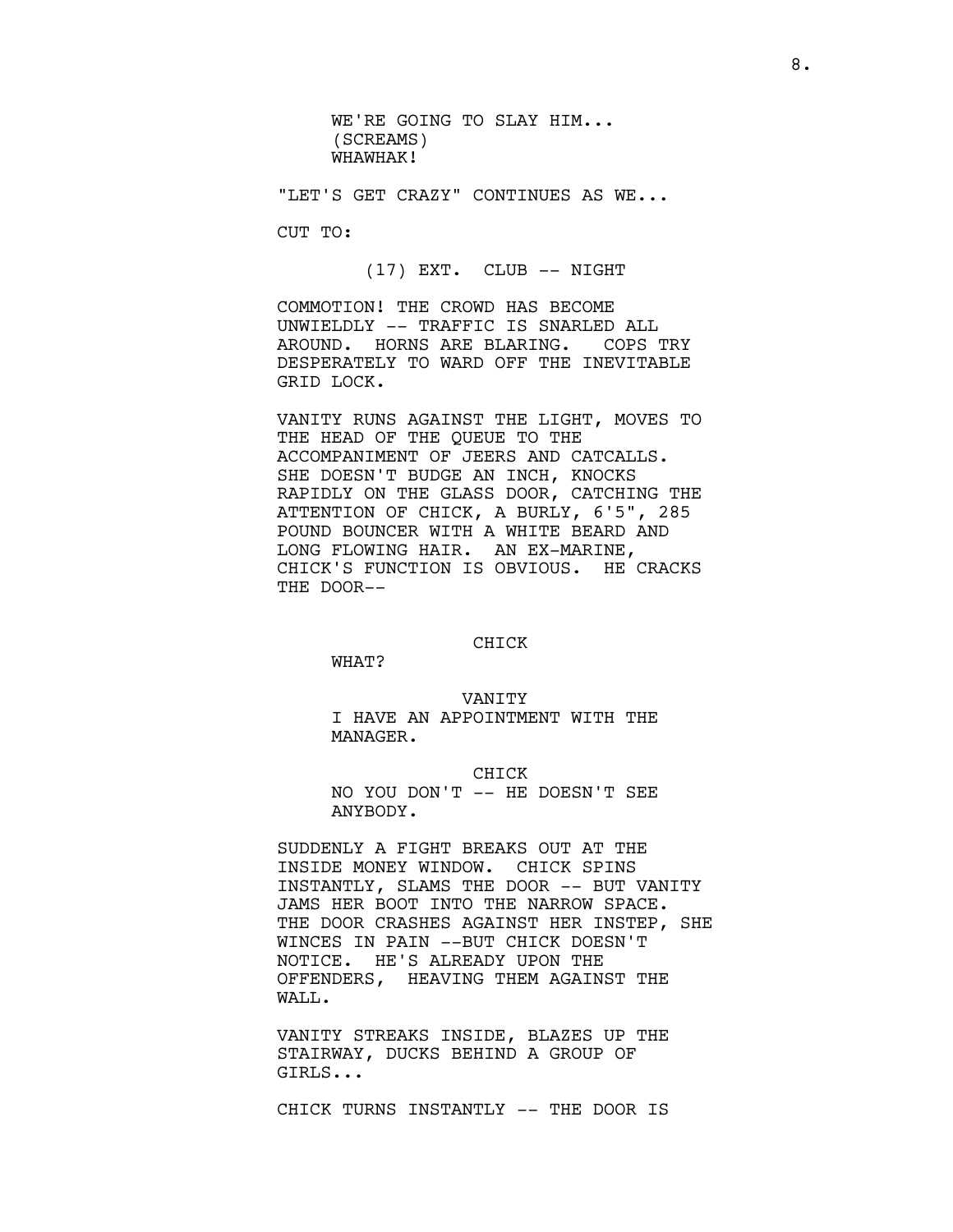CLOSED -- VANITY, GONE. HIS EYES DART UP THE STAIRWAY -- NOTHING. HE SHRUGS, DRAGS THE TWO GUYS OFF.

(18) INT. CLUB -- UPPER BAR AREA -- NIGHT

 VANITY WATCHES AS HE MOVES AWAY. SHE JUMPS UP, LUNGES ONTO THE DANCE FLOOR, CRASHES INTO A WAITRESS, JILL, WHOSE TRAY SMASHES TO THE FLOOR--

 JILL WHAT ARE YOU RETARDED OR SOMETHING?! WHY DON'T YOU LOOK WHERE YOU'RE GOING?

> SHE'S 18 YEARS OLD, BLONDE AND PRETTY IN A CUTE, INNOCENT WAY. A DAISY MAE-TYPE WHOSE EMOTIONS FORM SO QUICKLY, SHE HAS TROUBLE SORTING THEM OUT. RIGHT NOW SHE'S MAD AS HELL -- SHE THINKS--

> > VANITY SORRY ... WHERE'S THE OFFICE?

 JILL SQUATS, PICKS UP THE BROKEN GLASSES- - 1990 - 1990 - 1990 -

JILL

 DO YOU THINK YOU CAN JUST COME IN HERE AND TAKE OVER?

VANITY

 I SAID I'M SORRY -- WHAT DO YOU WANT ME TO DO? WHERE'S THE OFFICE?

JILL POINTS -- VANITY HURRIES AWAY --

JILL

 (TRIUMPHANTLY) NO ONE'S IN!

 VANITY STOPS DEAD IN HER TRACKS, DOES A SLOW BURN. SHE WALKS BACK TO JILL--

VANITY

 OKAY, SO YOU GOT ME BACK, FINE. LISTEN, I'M FROM OUT OF TOWN. I HAVE TO SEE THE MANAGER, IT'S IMPORTANT. I'M A REAL GOOD SINGER AND DANCER. I KNOW HE COULD USE ME.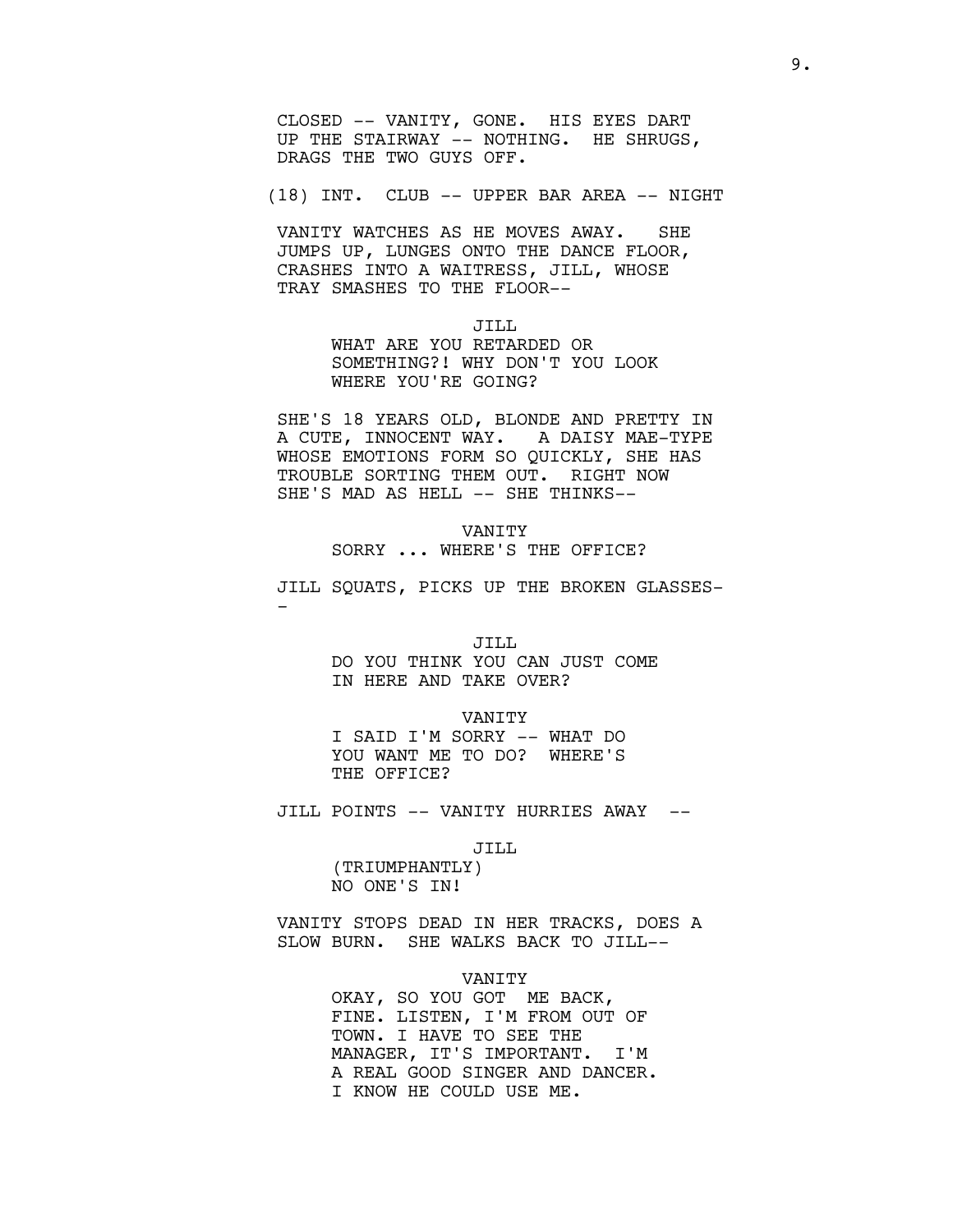## JILL DO YOU HAVE ANY EXPERIENCE?

#### VANITY SIMMERS, ENUNCIATES EVERY WORD--

VANITY

# YEAH...DEFINITELY.

# JILL

FOLLOW ME.

 AND SHE TURNS ON HER HEELS, MAKES HER WAY THROUGH THE CLUB, MOVING INTO THE VICINITY OF THE STAGE. VANITY FOLLOWS HER RELUCTANTLY, CASTS A LOOK TO THE BAND. SHE SPOTS PRINCE FOR THE FIRST TIME -- STOPS INSTANTLY...

 HIS EFFECT ON HER IS INSTANTANEOUS. PASSION SURGES THROUGH HER LIKE A TIDAL WAVE. HIS HAIR, FACE, EYES -- IT ALL CONSPIRES TO MAKE HER WEAK. IT'S LIKE MEETING SOMEONE FOR THE FIRST TIME, BUT SEEING SO MUCH OF YOURSELF IN THEM, THAT THEIR LIPS, EYES, MOUTH -- YOU'RE CERTAIN YOU HAVE TOUCHED, AND THE DESIRE TO BE WITH THEM BECOMES SO STRONG THAT THE VERY ACT OF TOUCHING WILL RELEASE YOU IN A WAY YOU NEVER THOUGHT POSSIBLE...

 PRINCE BRINES "LET'S GET CRAZY" TO A ROUSING, BLISTERING END. SUDDENLY THE STAGE IS PLUNGED INTO DARKNESS. THE CROWD GOES WILD!

 ...VANITY SNAPS OUT OF IT. JILL IS TUGGING AT HER ARM, A PUZZLED LOOK ON HER FACE--

 JILL HERE, FILL THIS OUT -- I'LL HAVE HIM CALL YOU.

> VANITY I DON'T HAVE A PHONE. WHEN WILL HE BE BACK?

 JILL WELL...YOU CAN TRY TOMORROW.

 VANITY YOU CAN COUNT ON IT.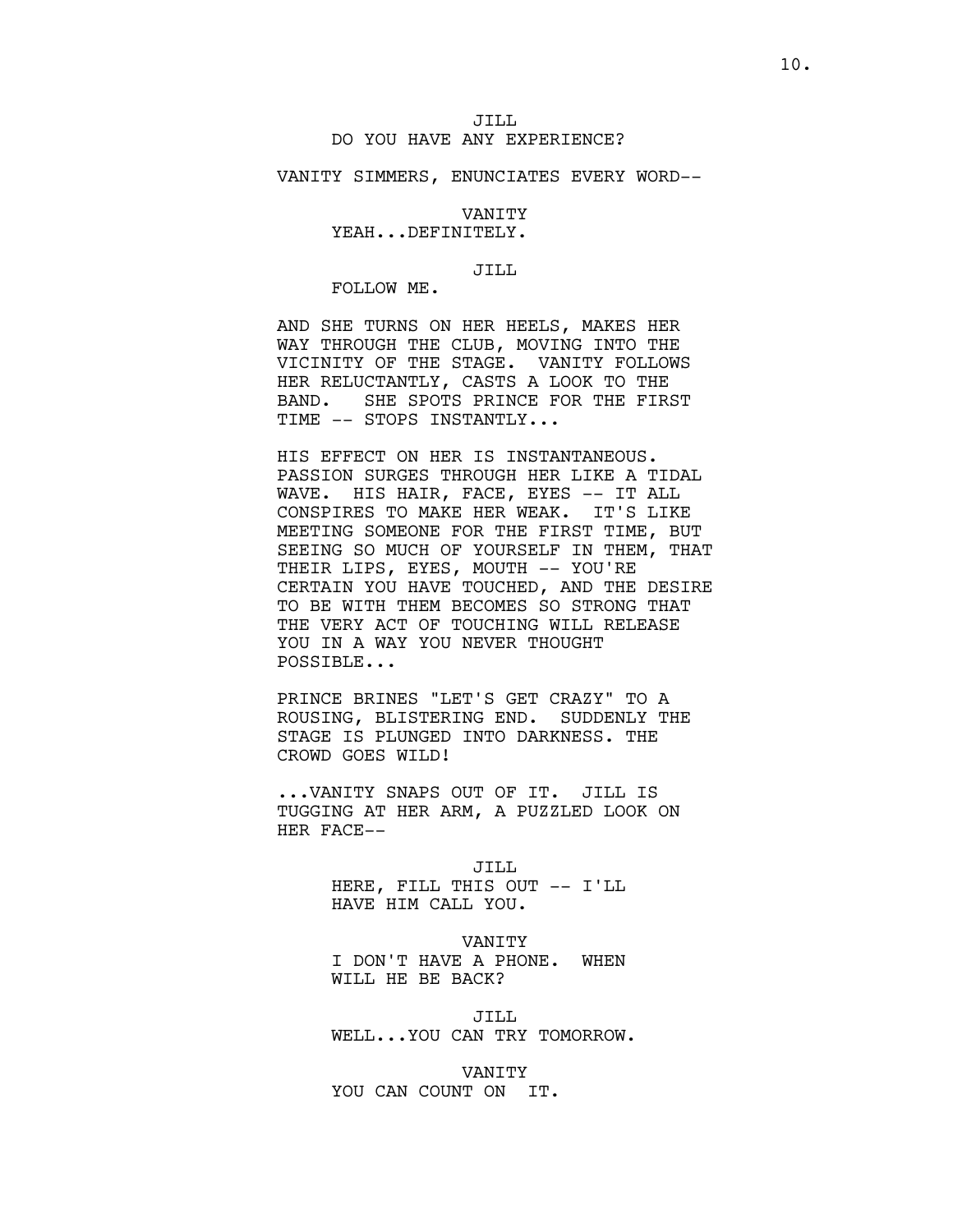VANITY HANDS THE CARD BACK TO HER -- JILL READS THE NAME, ADDRESS -- LOOKS UP PUZZLED--

# JILL

### VANITY??

 BACKSTAGE AS MORRIS AND THE TIME PASS PRINCE ON THEIR WAY TO THE STAGE--

MORRIS

 WHY DON'T YOU STAY AWHILE, SEE HOW IT'S DONE.

THE BAND MEMBERS BUST UP -- BUT PRINCE IGNORES THEM, THEN--

**MC** MC LADIES AND GENTLEMEN -- PLEASE WELCOME THE TIME.

CLUB

 SUDDEN APPLAUSE AND CRIES. VANITY AND JILL TURN DIRECTLY INTO THE PATH OF PRINCE, DESCENDING THE STEPS OF THE STAGE. VANITY GASPS, LOCKS EYES WITH HIM. JILL SEEMS TO JUMP OUT OF HER SKIN -- IT'S OBVIOUS SHE HAS A CRUSH ON HIM SOMETHING AWFUL--

 JILL HI YA, PRINCE -- GOD I LIKED THAT SONG, IT'S REAL FUN.

> SHE FIDGETS UNCONTROLLABLY, VANITY'S CARD BURING A HOLE INTO HER HAND. PRINCE GLANCES AT THE CARD, THEN STARES AT VANITY, THE RIPENESS OF HER LOOK PARALYZING. HE TEARS HIS EYES AWAY, PUTS ON HIS SUNGLESSES, LOOKS TOWARD THE STAGE.

(18A) INT. CLUB -- NEAR STAGE -- NIGHT

 MORRIS AND THE TIME RIP INTO A FUNK TUNE CALLED "JUNGLE LOVE." THEIR STRANGLEHOLD ON THE AUDIENCE IS INSTANTANEOUS. MORRIS STRUTS ACROSS THE STAGE LIKE A PANTHER, PLAYING TO THE AUDIENCE WITH A RELISH. HIS EYES FASTENED ON PRINCE -- HIS PRIDE UMISTAKABLE.

PRINCE WATCHES MORRIS A MOMENT, THEN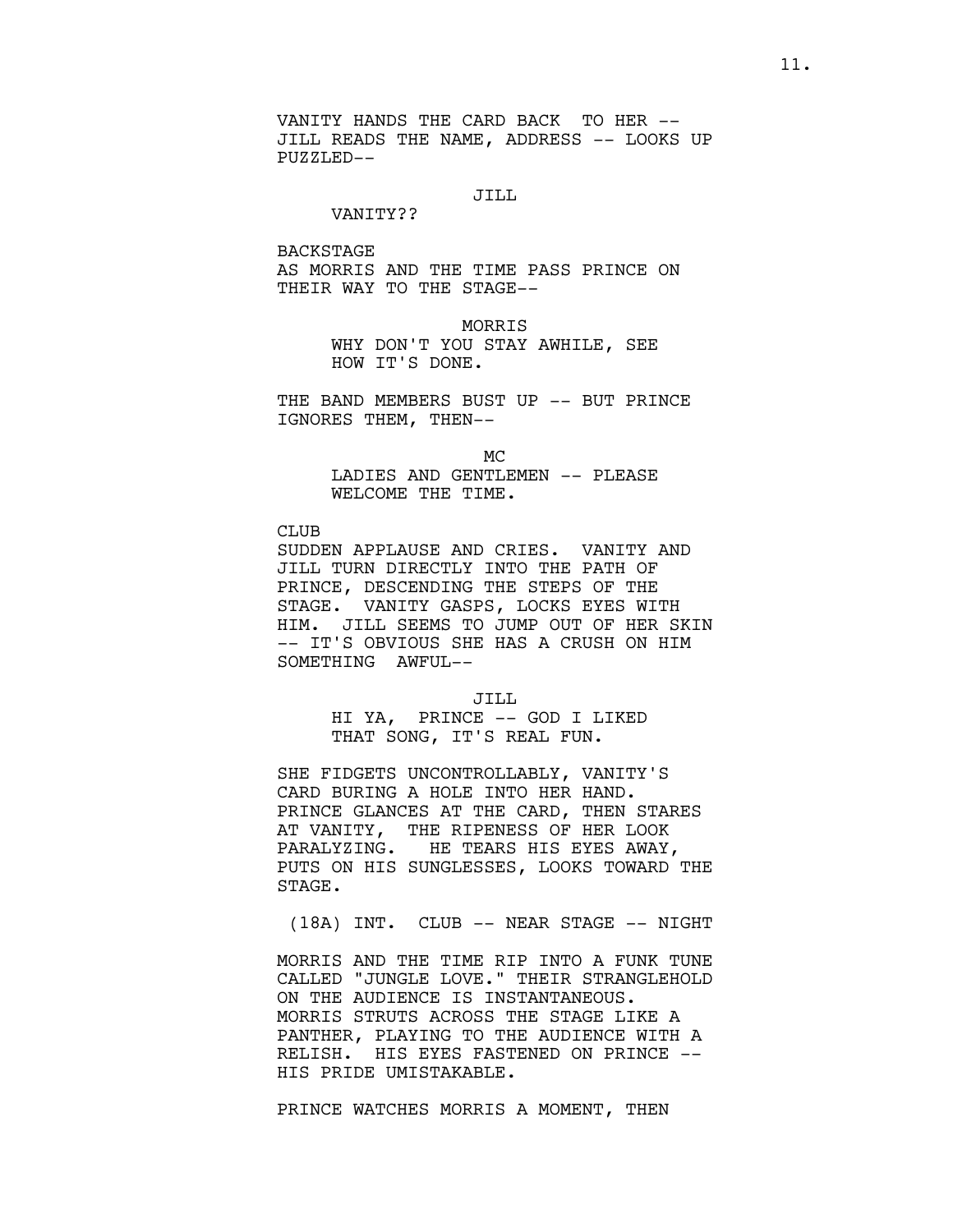EYES VANITY AGAIN. THE HEAT BETWEEN THEM IS APPARENT. VANITY'S HEART IS POUNDING, SHE'S NOT SURE WHAT TO DO. SHE KEEPS HER EYES ON MORRIS, HOPING THAT A SOLUTION WILL PRESENT ITSELF.

 PRINCE WATCHES AS JILL TACKS THE CARD TO A BOARD BEHIND THE BAR. SIZING UP THE SITUATION QUICKLY, HE AGAIN GLANCES AT VANITY -- BUT HER EYES ARE FASTENED ON MORRIS. FEELING TERRIBLY SHY AND THINKING THERE'S NOTHING HE CAN DO TO DIVERT HER ATTENTION AWAY FROM HIM, HE RELUCTANTLY HEADS FOR THE FRONT DOOR. VANITY FINALLY HITS UPON SOMETHING TO SAY, TURNS--

## VANITY I REALLY LIKED YOUR SONG TOO...

 BUT HE'S GONE. HER EYES SCAN THE ROOM FRANTICALLY -- CATCHES A GLIMPSE OF HIM LEAVING. SHE TAKES A SUDDEN STEP, THEN STOPS, PARALYZED WITH INDECISION. JILL REGARDS GER COLDLY.

 MORRIS MEANWHILE IS BESIDE HIMSELF. SOME GORGEOUS, DARK-HAIRED BABE, EYES WIDE AS SAUCERS WAS STARLNG AT HIM FROM THE BAR. PRINCE HAS LEFT, AND THIS GIRL IS HIS. HE MOTIONS TO JEROME, AND THEY DIRECT THEIR ACT IN HER DIRECTION.

 JILL GAZES AT VANITY, FIDGETS INTENSELY, SUSPICIOUS AND RESENTFUL OF HER. SHE GLANCES UP AND NOTICES MORRIS, LOOK. SHE SEIZES UPON AN IDEA, FORCES A FRIENDLY SMILE, TAPS VANITY ON THE SHOULDER--

JILL

HEY ...

 SHE POINTS TO THE STAGE. VANITY LOOKS AT MORRIS, AND HE GOES CRAZY, ENTERTAINING HER WITH HIS OWN SPECIAL BLEND OF SHOWMANSHIP. THE CROWD LOVES IT! VANITY IS HELD A MOMENT, BUT HER THOUCHTS ARE ELSEWHERE. SHE FINALLY COMES TO A DECISION, PULLS AWAY, CUTS THROUGH THE CLUB.

(18B) INT. FOYER AND STAIRWAY -- NIGHT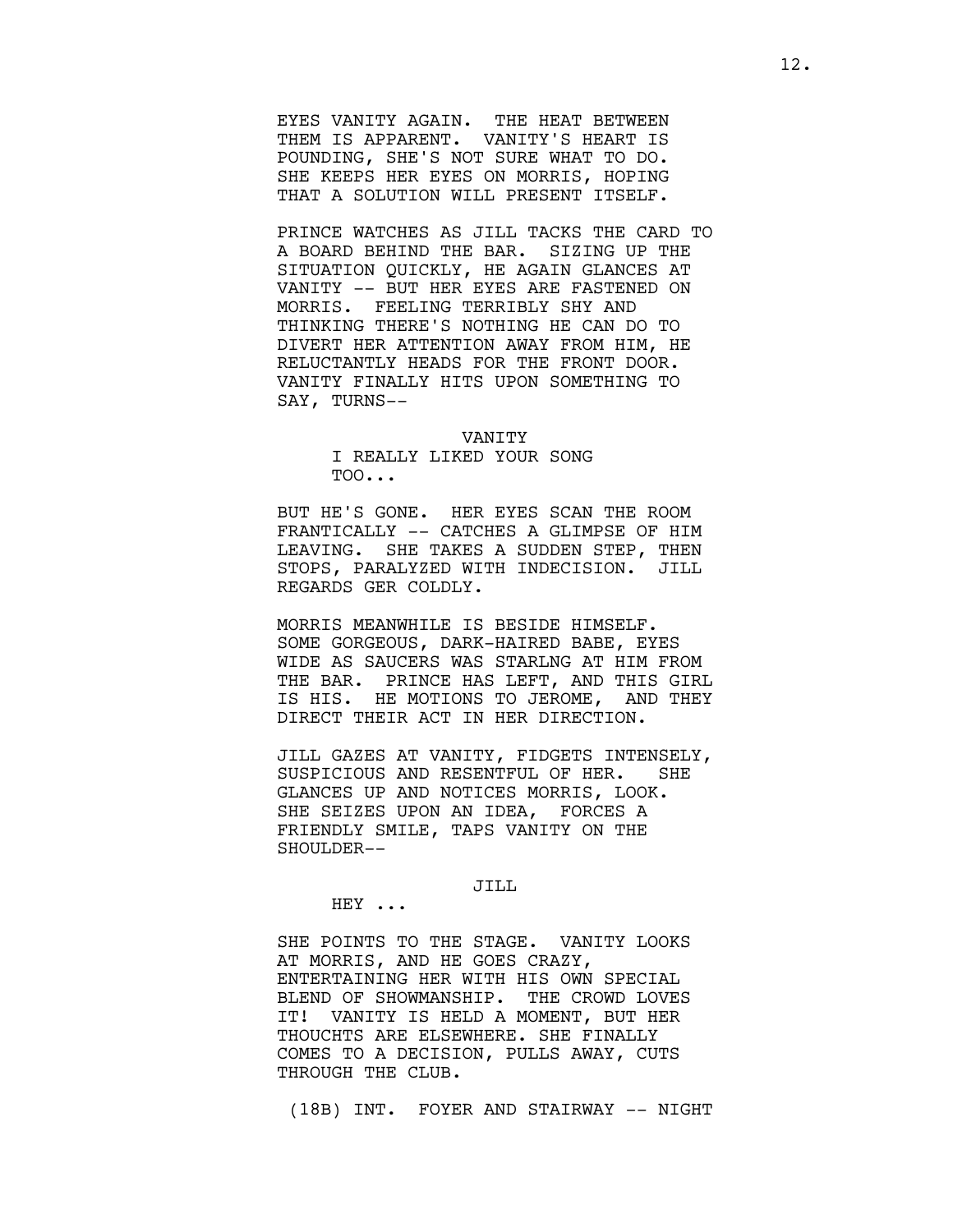AS SHE RUNS DOWN THE STAIRS, CUTS BEHIND CHICK, BURSTS OUT THE DOOR.

#### (19) EXT. CLUB -- NIGHT

 FRANTIC! THE STREETS ARE THICK WITH TRAFFIC. SHE SCANS THEM WILDLY -- NOTHING. SUDDENLY PRINCE, ASTRIDE HIS MOTORCYCLE, BLAZES PAST HER FROM THE OPPOSITE DIRECTION. SHE STARTS RUNNING, SHOUTS--

## VANITY

### HEY WAIT!

 BUT PRINCE IS TOO FAR AWAY, THE TRAFFIC TOO CONEESTED FOR HIM TO HEAR. HE WHIPS DOWN THE STREET, DISAPPEARS AROUND THE CORNER.

 VANITY CONTINUES RUNNING, THEN SLOWS, DEJECTION OVERCOMING HER IN WAVES. SHE LOOKS AROUND -- KIDS ARE STARING AT HER, PASSING JOKES. EMBARRASSED, SHE MOVES TO THE FRONT DOOR BUT CHICK IS THERE, HIS EYES UPON HER COLD, IMPASSIONATE.

 EXHAUSTED AND SLIGHLTY TEARLUL, SHE CUTS ACROSS THE STREET, HEADS BACK TO HER APARTMENT.

(20) EXT. PRINCE'S HOUSE -- NIGHT

 PRINCE WHIPS DOWN THE STREET, CUTS HIS MOTOR, COASTS UP THE DRIVE. HE COMES TO A STOP AGAINST A WOODEN GATE. HIS HOUSE IS A NONDESCRIPT, ONE-FAMILY STRUCTURE WITH A WIDE FRONT PORCH. HE LIVES IN A NEAT AND TIDY, HOMOGENEOUS, LOWER MIDDLE- CLASS NEIGHBORHOOD WHOSE OCCUPANTS ARE HARD-WORKING TYPE FIERCELY PROTECTIVE OF THEIR PRIVACY.

 HE CLIMBS THE STEPS TO THE PORCH, OPENS THE FRONT DOOR...

 ...HIS MOTHERS SCREAM IS LIKE ICE IN HIS VEINS. FEAR TRICKLES INTO THE HOLLOWS OF HIS BODY LIKE COLD WATER, HIS PAIN COMMANDS HIM TO MOVE, BUT THE IMPULSE SHORT CIRCUITS SOMEWHERE AT THE WAIST, LEAVING HIS LEGS TWITCHING UNCONTROLLABLY. THEN ANOTHER SCREAM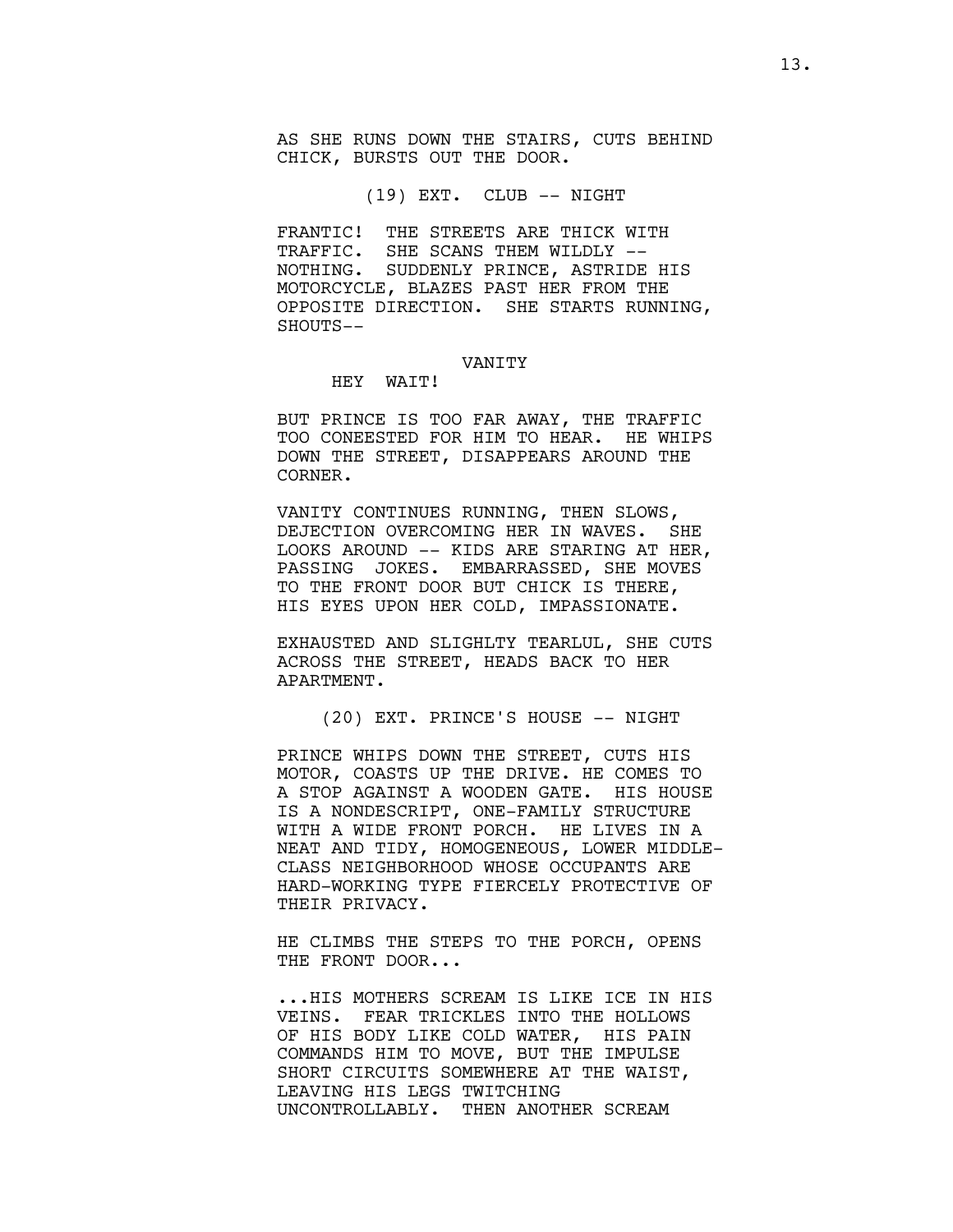FROM HIS MOTHER, AND HIS FATHER'S VOICE NOW, LOUD AND FURIOUS--

> FATHER (O.S.) LISTEN TO ME! YOU COME HOME WHEN I SAY COME HOME! YOU'VE GOT NO BUSINESS IN THE STREETS!

WHACK! HIS MOTHER SCREAMS -- PRINCE BURSTS INTO THE ROOM.

(21) INT. PRINCE'S LIVING ROOM -- NIGHT

 PRINCE'S MOTHER IS AT THE FAR SIDE OF THE LIVING ROOM CRYING UNCONTROLLABLE. SHE'S IN HER EARLY 40'S, A DARK-HAIRED, FADED BEAUTY, WITH LARGE, WILD, ANXIOUS EYES. THERE'S A DETECTABLE SCENT OF LIQUOR IN THE AIR, AND HER SLURRED SPEECH PINS HER AS THE SOURCE.

 HIS FATHER IS IN HIS LATE 40'S, A SQUAT, BUT SOLIDLY BUILT BLACK MAN, WITH A CHERUBIC FACE, AND GRACEFUL EXPRESSIVE HANDS.

 HE'S UPON HER NOW, WHACKING! AT HER HORRIBLY, TRYING TO GET TO HER FACE--

> FATHER YOU DO WHAT I SAY, DO YOU HEAR ME?! YOU'VE GOT TO KEEP THIS PLACE CLEAN! YOU HERE, NO PLACE ELSE!

 MOTHER YOU'RE CRAZY!

WHACK!

#### MOTHER

ASSHOLE!

WHACK!

# MOTHER

# MOTHERFUCKER!!!

 THE FATHER LUNGES, WHACKS! HER ACROSS THE FACE. SHE TOPPLES TO THE FLOOR, A LAMP CRASHES TO THE GROUND. PRINCE CUTS THROUGH THE ROOM, LUNGES DESPERATELY IN FRONT OF HIM--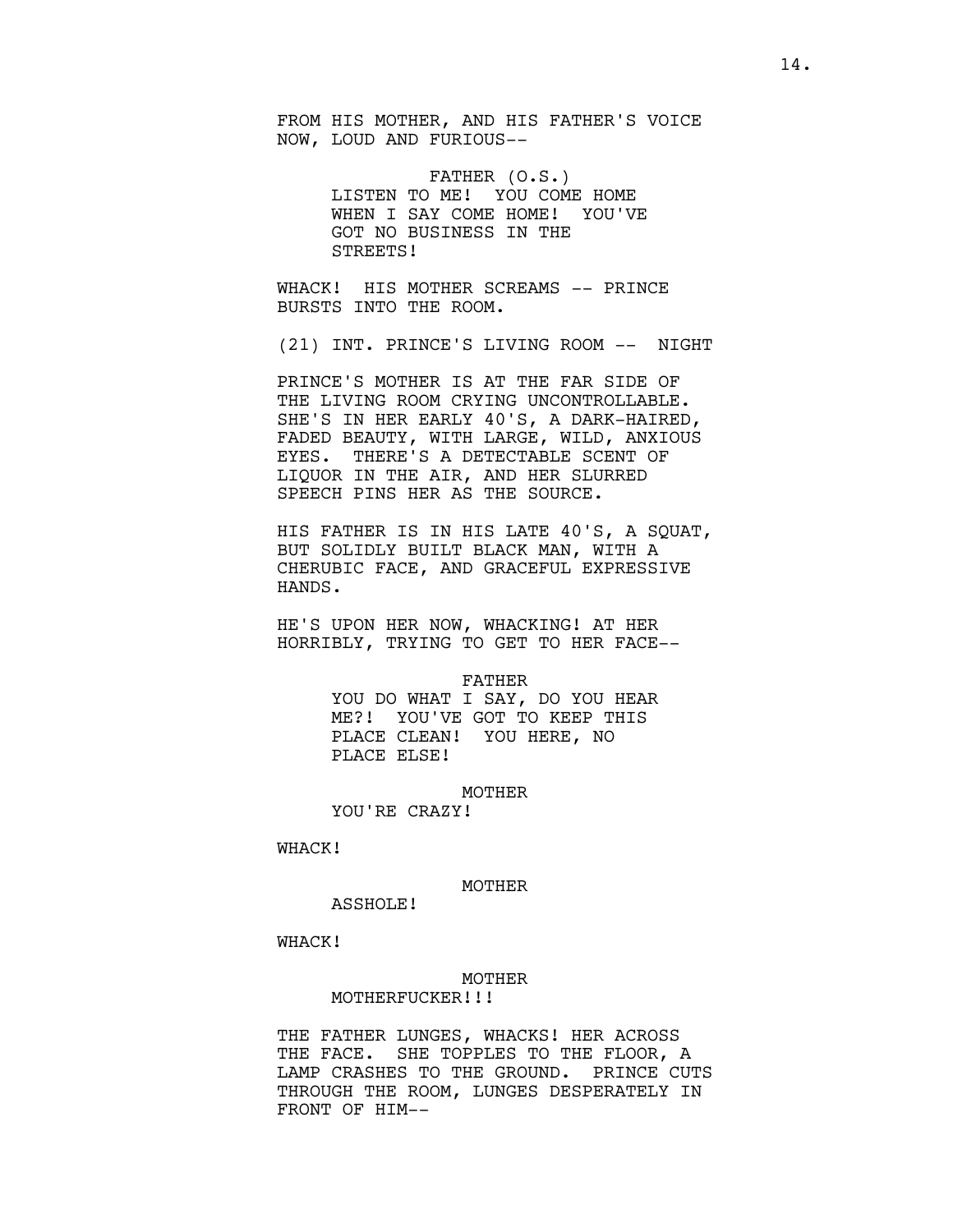PRINCE

 (PLEADING) PLEASE, DAD...SHE'S HEARD YOU. SHE'S HAD ENOUGH!

 HIS MOTHER DRAGS HERSELF UP ALONG THE WALL--

MOTHER

 (HYSTERICAL) HE'S TRYING TO KILL ME! HE'S CRAZY! LOOK WHAT HE'S DOING TO ME!

#### PRINCE

 (TEARFULLY) DAD, PLEASE ... SHE'S--

 WHACK! PRINCE'S HEAD SNAPS BACK, HIS FEET LIFT FROM THE FLOOR, HIS BODY CRASHES IN A HEAP BY THE DOOR...

 STUNNED SILENCE. PRINCE, FLAT ON HIS BACK, FIGHTS VERTIGO WITH EVERYTHING HE'S GOT. HIS MOTHER LETS OUT A YELP, RUSHES INTO THE BEDROOM, SLAMS THE DOOR. HIS FATHER STANDS MOTIONLESS, SULLEN--

> FATHER GET UP...YOU AIN'T HURT.

 PRINCE OPENS HIS MOUTH, BLOOD GUSHES FROM A GASH IN HIS TONGUE. HE HOISTS HIMSELF UP SLOWLY, USING THE WALL FOR SUPPORT. HE MOVES INTO THE KITCHEN, DISAPPEARS DOWN THE BASEMENT STEPS.

(22) BASEMENT -- HALLWAYS AND BEDROOM -- NIGHT

 A NAKED LIGHT BULB SNAPS ON. IT DANGLES LIKE A PENDULUM, CASTING STRANGE SHADOWS. THE BASEMENT IS PARTITIONED OFF INTO A SERIES OF ROOMS, INTERCONNECTED BY A LABYRINTHINE COIMBINATION OF PASSAGES. AN OLD WASHER AND DRYER STAND IN THE CORNER.

 PRINCE DESCENDS THE STEPS SLOWLY. HE COMES THROUGH A DOOR, CLOSES IT BEHIND HIM. HE MOVES DOWN A NARROW PASSAGEWAY, ENTERS A SMALL CRAMPED BEDROOM.

HE CLOSES THE DOOR AND LOCKS IT BEHIND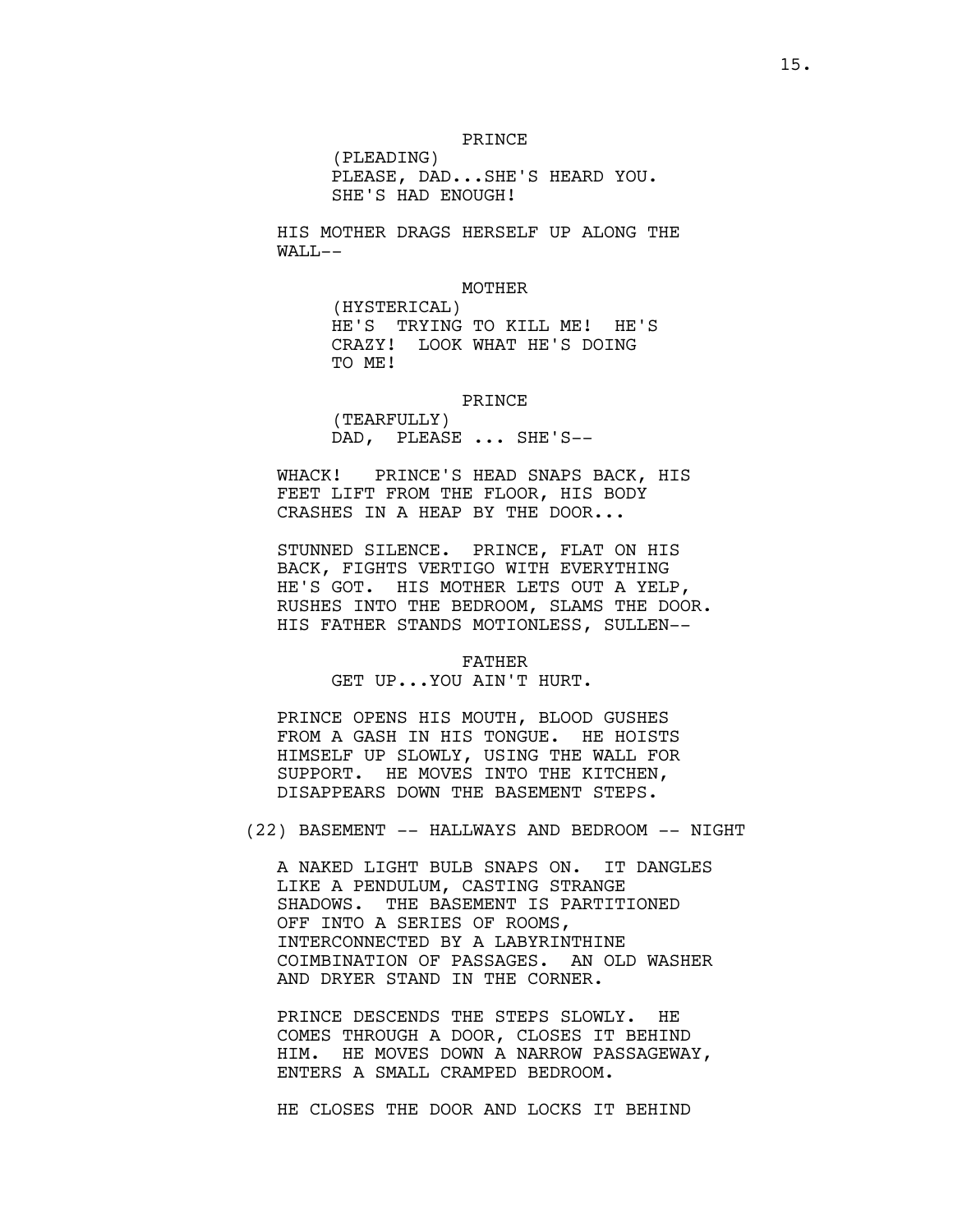HIM. MOONLIGHT FILTERS IN THROUCH THE CACEMENT WINDOWS. THE TOTAL EFFECT IS LIKE ENTERING A WOMB, A DEEP DARK CHAMBER OF SECURITY AND SAFETY.

 LYING HEAVILY ONTO HIS BED, HE SIGHS LONG AND DEEP, HIS EYES PIERCING THE DARKNESS...

FADE OUT:

FADE IN:

(23) INT. CLUB EARLY MORNING

 MUSIC WAFTS THROUGH THE SUN-DRENCHED CLUB. JILL IS SEATED AT THE PIANO, 'A LA MARLENE DIETRICH, SINGING TO HER HEART'S CONTENT. A CIGARETTE DANGLES FROM HER LIP, A POLICE CAP IS PERCHED JAUNTILY ON HER HEAD. IT'S A SIMPLE BAR TUNE, DELIVERED SLIGHTLY OFF-KEY, BUT WITH AN OPENNESS THAT IS ENDEARING. CHICK IS WORKING IN THE CORNER, CHUCKLING TO HIMSELF, STACKING CHAIRS, SWEEPING UP.

 SUDDENLY SHE STOPS -- LISTENS INTENTLY. SHE JUMPS UP, DELIBERATELY SPILLS HER ORANGE JUICE ON THE PIANO. PRINCE COMES AROUND THE CORNER, STOPS SHORT--

PRINCE

 (SURPRISED) WHAT ARE YOU DOING HERE?

 SHE'S A BUNDLE OF LOOSE, EMBARRASSING ENDS -- THE CIGARETTE, HAT, JUICE--

 JILL WHAT...WHAT ARE YOU DOING HERE?

> HE FEELS CAUGHT OUT -- SCANS THE BOARD EARNESTLY FOR VANITY'S INFO -- TRIES TO THINK OF SOMETHING TO SAY--

> > PRINCE HUH ... IT'S KIND OF DEAD IN HERE. WHERE IS EVERYBODY?

JILL

 IN BED I GUESS... (TO HERSELF)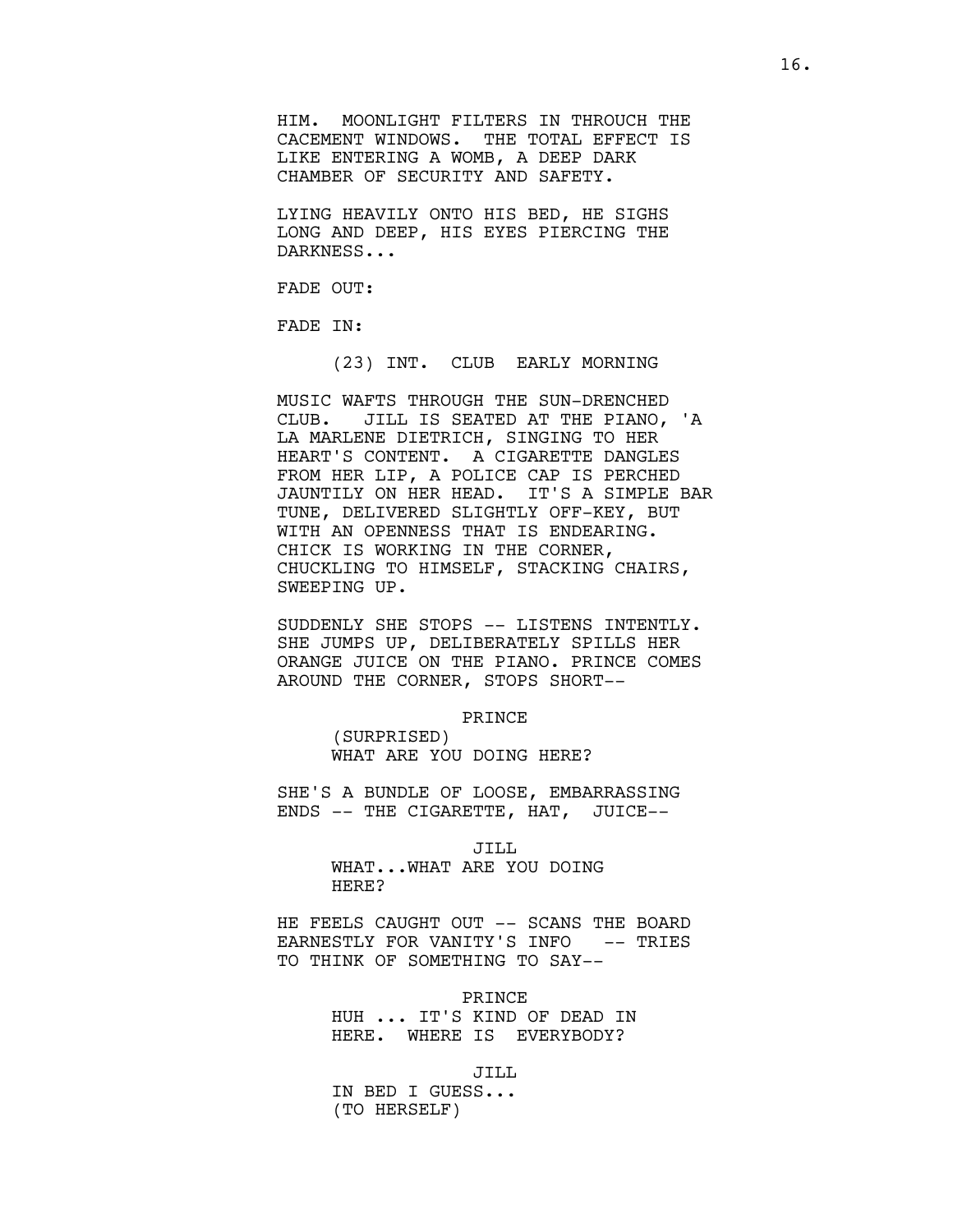OH, GOD ... (CHANGES SUBJECT) GUESS WHAT, I BOUGHT A DOG.

PRINCE

 THAT'S NICE... (HE SPOTS VANITY'S CARD) AH, I GUESS I'LL COME BACK AT A BETTER TIME. YOU THINK TONIGHT THE THE PLACE'LL BE JUMPING?

 JILL WELL, I'LL BE HERE -- I ALWAYS LIKE WHAT YOU DO.

 HE SMILES, MOVES TO THE DOOR -- JILL CONNECTS WITH A THOUGHT--

 JILL WAIT! I'VE GOT SOMETHING FOR YOU.

> PRINCE WHAT? A SUBPOENA?

> > JILL

 (EMBARRASSED) NO...

 SHE RUMAGES THROUGH HER BAG, PULLS OUT A CASSETTE--

> JILL IT'S A SONG LISA AND WENDY WROTE.

HE STIFFENS, DOESN'T REACH FOR IT--

PRINCE

 (SUSPICIOUS) WHY DIDN'T THEY GIVE IT TO ME THEMSELVES?

JILL

 WELL, I LIKED IT AND WANTED TO LISTEN TO IT. THEY TOLD ME TO GIVE IT TO YOU WHEN I WAS DONE.

 HE PUTS HIS SUNGLASSES ON, HESITATES, THEN TAKES IT FROM HER GINGERLY. HE REGARDS IT FOR A LONG TIME--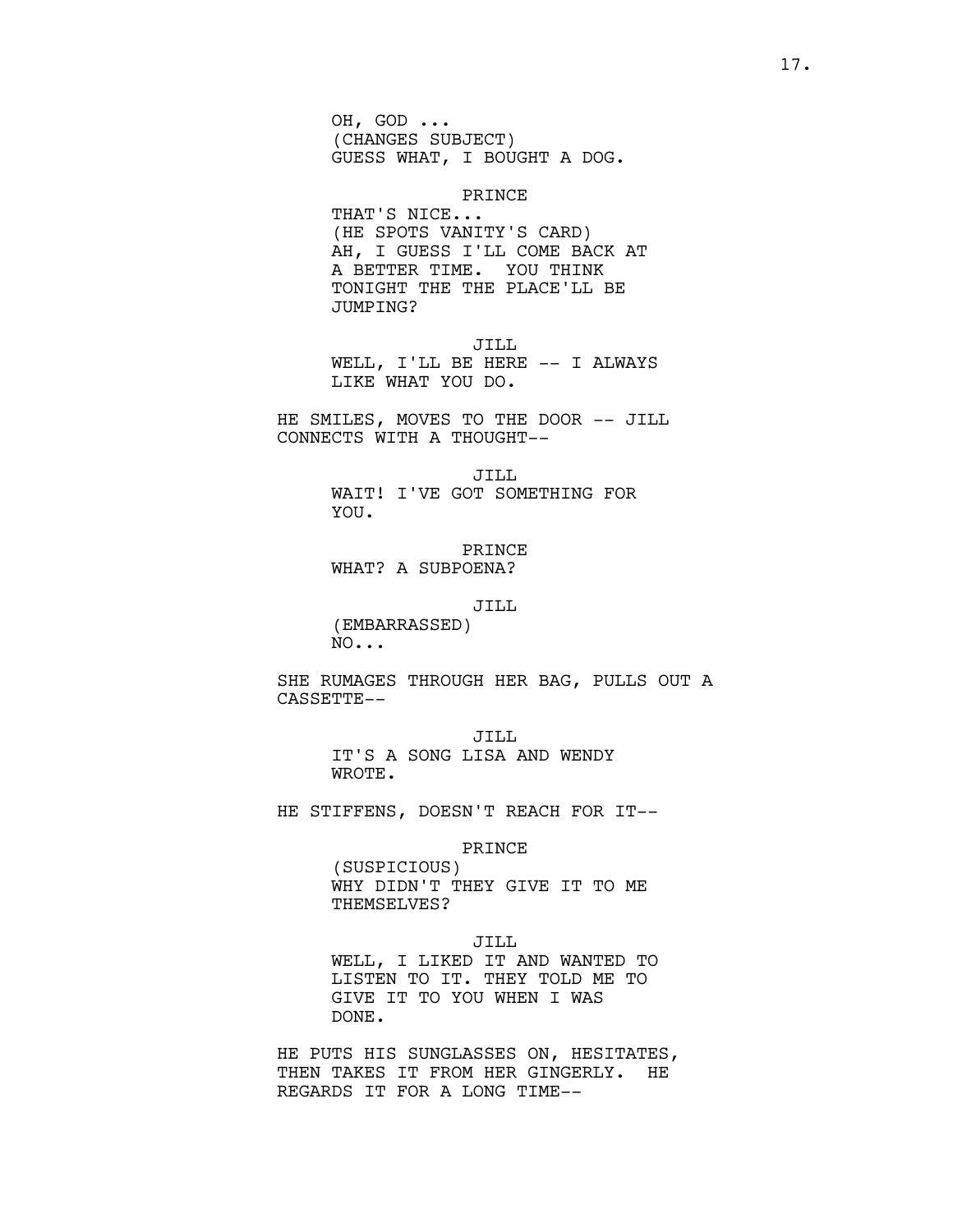## PRINCE YOU REALLY LIKED IT, HUH?

(24) INT. REHEARSAL HALL -- DAY

 MUSIC THROBS THROUCH THE CRAMMED, RUNDOWN REHEARSAL HALL. HARDWOOD FLOORS, A WALL OF MIRRORS, AND A BANK OF WINDOWS PROVIDES THE SETTING. SUNLIGHT STREAMS THROUGH TATTERED YELLOW SHADES.

 THE TIME IS SET UP ON ONE SIDE PROVIDING THE MUSIC FOR "SEX SHOOTER" A SAUCY NUMBER WITH AN IRRESISTIBLE BEAT.

 MORRIS, WITH JEROME BY HIS SIDE, STANDS IN THE MIDDLE OF THE FLOOR, SHOUTS INSTRUCTIONS TO...

 ...BRENDA AND SUSAN, GAMELY TRYING SOME INTRICATE DANCE STEPS. BRENDA IS 21 YEARS OLD, BLOND, SEXY, WITH AN ALLURING NEW-WAVE LOOK. SUSAN IS 16 YEARS OLD, WITH DARK, LUSTROUS HAIR AND A SEXY BABY- DOLL QUALITY. RIGHT NOW THEY'RE TIRED AS HELL, AND A LITTLE ANGRY--

> MORRIS ONE, TWO, THREE, KICK! ONE, TWO, THREE, KICK! FOUR, FIVE...OH, LORD. CUT! CUT!

 THE MUSIC STOPS, THE GIRLS COME TO A HALT -- MORRIS REGARDS THEM EVENLY--

> MORRIS YOU LADIES DON'T SEEM TO REALIZE HOW VALUABLE MY TIME IS. YOU'RE GOING TO MAKE MY BOYS LOOK BAD.

> BRENDA WHY DON'T YOU LET US COME UP WITH OUR OWN STEPS?

MORRIS GLARES AT HER--

 MORRIS WE TRIED THAT... (SWEETLY) ... REMEMBER?

THE GIRLS FIDGET--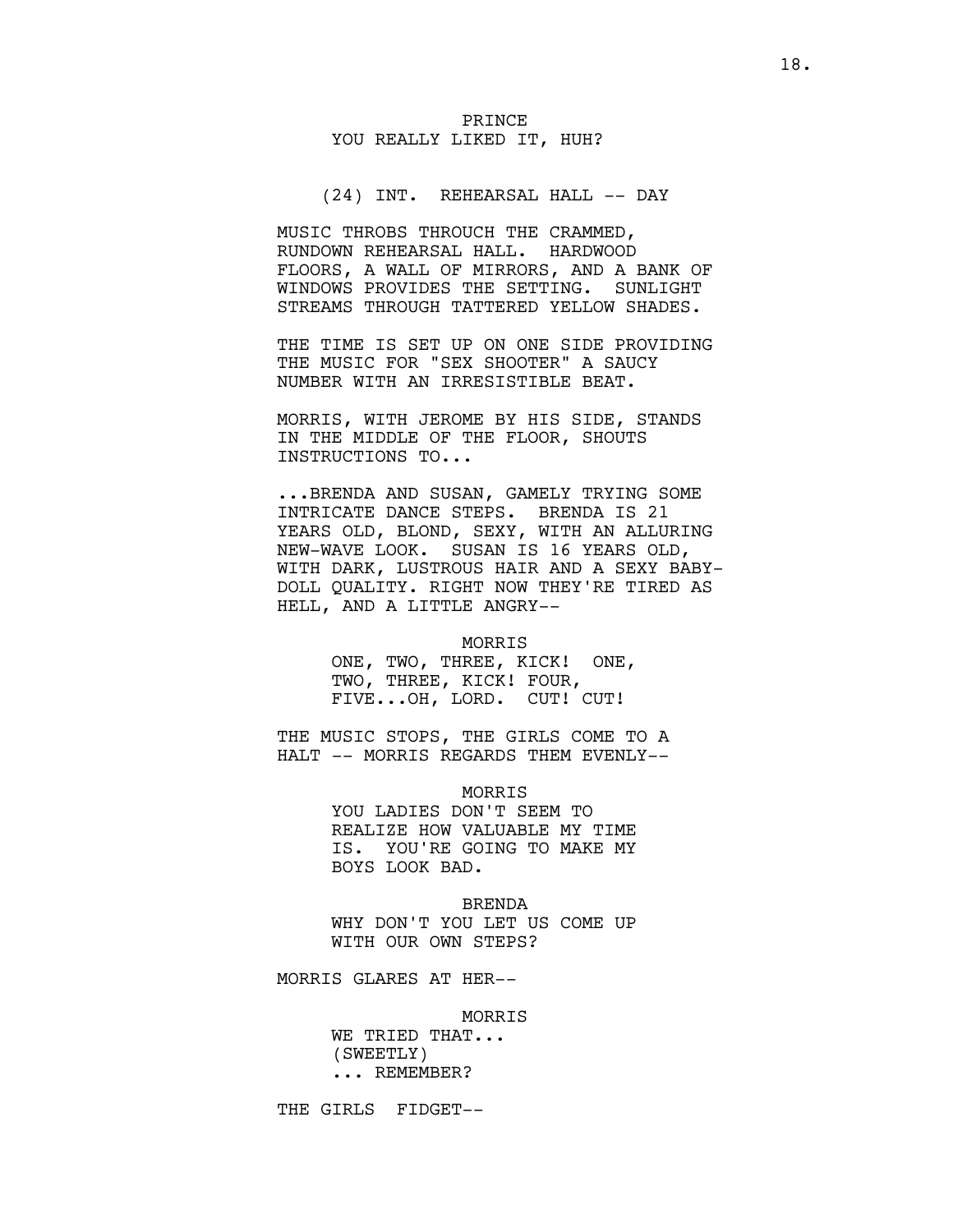MORRIS NOW YOU'RE IN THE BEST POSSIBLE POSITION YOU CAN BE IN, SO WHAT' S THE MATTER -- YOUR SHOES ON TOO TIGHT OR SOMETHING? (CLAPS HIS HANDS) LET'S HAVE SOME ACTION, LET'S HAVE SOME ASSES WIGGLING, I WANT SOME PERFECTION. WHAWHAK!

 THE MUSIC STARTS UP -- THE GIRLS START DANCING. MORRIS LOOKS WOEFULLY TO JEROME---

> MORRIS I THINK I'M GOING TO NEED A DRINK, A STRONG DRINK. (A BEAT) LET'S GET THE HELL OUT OF HERE.

(25) EXT. STREETS AND ALLEY -- DOWNTOWN -- DAY

 MORRIS AND JEROME MOVE BRISKIY DOWN THE SIDEWALK--

> MORRIS THIS JUST AIN'T HAPPENING. THE BITCHES ARE OKAY, BUT WE NEED SOMETHING MORE EXCITING-

> JEROME YOU'RE RIGHT. WE COULD BE DOING MUCH BETTER. ANY IDEAS?

 MORRIS THAT POWDER FINE BABE WE SAW LAST NIGHT.

 JEROME OOOH, YEEE! -- WHY DON'T WE FIND OUT WHO SHE IS?

 MORRIS SNAPS AN ADDRESS IN FRONT OF HIS FACE--

> MORRIS I ALREADY KNOW THAT. JILL GAVE ME EVERYTHING LAST NIGHT. WHAWHAK!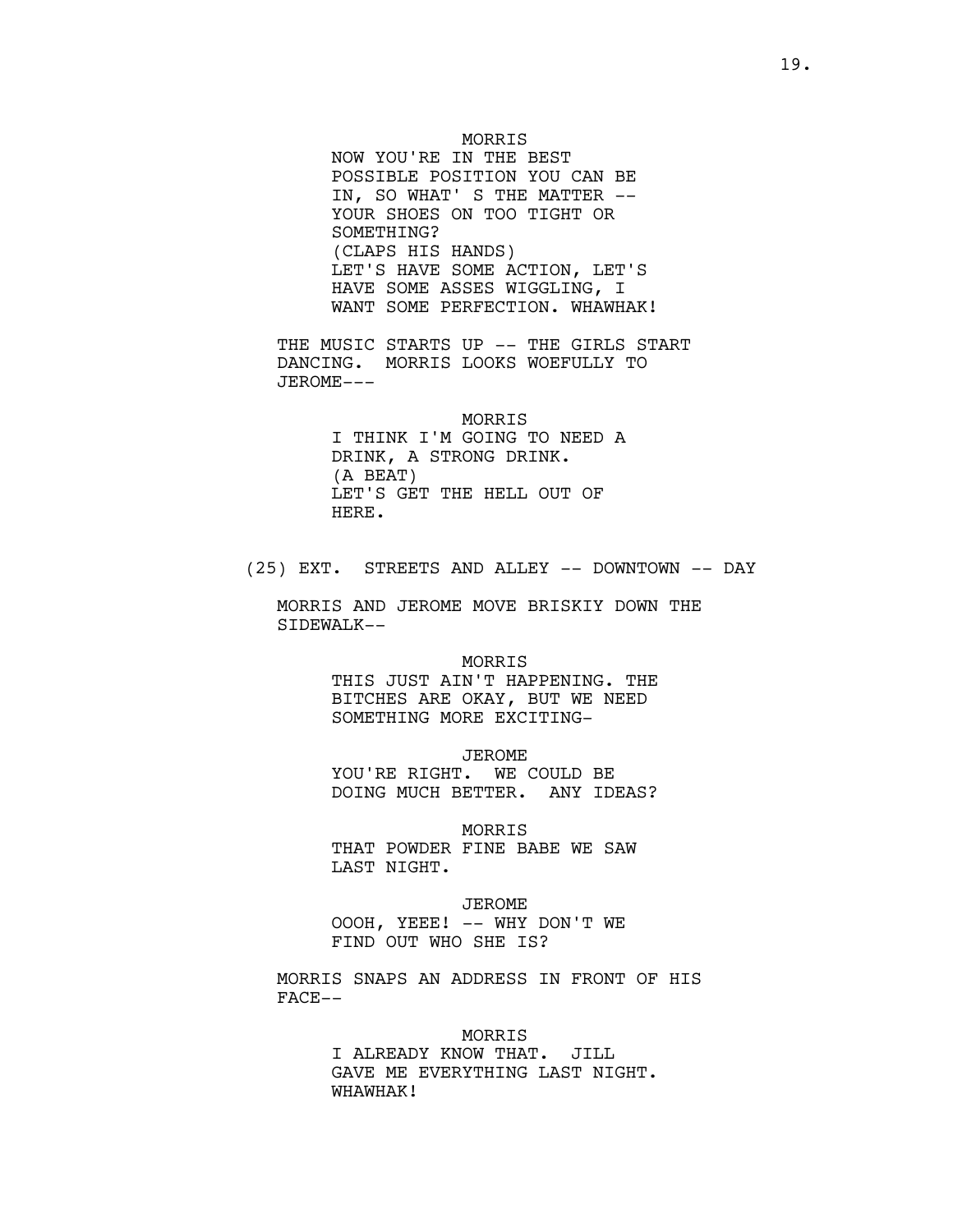**JEROME** 

 THEN WHAT ARE WE WAITING FOR? LET'S GO!

MORRIS

 NO, NO -- THAT AIN'T CLASSY ENOUGH. I WANT THE BITCH TO COME TO ME -- I'M THE ONLY STAR IN THIS TOWN.

 SUDDENLY A BEAUTIFUL BABE LUNGES INTO THE SIDEWALK FROM THE ALLEY--

BABE

 (YELLING) MORRIS DAY, WHO DO YOU THINK YOU ARE?! I WAITED UP ALL NIGHT FOR YOU. I'M SO TIRED OF YOU DOING THAT TO ME. YOU THINK YOU'RE SO HOT? YOU'RE NOTHING SPECIAL. THIS IS THE THIRD TIME YOU PULLED THAT SHIT. WHO THE FUCK DO YOU THINK I AM?!

MORRIS

JEROME!

 JEROME PUTS THE GIRL IN A HEADLOCK, DRAGS HER INTO THE ALLEY--

BABE

 (SCREAMING) LEAVE ME ALONE YOU APE! -- WHAT ARE YOU DOING TO ME?! MORRIS!!

 HE FLINGS HER INTO THE DUMPSTER, SLAMS THE LID WITH A CRASH. MORRIS PATS HIS BROW--

MORRIS

 LO-RD..! SUCH NASTINESS. (A BEAT) HEE, HEE -- LET'S BREAK.

 THEY STREAK ACROSS THE STREET, DOUBLE- TIME IT TO THE CADDY. A COP SWEEPS BY, GIVES THEM A CURIOUS LOOK. MORRIS PUTS ON A DIGNIFIED AIR, THEN STOPS, STUPIFIED--

> MORRIS JEROME, THIS CAR --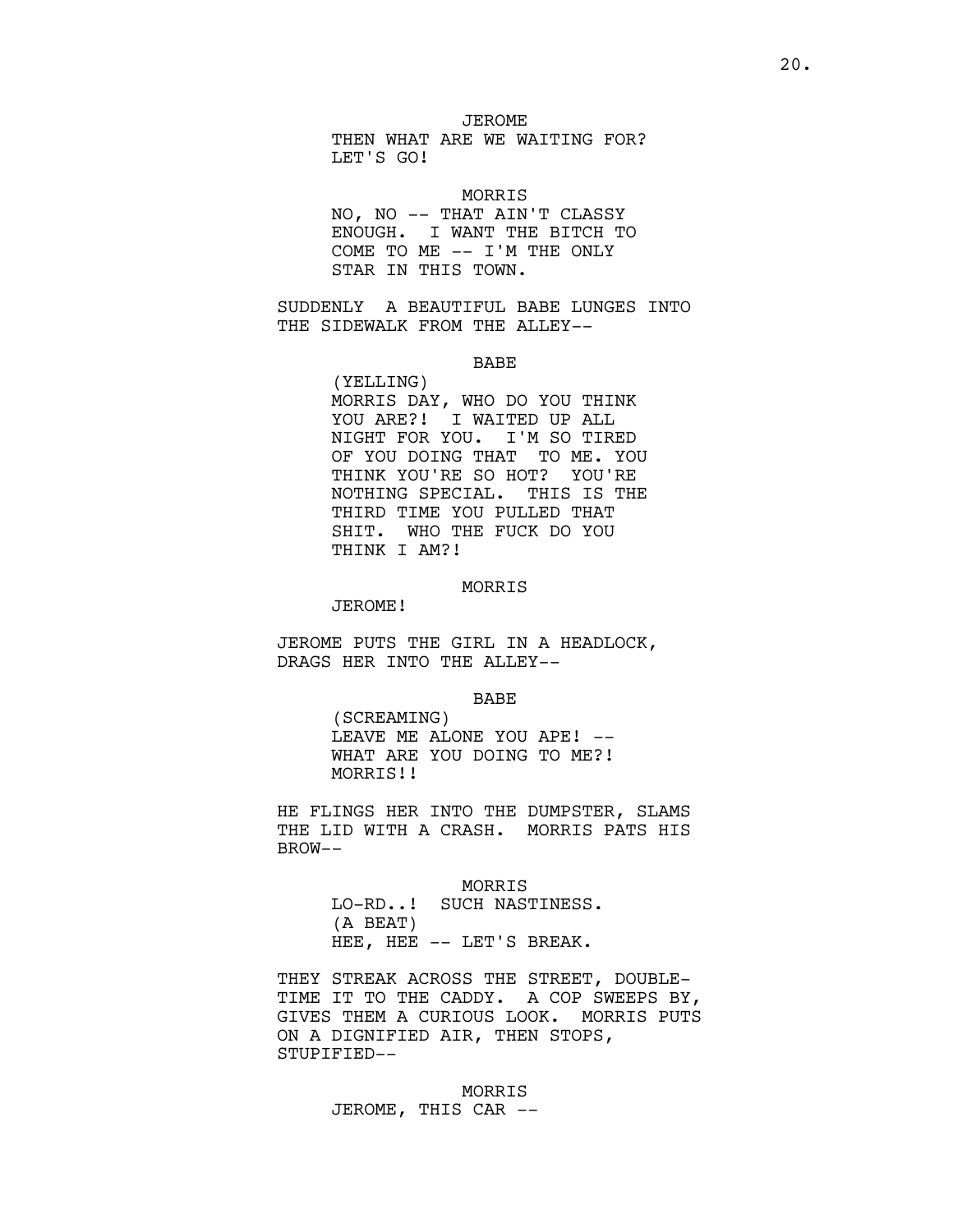IT'S...IT'S LACKING SOMETHING. WHAT DO YOU THINK?

 JEROME HMM... I DON'T KNOW...

 MORRIS I GOT IT! THE HUBCAPS. WE NEED SOMETHING SWEETER.

 JEROME I THINK I KNOW WHAT IT NEEDS.

MORRIS IS PONDERING HIS STACY ADAMS--

 MORRIS YEAH ... I KNOW WHAT THESE NEED.

(26) INT. SHOESHINE STAND -- DOWNTOWN -- DAY

 MORRIS SITS IN THE CHAIR, HIS STACY ADAMS WORKED ON BY AN OLD, GRIZZLED SHOESHINE BOY IN HIS MID-SIXTIES, WITH LARGE JOWLS AND SILVER CLOSE-CROPPED HAIR. JEROME STANDS NEARBY, WATCHES INTENTLY--

MORRIS

 (MUSING) THE GIRL HAS EXPENSIVE TASTES. I WONDER IF SHE CAN SING.

JEROME

 AS FINE AS SHE IS...SHE DOESN'T HAVE TO KNOW HOW TO SING.

#### MORRIS

 (GRACE) I KNOW THAT'S RIGHT. (TO SHOESHINE) HEY -- WATCH IT NOW.

THE SHOESHINE BOY LOOKS UP BALEFULLY --MORRIS SMILES, THEN GRITS HIS TEETH--

> MORRIS I WANT YOU TO STAY OUT OF THE SET TONIGHT. I WANT YOU TO WORK THE FLOOR.

> > JEROME

WHAT FOR?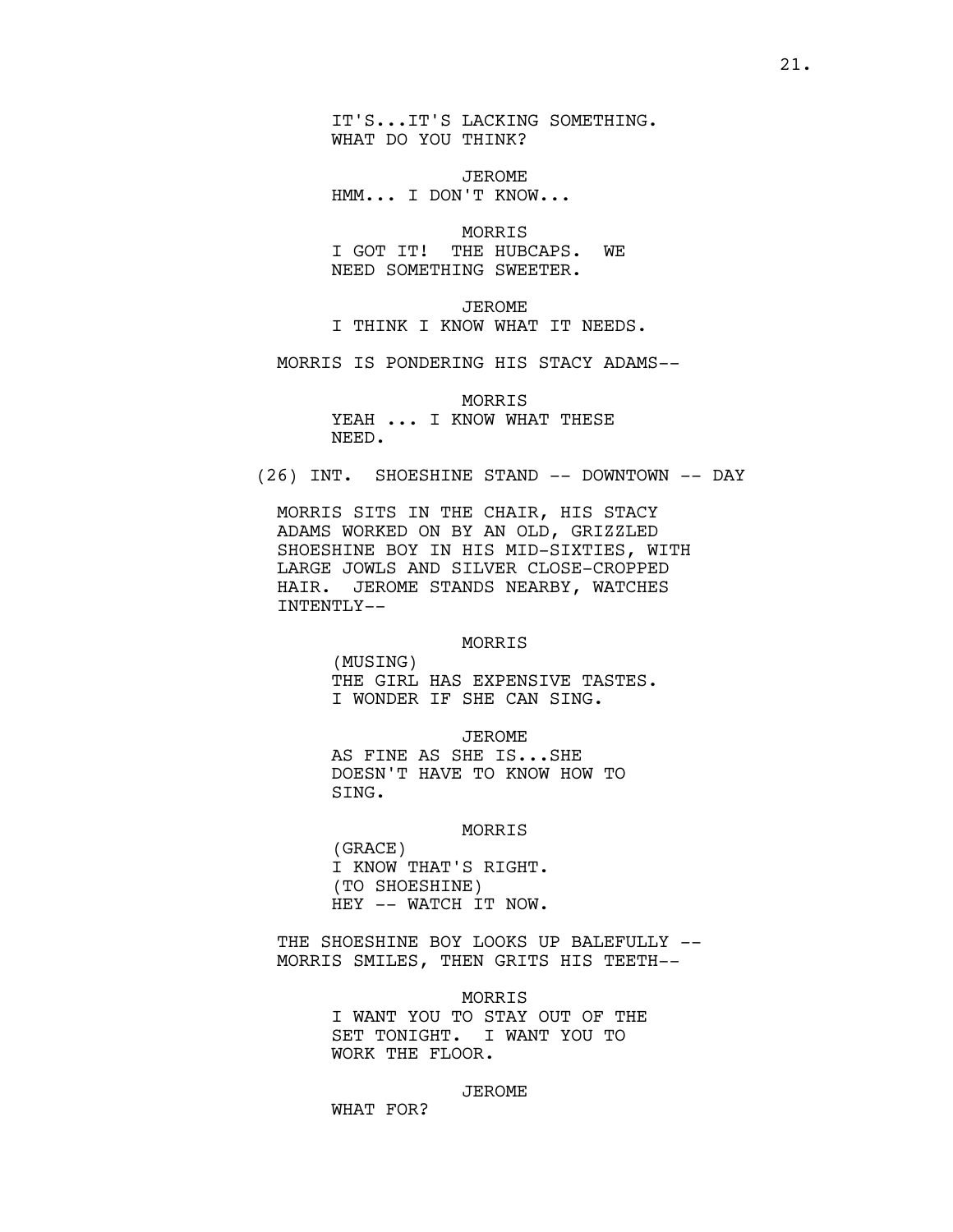## MORRIS

 I WANT TO KNOW WHEN THAT SWEET THING SHOWS UP. YOU STAY BY THE DOOR, YOU SEE HER, YOU COME GET ME, COOL?

JEROME

 COOL. I COME GET YOU -- LET YOU KNOW THE GIRL'S THERE.

 MORRIS WELL, NOT IF I'M WITH MY OTHER BABES. THAT WOULDN'T BE COOL. I DON'T WANT TO BREAK THEIR HEARTS, AND YOU KNOW HOW I FEEL ABOUY THAT. SO WE OUGHT TO HAVE LIKE, A SIGNAL.

JEROME

A PASSWORD.

 MORRIS OKAY. WHAT'S THE PASSWORD?

JEROME

YOU GOT IT.

# MORRIS

GOT WHAT?

JEROME

THE PASSWORD.

 MORRIS THE PASSWORD IS WHAT?

#### JEROME

EXACTLY.

 MORRIS THE PASSWORD IS EXACTLY?

JEROME

NO, IT'S--

MORRIS

-- HOLD IT NOW. SLOW DOWN. THE BABE WALKS IN AND YOU SEE HER.

#### JEROME

I SEE HER.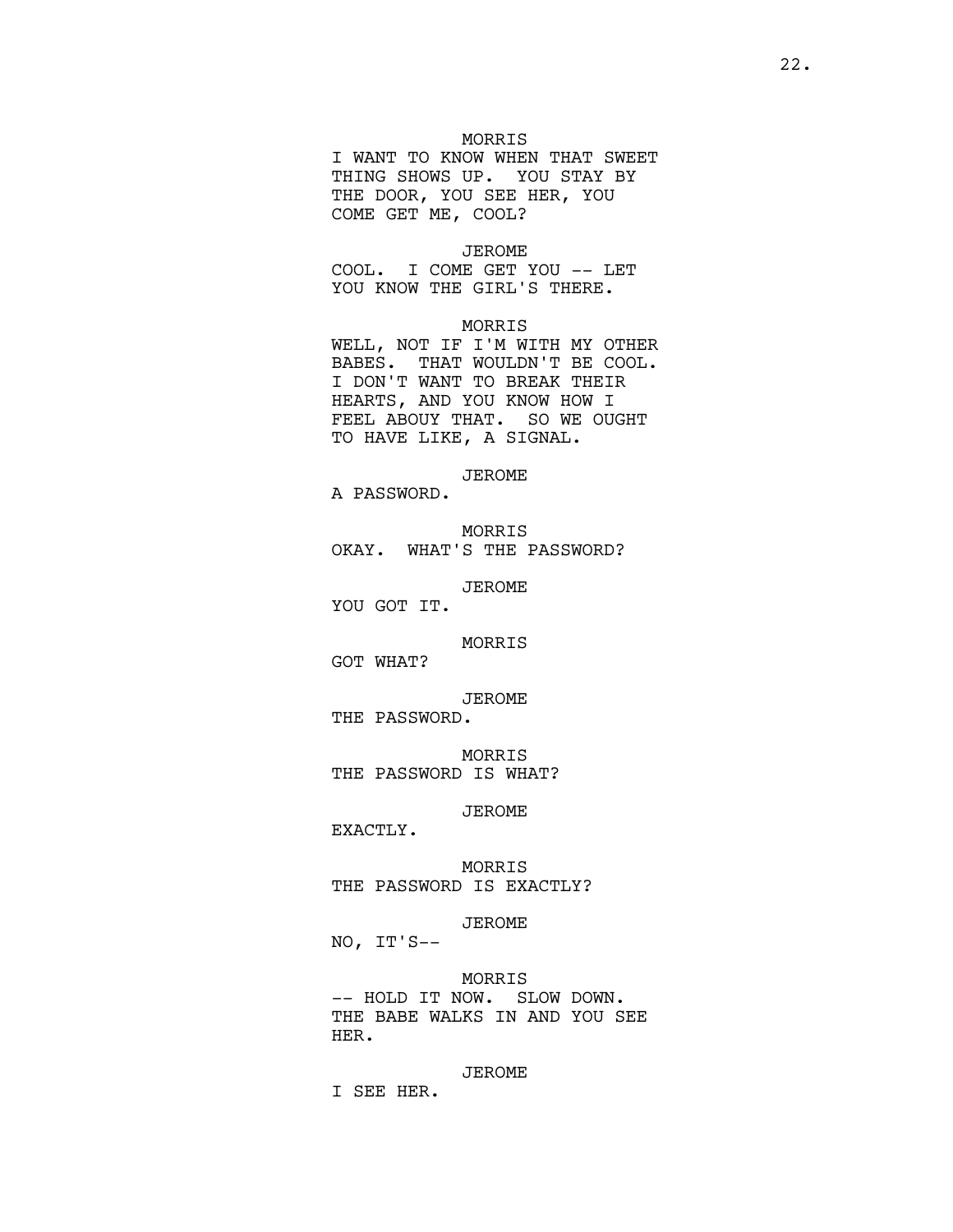JEROME I COME GET YOU.

MORRIS

 AND I'LL PROBABLY HAVE A COUPLE LITTLE SEXIES ON THE STAND-BY, AND WE DON'T WANT TO UPSET THEM, DO WE? SO YOU JUST GLIDE BY ME AND SAY...WHAT?

JEROME

OKAY.

 MORRIS THE PASSWORD IS OKAY?

 JEROME FAR AS I'M CONCERNED.

 MORRIS DAMMIT! SAY THE PASSWORD.

JEROME

WHAT.

 MORRIS SAY THE PASSWORD, SPERM BREATH!

 JEROME THE PASSWORD IS WHAT.

 MORRIS (FRUSTRATED) THAT'S WHAT I'M ASKING YOU!

 JEROME (MORE FRUSTRATED) IT'S THE PASSWORD!

 MORRIS THE PASSWORD IS IT?

 JEROME (EXASPERATED) AHHHHH! THE PASSWORD IS WHAT!

 MORRIS IT! YOU JUST SAID SO!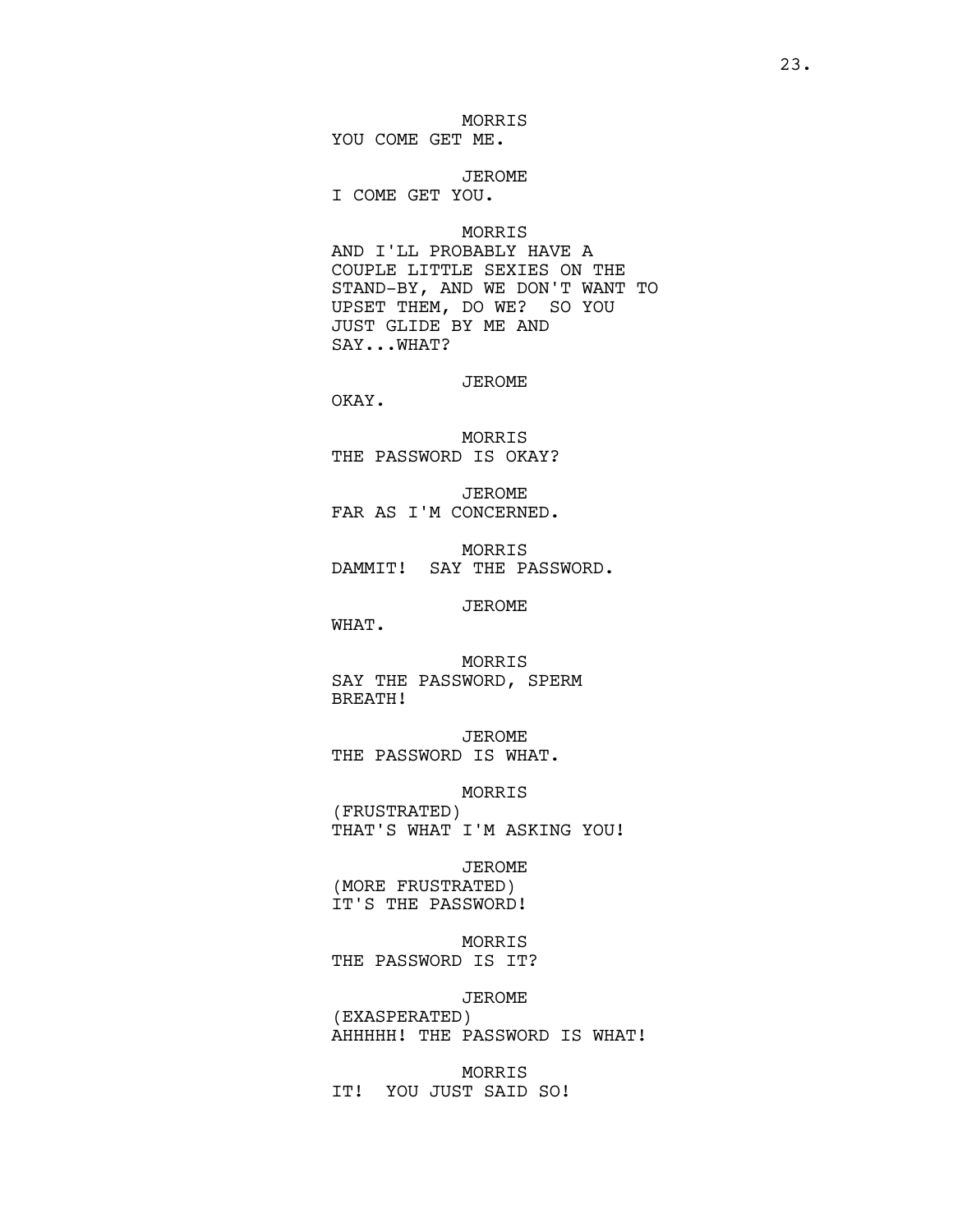JEROME THE PASSWORD ISN'T IT! THE PASSWORD IS--

MORRIS

-- WHAT?

JEROME

GOT IT!

 MORRIS 1 GOT IT?

JEROME

RIGHT.

MORRIS

IT OR RIGHT?

JEROME

 (PERPLEXED) WHAT??

THE SHOESHINE BOY LOOKS UP SLOWLY --REGARDS THEM WITH A SOULFULL LOOK--

> SHOESHINE BOY EITHER OF YOU DO HEAVY DRUGS?

 (27) EXT. STORE WINDOW AND MALL SHOPS -- DOWNTOWN -- AFTERNOON

> THE SIDEWALKS ARE ALIVE WITH BUSTLING SHOPPERS. VANITY WALKS AIMLESSLY PAST STORE WINDOWS, STARING LONGINGLY AT THE EXPENSIVE ITEMS.

#### BRIDAL SHOP

 AS SHE STOPS SUDDENLY AND STARES TRANSFIXED. A YOUNG WOMAN, STARTINGLY SIMILIAR TO HER IN LOOKS AND COLORING, TRIES ON A BEAUTIFUL BRIDAL GOWN AS A SEAMSTRESS ADJUSTS THE HEM. THE ENTIRE SCENE IS WARM AND ENDEARING. VANITY IS STRUCK BY LT'S BEAUTY AND SEEMS TO SIGH. THE YOUNG WOMAN LOOKS UP SUDDENLY, CATCHES VANITY'S GAZE, AND GIVES HER AN AFFECTIONATE SMILE. VANITY SMILES BACK AVIDLY, THEN--

> PRINCE (0. S .) GIVE ME THAT.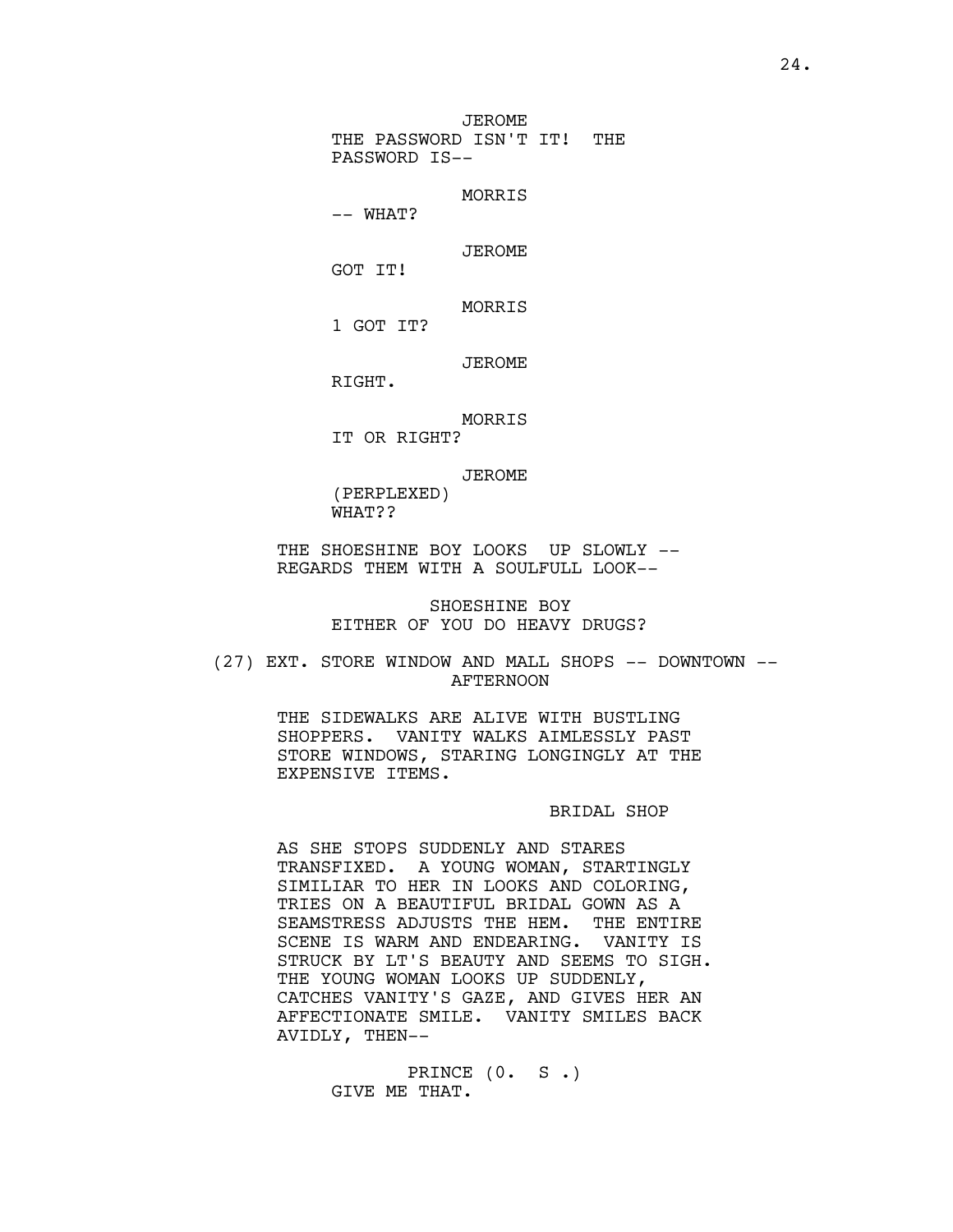PRINCE THERE ... ON YOUR BOOT.

 SHE LOOKS DOWN -- IT'S THE EXPENSIVE GOLD CHAIN. SHE HESITATES, THEN HANDS IT TO HIM. HE DROPS IT INTO HIS POCKET, WALKS AWAY--

VANITY

HEY, WAIT!

SHE RUNS AFTER HIM--

 VANITY GIVE IT BACK TO MEL

 HE CONTINUES TO WALK BRISKLY -- SHE STARTS PULLING ON HIS COAT--

> PRINCE YOU CAN HAVE IT BACK LATER.

 VANITY I WANT IT BACK NOW, OKAY?

 PRINCE WHO GAVE IT TO YOU?

 VANITY A PERSON

 PRINCE FEMALE OR MALE?

## VANITY

HUH ...

 PRINCE YOU'RE LYING. I CAN TELL JUST BY YOUR REACTION THAT YOU'RE LYING.

HE MOVES AWAY BRISKLY -- VANITY STANDS HER GROUND, AMUSED--

> PRINCE SO YOU GAVE IT TO ME -- IT'S NOT YOURS ANYMORE.

HE STOPS SHORT -- SOMETHING HAS CAUGHT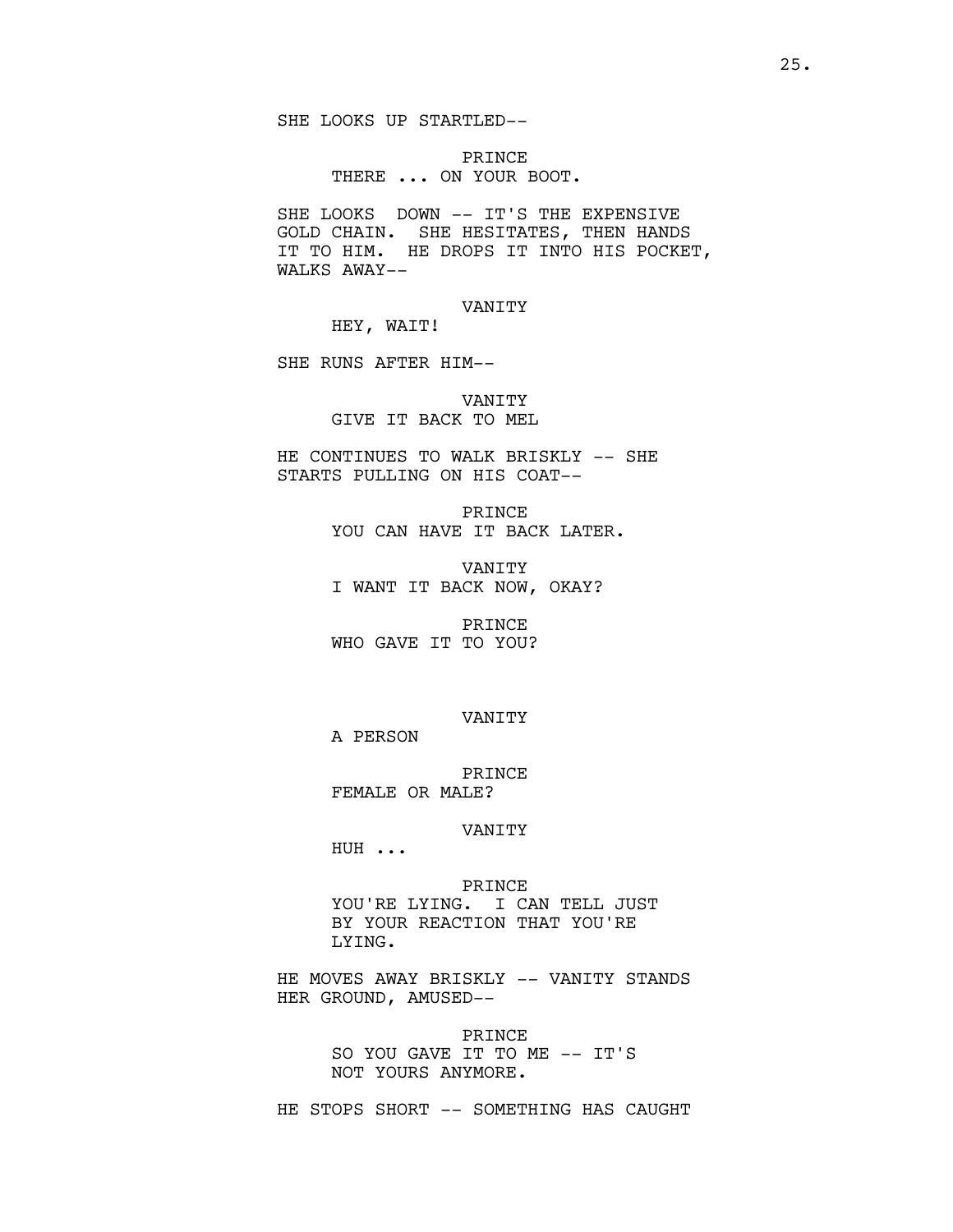HIS EYE. SHE'S CURIOUS, COMES UP BEHIND HIM, THEN--

### VANITY YOU SEE SOMETHING YOU LIKE?

 HE PUTS ON HIS SUNGLASSES. A GUITAR STANDS PROMINENTLY IN THE WINDOW.

## **PRINCE** LET'S GO FOR A RIDE.

HE FLIPS HER THE GOLD CHAIN' -- TURNS HASTILY. SHE WEIGHS IT IN HER HAND, STUDIES THE GUITAR--

## VANITY

IT'S PRETTY.

(28) EXT. HIGHWAY -- DUSK

 PRINCE AND VANITY ON HIS MOTORCYCLE BLAZING DOWN THE HIGHWAY, TWISTING THROUGH TRAFFIC. THE CITY IS BEHIND THEM, RECEDING INTO THE DISTANCE.

(29) EXT. COUNTRYSIDE -- DUSK

 THEY PULL OFF AN ACCESS ROAD, DROP DOWN A SMALL EMBANKMENT, RIDE DOWN A NARROW, DIRT ROAD.

### LAKESIDE

THE PULL TO A STOP. A LAKE STRETCHES BEFORE THEM. VANITY GETS OFF THE BIKE, WALKS AROUND EXPLORING, CASTING CURIOUS GLANCES AT PRINCE. HE STANDS BY THE WATER, IDLY TOSSING STONES--

> VANITY MY PSYCHIC TOLD RNE I WAS GOING TO BE FAMOUS.

 PRINCE HOW MUCH DID THAT COST YOU?

 VANITY FIFTY BUCKS. IT WAS A GOOD INVESTMENT.

 HE DOESN'T RESPOND -- SHE SUDDENLY FEELS  $SHY--$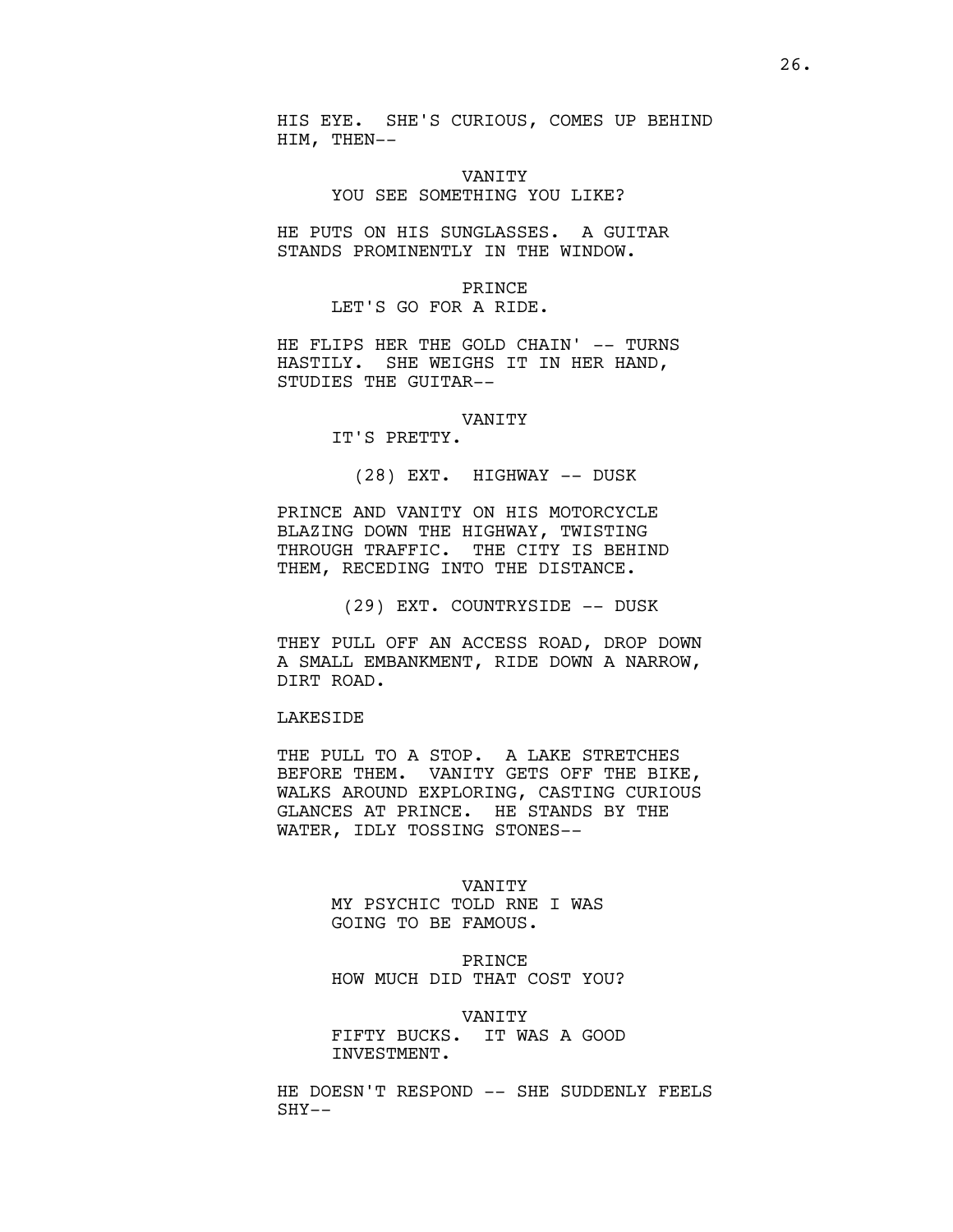VANITY NO SERIOUSLY -- MY PSYCHIC DID TELL ME. I WAS IN A PLAY ONCE.

 PRINCE OH, YEAH -- WHAT DID YOU PLAY?

 VANITY ISADORA DUNCAN...

 SHE STRETCHES HER ARMS LIKE A BUTTERFLY, DOES A LITTLE STEP--

> VANITY THAT MEANS I CAN SING AND DANCE. (A BEAT) WANT TO HELP ME?

 PRINCE (SWIFTLY) NOPE.

 VANITY (SURPRISED) PARDON ME?

PRINCE

NOPE.

SHE'S PERPLEXED--

 PRINCE WANT TO KNOW WHY?

VANITY

 (DEFENSIVELY) NOPE.

## PRINCE

 (A BEAT) BECAUSE YOU WOULDN'T PASS THE INITIATION.

VANITY

WHAT INITIATION?

PRINCE

 WELL, FOR STARTERS YCU HAVE TO PURIFY YOURSELF IN THE WATERS OF LAKE MINNETONKA.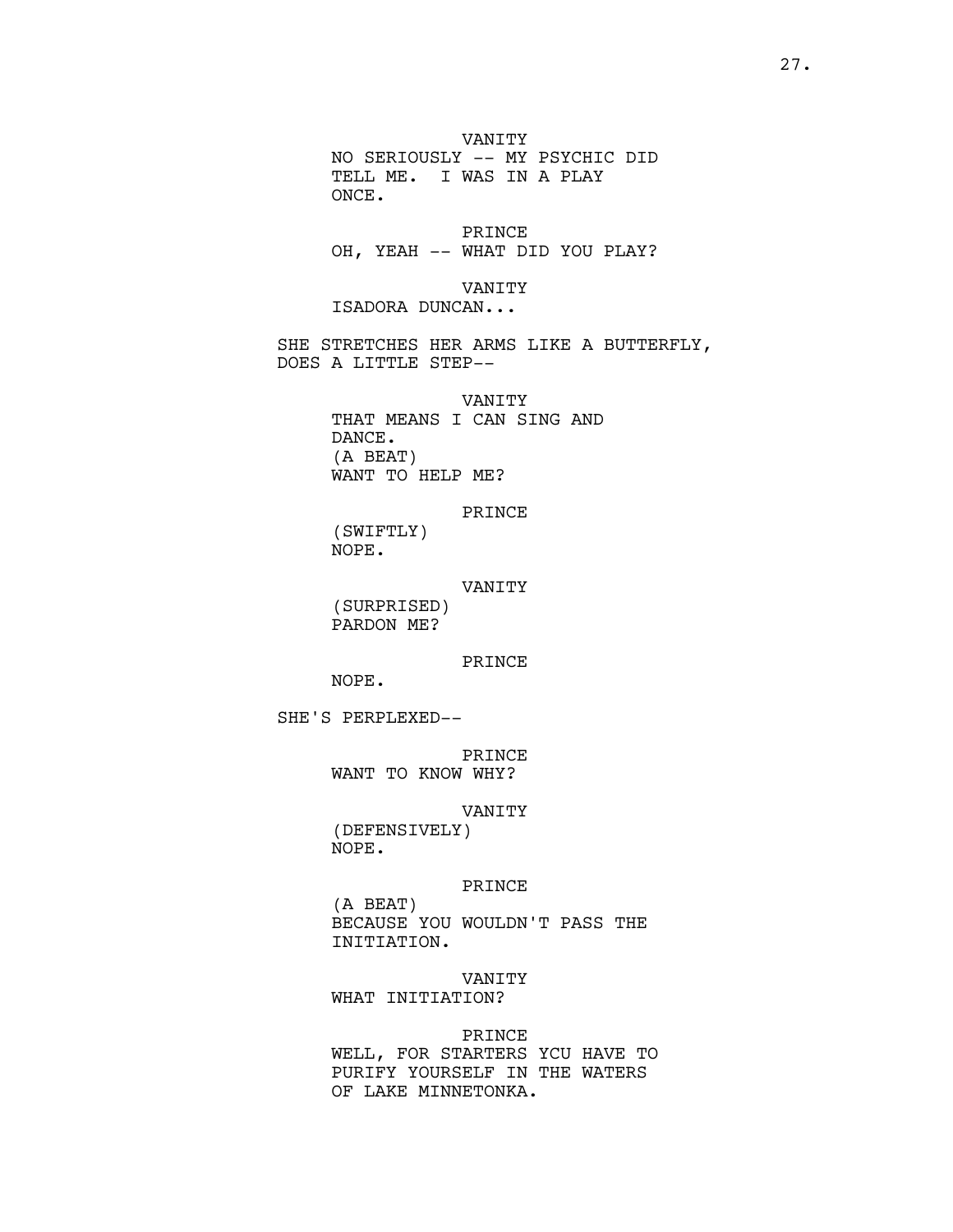### VANITY

WHAT?

## PRINCE YOU HAVE TO PURIFY YOURSELF IN LAKE MINNETONKA.

 HER BROW FURROWS, SHE LOOKS OUT ACROSS THE LAKE. HE'S CALMLY THROWING STONES. RECOGNIZING A CHALLENGE WHEN SHE SEES ONE, SHE FORMULATES A PLAN, FACES HIM SEDUCTIVELY, SHOOTS HIM AN OPEN LOOK. HE STOPS SUDDENLY, LOCKS EYES WITH HER, FEELS HIS KNEES GO WEAK. HER HOLD ON HIM IS UNMISTAKABLE. SHE PULLS OFF HER BLOUSE IN ONE FLUID MOTION, TUGS OFF HER BOOTS, DROPS HER PANTS TO THE GROUND. SHE'S EXQUISITE, TAKES A STEP TOWARD HIM. PASSION RINGS IN HIS VEINS ...

 SUDDENLY SHE TURNS ON HER HEELS, MOVES PURPOSEFULLY TOWARD THE WATER. HE'S SHOCKED, REALIZES THAT SHE'S ABOUT TO GO IN--

> PRINCE HEY, WAIT A MINUTE! THATS--

BUT SHE SILENCES HIM SAVAGELY--

VANITY

#### WE MADE A DEAL!

 AND BEFORE HE CAN REACT SHE SCAMPERS ALONG A LOG, DIVES BENEATH THE SURFACE. HE CAN'T BELIEVE IT -- HER SPIRIT REALLY IMPRESSES HIM. SHE BREAKS THE SURFACE COUGHING AND SPUTTERING, HOPS AND JUMPS TO THE SHORE--

#### PRINCE

HOLD IT.

#### VANITY

WHAT?

## **PRINCE** THAT AIN'T LAKE MINNETONKA.

 HE TRIES TO KEEP A STRAIGHT FACE, JUMPS ON HIS MOTORCVCLE, STARTS IT UP. HIS WORDS TAKE A MOMENT TO SINK IN, THEN--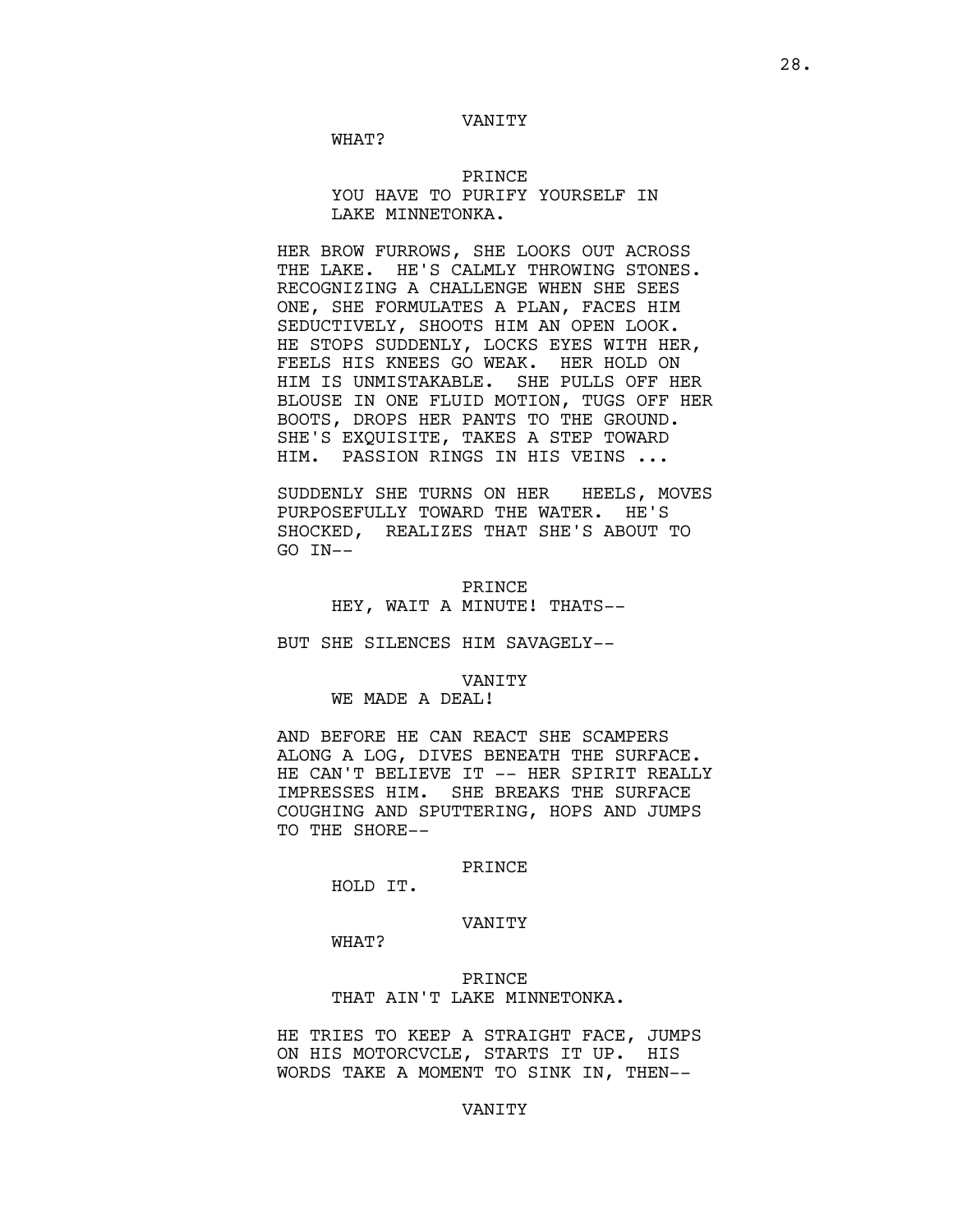(ENRAGED) YOU BASTARD. I DON'T BELIEVE IT. HOW COULD YOU DO THAT TO ME?!

 SHE GATHERS UP HER CLOTHES, TRIES DESPERATELY TO PUT THEM ON. SHE SLIPS AND FALLS -- PRINCE CAN'T HELP LAUGHING- - 1990 - 1990 - 1990 -

> VANITY DAMN YOU -- I'LL KILL YOU.

 SHE STARTS THROWING STONES. HE LAUGHS, BLASTS UP THE PATH--

#### VANITY

 (SCREAMING) YOU PRICK! ARE YOU SICK?! IS THIS SOME KIND OF RITUAL -- GETTING YOUR KICKS! HOW MANY GIRLS HAVE YOU DONE THIS TO?

ACCESS ROAD

 HE BLAZES UP THE EMBANKMENT, SAILS THROUGH THE AIR, DROPS EXPERTLY ONTO THE ROAD. HE FISHTAILS TO A SLICK STOP. VANITY IS BY THE LAKE, FLAILING ABOUT, THROWING THINGS, TRYING TO GET INTO HER BOOTS--

#### VANITY

BASTARD!

 HE LAUGHS HEARTILY, WANTS TO KID HER, RIDES DOWN THE ROAD AS IF HE'S LEAVING. HAVING HIS FUN, HE SLOWS, TURNS TO GO BACK ...

 ...HIS SMILE DISSOLVES INSTANTLY. VANITY IS IN THE MIDDLEOF THE ROAD, FLAGGING DOWN A SMALL PICKUP TRUCK. SHE HOPS IN, SLAMS THE DOOR. THE TRUCK PEELS OUT, BEARS DOWN UPON HIM. HE GESTICULATES HIS ARMS WILDLY -- WANTS TO EXPLAIN--

#### PRINCE

HEY ...

BUT THE TRUCK STREAKS PAST -- VANITY'S LOOK IS COLD, TRIUMPHANT.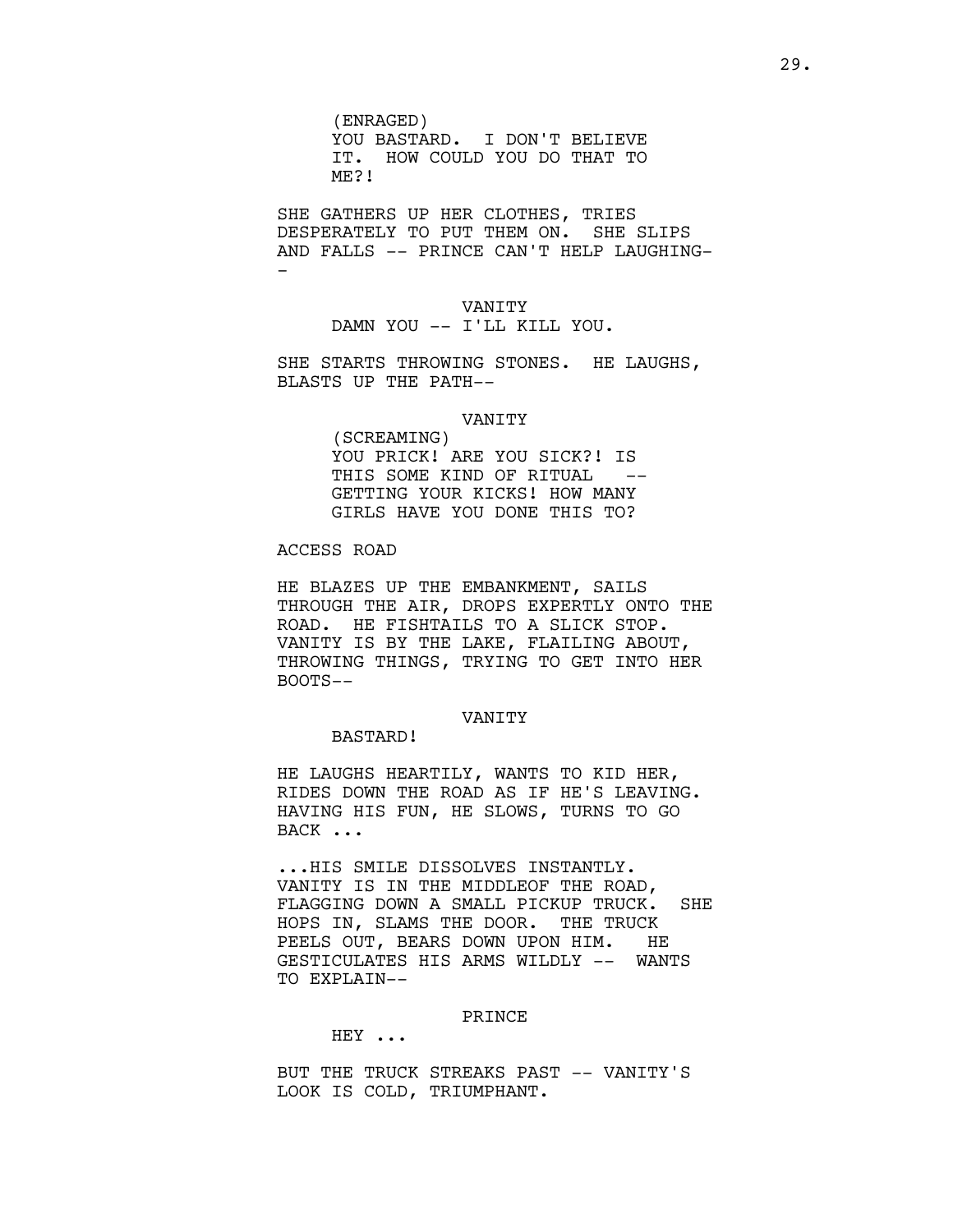(30) INT. CLUB (1ST AVE. ST. BAR) -- NIGHT

 MUSIC. THE CLUB IS PACKED! THE MODERN AIRES IS ONSTAGE, A HI-TECHNO FUNK GROUP, PERFORMING THEIR TRADEMARK, A FRENZIED SONG ENTITLED "MODERN AIRE" THE FLOOR IS DENSE WITH KIDS, ALL PERFORMING THE SAME SYNCOPATED DANCE.

PRINCE MOVES THROUGH THE CLUB SLOWLY, SEEMS TO BE SEARCHING SOMEONE OUT. HIS FACE IS DRAWN AND HAGGARD, HIS SPIRITS STRAINED. HE CUTS PAST THE BAR, BARELY ACKNOWLEDGES JILL, OR THE OTHER WAITRESSES BY HER SIDE, KIM AND KATY. JILL LOOKS CONCERNED--

**KIM**  HONEY, YOU STILL CHASING AFTER THAT FOOL?

> KIM IS 21 YEARS AND GORGEOUS, WITH DARK EYES, A SMOOTH SCULPTED FACE, AND TAUT SHAPELY LEGS. SHE IS STREET-EDUCATED AND DOESN'T NEED ENCOURAGING TO SPEAK HER MIND. KATY IS ALSO IN HER-EARLY 20'S, A TALL, ALLURING ORIENTAL, WITH AN ATTRACTIVE, INTELLIGENT FACE--

JILL

 I'M DOING WHAT I'M DOING. IT'S MY BUSINESS.

KATY

 HE DOESN'T EVEN LOOK AT YOU. THAT'S THE LAST THING YOU WANT FROM A MAN.

 JILL YOU JUST DON'T KNOW HIM LIKE I DO.

**KIM**  HONEY... LOOK, LISTEN, AND THEN FEEL. IF YOU DO THEM IN ANY OTHER ORDER, YOU'RE HEADED FOR TROUBLE.

> MATT AND BOBBY (MEMBERS OF PRINCE'S GROUP) STROLL UP--

> > BOBBY HEY, JILL -- WHERE'S OUR DRINKS?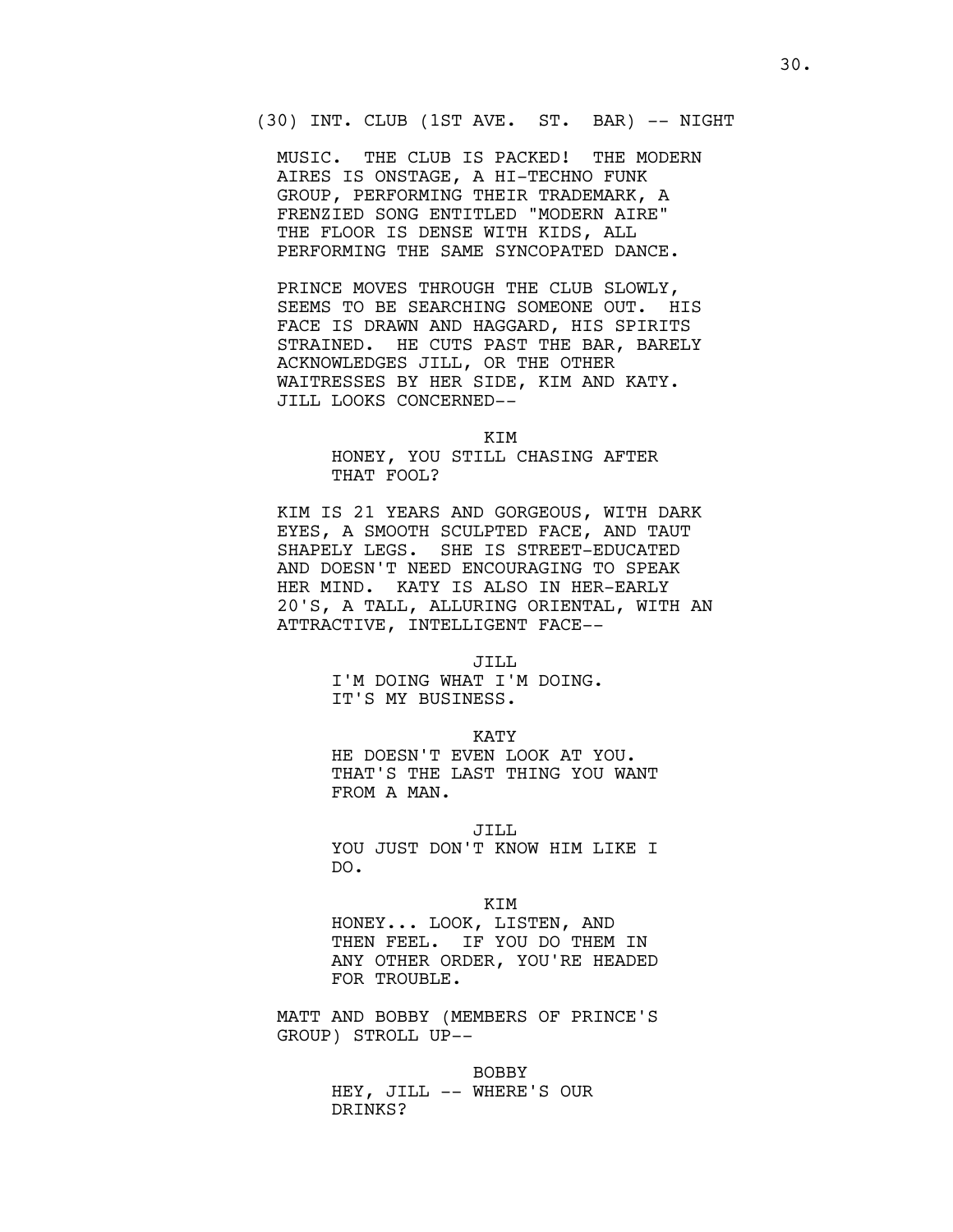JILL THEY'RE COMING -- JUST WAIT.

MATT STARES HUNGRILY AT HER BREASTS--

 JILL WHAT YOU WANT ISN'T ON THE MENU.

 BOBBY JILL, IN TEN YEARS THEY'LL BE ON THE TABLE.

 SHE SWATS HIM WITH HER ORDER PAD -- BOBBY DUCKS, TAUNTS HER--

BOBBY

C'MON, C'MON ...

 SHE GOES TO SWING, MATT MOVES IN, SQUEEZES HER BREASTS--

MATT

 (HORN SOUND) BOOPOO!!

**KIM** GET OUT OF HERE, YOU JERKS!

MATT

 SWEETHEART ... DO YOU HAVE A REAL HOT PLACE WHERE I COULD STICK MY NOSE?

**KIM** SURE -- TRY A MICROWAVE.

THE GUYS BUST UP, HEAD FOR THEIR TABLES-

- 1990 - 1990 - 1990 -

 KATY THOSE GUYS ARE DEEP.

# **KIM**

YEAH -- DEEPLY RETARDED.

(31) INT./EXT. CLUB -- MONEY WINDOW -- NIGHT

 VANITY STANDS IN LINE WAITING TO GET IN. SHE WEARS A SHORT, BLACK DRESS AND RED HEELS, CARRIES A BLACK AND RED CLUTCHBAG. HER HAIR IS SWEPT BACK AND WIND-BLOWN, HER EYES DARK AND DANCING.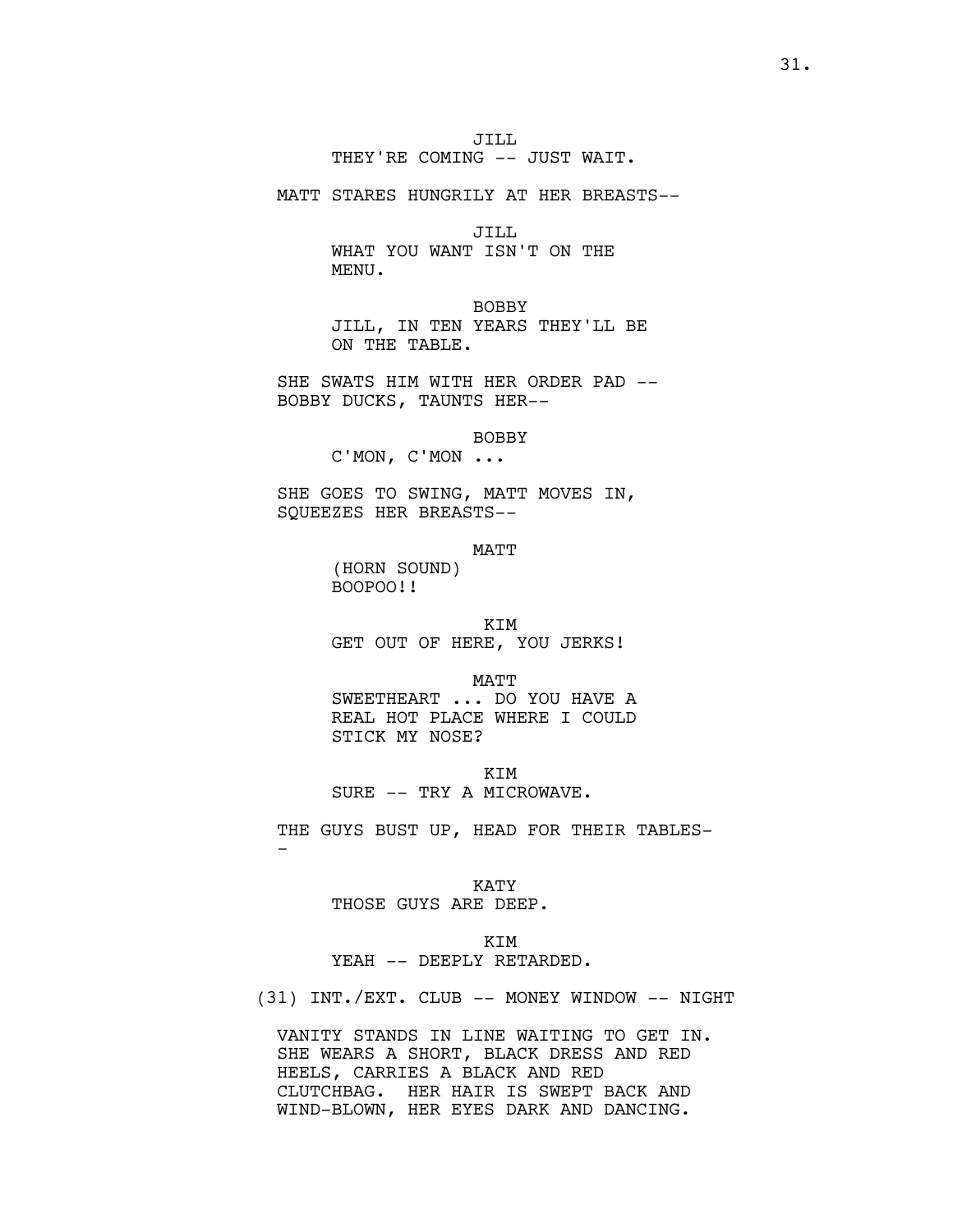SHE LOOKS WICKEDLY WONDERFUL AND KNOWS IT.

 CHICK STANDS BY THE WINDOW, ARMS FOLDED, AS MASSIVE AS A SEQUOIA. HE REGARDS HER SUSPICIOUSLY--

VANITY

 (SWEETLY) I'M PAYING ... SEE? (TO CASHIER, GRUFF) KEEP THE CHANGE.

CHICK ADVANCES ON HER -- HER EYES WIDEN WITH FEAR--

> CHICK THE MANAGER WANTS TO SEE YOU.

 VANITY REALLY..? OH, GREAT...LIKE TO SEE HIM TOO.

SHE BREATHS A SIGH OF RELIEF.

 JEROME WATCHES AS CHICK ESCORTS VANITY TO THE UPPER LEVEL. HE STAYS SHORT DISTANCE BEHIND.

(32) INT. CLUB UPPER LEVEL -- NIGHT

 AS VANITY AND CHICK COME TO A HALT IN THE MIDDLE OF THE F IOOR--

> CHICK HE'LL BE RIGHT WITH YOU.

 CHICK WALKS AWAY. JEROME MAKES A MOVE TOWARD HER, BUT PULLS HIMSELF UP SHORT - - BILLY SPARKS HAS APPROACHED HER--

> BILLY SPARKS HI, I'M BILLY SPARKS, I MANAGE THIS PLACE.

 VANITY TURNS AROUND -- HER EYES WIDEN WITH SURPRISE--

 HE'S 38 YEARS OLD, 5'3" TALL AND WEIGHS ABOUT 180 POUNDS. HE'S DRESSED IN A BABY-BLUE RUNNING SUIT.AND WHITE TENNIS SHOES THAT COME TO A POINT. A DARK- SKINNED, SMOOTH-FACED BLACK MAN, HE'S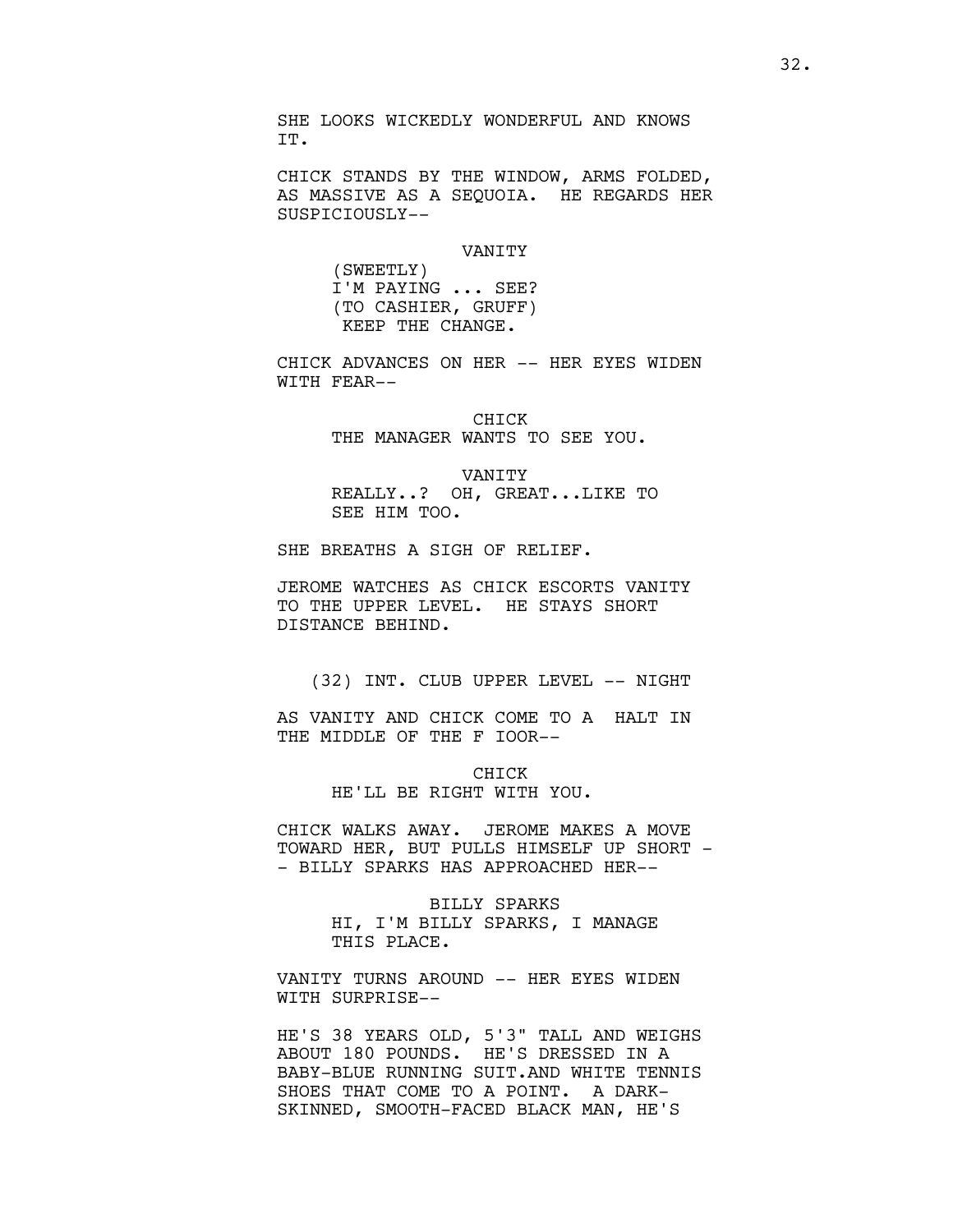WEARING SMALL, WHITE SUNGLASSES AND A BASE-BALL CAP PERCHED ON HIS HEAD. FRED FLINTSTONE IN HARLEM. A HIP, FAST- TALKING JIVE MOTHERFUCKER WHO USES PROFANITY LIKE A LIGHT SABER. CHUBBY, CUDDLY, CHERUBIC BILLY SPARKS. HE'D SELL HIS MOTHER IF HE THOUGHT HE COULD MAKE A BUCK.

> THEY SIZE ONE ANOTHER UP IN. ABOUT THREE SECONDS--

> > VANITY HI -- I REALLY LIKE YOUR CLUB.

> > > BILLY

REALLY...

 VANITY WHAT TIME IS IT?

 BILLY NINE, SWEETS.

 VANITY OH, THAT'S A REALLY NICE WATCH. VERY PRETTY.

 BILLY LIGHTS A CIGARETTE, OFFERS HER ONE, SHE ACCEPTS--

> VANITY YOU LOOK LIKE A GUY I USED TO GO OUT WITH -- HE WAS A LOT OLDER, BUT I LIKE OLDER MEN.

 BILLY REALLY, WHAT A COINCIDENCE.

 VANITY I JUST CAME OFF A BROADWAY PLAY. MY GRANDMOTHER GOT SICK.

 BILLY DOES SHE LIVE HERE?

 VANITY NO, IN NEW YORK ... (CATCHES HERSELF) BUT, HUH, I HAVE A SISTER HERE, LIVES IN SAINT ... HUH ...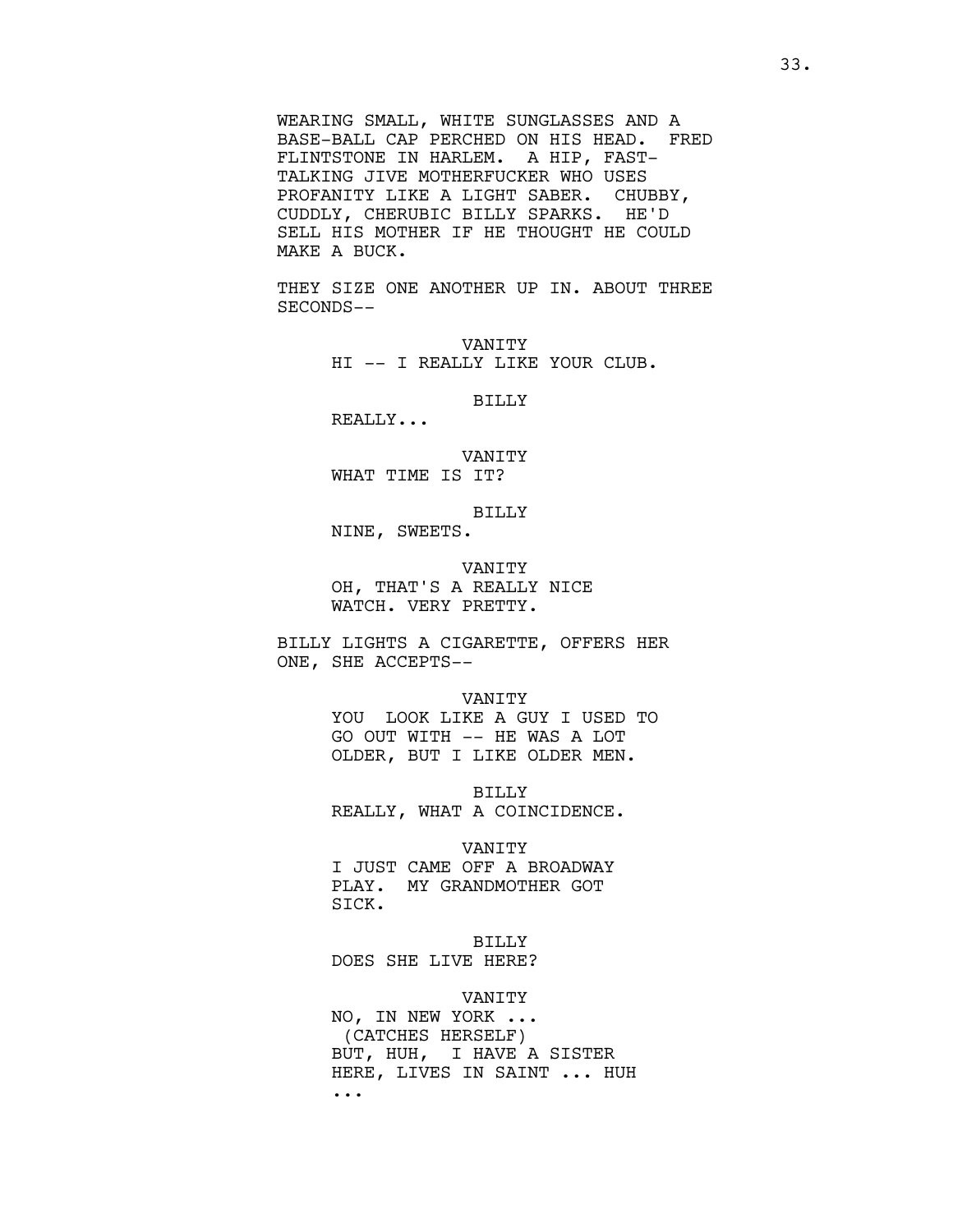...PAUL.

# VANITY

AMAZING.

## BILLY

 YE-ES. (SMILES) WHAT DO YOU WANT TO DO? YOU DON'T WANT TO BE A WAITRESS DO YOU?

 VANITY NO ... NO...ACTUALLY I WAS THINKING MORE IN THE WAY OF THE STAGE.

 BILLY OF COURSE... HOW ABOUT DINNER?

 VANITY THEATRE?

 BILLY DINNER, THEN THE THEATRE, MY SWEETS.

## VANITY

OH, HUH...

JEROME APPEARS--

 JEROME HI YA, BILLY.

 BILLY GOOD EVENING, JEROME.

VANITY SEES HER ESCAPE--

 VANITY JEROME -- I WAS LOOKING ALL OVER FOR YOU!

THEY BOTH LOOK AT HER SURPRISED--

 BILLY YOU KNOW EACH OTHER?

# VANITY

OF COURSE.

JEROME GOES ALONG WITH IT--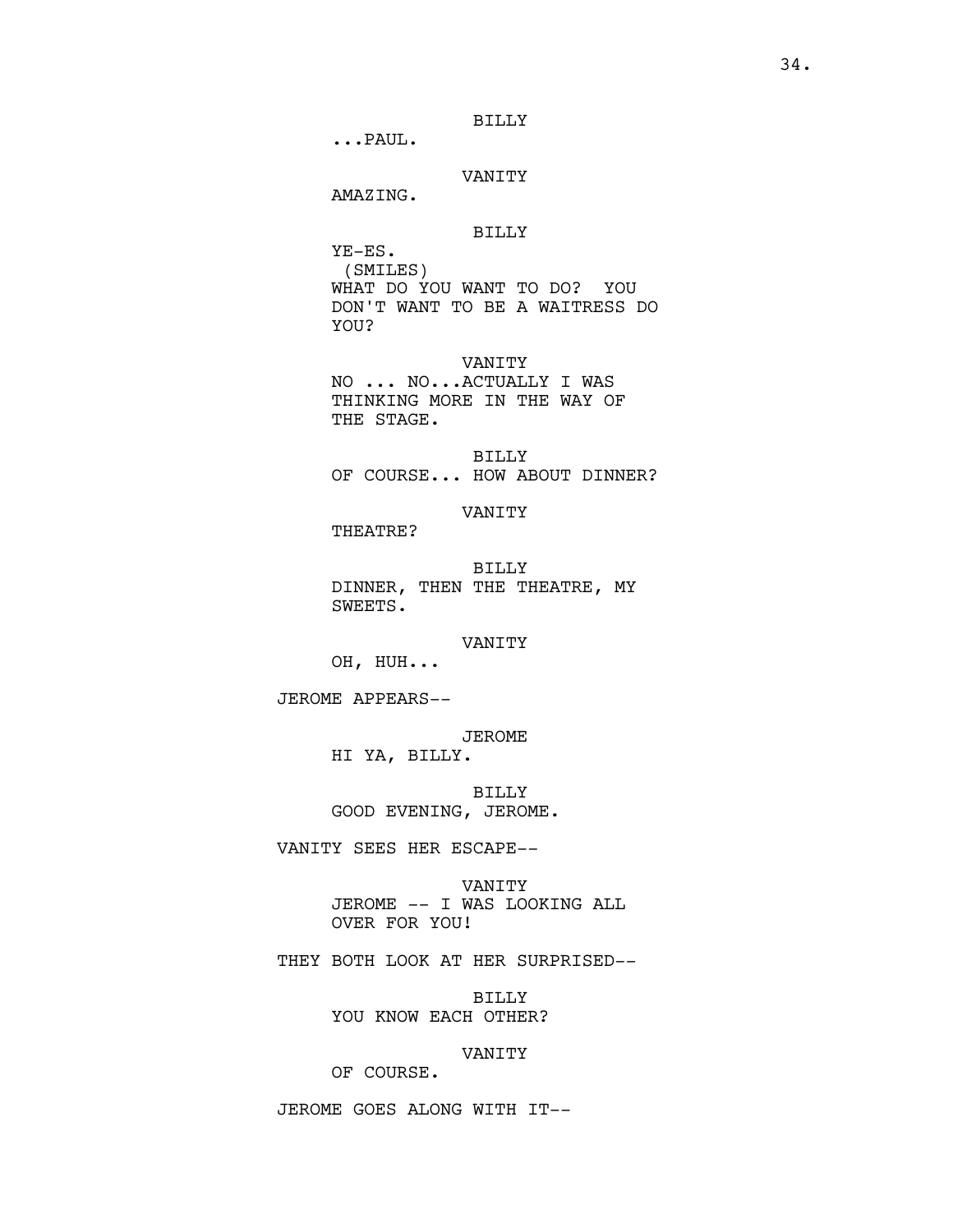JEROME YES, WE'VE MET. I HAVE SOMETHING TO SHOW YOU.

 VANITY GREAT. SEE YOU LATER, BILLY.

SHE WALKS AWAY WITH JEROME, ARM IN ARM--

 VANITY YOU RESCUED ME.

JEROME

 (SMILES) YE-ES.

(33) INT. DRESSING ROOM -- NIGHT

 PRINCE AND HIS BAND (MARK, BOBBY, MATT, LISA) SIT BACKSTAGE, WAITING TO GO ON. AN AIR OF TENSION PERMEATES THE ROOM. LISA SITS IN THE CORNER AND FIDGETS, CASTS SIDELONG LOOKS TO PRINCE. HE SITS APART FROM THE GROUP, DEATHLY SILENT, LOCKED IN THOUQHT.

 WENDY WALKS IN AND SHARES A LOOK WITH LISA. SHE GOES UP TO PRINCE, HER VOICE FILLED WITH NERVOUSNESS--

> WENDY HI YA, PRINCE. I HEARD THROUGH THE GRAPEVINE YOU HAD A NEW TUNE WRITTEN BY TWO GREAT GIRLS. BY CHANCE DID YOU HEAR IT?

 HE STARES AT HER -- IF LOOKS COULD KILL WENDY WOULD BE DEAD--

 LISA I KNEW IT -- HE DIDN'T LISTEN TO IT. HE PROBABLY DROPPED IT UNDER HIS BIKE AND ROLLED OVER IT.

> PRINCE GRUNTS, TURNS AWAY -- WENDY IS AMAZED--

> > WENDY WOW! OKAY...YOU THINK ABOUT THIS. I'M GOING TO BE REAL HONEST WITH YOU. YOU'RE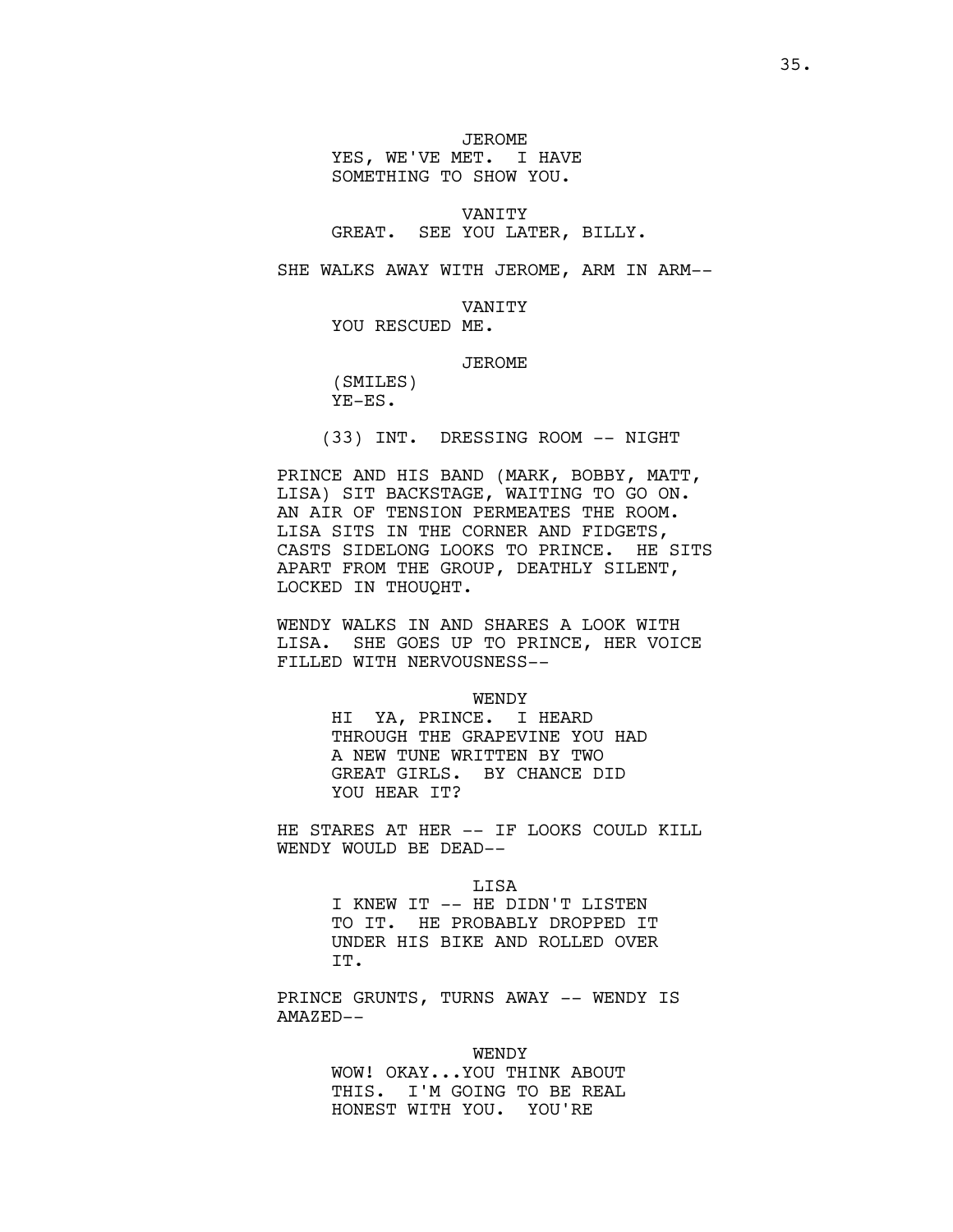REALLY BEING FULL OF SHIT.

 LISA FORGET ABOUT IT, WENDY. LET'S GET OUT OF HERE--

 BUT WENDY, AGITATED, SILENCES HER WITH A FIERCE GESTURE--

WENDY

 (TO PRINCE) EVERY TIME WE GIVE YOU A SONG, YOU SAY YOU'RE GOING TO USE IT, BUT YOU NEVER DO. YOU ALWAYS THINK THAT WE'RE DOING SOMETHING BEHIND YOUR BACK. YOU'RE JUST BEING PARANOID AS USUAL.

LISA

WENDY...

WENDY

 (UPSET) SHUT UP, LISA, PLEASE! (TO PRINCE) YOU SHOULD KNOW BY NOW THAT WE WOULDN'T HURT VOU. WE'RE NOT OUT TO PUT A DARK CLOUD OVER YOUR HEAD. IT'S JUST TO MAKE YOU FEEL GOOD, PRINCE -- THAT'S WHAT IT'S ALL ABOUT. YOU'VE BEEN THIS WAY WITH US BEFORE, REMEMBER?

PRINCE

 (MALICIOUSLY) THE NOMINEES FOR THE BEST ACTRESS ARE--

LISA

-- FUCK IT, WENDY -- LET'S BREAK!

 WENDY IS SHAKING, TEARS SPRING TO HER EYES--

WENDY

 DO YOU KNOW YOU CAN REALLY, REALLY HURT PEOPLE? DOESN'T THAT MEAN ANYTHING TO YOU? DOESN'T THAT MAKE YOU FEEL LIKE SHIT?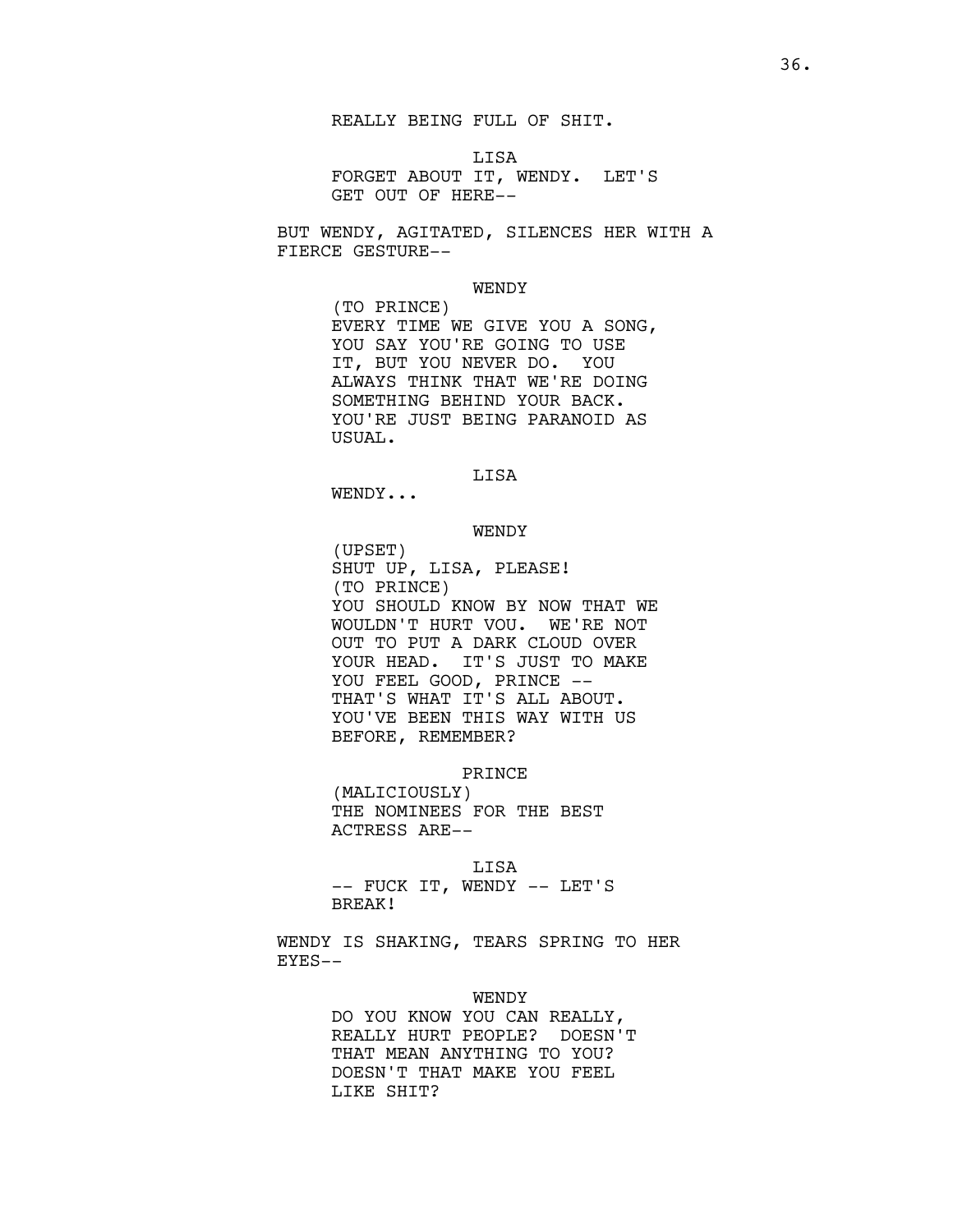LISA

C'MON ...

 WENDY I'M TIRED OF THIS ... I'M REALLY TIRED...

 THEY LEAVE THE ROOM, WENDY SLAMS THE DOOR BEHIND HER. PRINCE CASTS A LOOK TO BOBBY, MARK, MATT--

PRINCE

YOU TIRED, TOO?

MATT

 GOD GOT WENDY'S PERIODS REVERSED. ABOUT EVERY 28 DAYS, SHE STARTS ACTING NICE. LASTS ABOUT A WEEKEND.

 THUD. THE JOKE HANGS SUSPENDED LIKE A BALL AND CHAIN. BOBBY GETS UP, THE OTHERS FOLLOW HIM TO THE DOOR--

> BOBBY WHAT DIFFERENCE DOES IT MAKE, PRINCE. WE'RE STILL A GROUP, RIGHT?

THEY CUT OUT THE DOOR.

(34) INT. HALLWAY -- NIGHT

 BOBBY, MATT AND MARK MOVE BRISKLY TO THE STAGE--

**MARK**  HEADCASE. TELLING YOU...'EFFED UP HEADCASE.

> BOBBY PEOPLE WITH TALENT USUALLY ARE.

 MATT DONS HIS SURGEON'S MASK -- MARK ROLLS HIS EYES--

**MARK**  OF COURSE, THERE ARE A NUMBER OF HEADCASES WITHOUT GREAT TALENT TOO.

(35) INT/BACKSTAGE ENTRANCE/CLUB -- NIGHT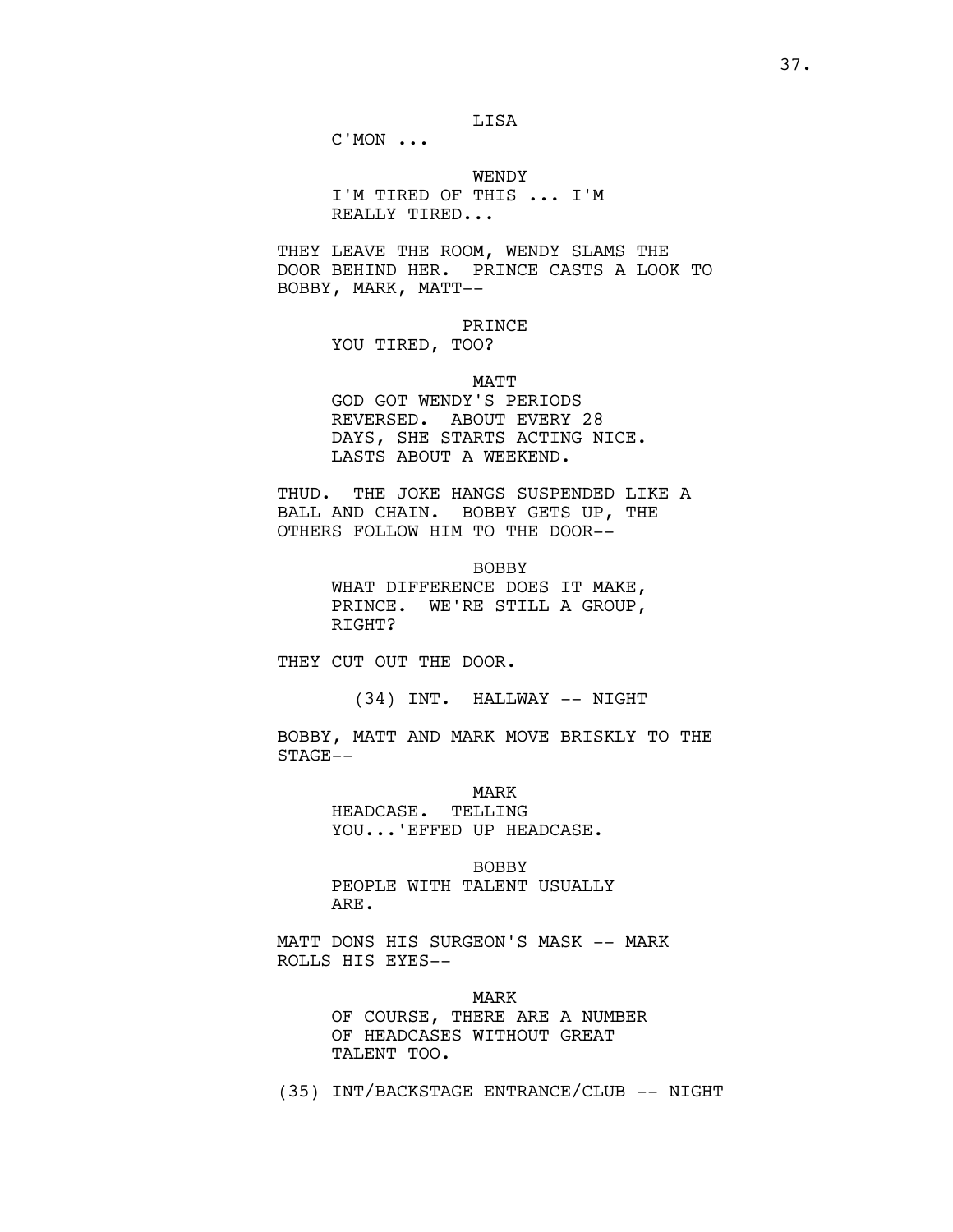MORRIS STANDS BY THE DOOR SURROUNDED BY SEVERAL DELICIOUS BABES. ONE OF THEM, WEARING A TIGHT, RED DRESS, LOOKS ESPECIALLY ENTICING. MORRIS LEANS IN CLOSER -- HER TASTY BREASTS STRAIN AGAINST THE SPANDEX MATERIAL--

#### MORRIS

 HONEY -- DON'T YOU EVER TRY AND BREASTFEED NO BABY NOW.

GIRL

WHY NOT?

MORRIS

NEVER MIND ...

JEROME APPEARS--

JEROME

WHAT.

MORRIS

WHAT?

 JEROME RIGHT. WHAT.

MORRIS

WHAT??

JEROME

YOU GOT IT.

 BE SNAPS HIS HEAD TO THE SIDE -- MORRIS LOOKS, SEES VANITY SITTING AT A TABLE. HIS EYES DANCE MISCHIEVOUSLY--

### MORRIS

 YE-ES (TO GIRL) WHAT TIME IS IT?

GIRL

 (COYLY) TEA TIME.

#### MORRIS

SO, RIGHT.

(36) INT. DRESSING ROOM -- NIGHT

 AS PRINCE SITS BY HIMSELF IN FRONT OF THE MIRROR, STARING AT A CASSETTE ON THE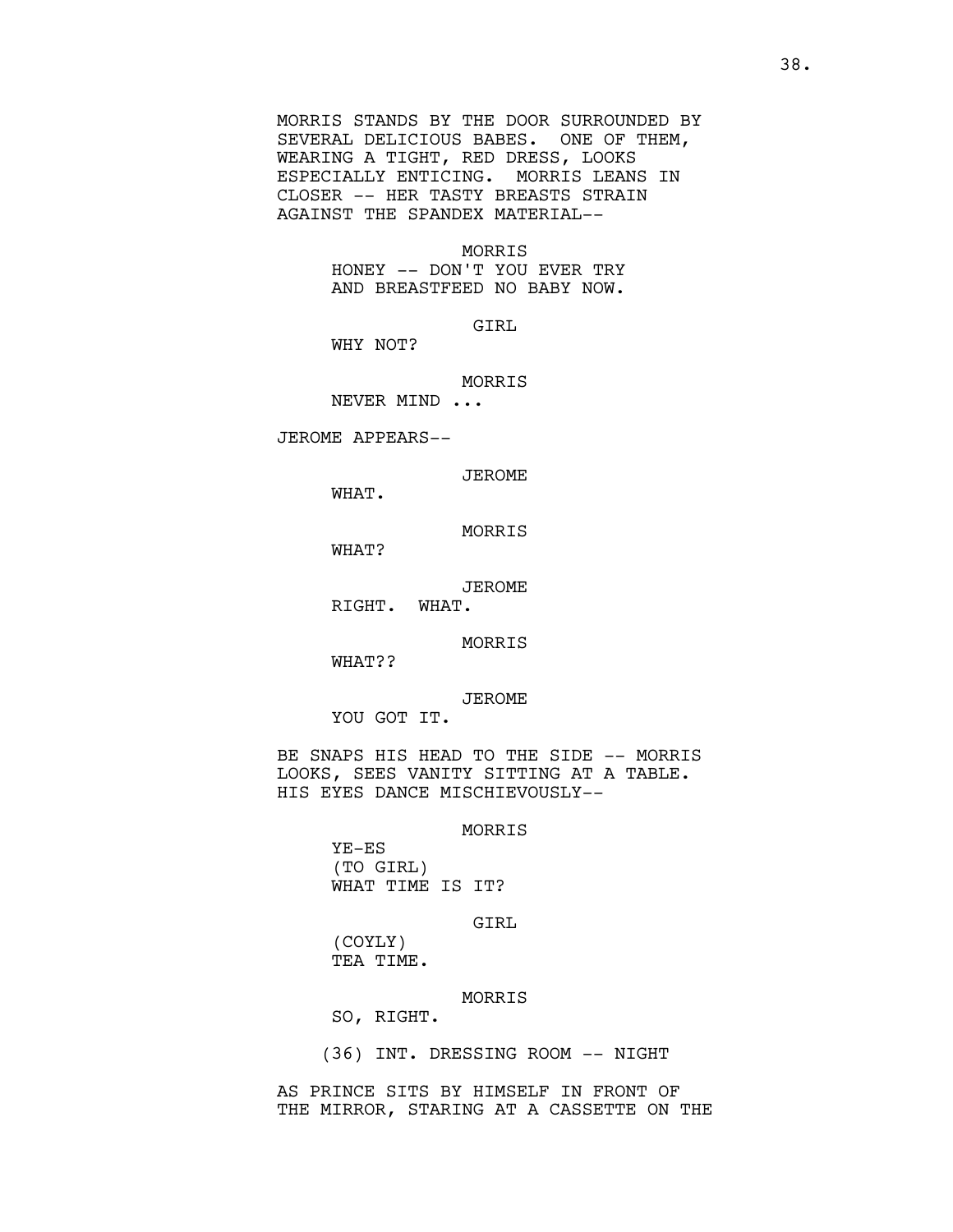COUNTER. WE RECOGNIZE IT IMMEDIATELY AS THE TAPE JILL GAVE HIM EARLIER, CONTAINING LISA'S AND WENDY'S MUSIC. HE PICKS IT UP, SNAPS IT INTO A GHETTO BLASTER. MUSIC, WITHOUT LYRICS, FILLS THE ROOM. HE ADJUSTS THE DIALS, SITS BACK AND LISTENS A MOMENT. SUDDENLY THE DOOR OPENS--

## STAGEHAND PRINCE, FIVE MINUTES.

 BE SNAPS OFF THE MUSIC, DROPS THE CASSETTE INTO HIS POCKET, CUTS OUT THE ROOM.

(37) INT. BACKSTAGE -- NIGHT

 HE COMES TO THE STAGE-AREA. HIS BAND.MEMBERS ARE STANDING ABOUT ANXIOUSLY, WATCHING THE FINAL MOMENTS OF THE MODERN AIRES' PERFORMANCE. HE CUTS BEHIND THE CURTAIN, PEERS AT THE CROWD...

 ...HIS EYES FALL ON VANITY -- HIS FACE BRIGHTENS INSTANTLY. JUST THEN JEROME AND MORRIS APPROACH HER. PRINCE SHAKES HIS HEAD KNOWINGLY, OFFERS A WRY SMILE, THEN JOINS HIS BAND.

(38) INT. VAN1TY'S TABLE AND CLUB -- NIGHT

 SHE SITS DEMURELY. MORRIS' EYES ARE WIDE AND SHINING -- HER BEAUTY UP CLOSE ASTONISHES HIM--

> JEROME VANITY, I'D LIKE YOU TO MEET MORRIS E. DAY.

 MORRIS HOLD IT NOW -- JUST LEAVE THE 'E' ALONE.

 JEROME (CLEARS THROAT) VANITY...THIS IS MORRIS DAY

 MORRIS THE PLEASURE'S ALL MINE.

 SHE OFFERS HER HAND -- HE TAKES IT DECOROUSLY--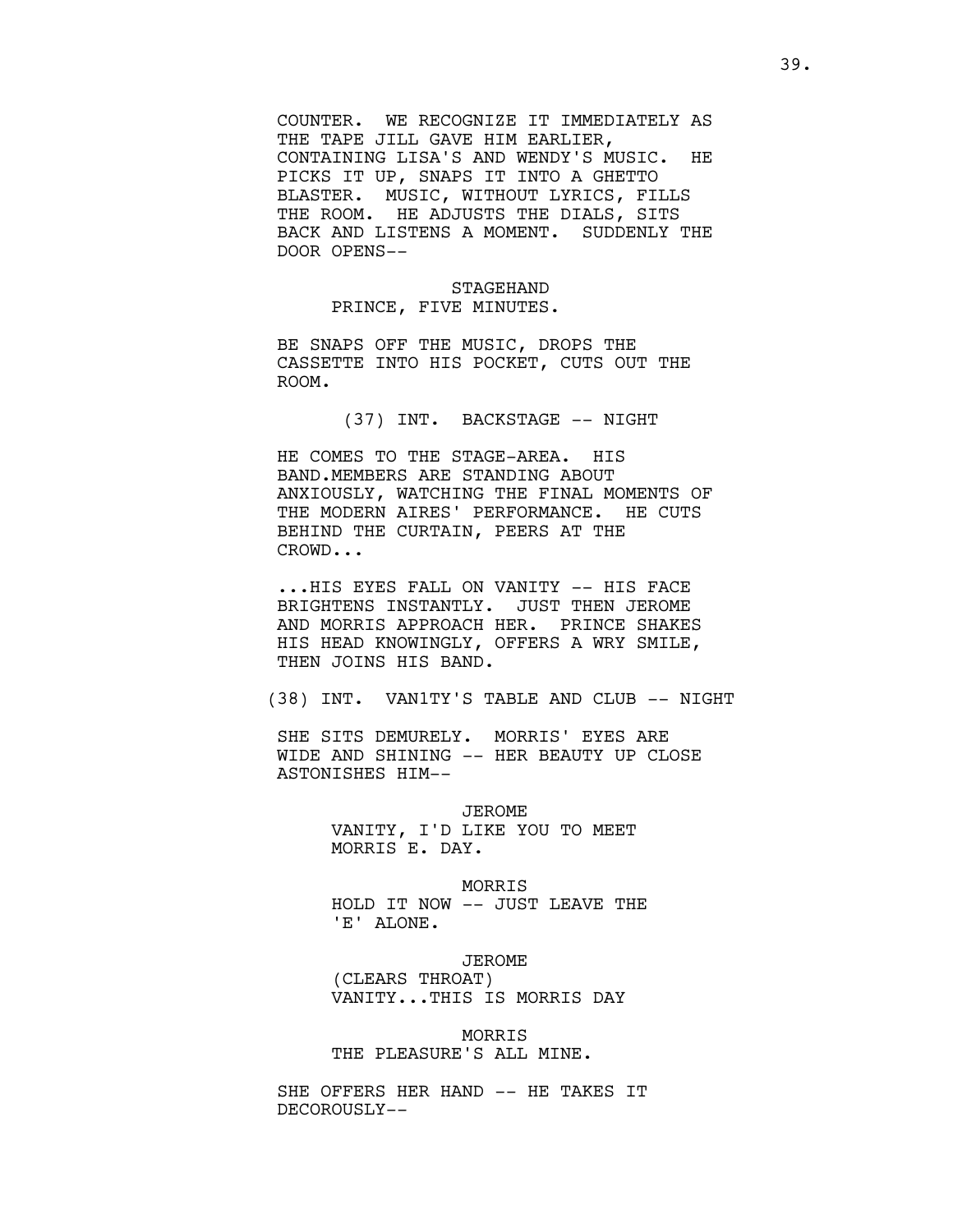JEROME IF YOU'D EXCUSE ME.

 MORRIS SIGNALS HIM -- WHISPERS INTO HIS EAR--

MORRIS

 TOO SEXY ... (A BEAT) HAVE A WAITRESS BRING.A BOTTLE OF THEIR BEST CHAMPACNE.

 HE SEATS HIMSELF, FASTENS HER WITH A SEXY, HALF-LIDDED LOOK--

> MORRIS YOUR LIPS WOULD MAKE A LOLLIPOP TOO HAPPY.

 VANITY YOU THINK SO, HUH?

MORRIS

YE-ES.

 KIM APPEARS WITH A BOTTLE OF CHAMPACNE IN ICE--

**KIM** WHO'S PAYING FOR THIS MORRIS?

> MORRIS I THINK YOU KNOW THAT. (A BEAT) JEROME!

 JEROME APPEARS, OPENS THE BOTTLE WITH A FLAIR, PERFORMS A CLASSY TASTE TEST. MORRIS PULLS OUT SOME CASH, PAYS HIM, WHO SNATCHES THE MONEY, LEAVES--

> MORRIS HUH, KEEP THE CHANGE--

HE WHISPERS TO JEROME--

 MORRIS GET MY CHANGE, WILL YA?

JEROME LEAVES, MORRIS PURSES HIS LIPS--

MORRIS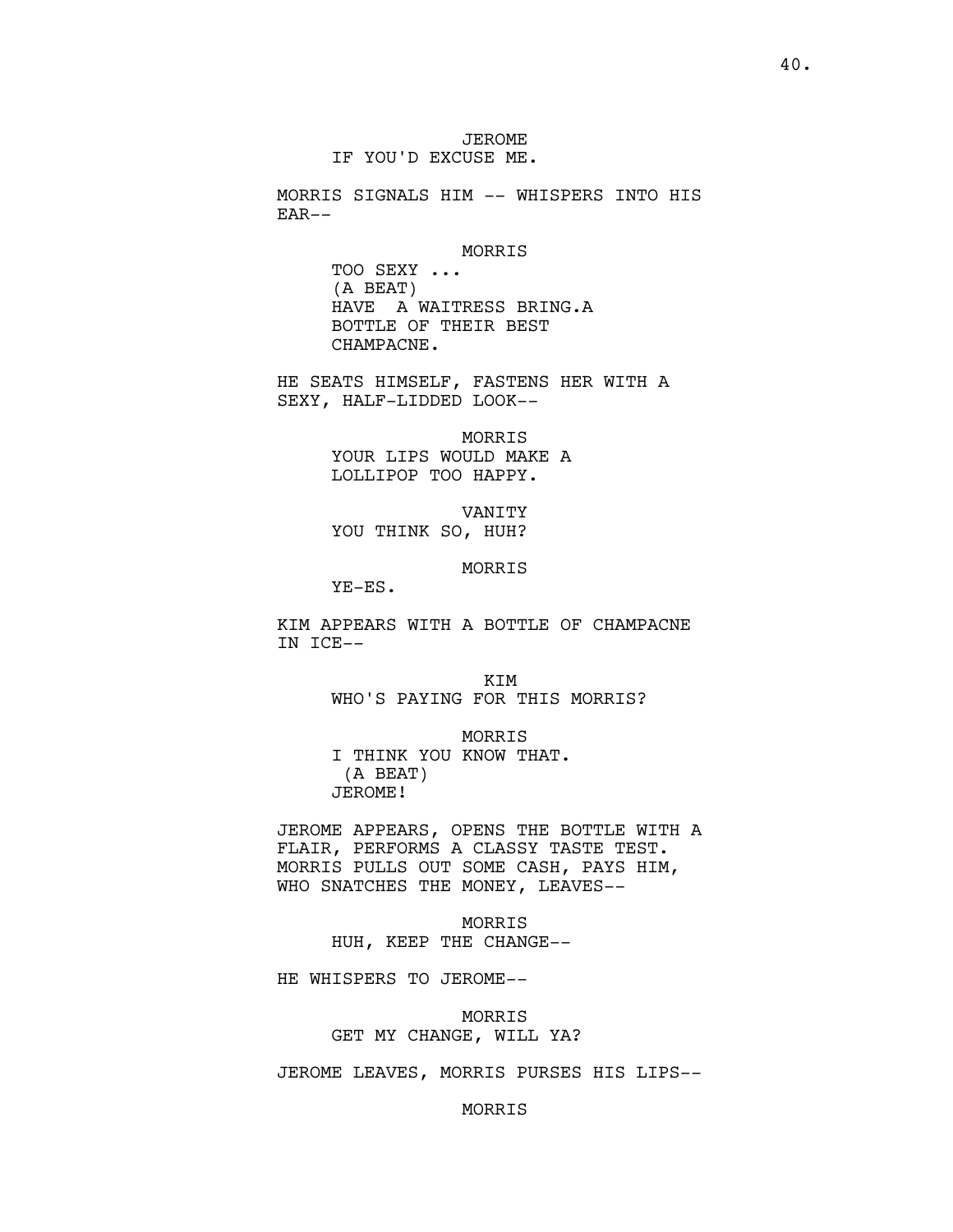OH, LORD...EITHER SOMEBODY PUT SOMETHING IN MY DRINK, OR YOU ARE THE FINEST (MOTHERFUCKER) I'VE SEEN IN AGES.

VANITY

EXCUSE ME, WHAT DID YOU SAY?

MORRIS

HUH...YOU LOOK NICE TONIGHT.

HE LEANS IN, SPEAKS WITH A SEXY VOICE--

MORRIS

 IT'S RARE THAT I OUT MY CARDS ON THE TABLE WHEN IT COMES TO MEETING YOUNQ LADIES, BUT ... I'M GOING TO MAKE YOU LOVE ME.

VANITY

### IS THAT A FACT?

 HE FOLDS HIS LEGS DRAMATICALLY, HIS STACY ADAMS REFLECTING THE LIGHT--

> MORRIS JUST AS SURE AS MY STACY ADAMS ARE SHINY.

JUST THEN--

 M.C. (O.S.) LADIES AND GENTLEMEN -- PLEASE WELCOME PRINCE!

 THE CLUB ERUPTS IN CRIES! PRINCE HITS THE STAGE, LAUNCHES INTO "G-SPOT," A FAST, HIGH-SPIRITED FUNK TUNE THAT GETS THE CROWD HOPPING. VANITY WATCHES AS PRINCE WHIPS THE CROWD INTO A FRENZY. MORRIS LISTENS WITH A COMPLACENT GRIN ON HIS FACE, HIS EYES SEARCHING OUT VARIOUS MEMBERS OF THE TIME WHO ARE SCATTERED THROUGH-OUT THE CLUB. WHEN HE CONNECTS WITH ONE OF THEM HE MAKES A SERIES OF ABSURD FACES WHICH SENDS THEM INTO HYSTERICS. FOR PRINCE IS PLAYING MUSIC THAT THE TIME IS NOTED FOR, AND, AS FAR AS MORRIS IS CONCERNED, PERFORMS BETTER. NOT EVERYONE IN THE CLUB IS DANCING, OR PAYING ATTENTION, AND THIS DOES NOT ESCAPE HIS NOTICE.

SUDDENLY "G-SPOT" COMES TO A ROUSING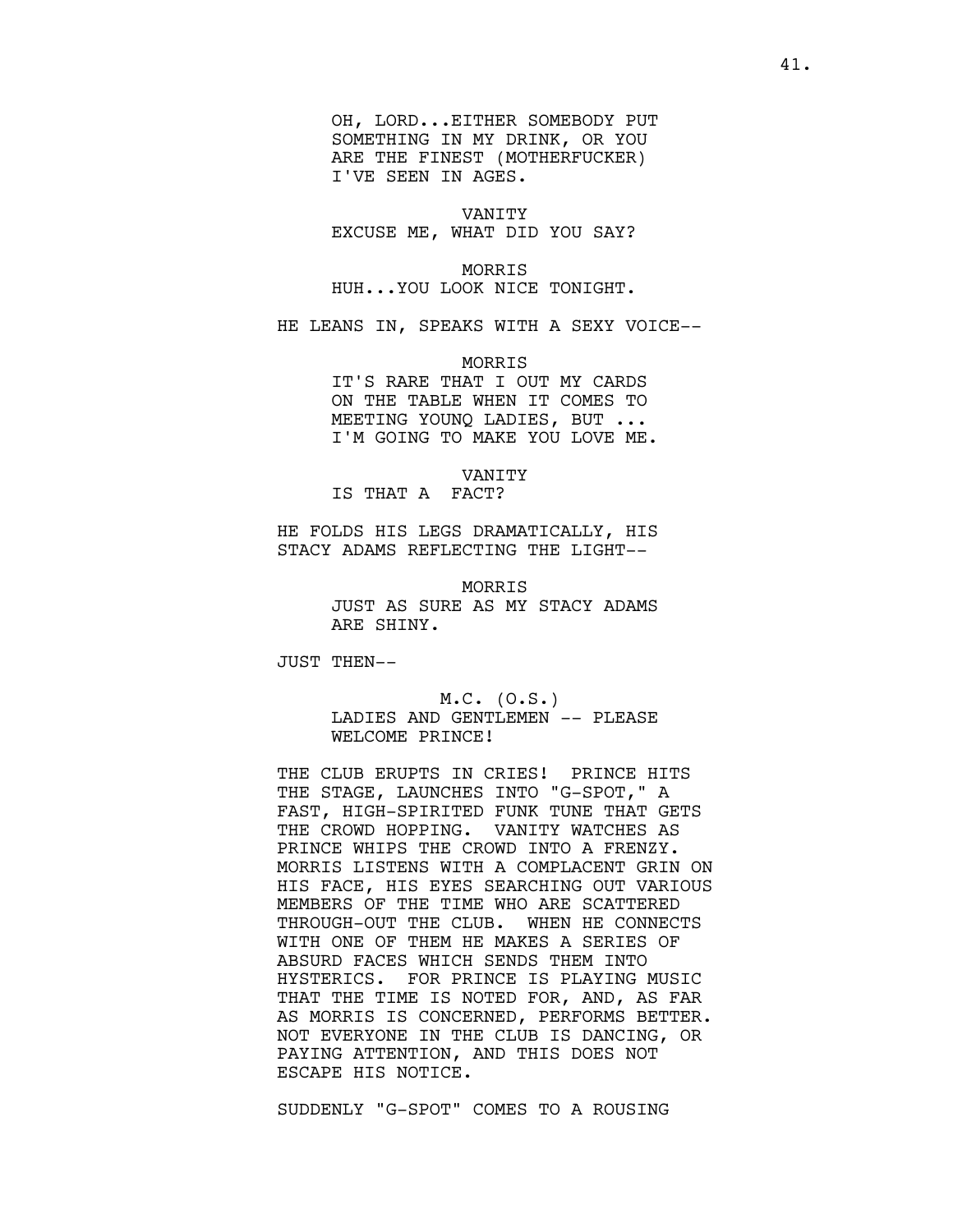END. THE CROWD CHEERS WILDLY. PRINCE MOVES QUICKLY TO THE PIANO AND LAUNCHES INTO "ELECTRIC INTERCOURSE," A LOVE BALLAD WHICH, AS IT PROGRESSES, BECOMES A PERSONAL STATEMENT FOR VANITY AND PRINCE HIMSELF.

 SHE LISTENS INTENTLY, HER EYES FASTENED ON HIM. THE WORDS HAVE A PROFOUND EFFECT ON HER -- AND THE AUDIENCE. WITHOUT BEING CONSCIOUSLY AWARE OF IT, THEY'RE MOVING CLOSER TO THE STAGE, SEARCHING FOR THEIR PERSONAL FIX. PRINCE SURRENDERS HIMSELF TO THE MUSIC TOTALLY, RELEASING FROM HIMSELF ALL THAT IS HURTFUL -- RELEASING THE SINCERITY AND TRUTHFULNESS THAT ESCAPES HIM IN HIS DAILY LIFE. WE ARE ENTERING REALM WHERE LIFE AND MUSIC ARE INEXTRICABLY BOUND, AND THE IMPACT ON THE PERFORMER AND LISTENER IS PROFOUND.

 HE'S DIRECTING HIS MUSIC TOWARD HER, AND SHE RECEIVES IT GRATEFULLY, ALMOST ANXIOUSLY. IT FILLS A VOID IN HER, HEWN BY A LIFE OF MEANINGLESS PROMISES. HE SEARCHES HER FACE WITH HIS MAGNIFICENT EYES, AND ENDS THE SONG WITH A HEARTRENDING CRY WHICH CONNECTS WITH THE SOULS OF ALL PRESENT. EVERYONE IS PAYING ATTENTION NOW.

 THE STAGE IS PLUNGED INTO DARKNESS. THE CROWD GOES CRAZY! VANITY APPLAUDS VIGOROUSLY, WIPES THE TEARS FROM HER EYES. MORRIS, WHO WAS MORE AFFECTED BY THE PERFORMANCE THAN HE'D CARE TO ADMIT, DOESN'T LIKE WHAT HE SEES AND SEARCHES FOR A WINNING LINE--

## MORRIS HE DOESN'T LIKE GIRLS.

SHE'S EQUAL TO THE CHALLENGE--

## VANITY I KNOW -- HE LIKES WOMEN.

 BUT MORRIS CAN BARELY SUPPRESS A SMILE, AND SETTLES HIMSELF COMFORTABLY INTO HIS CHAIR -- FOR HE KNOWS WHAT VANITY HAS LOST...AT LEAST THIS ROUND--

### MORRIS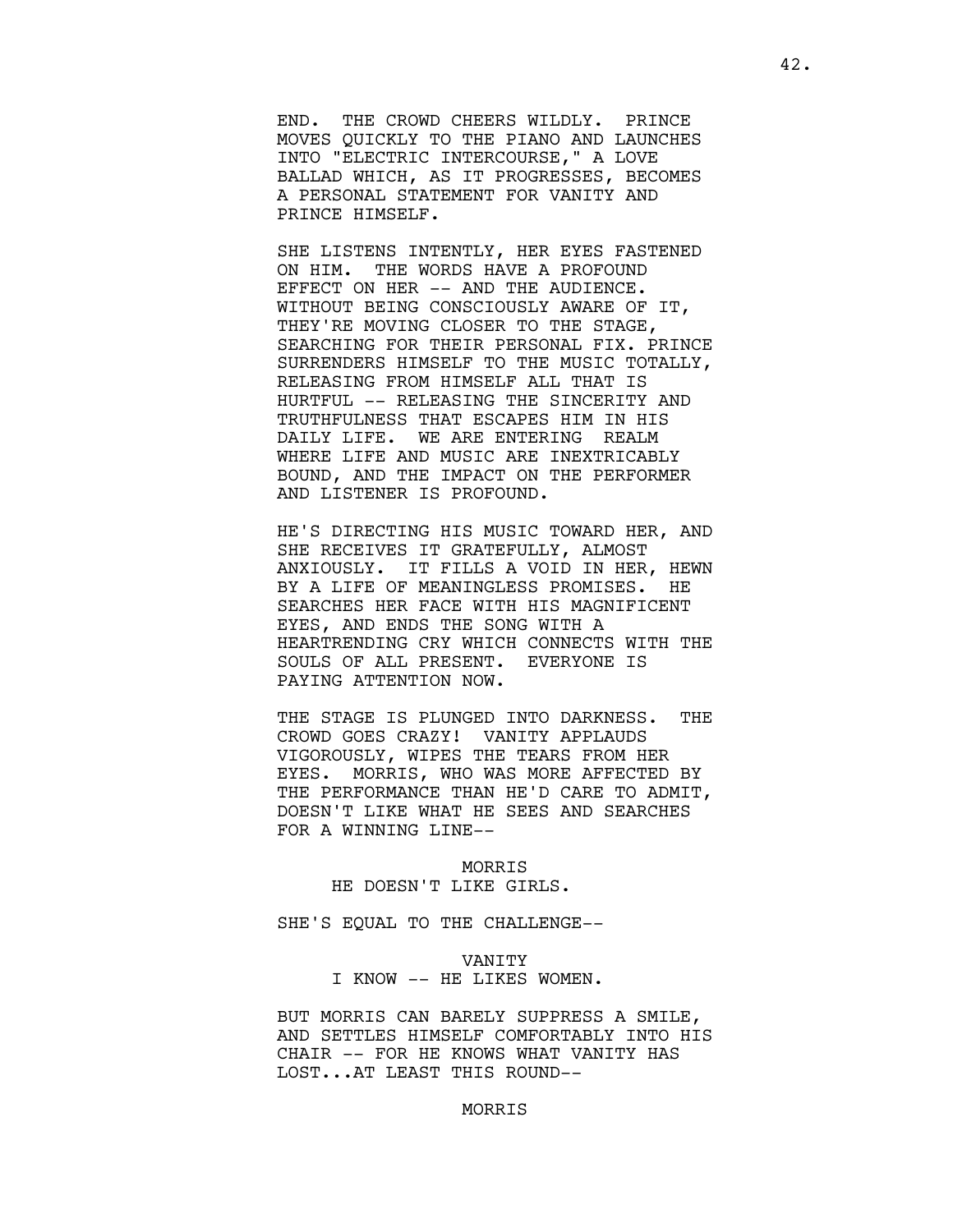WELL ... HE DON'T DO TOO GOOD WITH THEM EITHER.

 SHE FLASHES HIM A QUIZZICAL LOOK -- HE SIMPLY SMILES.

(39) INT. BACKSTAGE HALLIIAY -- NIGHT

 JUBILATION TIME! PRINCE AND HIS BAND MOVE THROUGH THE HALLWAY BRISKLY, PAST THE OUTSTRETCHED ARMS OF ADMIRING FANS. THERE'S A LOT OF BACK-SLAPPING GOING ON AS THE MUSICIANS BASK IN THE GLOW OF WELL-WISHERS. PRINCE MOVES PAST BILLY SPARKS, WHO HAS AN ANGRY LOOK ON HIS FACE--

> BILLY WHAT'S THIS INTERCOURSE, SHIT?

 PRINCE HEY; MAN -- DON'T WORRY ABOUT IT.

BILLY

I'M WARNING YOU...

 BUT PRINCE IGNORES HIM, CUTS INTO THE DRESSING ROOM--

(40) INT. DRESSING ROOM -- NIGHT

 --THEN STOPS SUDDENLY, SURPRISED. HE'S MUZZLE TO MUZZLE WITH A CUDDLY DOG, HELD UP LOVINGLY BY JILL--

JILL

SURPRISE!

 OOHS! AND AAHS! BY THE ENTIRE GROUP. JILL HESITATES, THEN KISSES PRINCE'S CHEEK COMPULSIVELY. HE'S SURPRISED, TOUCHED--

> PRINCE HEY -- WAIT TILL WE'RE MARRIED, NOW.

 SHE FIDGETS, HER FACE BLUSHES RED. WENDY IS STUDYING THE DOG--

> WENDY OH, MY GOD -- LOOK AT THIS!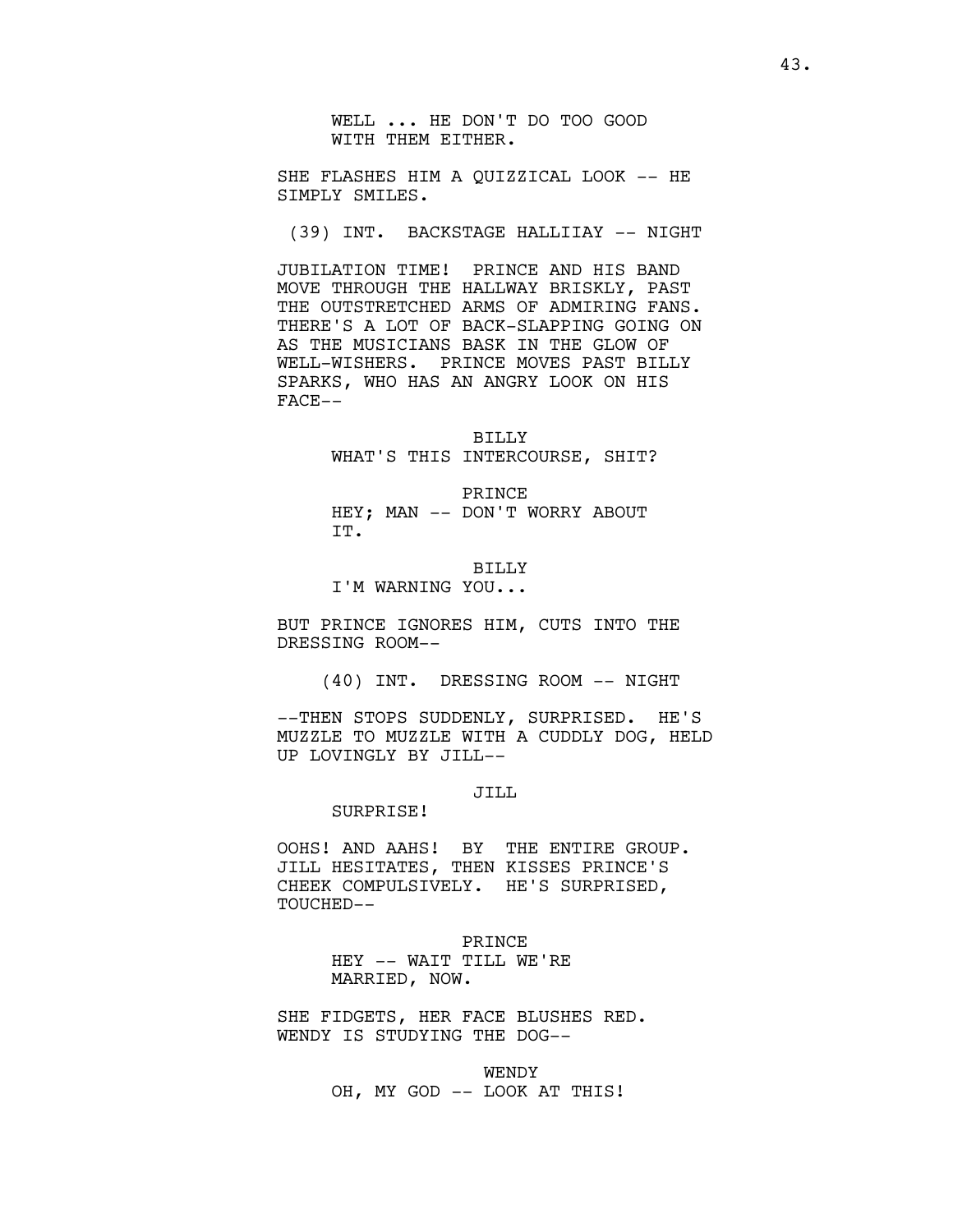EVERYONE LOOKS -- JILL GRINS LIKE THE CHESHIRE CAT--

 JILL NOTICE ANYTHING?

## PRINCE

WHAT?

# WENDY IT LOOKS LIKE YOU!

 SHE THRUSTS THE DOG INTO HIS ARMS -- THE BAND LAUGHS UPROARIOUSLY. JILL IS BEAMING--

## JILL

HIS HAIR ...

 PRINCE GAZES INTO THE MIRROR -- AND SURE ENOUGH THE DOG'S HAIR HAS BEEN GROOMED TO MATCH HIS. HE CAN'T HELP SMILING--

PRINCE

SHIT ...

JILL

 (SOFTLY) I WANTED TO CHEER YOU UP.

PRINCE

THANKS.

 MATT I'M HUNGRY -- WHERE'S THE FOOD?!

 HE GRABS THE DOG, 'A LA THE WEREWOLF, STARTS CHOMPING ON IT'S NECK. THE GROUP BUSTS UP, STARTS FOOLING AROUND.

PRINCE GLANCES INTO THE MIRROR -- VANITY IS THERE. HE WHIRLS AROUND TO THE DOOR -- NOTHING. A HUGE SMILE SWEEPS HIS FACE INSTEAD. THE BAND CONTINUES FOOLING AROUND, AND PRINCE JOINS IN WITH A RELISH.

(41) EXT. ALLEYWAY #2, REAR CLUB -- NIGHT

 VANITY LEANS AGAINST A BRICK WALL, HIDING IN THE SHADOWS. SUDDENLY FOOTSTEPS APPROACH. PRINCE APPEARS, GETS ON HIS MOTORCYCLE--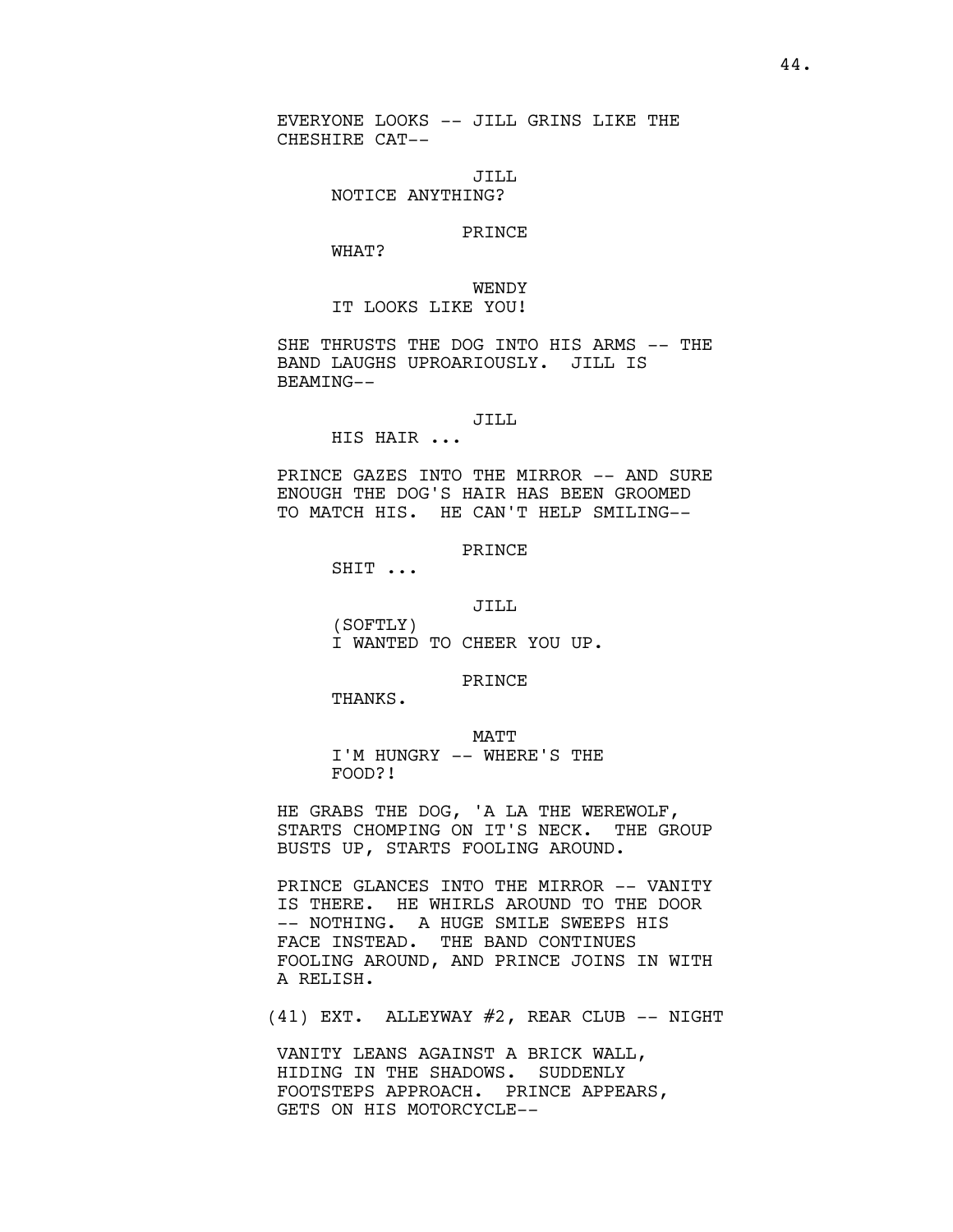HEY...

HE DOESN'T LOOK UP--

 PRINCE WE HAVE TO GO TO YOUR PLACE.

VANITY

WHAT FOR?

 PRINCE I WANT TO SHOW YOU SOMETHING.

SHE'S EMBARRASSED BY HER APARTMENT--

 VANITY NO...NO, WE CAN'T.

 PRINCE WHY -- IS THERE SOMEONE THERE?

 VANITY WHY DO YOU ALWAYS THINK THERE'S SOMEBODY ELSE?

 HE AVERTS HIS EYES -- KICK STARTS HIS BIKE--

PRINCE

LET'S GO.

VANITY

 (GETTING ON) YEAH -- BUT WE'RE NOT GOING TO MY PLACE.

 HE REMAINS SILENT, SNAPS THE BIKE INTO GEAR, BLASTS DOWN THE ALLY INTO THE STREET.

(42) PRINCE'S HOUSE AND STREET -- NIGHT

 PRINCE AND VANITY WHIP DOWN A RESIDENTIAL STREET. AS HE APPROACHES HIS HOUSE HE SLOWS, MOVES PAST IT QUIETLY.

 HE MAKES A DEFT U-TURN, CROSSES HIS HOUSE AGAIN -- SEEMS TO BE LISTENING INTENTLY...

AFTER A MOMENT, HE CUTS DOWN A NARROW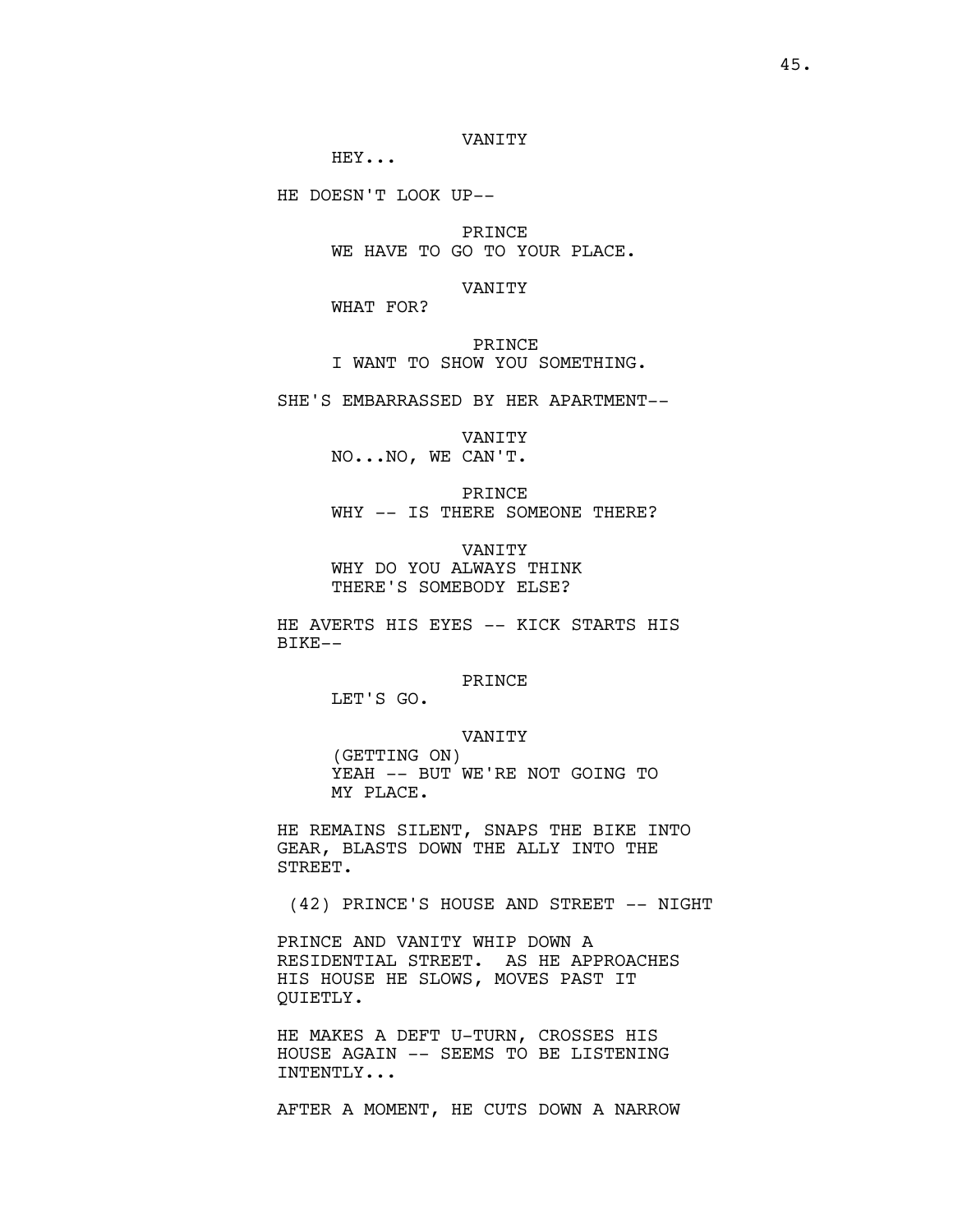PATH, TURNS UP A BACK ALLEY. HE RIDES TO A WOODEN GATE, DETACHES A HIDDEN LEVER. THE WOOD SLATS ROTATE LIKE A GARAGE DOOR -- PRINCE COAXES HIS BIKE THROUGH.

### BACKYARD

 VANITY'S MESMERIZED. THEY RIDE DOWN A NARROW SIDEWALK, CUT THROUGH A GARDEN, AND EMERGE FROM THE BACK OF A GARAGE. HE LEANS HIS BIKE AGAINST IT--

> VANITY THAT WAS A GRAND ENTRANCE. WHERE AM I?

 HE SILENCES HER WITH A LOOK, MOVES QUICKLY ACROSS THE GRASS, COMES TO A WINDOW. HE STANDS ON A PIPE, LOOKS IN--

(43) PRINCE'S POV -- INT. LIVING ROOM -- NIGHT

 HIS MOTHER AND FATHER IN THE LIVING ROOM. HIS MOTHER IS SPRAWLED OUT ON THE SOFA, OBVIOUSLY DRUNK, HER DRESS HIKED ALONG HER THIGHS. HER HEAD RESTS IN HIS FATHER'S LAP.

(44) EXT. BACKYARD -- NIGHT

 PRINCE HOPS FROM THE PIPE, LEANS COOLLY AGAINST THE HOUSE. INTRIGUED. VANITY LOOKS IN--

(45) VANITY'S POV -- INT. LIVING ROOM -- NIGHT

 THE MOTHER AND FATHER KISSING TENTATIVELY, THEN VIOLENTLY, FINALLY PULLING AWAY. THE MOTHER SEEMS TO BE TAUNTING THE FATHER, COAXING HIM INTO A TRAP. HE KISSES HER MOUTH LUSTILY -- SHE PULLS BACK SNARLING--.

(46) EXT. BACKYARD -- NIGHT

VANITY'S SCARED -- TRIES TO BE COOL--

 VANITY SO -- FRIENDS OF YOURS?

 PRINCE YEAH -- THE FREAK SHOW.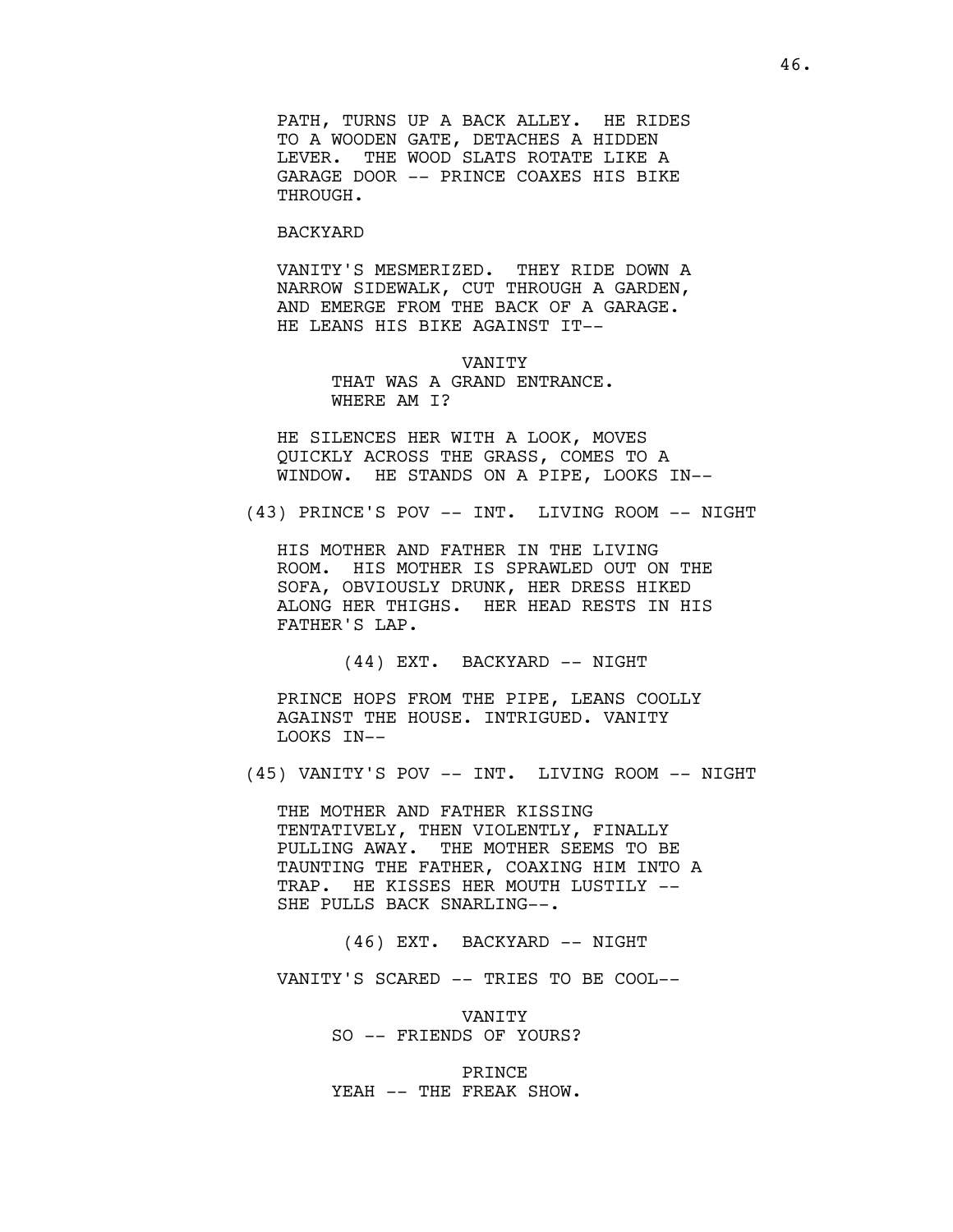SIDE OF HOUSE

 AS THEY EMERGE AROUND THE CORNER. PRINCE SQUATS BY A BASEMENT WINDOW, ADJUSTS AN OLD COAL CHUTE, THEN SLIDES DOWN IT--

VANITY

HEY...

PRINCE (O.S.)

C'MON.

 SHE HESITATES A MOMENT, THEN SLIDES DOWN TOO.

(47) INT. BASEMENT, PRINCE'S HOME -- NIGHT

 HE TURNS ON A LIGHT, DISAPPEARS INTO AN ADJOINING ROOM. VANITY LOOKS AROUND AMAZED. SHE STANDS IN A SMALL ANTE- CHAMBER WHOSE WALLS ARE COVERED WITH THICKS PADS AND FOAM.

 COLORFUL MOBILES HANG SUSPENDED FROM THE CEILINGS -- VARIOUS INSTRUMENTS LIE ABOUT: A DRUMSET, AN ELECTRIC GUITAR, AND A SMALL UPRIGHT PIANO. A STEREO AND CASSETTE PLAYER. ARE PERCHED ON A SHELF, AND TWO SPEAKERS ARE RECESSED INTO THE WALLS. THE ENTIRE ROOM LOOKS HAND- BUILT, THE WOOD CAREFULLY PAINTED, OR STAINED.

 SHE PEERS THROUGH THE DOORWAY INTO THE ADJOINING ROOM. BLUE MOONLIGHT FILTERS IN THROUGH THE CASEMENT WINDOWS. VARIOUS MURALS ARE PAINTED ON THE WALLS, MOBILES ARE SUSPENDED FROM THE CEILING. A BED SITS IN THE MIDDLE OF THE FLOOR, A VANITY TABLE AND MIRROR NEARBY.

 SHE STANDS IDLY A MEMENT, THEN MOVES AROUND THE ANTECHAMBER. VARIOUS KNICKNACKS CATCH HER ATTENTION. SMALL WIND-UP TOYS LIE ABOUT: A SOLDIER, A BEAR BANGING ON A DRUM, A TRACTOR AND CAR. A SMALL MUSIC BOX SITS ON A SHELF. SHE TURNS THE HANDLE, A LITTLE TUNE FILLS THE ROOM...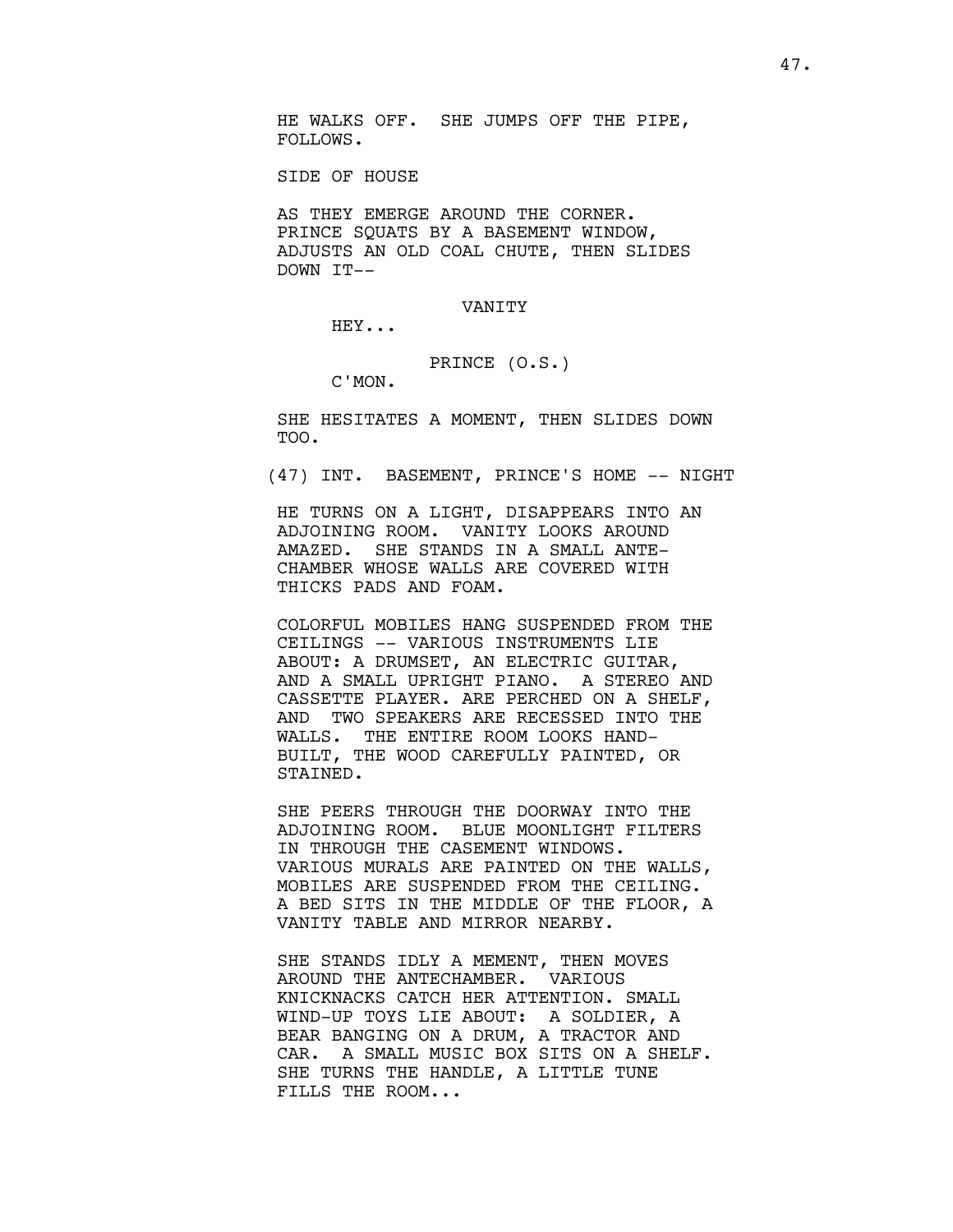A CASSETTE SITS IN THE PLAYER. SHE SNAPS IT SHUT, HITS THE PLAY BUTTON. A DRUM BEAT FILLS THE ROOM, FOLLOWED BY A WOMAN'S VOICE, SEEMINGLY SPEAKING IN A FOREIGN TONGUE. THE COMBINATION IS HYPNOTIC AND SENSUAL -- SHE FINDS HERSELF DRAWN IN ...

 SUDDENLY PRINCE GRABS HER BY THE WAIST, LETS OUT A SHRIEK. SHE DRAWS A OUT BREATH, JUMPS--

> VANITY IF YOU THINK YOU SCARED ME, YOU DIDN'T.

### PRINCE

OH, YEAH ...

 HE PUTS HIS INDEX FINGER DIRECTLY IN FRONT OF HER NOSE, MOVES IT BACK AND FORTH HYPNOTICALLY. SHE FOLLOWS IT EARNESTLY WITH HER EYES. SUDDENLY, HE PULLS HIS HAND AWAY, STRETCHES IT TO THE CEILING LIKE AN ESCAPING BIRD. THEY BOTH SMILE, LOCK EYES. PASSION RINGS IN THEIR VEINS...

 THE WOMAN'S VOICE BEGINS TO MOAN DEEPLY, PLEASURABLY--

> VANITY WHO'S THE LUCKY GIRL? SOUNDS LIKE SHE WAS HAVING A GOOD TIME.

#### PRINCE

 SHE'S CRYING -- IT'S BACKWARDS. IT MAKES ME SAD WHEN I HEAR IT. IT SORTA SOUNDS LIKE SHE'S LAUGHING, DOESN'T IT?

VANITY

 SO WHAT DID YOU DO TO HER? DO YOU ALWAYS TREAT YOUR WOMEN LIKE THAT?

 PRINCE I DON'T HAVE ANYBODY RIGHT NOW.

- 1990 - 1990 - 1990 -

HEAT FLOODS INTO HER WOMB LIKE SOFT FIRE-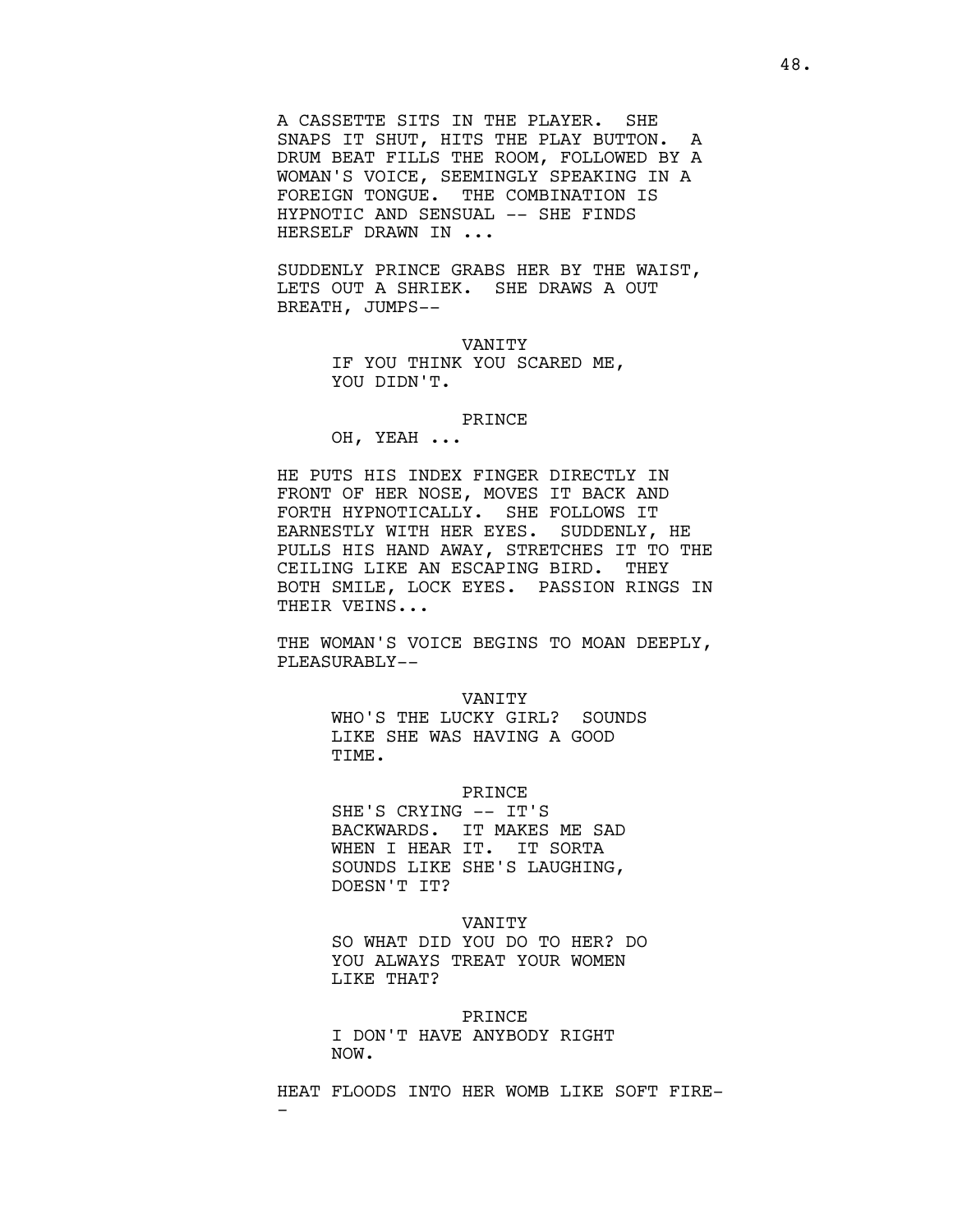YOU LOOK PRETTY...

 SHE TOUCHES HIS CHEST DELICATELY, FLUFFS UP HIS HAIR--

#### VANITY

KING KONG?

## PRINCE

STOP.

 SHE HESITATES -- BUT HE REACHES OUT TENTATIVELY, TOUCHES HER BREAST--

### VANITY

NO.

 BUT THEIR MUTUAL DESIRE IS TOO STRONG. THEIR LIPS SEEK ONE ANOTHER OUT TIMIDLY, ALMOST DEFERENTIALLY...THEN FERVENTLY.

DISSOLVE TO:

(48) INT. BEDROOM -- LATER -- NIGHT

 VANITY SITS AT THE FOOT OF THE BED, PRINCE STANDS BEFORE HER. HER DRESS IS HIKED ALONG HER THIGHS, HER STOCKINGS ATTACHED TO GARTERS. THEIR HANDS SEARCH DELICATELY ACROSS THE CONTOURS OF THEIR BODIES, DRAWING QUICK BREATHS FROM THEIR LIPS. THEY KISS ONE ANOTHER ARDENTLY, THEN QUICKLY, LIKE SPARROWS PECKING SEED. SHE GOES TO REMOVE HER DRESS, BUT PRINCE STAYS HER WITH A GESTURE, MOVING HIS HANDS ALONG HER THIGHS, TOUCHING DELICATELY THAT SPOT BETWEEN HER LEGS. A LOW, WHISPERY MOAN ESCAPES FROM HER LIPS.

 VANITY LIES BACK, DRAWING PRINCE TOWARD HER. HIS LIPS MOVE ACROSS HER MOUTH, HER NECK, HER BREASTS. SHE MOANS SOFTLY, PULLS HER DRESS ABOVE HER THIGHS, GOES TO REMOVE IT. ONCE AGAIN HE STOPS HER, SLOWLY TURNS HER ONTO HER STOMACH.

 SHE STANDS.ON HER KNEES, HER HEAD RESTING ON A PILLOW. HIS HANDS MOVE UP ALONG THE BACK OF HER THIGHS, PAST THE GARTERS TO HER PANTIES. HE TUGS AT THEM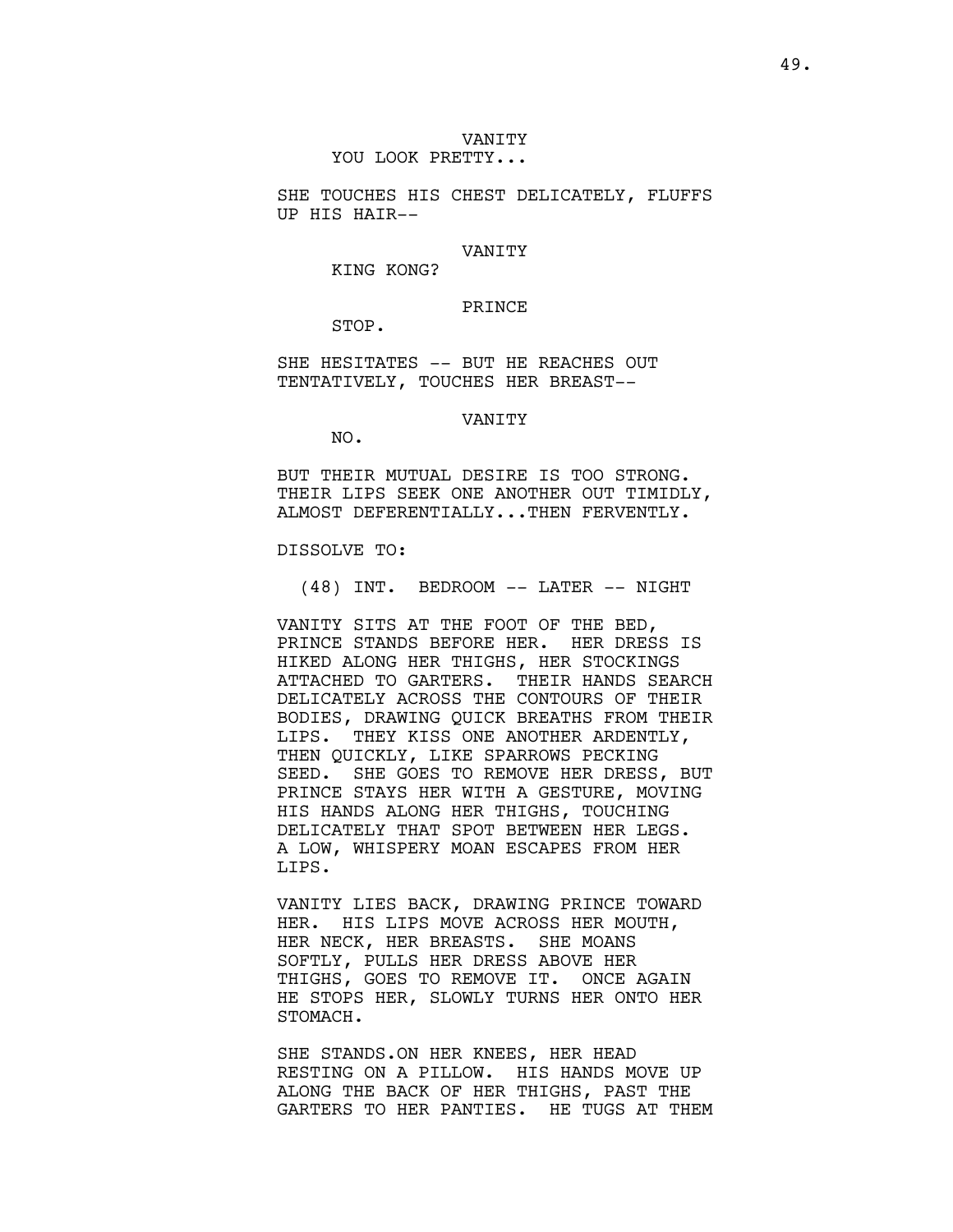GENTLY, THEN RUBS HIS HAND FIRMLY BETWEEN HER LEGS. SHE MOANS SUDDENLY, THE SHUDDER MOVING THROUGH HER LIKE A WHIRLWIND ...

DISSOLVE TO:

(49) INT. BEDROOM -- LATER -- NIGHT

 MOONLIGHT GLOWS THROUCH THE CASEMENT WINDOWS. MOBILES STIR GENTLY IN THE NIGHT BREEZE.

 PRINCE AND VANITY ARE ASLEEP. HE RESTS ON HIS SIDE, HIS HANDS GENTLY SURPORTING HIS FACE. SHE LIES BEHIND HIM, ONE LEG DANGLING OFF THE BED, ONE SHOE DISCARDED ON THE FLOOR

 SUDDENLY A DISTANT MOAN...QUICK FOOTSTEPS -- A DOOR SLAMS. VANITY SNAPS AWAKE! FEAR SWEEPS HER LIKE A SHADOW FROM A PASSING CLOUD. SHE LISTENS INTENTLY, THEN--

-- ANOTHER DOOR SLAM, QUICK FOOTSTEPS, AND PRINCE'S MOTHER CRYING IN THE DARK--

MOTHER

 $(0.S.)$  (UPSTAIRS) PLEASE!

 A BOTTLE CRASHES TO THE FLOOR. THEN SILENCE...

...DEEP SILENCE LIKE SNOW IN THE ROOM...

 VANITY'S RACKED WITH FEAR. SHE SITS UP SLOWLY, HER EYES SEARCHING OUT PRINCE -- HE'S SLEEPING...

 SUDDENLY MORE FOOTSTEPS, A DOOR SLAMS AND THE FATHER'S CRY--

# FATHER  $(0.S.)$

NO!!

 WHACK! SOMETHING HEAVY CRASHES TO THE FLOOR...

VANITY RISES FROM THE BED IN A PANIC!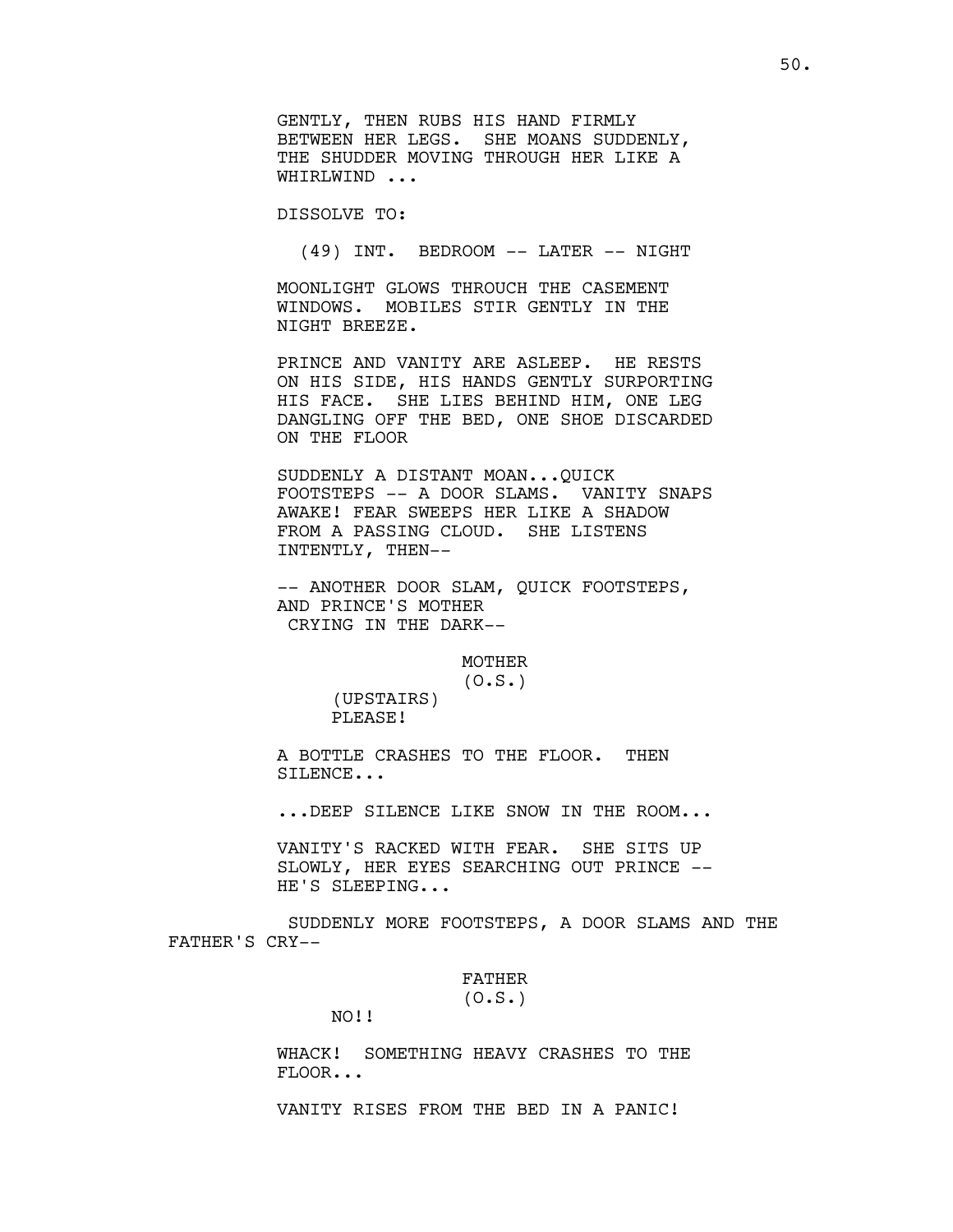SHE SMOOTHES DOWN HER DRESS, SEARCHES FOR HER OTHER SHOE. SHE SHOOTS ANOTHER LOOK TO PRINCE, BUT HE SLEEPS PEACEFULLY. CASTING A GLANCE UPSTAIRS, SHE CLIMBS THROUCH THE CASEMENT WINDOW, DISAPPEARS INTO THE NIGHT.

 PRINCE IS RESTING ON HIS SIDE, HIS EYES OPENED.

(50) EXT. PRINCE'S HOUSE AND STREET -- NIGHT

 VANITY MOVES QUICKLY ALONG THE SIDE OF THE HOUSE, TRYING DESPERATELY TO FIND HER WAV. SUDDENLY A HAND REACHES OUT OF THE DARKNESS, GRABS HER BY THE THROAT. SHE SCREAMS, SWINGS HER BAG DESPERATELY -- SOMETHING CRASHES, INTO THE BUSHES--

> VOICE DAMN, BABY, HOLD IT! HOLD IT!! (WAILS) OH, GOD -- GOD! YOU BROKE MY NOSE!

 SHE SEES IT'S MORRIS -- SHE'S BESIDE HERSELF WITH FEAR AND RAGE--

> VANITY YOU SHIT! WHAT THE HELL ARE YOU DOING HERE?

HE STRUGGLES IN THE BUSHES -- DOGS START BARKING--

> MORRIS SHH! SHH! SHH! OH, LORD HELP ME OUTTA HERE. (A BEAT) HEE, HEE -- I KNOW YOU WOULDN'T WANT TO SPEND THE WHOLE NIGHT WITH OL' PENCIL DICK.

 VANITY YOUR NOSE ALRIGHT?

 MORRIS MY NOSE IS FINE, I'M JUST WONDERING IF I FUCKED MY SHOES UP... (A BEAT) C'MON ...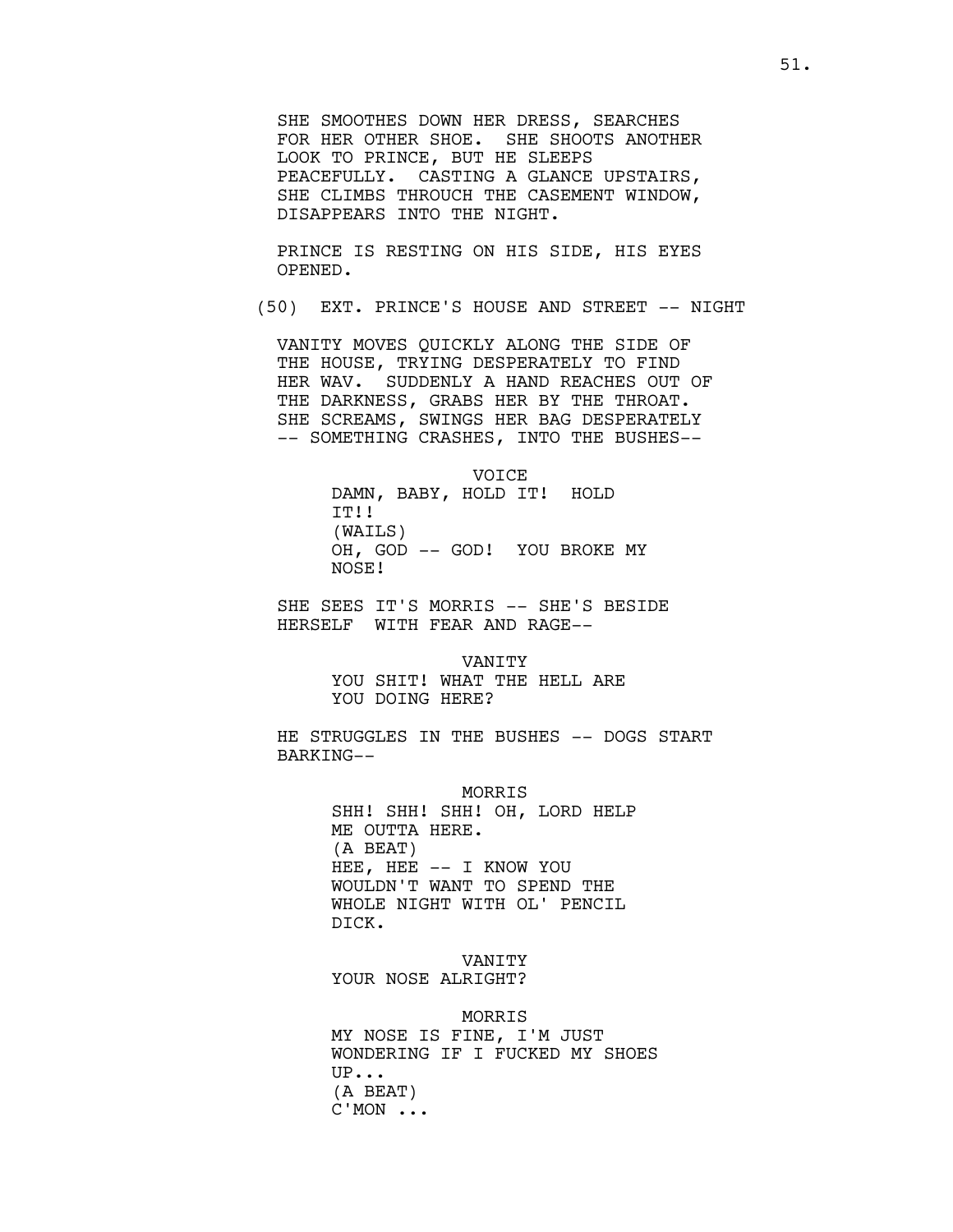THEY CUT ACROSS THE YARD, HEAD TO THE STREET. THE CADDY IS PARKED AT THE CURB. JEROME LEANS AGAINST IT, READING A NEWSPAPER--

### VANITY

 HI, JEROME. WOW! NICE HUBCAPS.

 HE GRINS PROUDLY FROM EAR TO EAR -- THE CADDY SPORTS NEW CHROME WIRE WHEELS--

> JEROME YOU LIKE THEM, HUH?

### VANITY

BEAUTIFUL.

MORRIS MOANS DISMALLY--

 MORRIS JEROME...YOU THINK THESE CAN BE FIXED?

 HIS SHOES ARE BADLY SCUFFED, THE LEATHER TORN ACROSS THE TOP--

> JEROME I THINK THEY'RE DEAD, MAN.

 VANITY GOD, I'M SORRY.

 MORRIS SHIT -- IT'S SO ROUGH OUT HERE.

 JUST THEN A PATROL CAR CRUISES BY. THE COP REGARDS THEM SUSPICIOUSLY. MORRIS AND JEROME SNAP TO ATTENTION--

> MORRIS YOU LOCK THE DOOR, BABY? LET'S GO!

THEY PILE INTO THE CADDY, PULL OUT.

(51) EXT. HIGHWAY -- NIGHT

 THE CADDY BLAZES BY IN THE NIGHT. THE CITY LIGHTS GLIMMER SPECTACULARLY IN THE DISTANCE.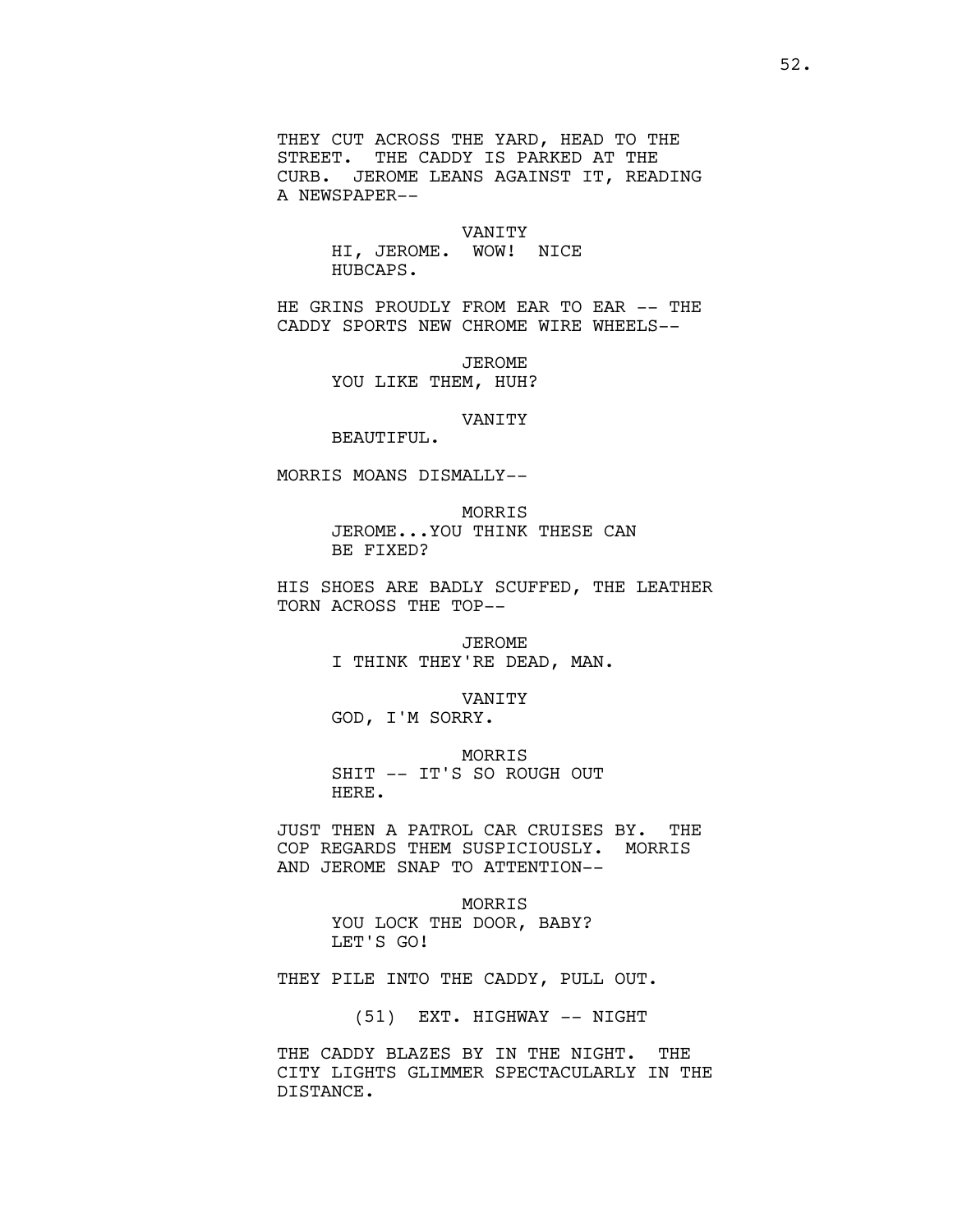## (52) INT./EXT. CADDY -- NIGHT

 JEROME DRIVES. MORRIS AND VANITY SIT IN THE BACKSEAT. HE GAZES AT HER ARDENTLY--

## MORRIS

## JEROME!

 JEROME SNAPS A LOOK IN THE REAR-VIEW -- MORRIS GIVES HIM A DEFT NOD. JEROME OPENS THE GLOVE COMPARTMENT, SEARCHES THROUGH THE CASSETTE TAPES. HE FINDS THE ONE HE WANTS, SNAPS IT INTO THE PLAYER. RESTAURANT AMBIANCE FILLS THE CAR...

 NOTE: THE RESTAURANT AMBIANCE WILL GROW IN VOLUME, AND WILL BE FOLLOWED BY EXAGGERATED DINNER MUSIC, PUNCTUATED WITH STRINGS AND DELICATE CYMBALS. THE MUSIC PLAYS THROUGHOUT THIS SCENE -- AND MORRIS TIMES HIS WORDS TO THE EBB AND FLOW OF THE PIECE TO INSURE THE PROPER DRAMATIC EFFECT.

...DINNER MUSIC BEGINS--

 JEROME COCKTAILS BEFORE DINNER?

 MORRIS YES -- TWO PIÑA COLADAS.

 VANITY UH...MAKE MINE A VIRGIN.

## JEROME

OKAY...

 JEROME BRACES HIS KNEES AGAINST THE WHEEL, POURS TWO PREMIXED COLADAS INTO PLASTIC GLASSES--

### JEROME

 (TO MORRIS) WILL YOU BE HAVING A VIRGIN AS WELL?

 MORRIS YE-ES! FOR DESSERT!! WHAWHAK!

 JEROME STIFLES A LAUGH, POURS A RUM MINIATURE INTO MORRIS' GLASS. HE HANDS THEM BACK--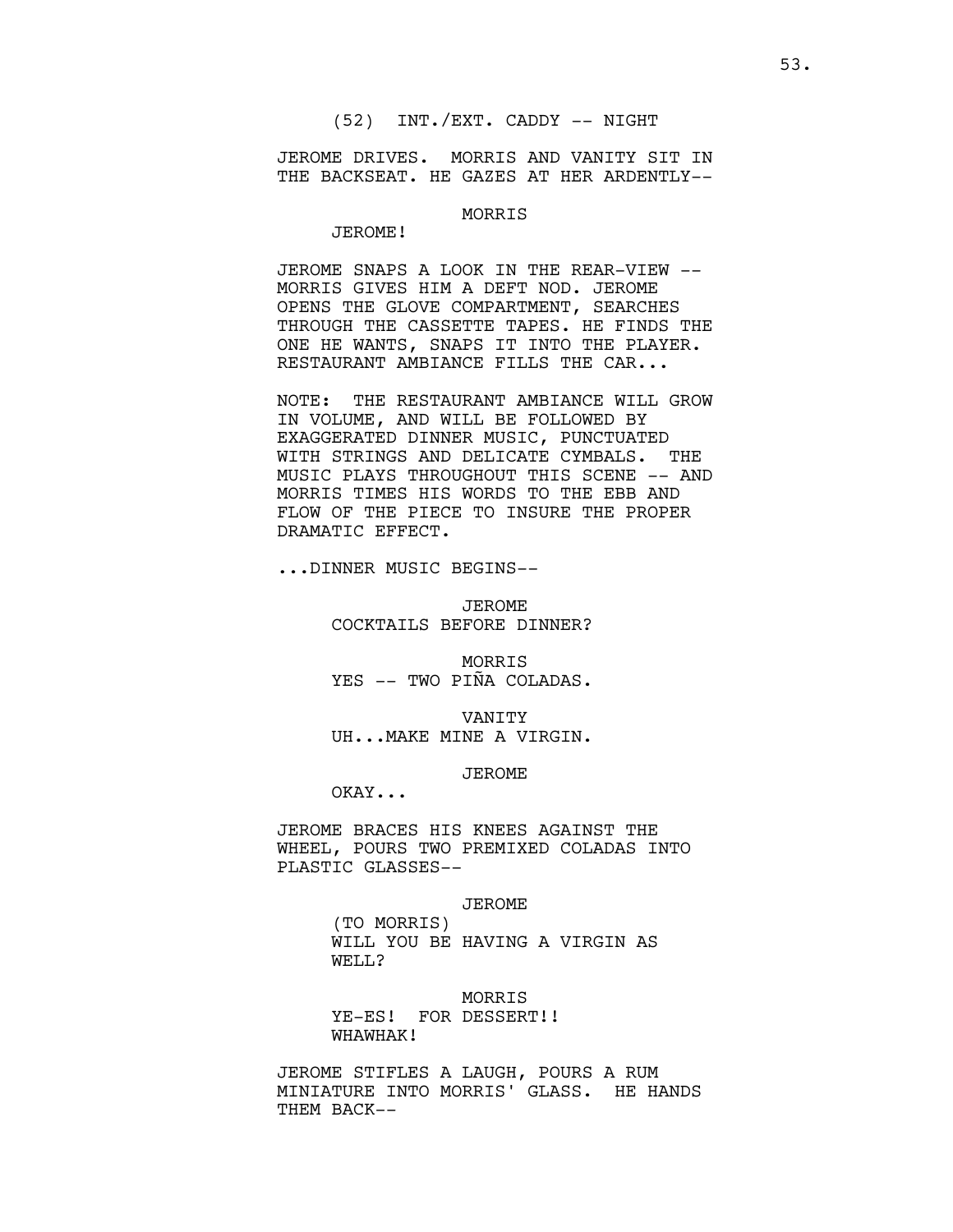MORRIS THANK YOU. HERE YOU ARE, DEAR.

THEY SAVOR THEIR DRINKS -- MORRIS' FERVOR GROWS BY LEAPS AND BOUNDS--

MORRIS

 JEROME, UH, GET YOUR PAD AND PENCIL, I THINK IT'S GONNA BE KINDA RIGHT. IF MY JUDGE OF CHARACTER IS CORRECT, IT'S GOING TO BE ABOUT LOVING TONIGHT. (A BEAT) STOP ME WHEN I GET TO SEVENTEEN.

 JEROME PLACES A PAD BY HIS SIDE, PENCIL AT THE READY. HE SETTLES THE CADDY TO A CRUISING 55 -- MORRIS LOOKS DEEPLY INTO VANITY'S EYES--

> MORRIS EXCUSE ME, BABY...I BET YOU DIDN'T KNOW I HAD A PIECE OF THIS RESTAURANT, DID YOU? (A BEAT) MAY I TASTE THAT?

 HE TAKES VANITY'S DRINK, SLURPS A LITTLE, BURPS--

> MORRIS HUH, EXCUSE ME, THAT'S KIND OF WEAK...HERE, TRY MINE.

 SHE DOES, AND BEGINS COUGHING VIOLENTLY- - 1990 - 1990 - 1990 -

## VANITY

GOOD GOD!

 MORRIS Y'KNOW...THEY SAY THAT SALIVA IS AN APHRODISIAC. (A BEAT) YOU LOOK SO LOVELY TONIGHT.

VANITY

 (COUCHING) WHY...THANK YOU.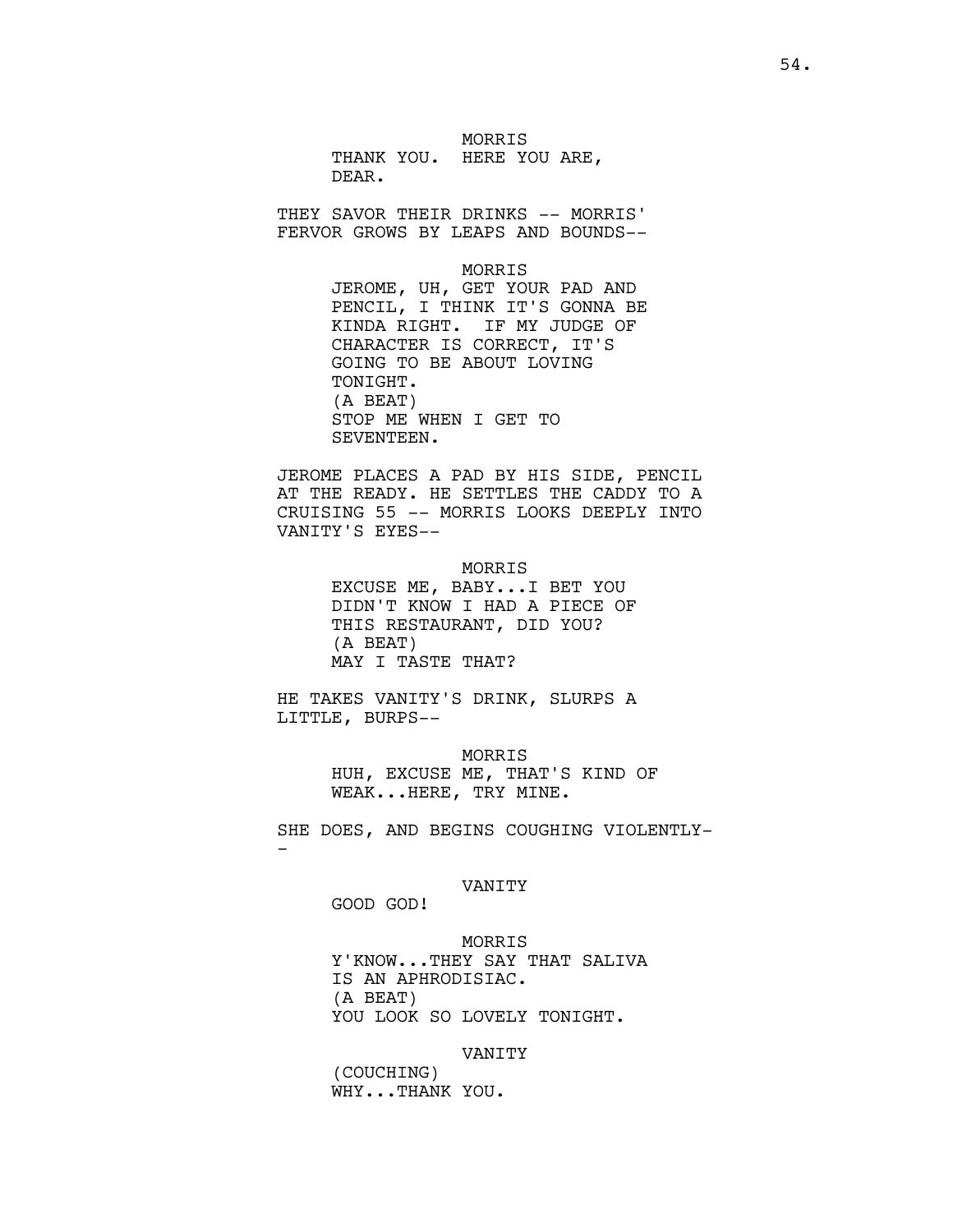PROBABLY YOU'D LOOK BETTER UNDER EXOTIC...RED...LIQHTS. (ANOTHER THOUGH) I WISH YOU COULD SEE MY HOME. IT'S...IT'S SO EXCITING.

 HE LEANS CLOSE TO HER, SPEAKS IN A SOFT, SEXY VOICE--

> MORRIS IN MY BEDROOM, I HAVE A BRASS WATERBED ...

## VANITY

OOOH!

 MORRIS I HAVE AN ITALIAN COOK, GINO IZOGOCHOGRACHI, OR SOMETHING LIKE THAT.

SHE GIGGLES, LOOKS AT HIM DEEPLY--

 MORRIS IT'S FUNNY...YOUR EYES -- WHEN YOU STARE AT ME LIKE THAT, IT CAUSES MY STOMACH TO QUI- QUIVER. OH, LORD...

AN IDEA FLASHES ACROSS HIS MIND--

 MORRIS DO YOU LIKE DIAMONDS?

VANITY

UH, HUH.

MORRIS

YEAH ...?

VANITY

YEAH.

 MORRIS I KNOW IT'S RATHER MASCULINE, BUT -- TRY THIS ONE ON.

 HE SLIDES A LARGE GLASS DIAMOND ON HER FINGER--

### VANITY

OHHH!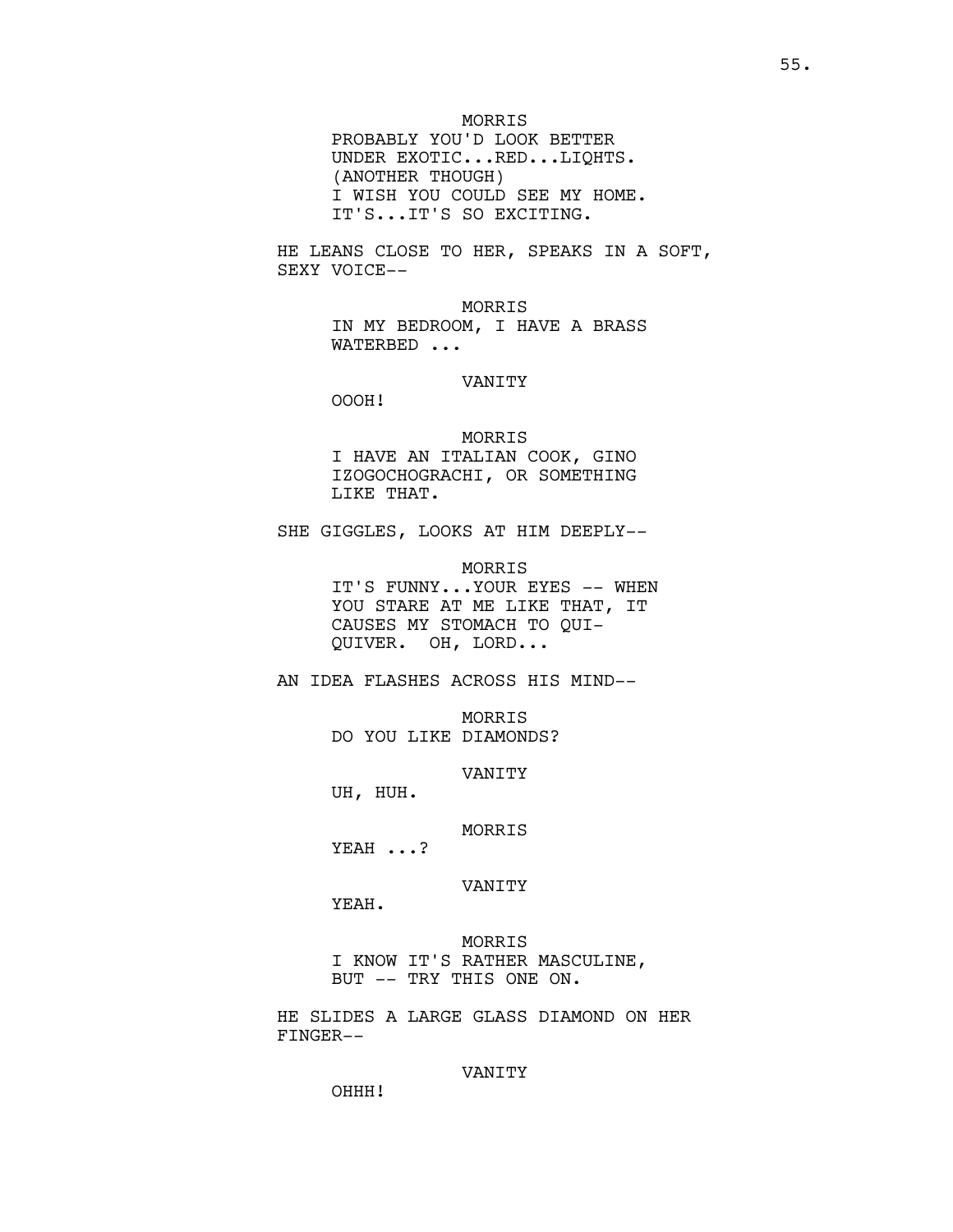56.

## MORRIS MY GOD, DARLING IT FITS.

HE STUDIES HER HANDS CLOSELY--

MORRIS

YOU MUST HAVE STRONG HANDS, BUT -- THEY'RE SO SOFT...LIKE OILS IN MY BUBBLE BATH. (A BEAT) DAMN ...

HE LEANS CLOSE TO HER--

MORRIS

DARLING...?

## VANITY

YEAH...?

MORRIS

 I'M NOT USUALLY SO FORWARD, BUT -- WOULD YOU LIKE TO MAKE LOVE TO ME? I CAN MAKE IT SO NICE ...

 SHE GIGGLES FREELY, LOOKS AT HIM WITH BIG EYES--

#### MORRIS

 DO YOU KNOW WHAT IS MEANT BY THE WORDS, HUH, I HATE TO USE THEM, THEY'RE SO HARSH, SO AMERICAN...I MEAN, AND YET ON THE OTHER HAND, THEY'RE EXCITING WORDS. THE WORDS... (PAUSE) ...CHILI SAUCE. OH, LORD. (A BEAT)

#### MORRIS

 YOU KNOW, I HAVEN'T MADE LOVE IN SO LONG, BUT WITH YOU I KNOW IT WOULD BE JUST LIKE RIDING A BIKE. I'D REMEMBER EVERYTHING I'VE EVER LEARNED. (A BEAT) BABY, IF THE KID CAN'T MAKE YOU COME, NOBODY CAN.

JEROME CHECKS OFF HIS PAD--

#### JEROME

(WHISPERS)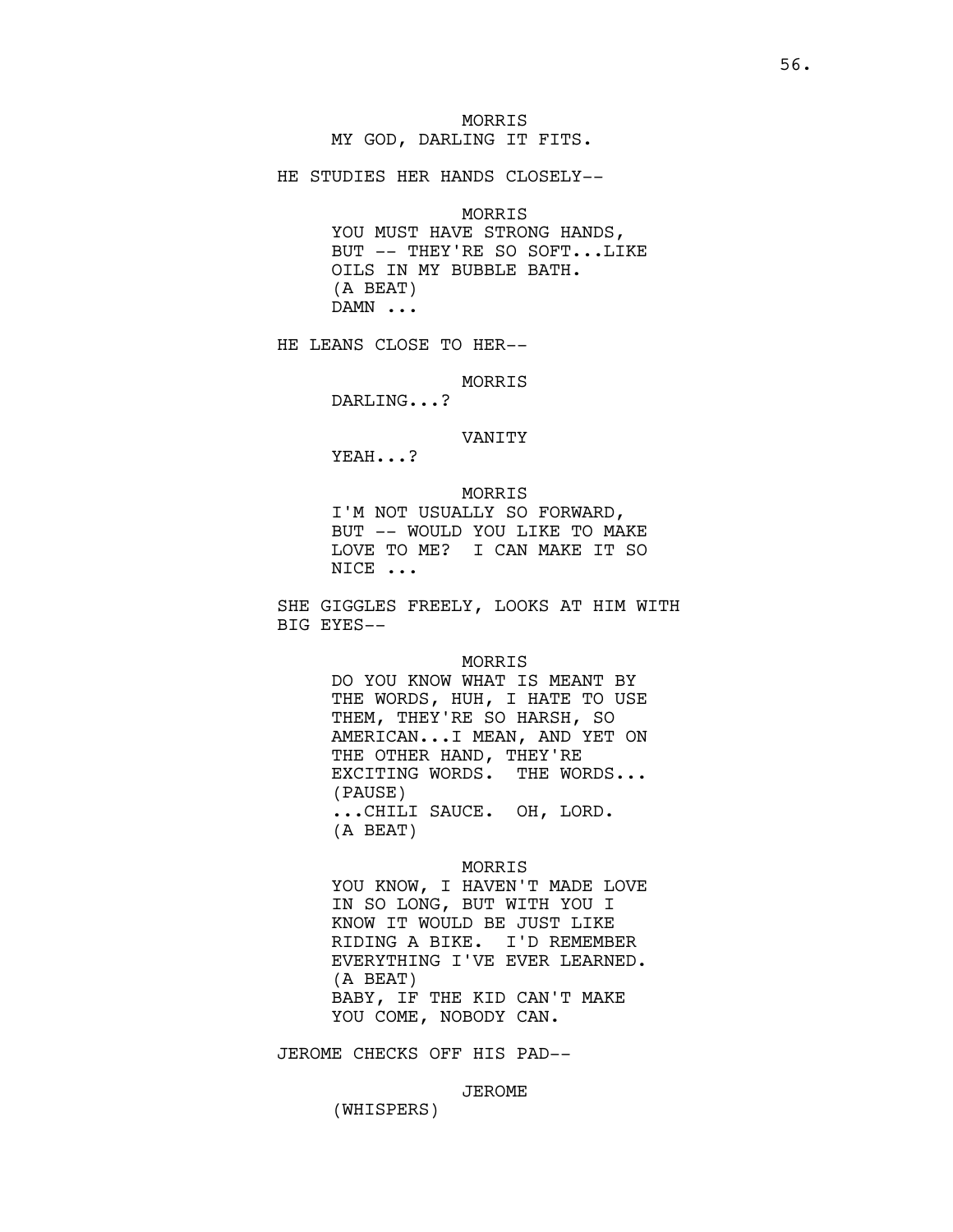MORRIS..!

MORRIS

YEAH...?

JEROME

SEVENTEEN.

 MORRIS FIXES VANITY WITH HIS HALF- LIDDED, POUTY-LIP LOOK--

> MORRIS HUH, WHAT'S IT GONNA TO BE BABY?

SHE'S ON THE SPOT, THINKS FAST--

 VANITY PULL OVER THERE!

MORRIS

WHAT?!

## JEROME

WHAT?!

## VANITY

 OVER THERE -- THAT'S WHERE I LIVE.

 JEROME SKIDS THE CAR TO A STOP. THEY'RE DIRECTLY IN FRONT OF A SLICK, HI-RISE APARTMENT BUILDING--

MORRIS

HERE...?

### VANITY

YES.

 MORRIS UH, WHAT ONE IS IT?

 VANITY THAT ONE, RIGHT THERE, SEE? ON THE 14TH FLOOR.

 MORRIS IT'S NICE, HUH?

 VANITY OH, IT'S GREAT. REAL PRETTY. BIG OPEN ROOMS, BALCONIES, FIREPLACE -- THE WORKS.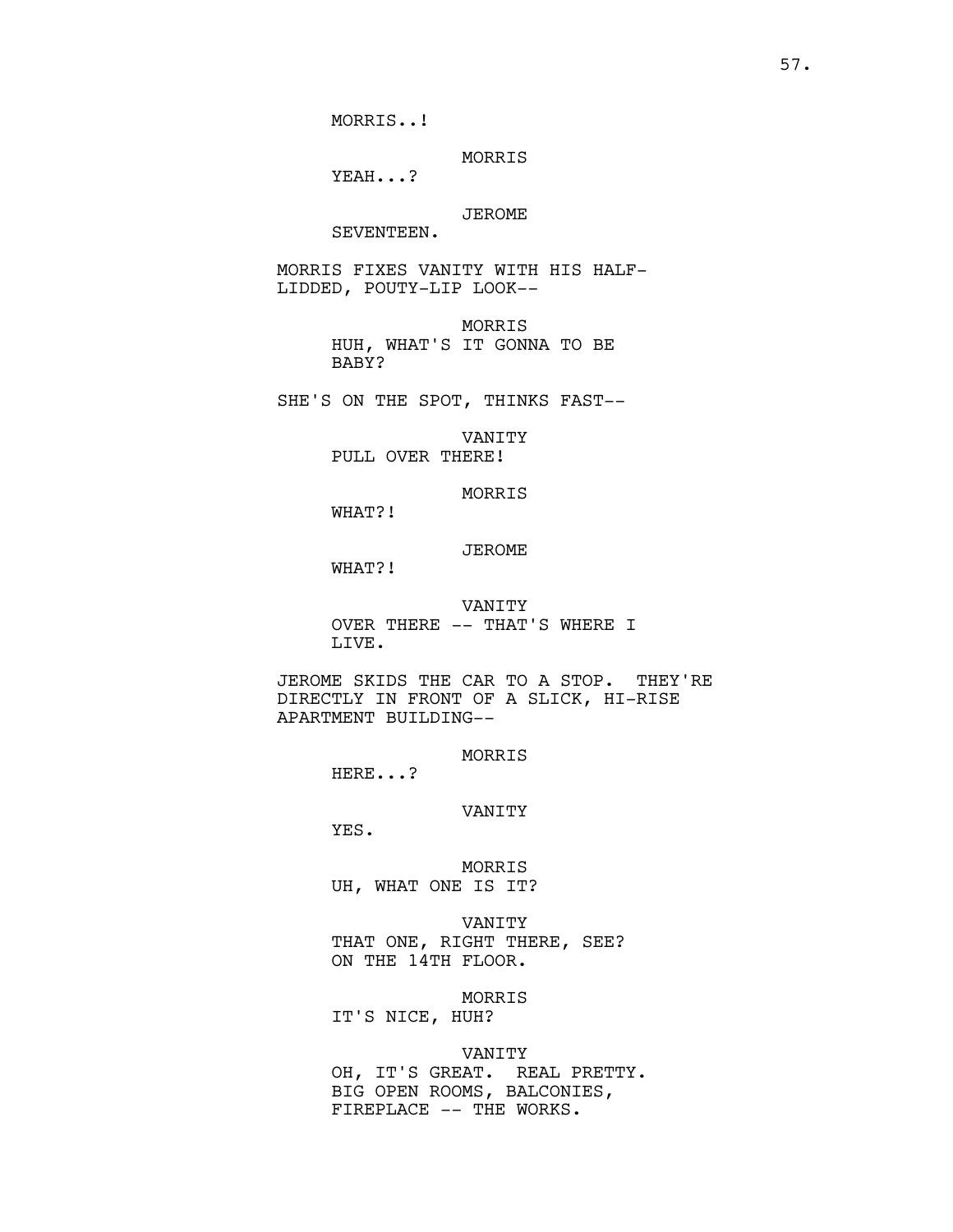HE SMILES LOVINGLY--

### MORRIS

JEROME!

 JEROME PUTS THE CADDY INTO GEAR, PULLS OFF INTO THE NIGHT- - 1990 - 1990 - 1990 - 1990 - 1990 - 1990 - 1990 - 1990 - 1990 - 1990 - 1990 - 1990 - 1990 - 1990 - 1990 - 199

VANITY

 HEY, WAIT! C'MON! (A BEAT) OKAY -- WHERE ARE YOU TAKING ME?

### MORRIS

 HOME. (SMILING) YOU AND ME ARE A LOT ALIKE.- I LIKE THAT. SO, I'D LIKE TO HELP YOU OUT. I THINK I HAVE SOMETHING YOU MAY BE INTERESTED, IN.

VANITY

OH YEAH -- WHAT?

 JEROME HANDS MORRIS A CASSETTE -- MORRIS WAVES IT IN FRONT OF HER NOSE--

> MORRIS A LITTLE SONG AND DANCE. THAT IS, IF YOU CAN SING AND DANCE.

 VANITY (DEFENSIVELY) PRINCE IS GOINQ TO HELP ME.

 JEROME AND MORIS SUPPRESS THEIR LAUGHTER- - 1990 - 1990 - 1990 -

> JEROME MOTHERFUCKER NEEDS A HAIRCUT.

 MORRIS HEE, HEE, UH, EXCUSE ME. NO HE WON'T. HE'S NEVER DONE ANYTHING IN HIS WHOLE LIFE FOR ANYBODY BUT HIMSELF.

 VANITY GUYS BETTER THAN YOU HAVE PROMISED ME THINGS BEFORE.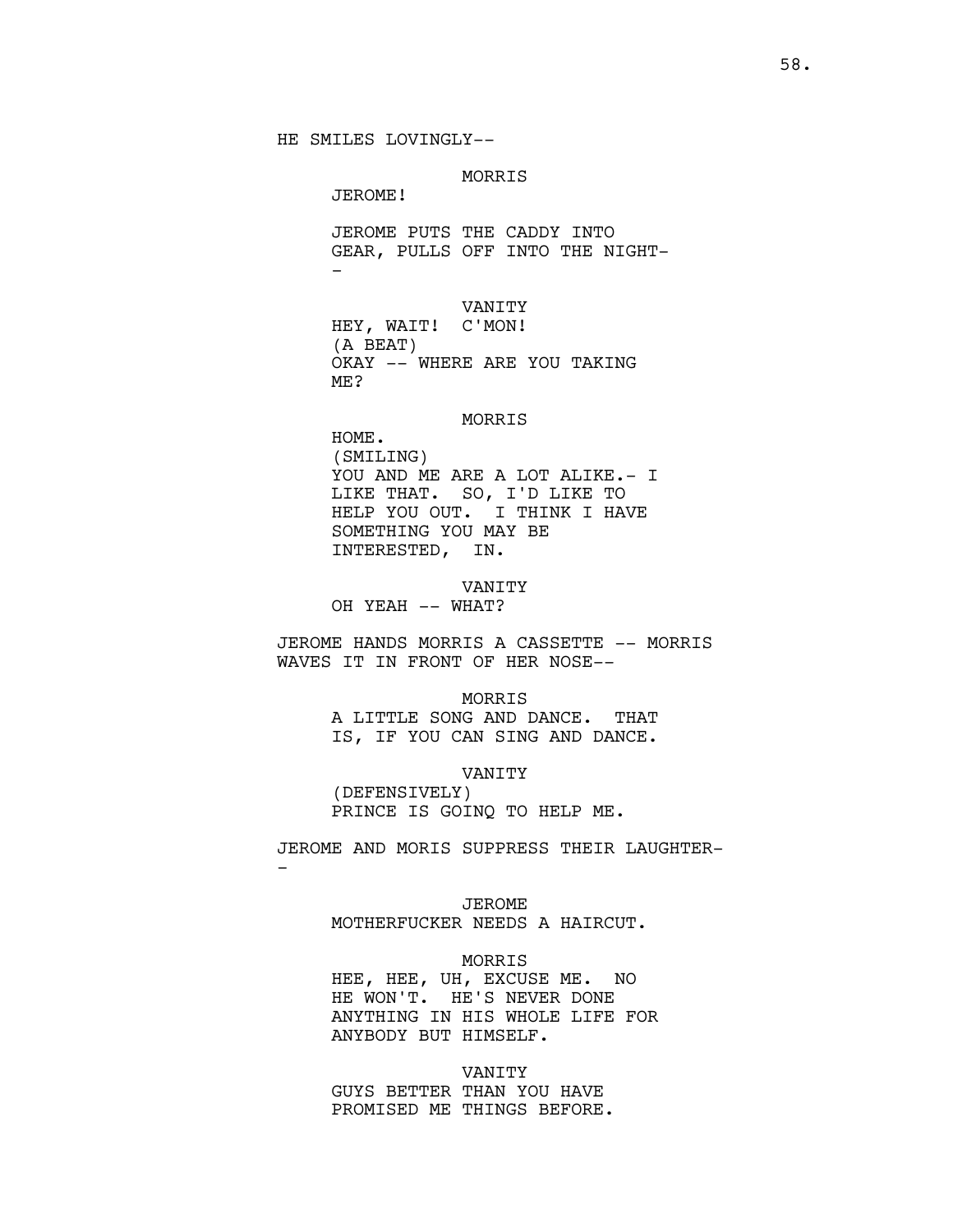MORRIS I KNOW THAT'S RIGHT, BUT--

 JEROME HANDS HIM A CARD WITH AN ADDRESS ON IT. MORRIS HANDS THE CARD TO HER--

> MORRIS (CON'T) -- NOT MORRIS DAY. (HE SMILES)

 JEROME PULLS UP IN FRONT OF HER MOTEL. VANITY READS THE CARD--

MORRIS

COME BY ANY TIME.

(53) EXT. MOTEL/INT. CADDY -- TWILIGHT

 SHE GETS OUT OF THE CAR, STANDS ON THE SIDEWALK. MORRIS PUSHES THE WINDOW BUTTON -- NOTHING HAPPENS--

MORRIS

JEROME!

JEROME LEANS OVER, TAPS THE GLASS -- THE WINDOW GLIDES DOWN--

MORRIS

 (TO VANITY) ONE MORE THING ...

 JEROME SNAPS THE GLOVE COMPARTMENT, HANDS MORRIS A NEATLY FOLDED CAMISOLE. MORRIS PRESENTS IT TO HER--

> MORRIS HERE'S A LITTLE SOMETHING FOR YOU. IF YOU GET COLD WHEN YOU WEAR IT, CALL ME.

 HE SNAPS HIS FINGERS -- JEROME PULLS THE CADDY AWAY WITH A SCREECH.

(54) EXT. VANITY'S MOTEL -- TWILIGHT

 VANITY STANDS ON THE SIDEWALK A MOMENT, SLIGHTLY BEWILDERED AND VERY AMUSED. SHE WATCHES THE CADILLAC SCREECH AROUND THE BEND. SHE TURNS, GOES INTO THE MOTEL.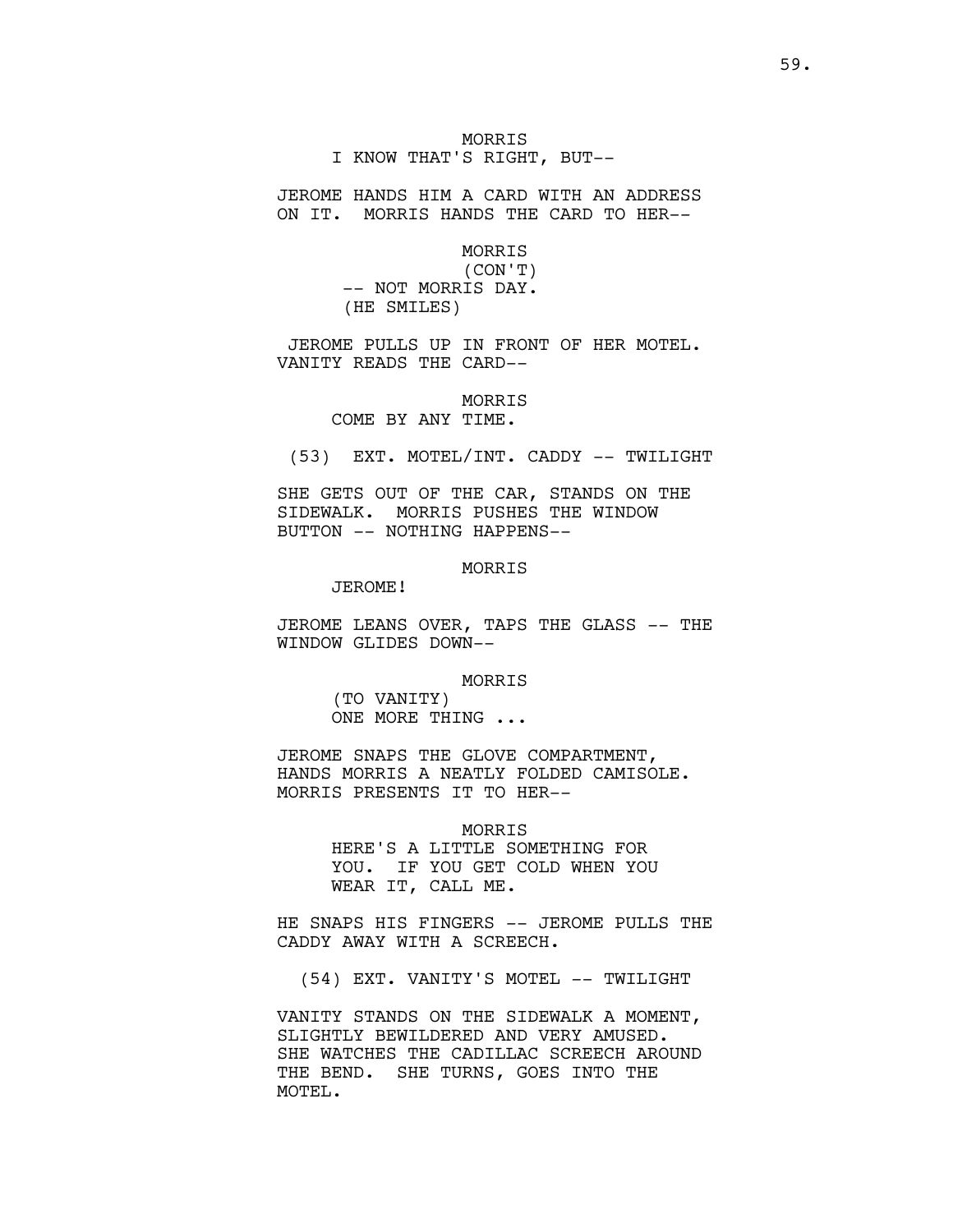PRINCE STANDS IN THE ALLEYWAY ACROSS THE STREET, HIS MOTORCYCLE PARKED NEARBY. HE WATCHES AS VANITY CUTS INSIDE.

(55) INT. HALLWAY/VANITY'S MOTEL -- DAWN

 SHE COMES DOWN THE HALLWAY, OPENS HER DOOR WITH A KEY.

(55A) INT. VANITY'S ROOM -- DAWN

 SHE GOES INSIDE, DROPS THE TAPE AND CARD IN HER BUREAU. UNFOLDING THE CAMISOLE, SHE HOLDS IT AGAINST HER, GAZES INTO THE MIRROR. IT LOOKS BEAUTIFUL. SUDDENLY A KNOCK AT THE DOOR--

### VANITY

MORRIS...?

 ANOTHER TWO KNOCKS, SOMETHING LIKE A CONFIRMATION. SHE SMILES, CUTS TO THE DOOR, FLINGS IT OPEN -- BUT PRINCE IS THERE. SHE'S SHOCKED, BUT RECOVERS INSTANTLY--

### VANITY

 I HAD A FEELING IT WAS YOU -- I KNEW IT! IT'S AMAZING -- I COULD TELL IT WAS YOU.

 HIS FACE REMAINS PLACID AS HE PUTS ON HIS SUNGLASSES--

> PRINCE HOW'D YOU GET HOME?

#### VANITY

TOOK A CAB.

- 1990 - 1990 - 1990 -

 PRINCE OH YEAH? WHERE'D YOU GET THAT?

SHE STARES AT THE CAMISOLE IN HER HANDS-

## VANITY

I ADORE CAMISOLES.

 HE NODS DISPASSIONATELY, WALKS INTO THE ROOM, GIVES THE PLACE THE ONCE OVER, THEN--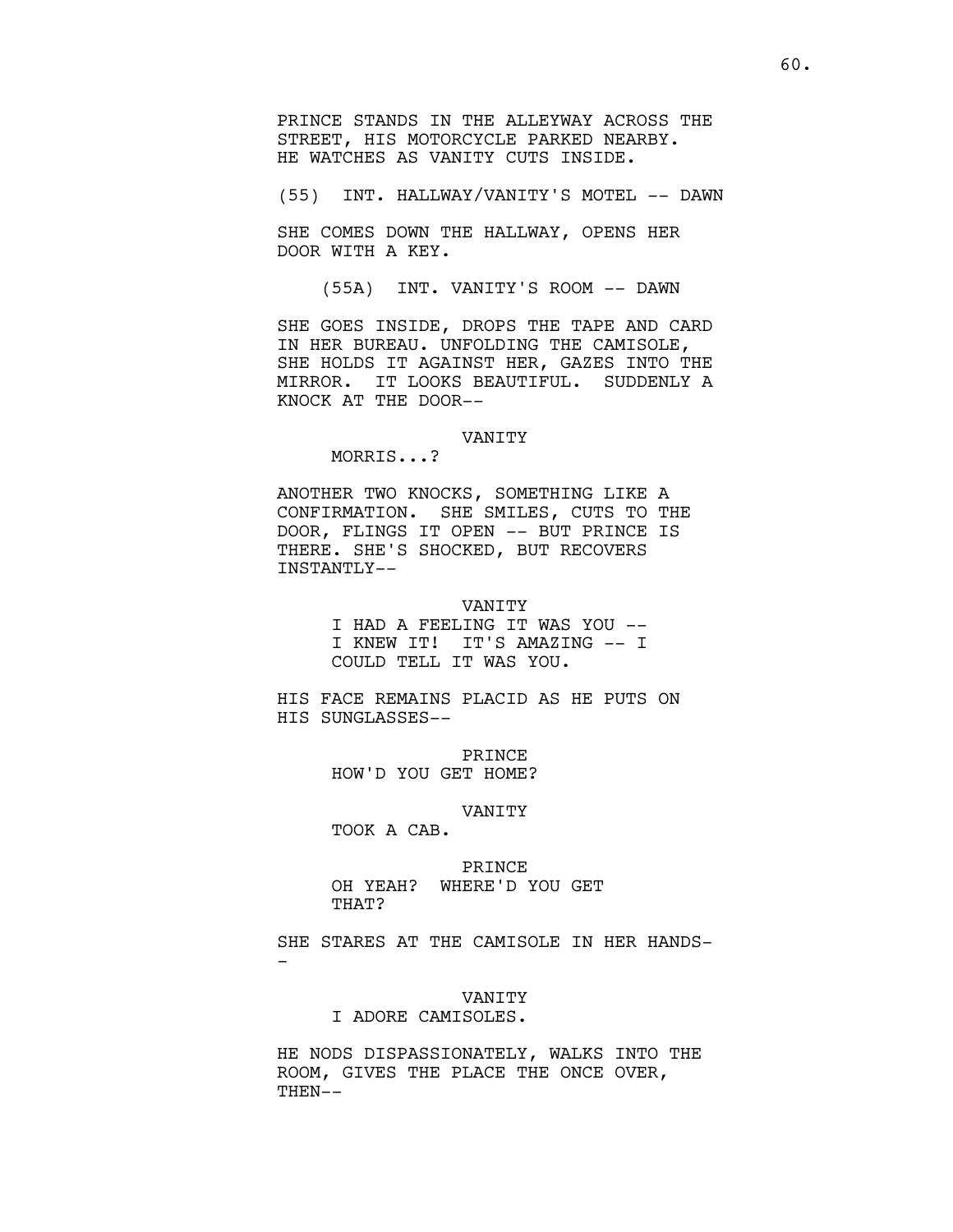PRINCE

LET'S RIDE.

(56) EXT. HIGHWAY -- DAWN

 AERIAL SHOT PRINCE AND VANITY ON HIS MOTORCYCLE WHIPPING DOWN THE HIGHWAY. THE DAWN LIGHT BREAKS OVER THE HORIZON.

(57) EXT. ANOTHER HIGHWAY -- DAWN

 A SERIES OF SHOTS STREAKING DOWN A TWO-LANE BLACKTOP OBVIOUSLY EXHILARATED BY THE VELOCITY OF THEIR RIDE. THE LANDSCAPE BECOMES LUSH, THE TREES A RIOT OF AUTUMN SPLENDOR.

(58) EXT. COUNTRY ROAD -- DAWN

 ANOTHER ANGLE AS PRINCE AND VANITY WHIP UP TO THE TOP OF A SMALL HILL, SKID TO A STOP. HE SCANS THE AREA QUICKLY, GETS HIS BEARINGS. HE POPS THE CLUTCH, SKIDS OFF

TO THE VALLEY BELOW.

(59) EXT. WOODS AND STREAM -- DAWN

 PRINCE AND VANITY RIDE CAUTIOUSLY THROUGH A SERIES OF HIKING PATHS, THEN TWIST DOWN A SMALL EMBANKMENT. A STREAM FLOWS BEFORE THEM. THEY CLIMB OFF THE BIKE, LOOK AROUND QUIETLY--

> VANITY GOD, THIS IS BEAUTIFUL. IT REMINDS ME OF WHERE I GREW UP. MY FATHER USED TO ...

 HE WAITS FOR AN ANSWER, IT'S NOT FORTHCOMING--

> PRINCE YOUR FATHER USED TO WHAT...?

 VANITY NOTHING...IT'S JUST... (CHANGES SUBJECT) YOU MUST LIKE PLACES LIKE THIS.

 HE GOES TO THE STREAM, BALANCES ON SEVERAL ROCKS, MOVES TO THE OTHER SIDE.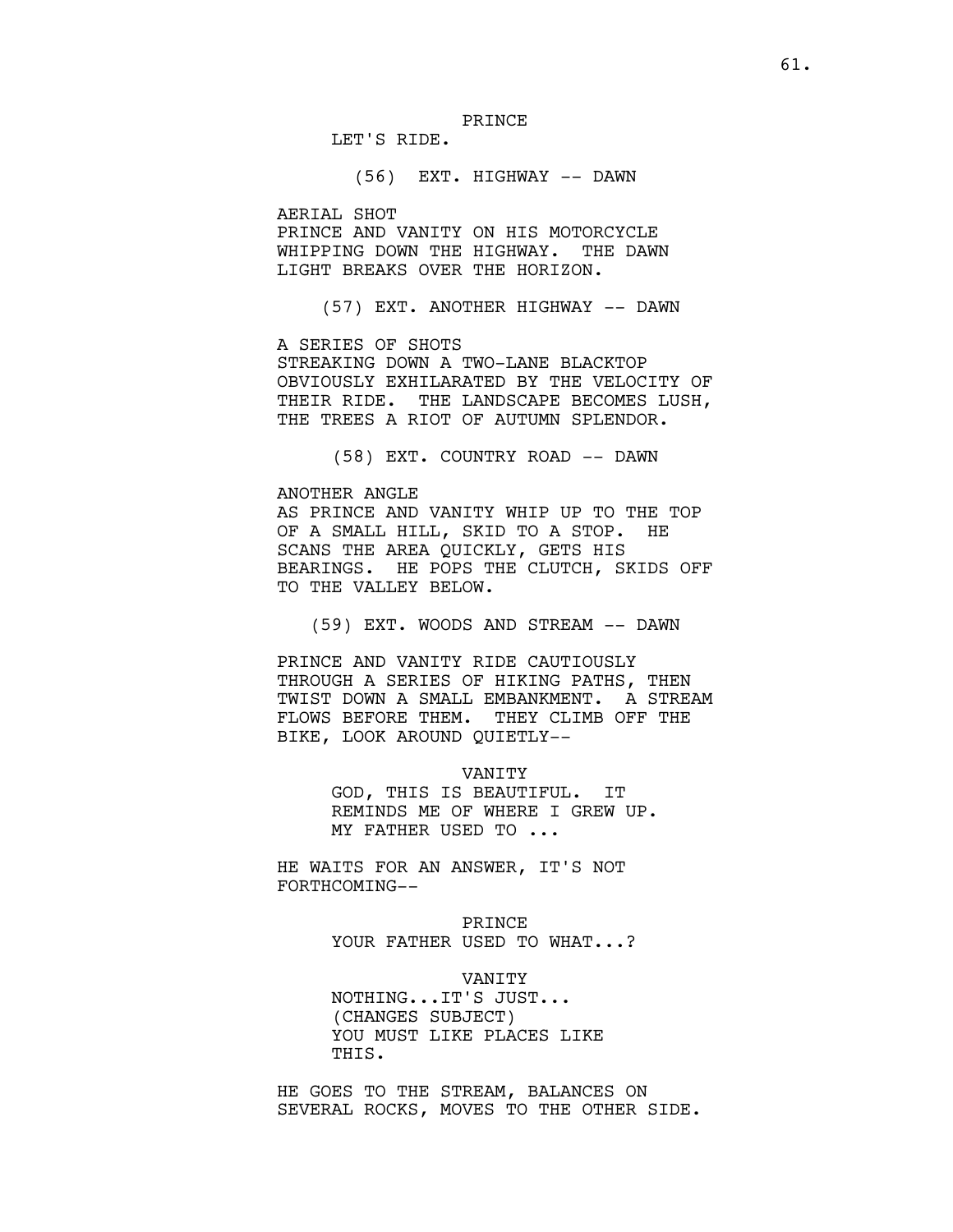VANITY SO, HAVE YOU RECONSIDERED MY PROPOSAL?

# PRINCE

WHAT...?

 VANITY WHAT WE TALKED ABOUT LAST TIME.

 PRINCE YOU CAN'T BE SERIOUS.

 SHE STARTS A LITTLE DANCE STEP, CLIMAXES IT WITH SPINS AND TWIRLS--

#### VANITY

 OH, COME ON -- YOU KNOW YOU REALLY WANT TO. YOU'VE BEEN WAITING FOR THIS OPPORTUNITY ...ALL...YOUR...LIFE...

HE CAN'T HELP LAUGHING -- SHE FREEZES, LOOKS AT HIM COLDLY--

> PRINCE I'M SORRY -- EXCUSE ME.

> > VANITY

 GOD -- SO WHY DO YOU COME AROUND? YOU DON'T WANT TO HELP ME, NOT THAT YOU HAVE TO. YOU DON'T WANT TO SLEEP WITH ME, NOT THAT YOU HAVE TO DO THAT EITHER. SO WHY AM I HERE?

HE SMILES, WALKS OFF--

 VANITY THERE'S A LOT OF THINGS YOU DON'T KNOW ABOUT ME. YOU'D BE SURPRISED HOW MANY THINGS I COULD DO.

HE DISAPPEARS AROUND SOME TREES--

 VANITY TAKE ME HOME IMMEDIATELY! I WANT TO GO HOME. I CAN'T STAND THIS! I CAN'T TAKE THIS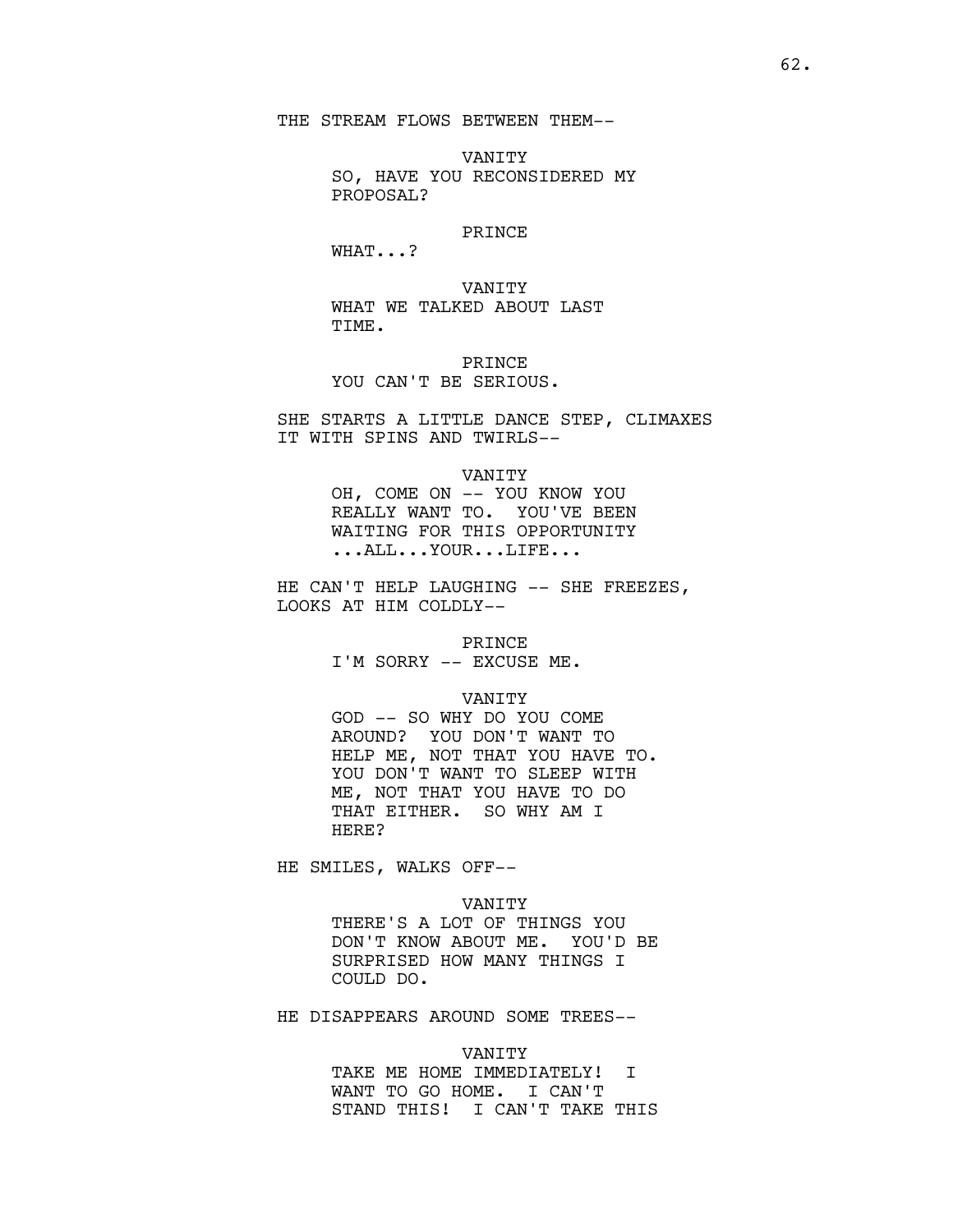# ANYMORE! PRINCE!

 PRINCE MOVES THROUGH THE TREES SMILING, STUDYING NATURE--

> VANITY(O.S.) I DON'T NEED THIS! I WAS DOING ALRIGHT BEFORE I MET YOU. MOTHERFUCKER, YOU NEED A HAIRCUT!

 HE COMES TO A TREE, LEANS AGAINST IT CONTENTEDLY, STUDIES THE FOLIAGE.

 VANITY PACES BACK AND FORTH FRANTICALLY ALONG THE STREAM--

VANITY

 (TO HERSELF) I DON'T GET THIS. (YELLS) PRINCE! WHO DO YOU THINK YOU ARE?! YOU DON'T CARE. YOU DON'T CARE ABOUT ANYTHING! I NEVER WANTED YOU TO HELP ME ANYWAY!

 PRINCE RESTS BY THE TREE, OBSERVES TWO HIKERS WALKING DOWN THE PATH TOWARD HIM- - 1990 - 1990 - 1990 -

> VANITY (0.S.) YOU THINK YOU'RE A GOOD MUSICIAN?! YOU'RE NOTHING! MORRIS IS BETTER. I NEVER WANTED TO MAKE IT WITH YOU ANYWAY.

THE HIKERS PASS HIM STARTLED--

PRINCE

GOOD MORNING.

 VANITY PRINCE, I HATE YOU!

 HIKERS GOOD MORNING, SIR.

AND THEY WALK DOWN THE PATH, DISAPPEAR AROUND THE BEND. JUST THEN--

> VANITY IS STANDING BY HIS SIDE, A WILDFLOWER IN HER HANDS--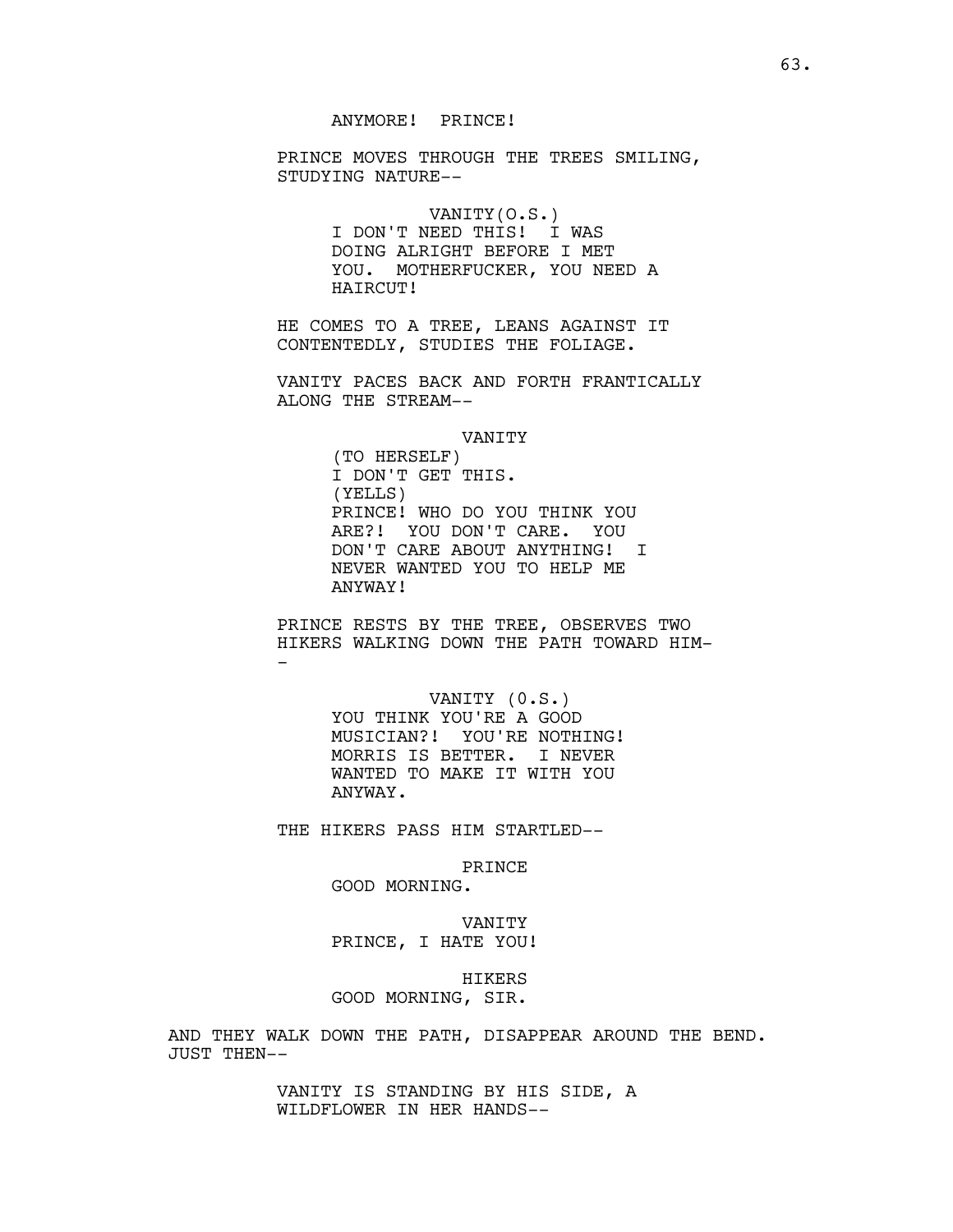#### VANITY

 (SOFTLY) I'M SORRY. I SHOULDN'T HAVE SAID THOSE THINGS. WILL YOU FORGIVE ME?

#### PRINCE

 (SOFTLY) YES.

 HE TAKES THE FLOWER, SLIPS IT INTO HIS JACKET, KISSES HER FOREHEAD.

(60) EXT. GLADE AND BARN -- DAWN

 AS THEY RIDE DOWN A LEAF-STREWN PATH AND PULL TO A STOP NEAR AN OLD, WEATHERED, DILAPIDATED BARN. IT STANDS LAARGE AND SILENT LIKE A PAINTING. A LOW THUNDER ROLLS ACROSS THE LAND...

(61) INT. BARN -- DAWN

 DAWN LIGHT BURNS THROUGH THE WOODEN SLATS.. STEAM RISES FROM THE WET HAY SCATTERED THROUGHOUT. THE AIR IS THICK AND DAMP. IT BEGINS TO RAIN.

 VANITY STANDS IN THE MIDDLE OF THE BARN, GAZING AT THE STORM. BEADS OF PERSPIRATION GLISTEN ON HER FOREHEAD. SHE TURNS SLOWLY, WATCHES AS PRINCE RETRIEVES OLD BLANKETS FROM A NEARBY STALL. THEIR EYES SEARCH ONE ANOTHER OUT, THEIR BREATHING BECOMES SHORT, EXPECTANT. SHE HESITATES A MOMENT, THEN PULLS OFF HER BLOUSE, DISCARDS IT TO THE MOIST, DUSTY FLOOR.

(62) INT. BARN -- DAY

ANOTHER ANGLE

 RAIN PATTERS SRTONGLY AGAINST THE BARN. A DEEP THUNDER ROLLS. SHE'S ON TOP OF HIM, MOVING DELICIOUSLY, HER BODY GLOWING IN THE PURPLE, DAWN LIGHT. MOIST, PURPLE WATER SHADOWS STREAK AND COURSE HER SKIN AS SHE MOVES SLOWLY, THEN DELIBERATELY AGAINST HIM. HE WATCHES HER AVIDLY, HIS HANDS FIRMLY ON HER THIGHS, AND THRUSTS INTO HER AGAIN AND AGAIN...AND AGAIN.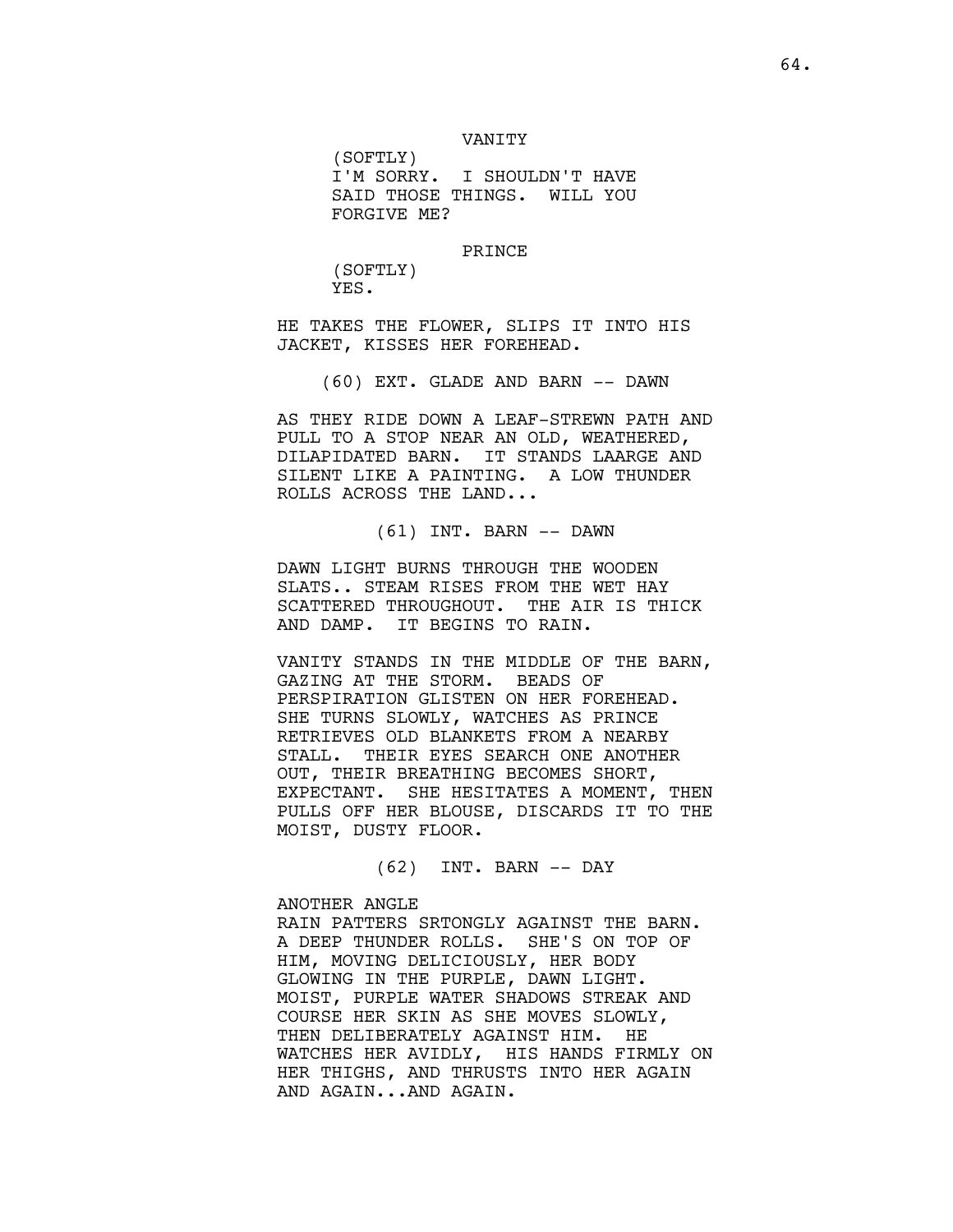(62A) EXT. BARN -- DAY

 LEAVES SCATTER AS THE BIKE WHIPS THRU THE WET PATH.

(63) EXT. STREETS, VANITY'S MOTEL -- MORNING

 THE STREETS GLISTEN WITH THE RAIN. PRINCE AND VANITY PULL UP IN FRONT OF HER MOTEL. SHE HUGS HIM FIERCELY, STEPS OFF THE BIKE, HER FACE ALIVE AND FRESH AS A FLOWER. HIS EYES SPARKLE--

> PRINCE SEE YOU LATER?

> > VANITY

WHEN?

PRINCE

WHY?

 VANITY 'CAUSE I HAVE TO DO SOMETHING FIRST.

PRINCE

WHAT?

VANITY

 (COYLY) A SECRET...

PRINCE

TELL ME.

VANITY

NO.

 PRINCE OKAY, COME BY -- EIGHT O'CLOCK.

 HE KICKS THE BIKE INTO GEAR -- SHE TOUCHES HIS JACKET LONGINGLY--

## VANITY

BYE...

 HE BLASTS OFF. SHE WATCHES HIM A MOMENT, HER EYES GLOWING. SHE HEADS TO HER MOTEL, THEN STOPS SHORT -- A SINGLE CARNATION LIES OON THE SIDEWALK. SHE LOOKS AROUND QUICKLY, ALMOST EXPECTING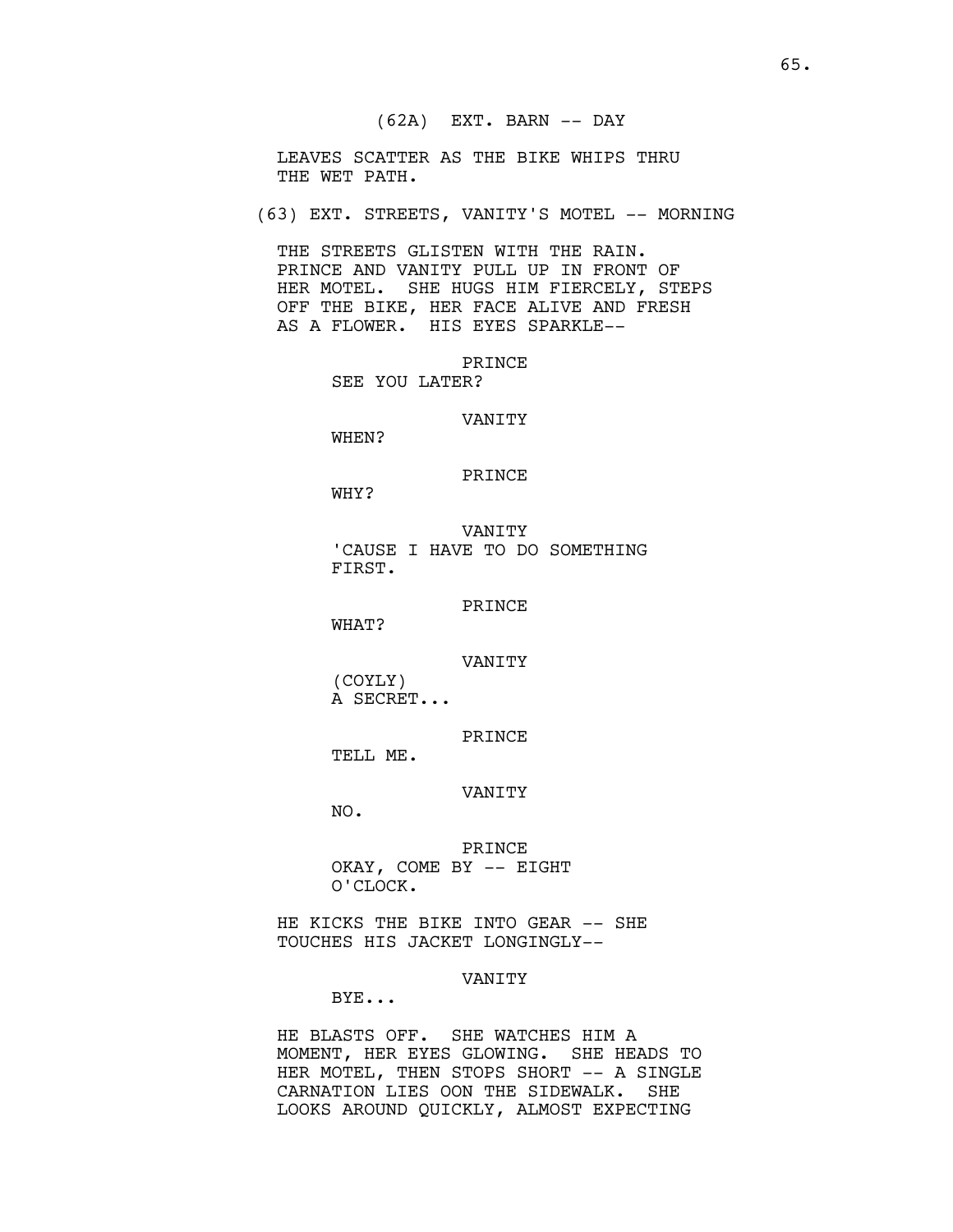SOMEONE TO CLAIM IT. BUT NO ONE'S AROUND, SO SHE PICKS IT UP, GOES INSIDE.

(64) INT. STAIRWELL, VANITY'S MOTEL -- MORNING

 SHE ENTERS THE LOBBY, CLOSES THE DOOR BEHIND HER. SHE TURNS -- ANOTHER CARNATION IS ON THE STAIRWELL. SHE'S INTRIGUED, GLANCES UP THE STAIRS -- THERE'S ANOTHER ONE, AND YET ANOTHER FURTHER UP. SHE'S CONFUSED, BUT GRABS THEM, DISAPPEARS UP THE STAIRS.

HALLWAY

 AS SHE COMES TO A HALT OUTSIDE HER ROOM, PICKING UP CARNATIONS ALONG THE WAY. SHE OPENS HER DOOR, CUTS INSIDE.

(65) INT. VANIITY'S ROOM -- MORNING

 SHE GOES INTO THE BATHROOM, FILLS THE SINK WITH WATER, ARRANGES THE FLOWERS WITHIN. SHE SMILES RADIANTLY -- THEY LOOK BEAUTIFUL. SUDDENLY SOMETHING SEIZES HER THOUGHTS. SHE OPENS HER BUREAU DRAWER QUICKLY, PULLS OUT THE YELLOW PAGES, LEAFS THROUGH IT HURRIEDLY, WE READ: PARKING, PASSPORT, PAVING...THEN PAWNBROKERS. SHE STOPS, RUNS HER FINGER DOWN THE PAGE, THEN HUNTS QUICKLY THROUGH HER DRAWER. HER EYES DANCE MISCHIEVOUSLY WHEN SHE PULLS OUT HER GOLD CHAIN. SHE PLACES IT ON HER BUREAU, HURRIES TO HER CLOTHES RACK. SUDDENLY, A QUICK KNOCK AT THE DOOR--

 $MAN(O.S.)$ 

MISS V.?

 SHE LOOKS AROUND THE CORNER -- A FLOWER DELIVERY MAN STANDS IN THE HALLWAY, HOLDING A BOUQUET OF ROSES--

VANITY

YES...?

**MAN** 

DELIVERY.

VANITY

 (SURPRISED) COME IN ...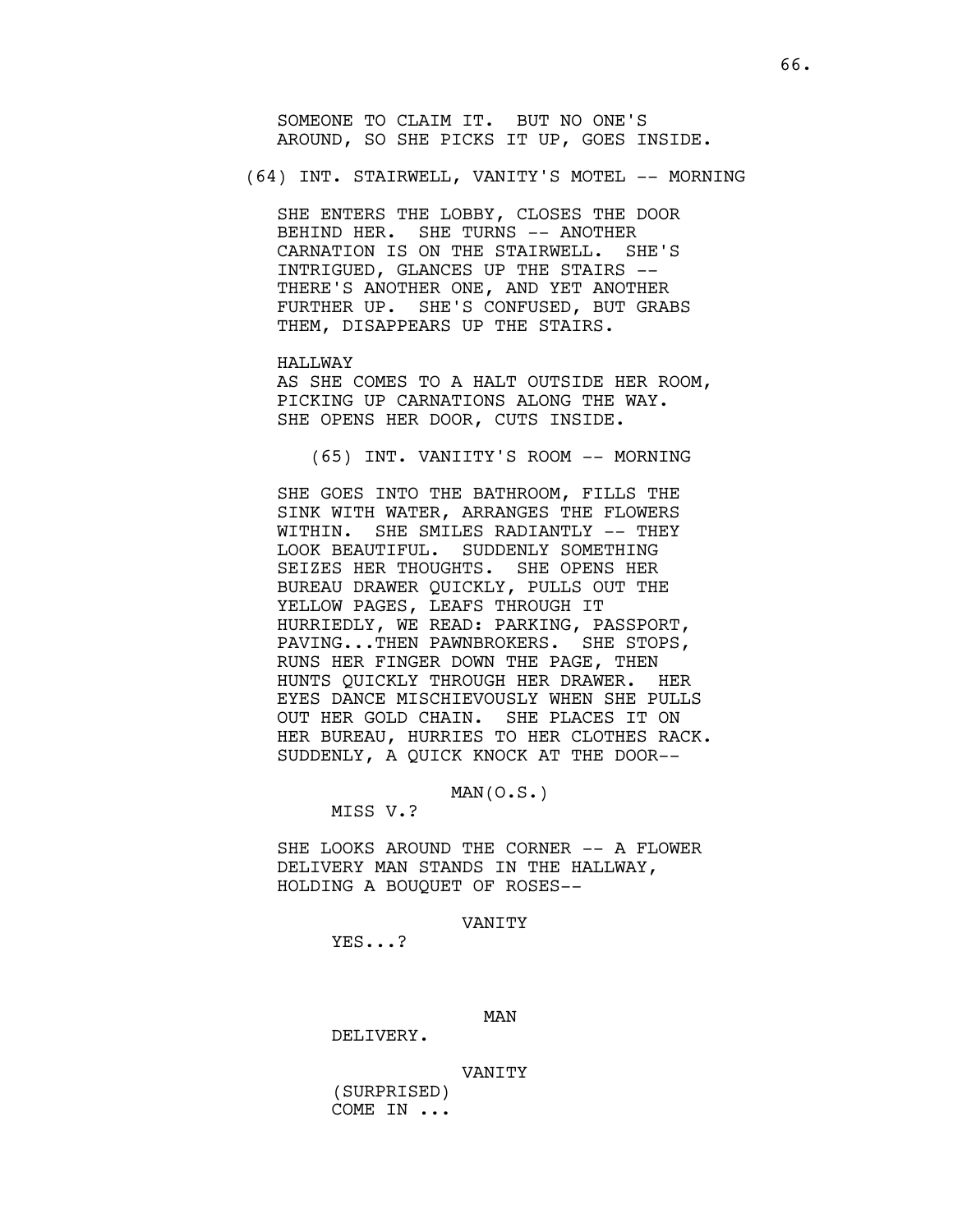HE CUTS INSIDE, AND IS FOLLOWED BY ANOTHER MAN, HOLDING A BOUQUET OF DAISIES--

> VANITY HEY -- WAIT A MINUTE. WHAT'S GOING ON?

THE MEN LEAVE THE ROOM--

**MAN** 

DOWNSTAIRS.

SHE HURRIES TO THE WINDOW, LOOKS OUT--

(66) EXT. STREET -- DAY -- VANITY'S POV--

 MORRIS AND JEROME STANDING BY THE CURB, THEIR EYES FASTENED EXCITEDLY ON HER WINDOW, LEANING AGAINST A FLOWER TRUCK. WE CATCH A GLIMPSE OF A MAN BRINGING HER A DOZEN CHRYSANTHEMUMS--

## MORRIS GOOD MORNING, DAHLING.

(67) EXT. VANITY'S WINDOW AND STREET -- DAY

(INTERCUT)

#### VANITY

YOU'RE CRAZY! -- WHAT ARE YOU DOING?

#### MORRIS

 (EXCITED) COME DOWN -- COME DOWN.

 VANITY I CAN'T -- I'VE GOT THINGS TO DO.

 MORRIS C'MON, TEN MINUTES. I WANT TO SHOW YOU SOMETHING-

SHE SHAKES HER HEAD--

 VANITY I'M SORRY, BUT THANKS FOR THE FLOWERS. YOU'RE REALLY CRAZY.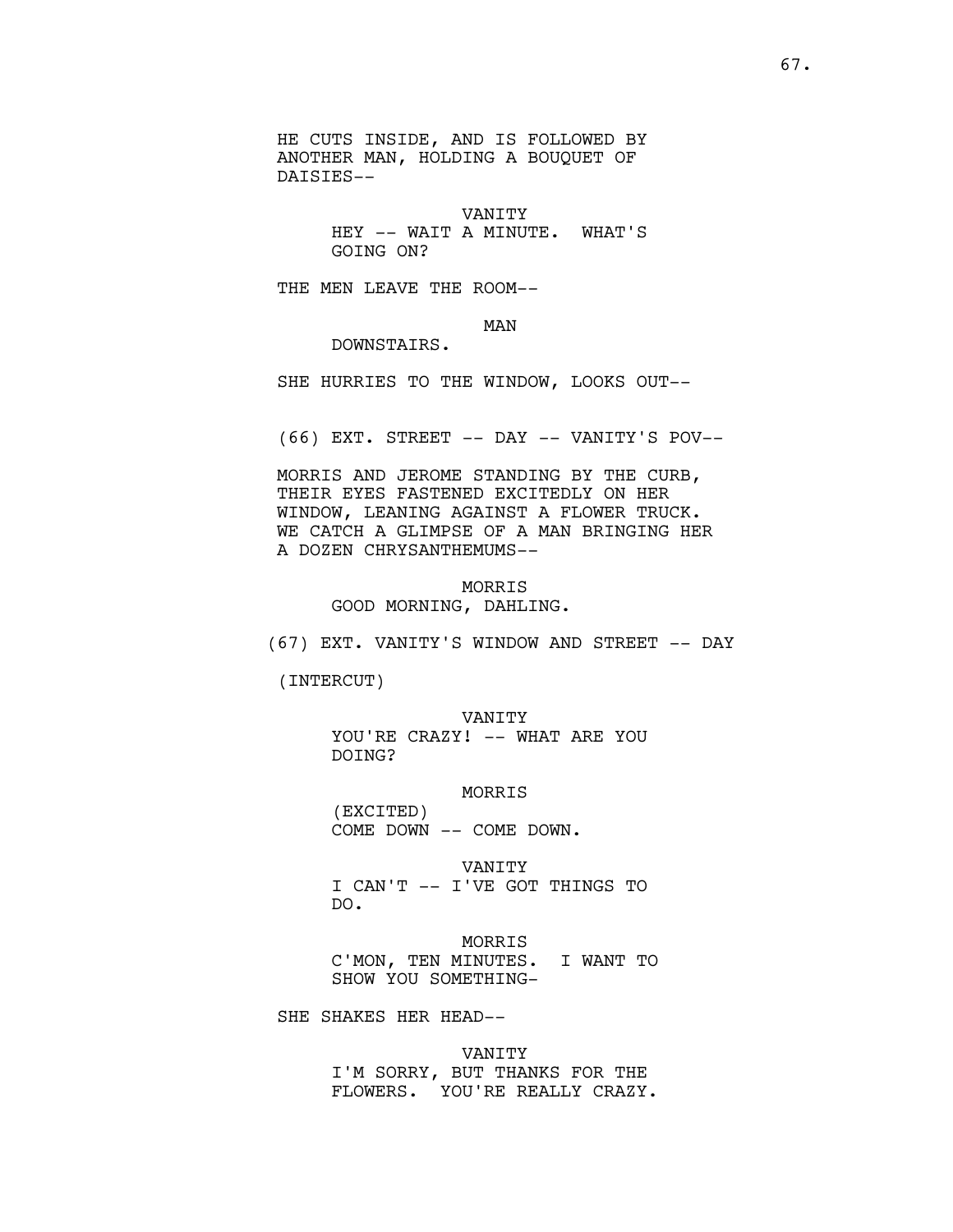SHE DISAPPEARS FROM THE WINDOW. THEY STAND EXPECTANTLY A LONG TIME. FINALLY JEROME LOOKS AT MORRIS--

## JEROME WELL...WHAT DO YOU THINK?

 MORRIS IS STARING INTENTLY AT THE WINDOW -- HE PURSES HIS LIPS SENSUALY--

## MORRIS

CHILI SAUCE.

 JUST THEN VANITY STEPS OUTSIDE, LOOKS STUNNING IN HER TIGHT, BLACK PANTS AND BOOTS. HER EYES DANCE VIVACIOUSLY, A RED SASH IS TIED AROUND HER WASTE. MORRIS GIVES JEROME HIS SEXY, HALF- LIDDED, POUTY-LIP LOOK--

### MORRIS

OH, LORD...

(68) INT. CLUB (1ST AVE. ST. BAR.) -- DAY

CU--CLOCK. WE SEE 11:25

 PRINCE CUTS THROUGH THE BACK ENTRANCE, WALKS ONTO THE FLOOR. LISA AND WENDY ARE ONSTAGE PLAYING A SONG WE IMMEDIATELY RECOGNIZE AS THE ONE THEY HAD GIVEN PRINCE TO LISTEN TO. THE DRUM RIFF IS PROVIDED BY THE LINN MACHINE (A SYNTHESIZED DRUM UNIT). WENDY PLAYS GUITAR, HER BACK TO PRINCE. LISA, AT THE KEYBOARDS, SPOTS HIM AND STOPS--

### WENDY

WHAT'S WRONG?

 LISA POINTS TO PRINCE. WENDY IMMEDIATELY RIPS INTO THE GUITAR SOLO OF "G-SPOT." SHE STOPS SUDDENLY--

> WENDY IS THAT BETTER? DO YOU LIKE THAT?

HE IGNORES HER--

## PRINCE WHERE IS EVERYBODY?

## LISA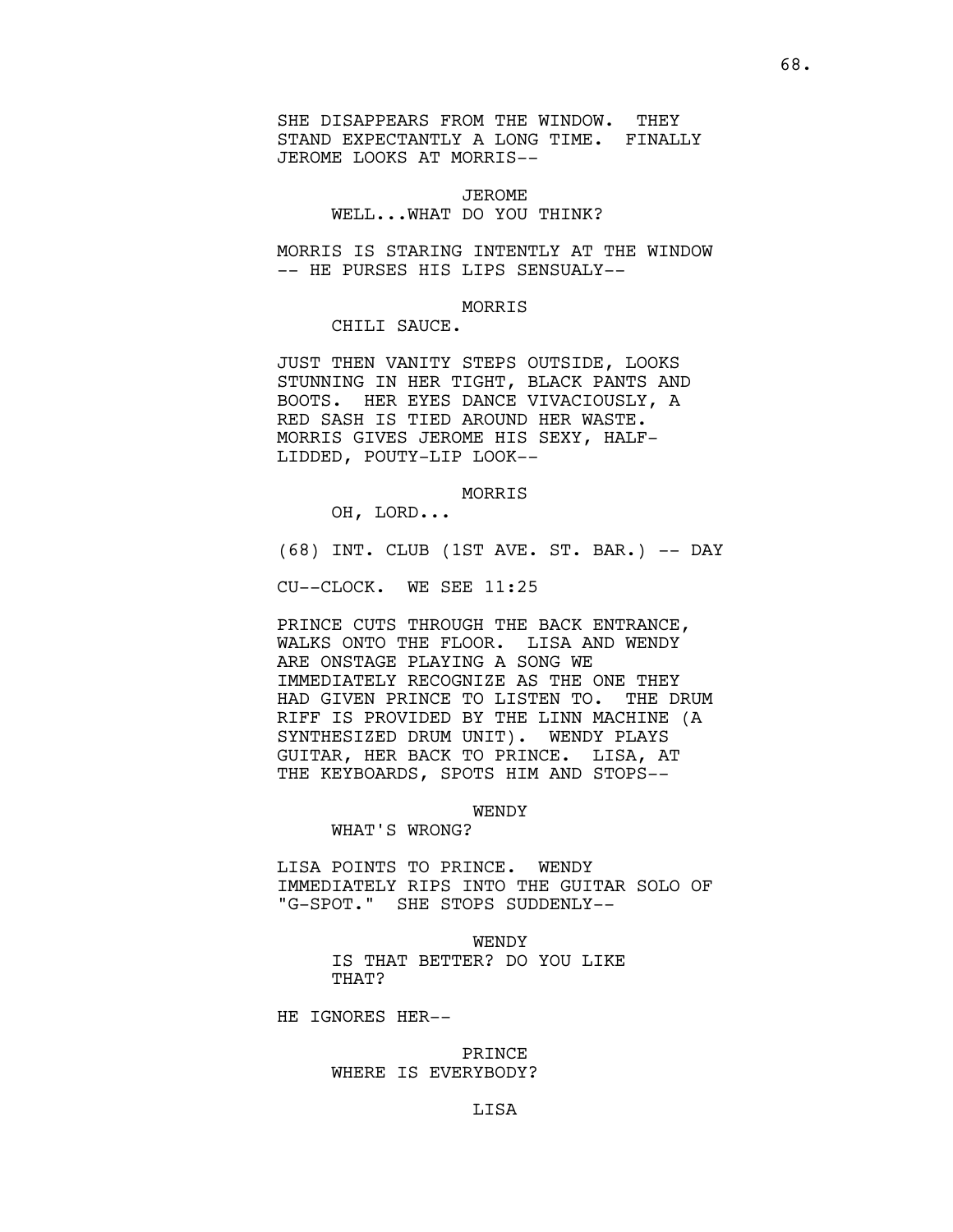YOU'RE LATE -- THEY LEFT.

 PRINCE SO WHAT ARE YOU DOING HERE?

 LISA IMMEDIATELY LAUNCHES INTO THE OPENING BARS OF "LET'S GET CRAZY"--

LISA

 (IMITATING PRINCE) BUT I'M HERE TO TELL YOU THAT THERE'S SOMETHING ELSE -- OUR MUSIC--.

THE GIRLS BUST UP -- HE GLARES AT THEM--

 PRINCE CAN'T YOU GUYS GET OFF IT? CAN'T YOU JUST LEAVE IT ALONE?

 WENDY MEETS HIS GLARE WITH ONE OF HER OWN...

> WENDY YEAH -- WE'LL GET OFF IT.

 SHE TURNS, SNAPS OFF THE LINN MACHINE ANGRILY, PLUNGING THE CLUB INTO SILENCE.

(69) INT. REHEARSAL HALL --DAY

THE TIME IS JAMMING LIKE MAD, DEEP IN THE HEART OF "SEX SHOOTER." BRENDA AND SUSAN MOVE FURIOUSLY TO THE BEAT, TRYING THEIR BEST TO GET IT RIGHT. THEY ARE WATCHED BY ...

 ...MORRIS, VANITY AND JEROME STANDING OFF TO THE SIDE. MORRIS HAS A CONTENTED LOOK ON HIS FACE, EVEN THOUGH HIS GIRLS ARE SCREWING UP. VANITY'S EYES ARE WIDE WITH EXCITEMENT

> MORRIS AS YOU CAN SEE, WE NEED SOMEONE WITH YOUR SPECIAL QUALITIES.

 (70) INT. PRINCE'S ANTECHAMBER AND BEDROOM -- NIGHT CU--CLOCK. WE SEE: 8:15.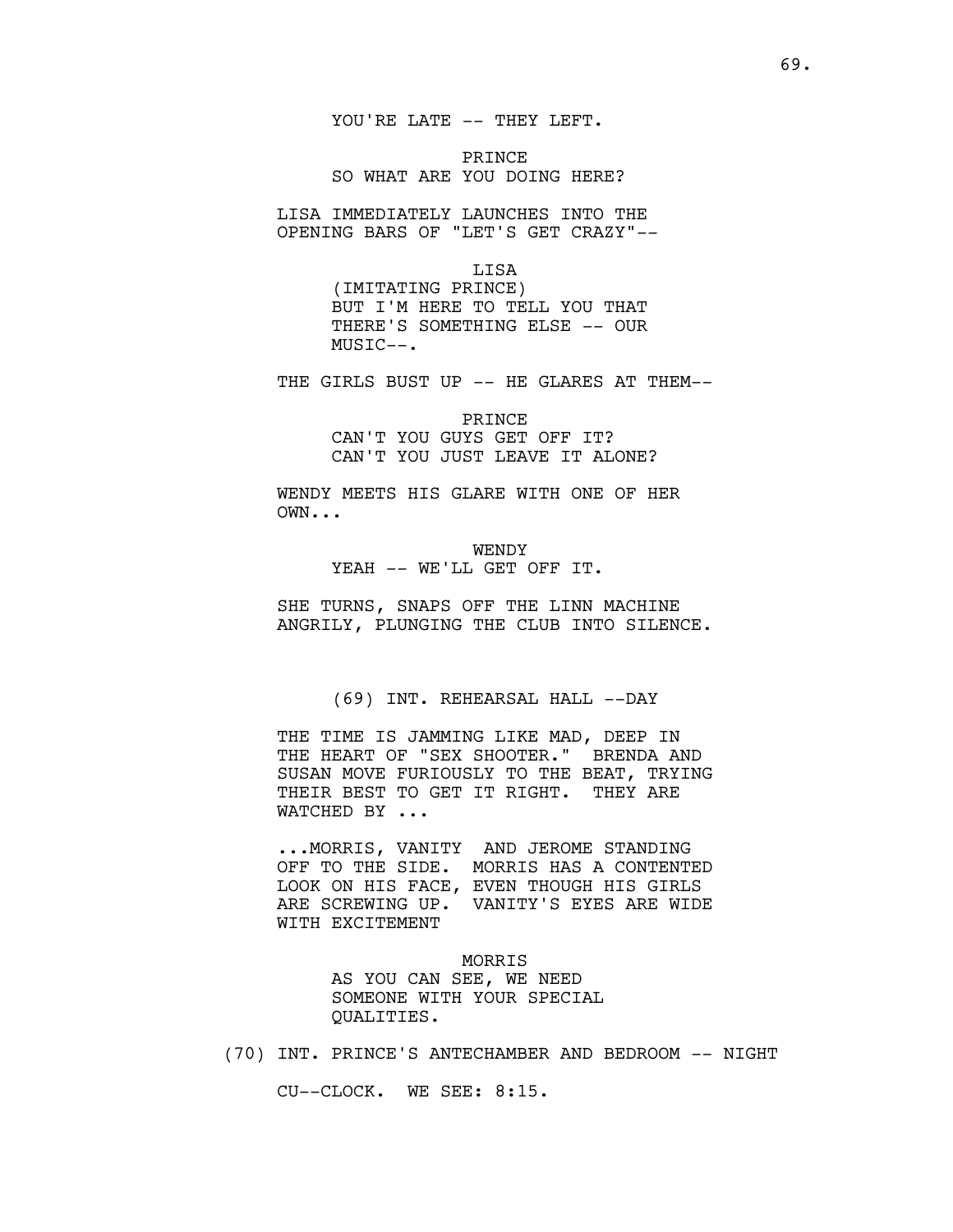PRINCE SITS, ON HIS BED, STARING AT THE CLOCK, SEEMINGLY LOST IN THOUCHT. HE GETS UP, RUMMAGES THROUGH HIS COAT POCKETS, PULLS OUT LISA'S AND WENDY'S TAPE. HE SNAPS IT INTO THE PLAYER, SETTLES BACK.

 MUSIC FILLS THE ROOM. HE LISTENS INTENTLY A MOMENT, HIS FACE PLACID. HE CLOSES HIS EYES, TRIES TO RELAX ...

 SUDDENLY A DOOR SLAMS IN THE FAR REACHES OF THE HOUSE. HARSH FOOTSTEPS ECHO THROUGH THE UPSTAIRS HALLWAY. PRINCE REMAINS STILL, HIS EYES CLOSED...

 THEN ANOTHER DEATHLY DOOR SLAM! GLASS DISSOLVES IN ITS FRAME AND TRICKLES TO THE FLOOR LIKE ICICLES. RESENTMENT SURGES IN HIM LIKE A TORNADO. HE RISES PURPOSEFULLY, TURNS THE MUSIC UP...

 ...AND THEN HIS DOOR SMASHES OPEN AND HIS MOTHER LUNGES INTO THE ROOM IN A PANIC. SHE FLINGS HERSELF ONTO HIS BED AS HIS FATHER STREAKS IN AND WHACKS! WHACKS! WHACKS! AT HER WITH A STRAP, SCREAMING AT HER WITH AN OMINOUS GROWL OF RAGE--

#### FATHER

 YOU AIN'T GOT NO BUSINESS LEAVING HERE! ALL YOUR SNEAKING AROUND -- YOU'RE JUST A SINNER! YOU'RE NOTHING BUT A LOW LIFE SINNER!

 THE MOTHER THROWS HERSELF AT HIM DRUNKENLY, STARTS SLAPPING, SCRATCHING AT HIS FACE--

#### MOTHER

 SHUT UP! YOU DON'T CARE ABOUT ME! LEAVE ME ALONE!

 PRINCE CLAWS DESPERATELY AT HIS FATHER'S BACK--

> FATHER DON'T I KEEP THE HEAT ON? ISN'T THERE FOOD IN THE REFRIGERATOR?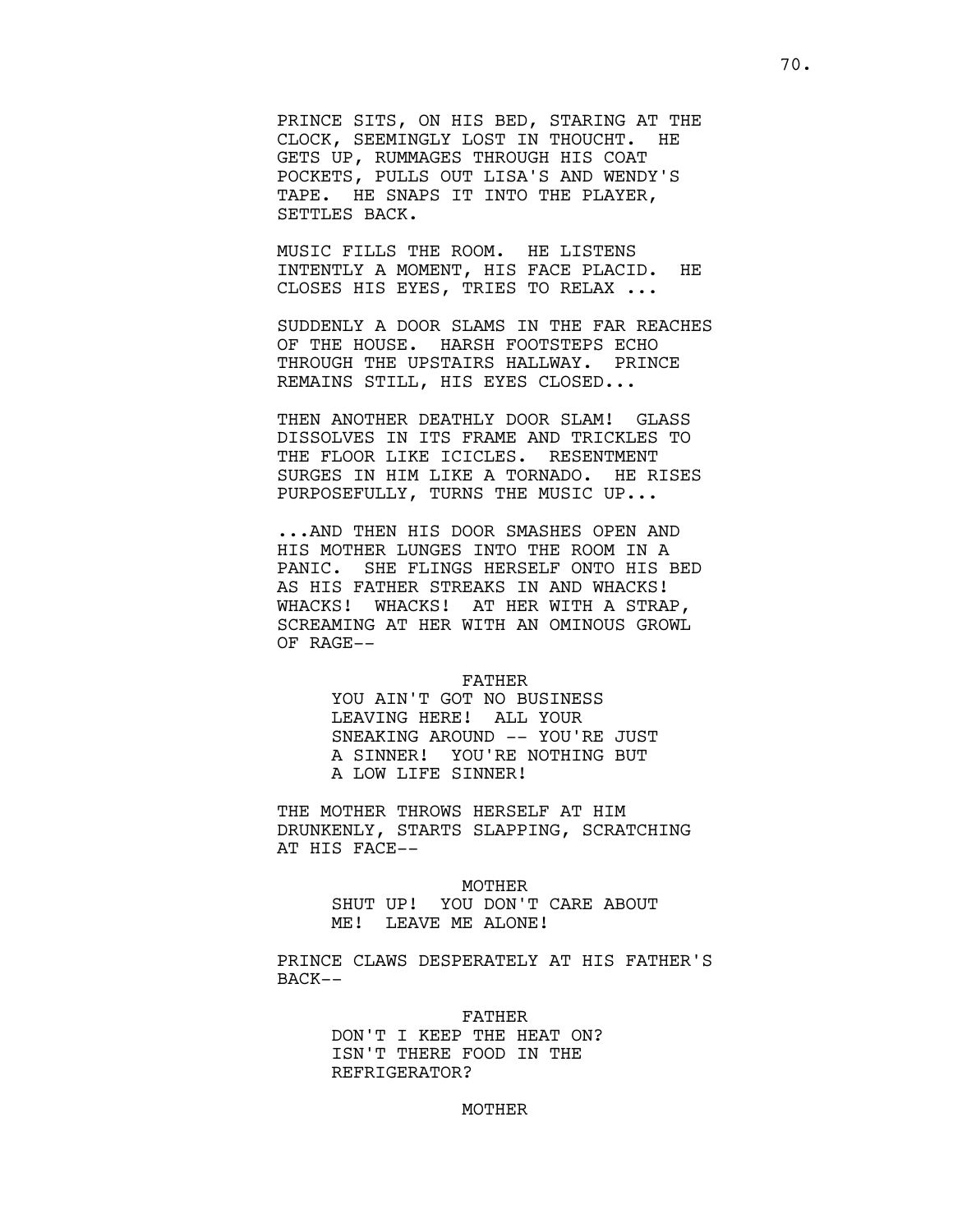(CRYING) I DON'T LIKE IT HERE. YOU NEVER TALK TO ME! I'M ALWAYS ALONE!

PRINCE DRAGS HIS FATHER AWAY--

PRINCE

DAD, PLEASE!

FATHER

 (SHOUTING) WHAT'S THE MATTER WITH THIS HOUSE? ISN'T IT NICE AND WARM HERE?!

THE MOTHER STANDS ON THE BED SHRIEKING--

MOTHER

YOU'RE CRAZY!

FATHER

SHUT UP!

MOTHER.

ASSHOLE!

FATHER

SHUT UP!

MOTHER

 (TRIUMPHANTLY) MOTHERFUCKER!!

 THE FATHER LUNGES, DRAGS PRINCE ALONG THE FLOOR, WHACKS! THE MOTHER IN THE FACE. SHE TOPPLES IN A HEAP TO THE BED. HE'S OVER HER NOW, BREATHING FIRE, FLAILING ABOUT SAVAGELY--

> FATHER SHUT UP! SHUT UP! SHUT UP!

> > PRINCE

 (DESPERATELY) DAD!

 HE LUNGES, DROP KICKS HIS FATHER WITH EVERYTHING HE'S GOT! HIS FATHER SMASHES BACKWARDS AGAINST THE WALL, SLIDES TO HIS BUTTOCKS ON THE FLOOR. HE SITS THERE DULLY, EXHAUSTED...SPENT.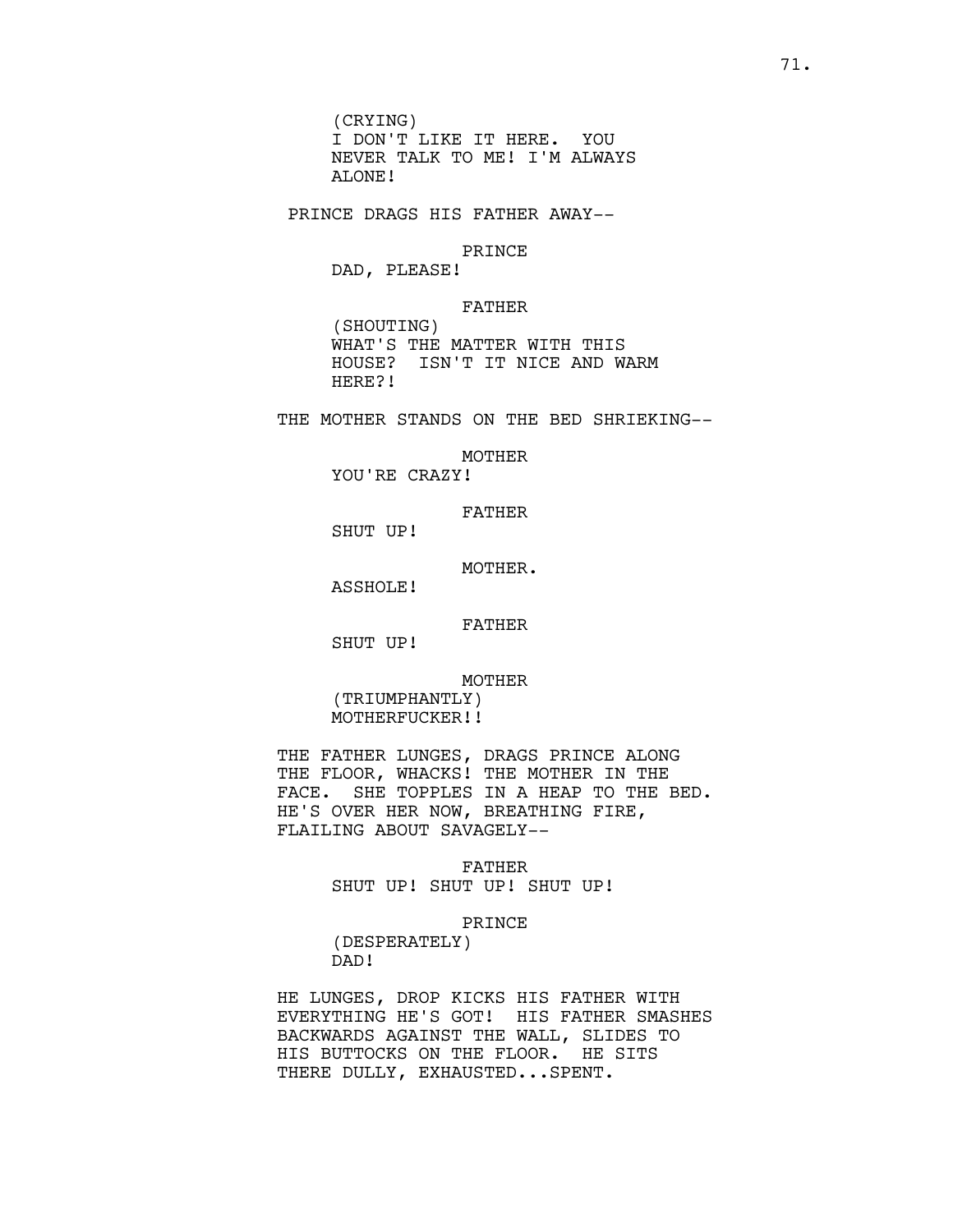PRINCE CRAWLS UP ALONG THE SIDE OF THE BED. HIS MOTHER BURIES HER HEAD IN THE PILLOW, CHOKING BACK SOBS--

MOTHER

### I'M JUST TRAPPED HERE...

 HIS FATHER'S EYES WELL WITH TEARS. HE LEANS CLOSE TO HER, SPEAKS SOFTLY--

FATHER

 YOU ALWAYS GOT A ROOF OVERHEAD...

MOTHER

 YOU DON'T LET ME HAVE ANY FUN...

 HIS FATHER SIGHS WEARILY, PULLS HIMSELF TO HIS FEET. HE MOVES TO THE DOOR--

> FATHER I COULD MAKE YOU HAPPY. JUST BELIEVE IN ME...

> > MOTHER

YOU NEVER...

 FATHER I WOULD DIE FOR YOU.

 HE LEAVES THE ROOM, CLOSES THE DOOR BEHIND HIM.

PRINCE STARES AT THE DOOR A MOMENT, TEARS WELLING IN HIS EYES. HIS MOTHER IS MOTIONLESS, WHIMPERING SOFTLY. A SCENT OF LIQUOR PERMEATES THE AIR.

 HE MOVES TOWARD HER, REACHES OUT TENTATIVELY...

 SUDDENLY SHE JUMPS UP, STARTS PACING FRANTICAILY--

> MOTHER IT'S NICE HERE. IT'S A NICE HOUSE. NOTHING WRONG. (A BEAT) IT'S A GOOD FAMILY. BELIEVE ME, I KNOW. NOTHING WRONG HERE. (A BEAT)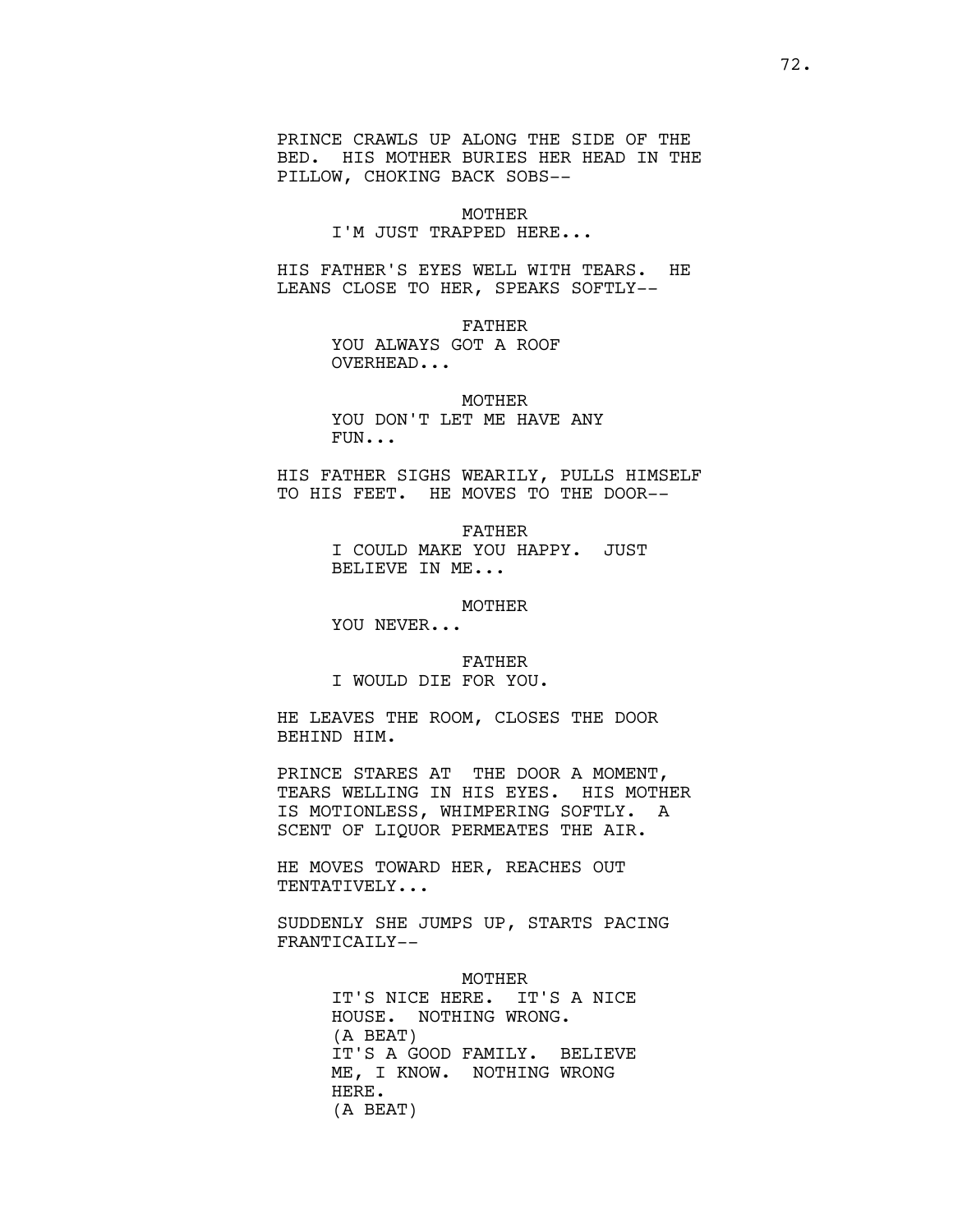YOUR FATHER IS OKAY. HE'S A GOOD MAN. YOU COULD LEARN SOMTHING.

 SHE CATCHES A GLIMPSE OF HERSELF IN THE MIRROR, STOPS--

MOTHER

 MY, MY! DON'T YOU THINK I HAVE A GOOD FIGURE? YOUR FATHER DID.

 SHE SITS IN FRONT OF THE MIRROR, STUDIES HER FACE, HER EYES...HER BREASTS--

MOTHER

 I WAS BEAUTIFUL WHEN YOUR DAD MET ME. I WAS OUT-A-SIGHT!

SHE GIGGLES, STARTS APPLYING MAKEUP--

MOTHER

 I LOOKED JUST LIKE A MOVIE STAR. THE MINUTE HE SAW ME SINGING, I KNEW JUST WHAT HE WANTED.

 SHE FIXES HIM WITH A CONSPIRATORIAL LOOK, WHISPERS--

MOTHER

 HE WANTED TO GET INTO MY PANTIES.

 SHE MAKES FUNNY, "JAZZY" EYES AT HIM, THEN STOPS SUDDENLY, STARING. HIS FACE, MOUTH, EYES...A SUDDEN STIRRING IN HER LOINS. HER LIPS PART, SHE MOISTENS THEM UNCONSCIOUSLY...

 SHE TURNS FROM THE MIRROR AND STARES AT HIM -- HIS LOOK CONNECTS WITH HER GROIN. SHE RISES SUDDENLY, WALKS SLOWLY TOWARD THE BED, SITS FACING HIM--

> MOTHER YOU LOOK SO PRETTY. JUST LIKE ME, HONEY. YOU COULDA BEEN A GIRL.

 SHE OUTLINES THE MOLE ON HIS CHEEK WITH A MAKEUP PENCIL, THEN DRAWS ONE ON HERSELF. SHE TAKES HER EARRING OFF, AND PUTS IT ON HIS EAR. THEY ARE FACE TO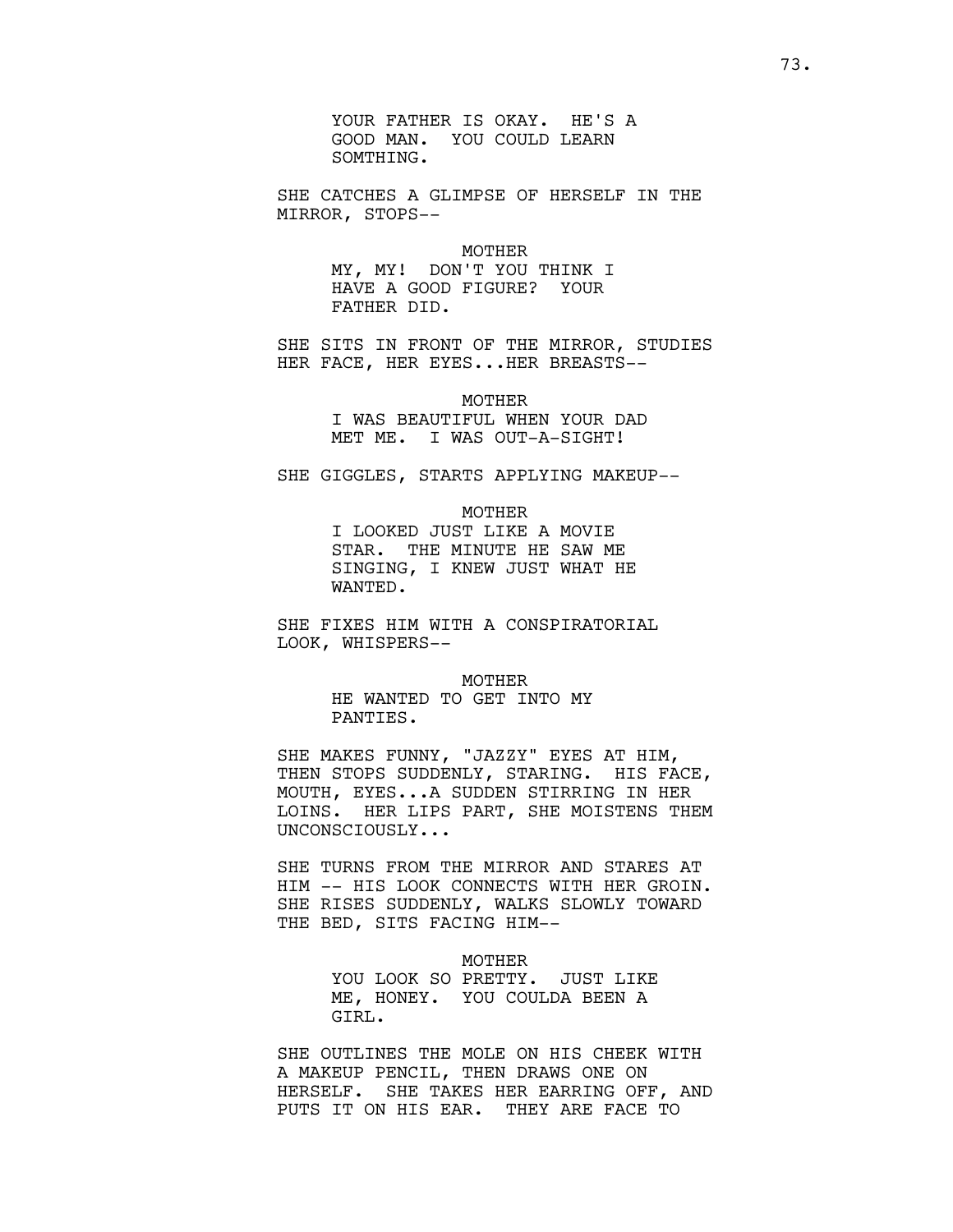#### MOTHER

SO PRETTY...

 SHE LOOKS AT HIM DRUNKENLY. HE TRIES TO HOLD IT IN, BUT CAN'T. A TEAR, HOT AND HARD AS A BULLET FLOWS DOWN HIS CHEEK. SHE PUTS HER INDEX FINGER IN FRONT OF HIS FACE, MOVES IT BACK AND FORTH HYPNOTICALLY. SUDDENLY SHE PULLS HER HAND AWAY, STRETCHES IT TO THE CEILING LIKE AN ESCAPING BIRD. HE SWALLOWS, TRIES TO SMILE -- SHE LEANS CLOSE --

MOTHER

 (SECRETLY) I HAVE TO GO NOW, SEE SOME FRIENDS. DON'T TELL YOUR FATHER, OKAY?

SHE GETS UP, LEAVES THE ROOM--

 MOTHER BYE, SKIPPER...BYE.

(71) EXT. PRINCE'S HOUSE -- NIGHT (LATER)

 VANITY CLIMBS OVER A FENCE, MOVES THROUGH SOME BUSHES, EMERGES ALONG SIDE PRINCE'S HOUSE. SHE HAS AN EXCITED, RAVENOUS LOOK ON HER FACE. SHE HURRIES TO THE CASEMENT WINDOW, CLIMBS INTO THE BASEMENT.

(72) INT. PRINCE'S BEDROOBT -- NIGHT

 SHE DROPS DOWN INTO THE BASEMENT, TURNS EXCITEDLY, LEAPS INTO PRINCE'S ARMS--

> VANITY I MISSED YOU! MISSED YOU! MISSED YOU!

 SHE HUGS HIM TIGHT, SHOWERS HIM WITH KISSES, TOPPLES THEM BOTH TO THE BED. LAUGHING, HUGGING, KISSING -- FAST AND FURIOUS. SUDDENLY SHE JUMPS UP LIKE A PANTHER, FLUFFS HER HAIR WILDLY IN THE MIRROR, FIXES HIM WITH A WANTON LOOK. HIS EYES DEVOUR HER--

> PRINCE COME HERE. WHERE WERE YOU?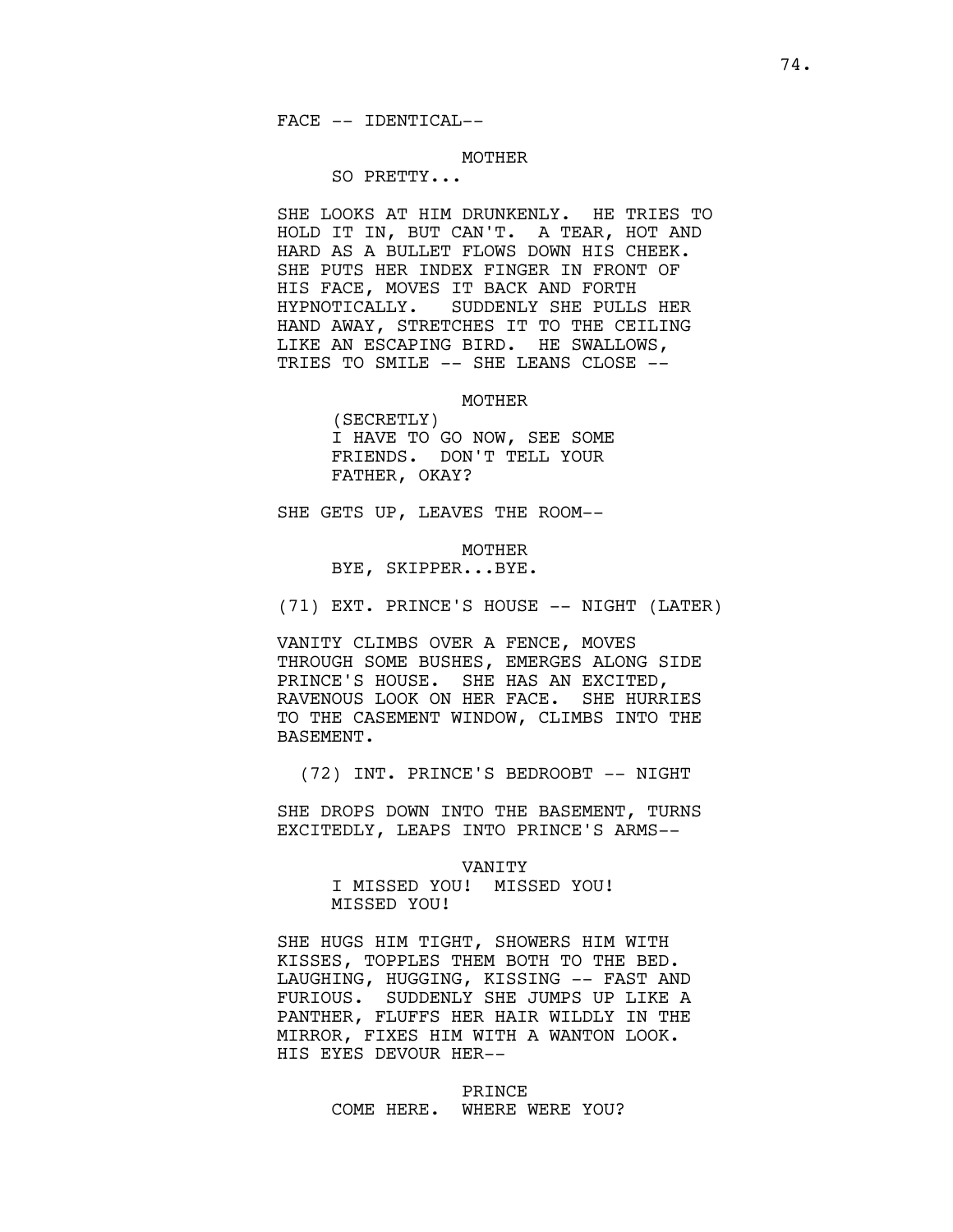SHE MOISTENS HER LIPS, WALKS LASCIVIOUSLY TOWARD THE BED, SITS FACING HIM. SHE LAUGHS SUDDENLY, PUSHES HIM BACK...AND THEY'RE AT EACH OTHER AGAIN - - FACES TWO INCHES APART; TOUCHING, WHISPERING, KISSING, HANDS SEARCHING -- SHUTTING OUT THE ROCM, SHUTTING OUT THE WORLD...

 SHE JUMPS UP SUDDENLY. SHE CAN'T BE CONTAINED! SHE PRACTICALLY LEVITATES--

> VANITY I HAVE A BIG SURPRISE FOR YOU.

 SHE RUSHES TO THE COAL CHUTE, CLIMBS HALFWAY THROUGH. PRINCE, PUZZLED, CRACKS UP WATCHING HER ASS AND LEGS DANGLING. SHE DROPS BACK INTO THE ROOM, HOLDING A LARGE PACKAGE. HIS EYES WIDEN. SHE STRUTS TO THE BED, LAYS IT DOWN MAJESTICALLY BEFORE HIM--

VANITY

 (SINGS) DA...DA..!

PRINCE

WHAT IS IT?

### VANITY

OPEN IT.

 HE STARTS PEELING THE TAPE OFF, CAREFUL NOT TO RIP THE PAPER. VANITY'S BURSTING WITH EXCITEMENT THOUGH, AND DEMOLISHES IT IN A FLASH! HE LAUGHS, OPENS THE LID -- STARES IN SHOCK--

PRINCE

 OH, NO... (HAPPY) OH, NO!

 HE PULLS OUT A GLEAMING NEW GUITAR, AND WE IMMEDIATELY RECOGNIZE IT AS THE ONE THEY SAW IN THE WINDOW. HE'S DELIRIOUSLY HAPPY, AND SPEECHLESS--

#### PRINCE

#### HOW'D YOU DO IT?

SHE SHOUTS WITH DELIGHT, ATTACKS HIM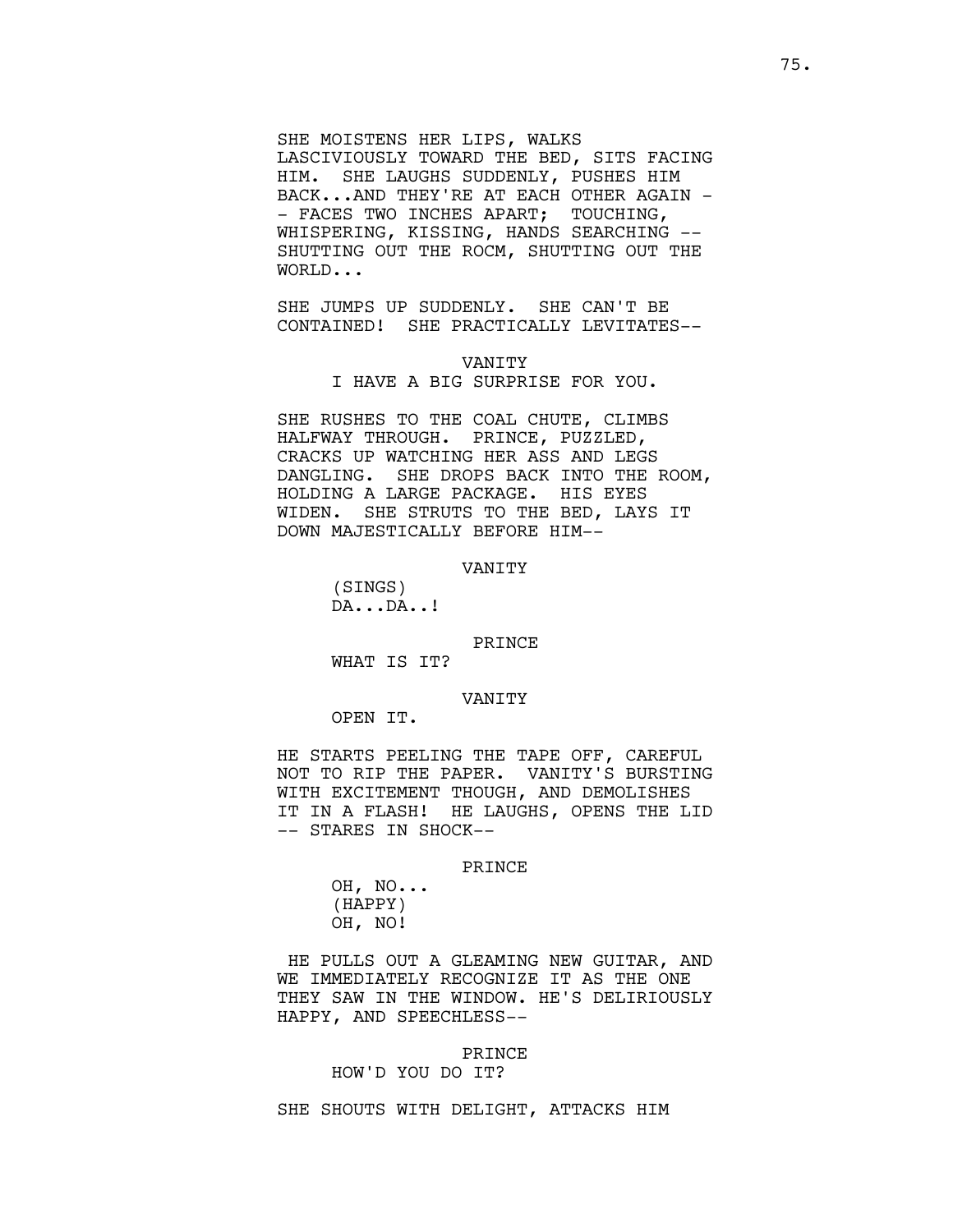AGAIN, PUSHING THE GUITAR ASIDE. FAST, FURIOUS KISSES AND HE RESPONDS IN KIND. THEY'RE TWISTED IN A HEAP ON THE BED. AFTER A MOMENT THEY COME UP FOR AIR, STARE AT EACH OTHER PLAYFULLY. SOMETHING FLASHES ACROSS HIS MIND--

### PRINCE

HERE...

 HER EYES WIDEN. HE TAKES OFF HIS MOTHER'S EARRING, FASTENS IT TO HER EAR. EYES DANCING, SHE JUMPS UP, STUDIES IT CLOSELY, IN THE MIRROR--

#### VANITY

I LOVE IT!

 SHE TWISTS AROUND, KNEELS BESIDE HIM, SHOWERS HIM WITH BITES AND KISSES. SUDDENLY SHE STOPS--

> VANITY I'M GOING TO JOIN MORRIS' GROUP.

HIS FACE DROPS, SHOCKED--

PRINCE

WHAT?

 SHE BACKS AWAY FROM HIM, STANDS, STRIKES A DEFENSIVE STANCE--

> VANITY I'M GOING TO JOIN MORRIS' GROUP.

 HE LUNGES SAVAGELY BEFORE HE KNOWS IT! HIS HAND LASHES OUT, SMASHES HER IN THE FACE. SHE FALLS BACK, CRASHES INTO THE MIRROR. SHE SLIPS DULLY TO THE FLOOR, TRIES DESPERATELY TO BRACE HERSELF ON A CHAIR--

HE'S HORRIFIED--

 PRINCE I'M SORRY! OH, BABY, I'M SORRY! ARE YOU ALRIGHT?

HE HELPS HER UP, SHE TURNS AWAY FROM HIM-

- 1990 - 1990 - 1990 -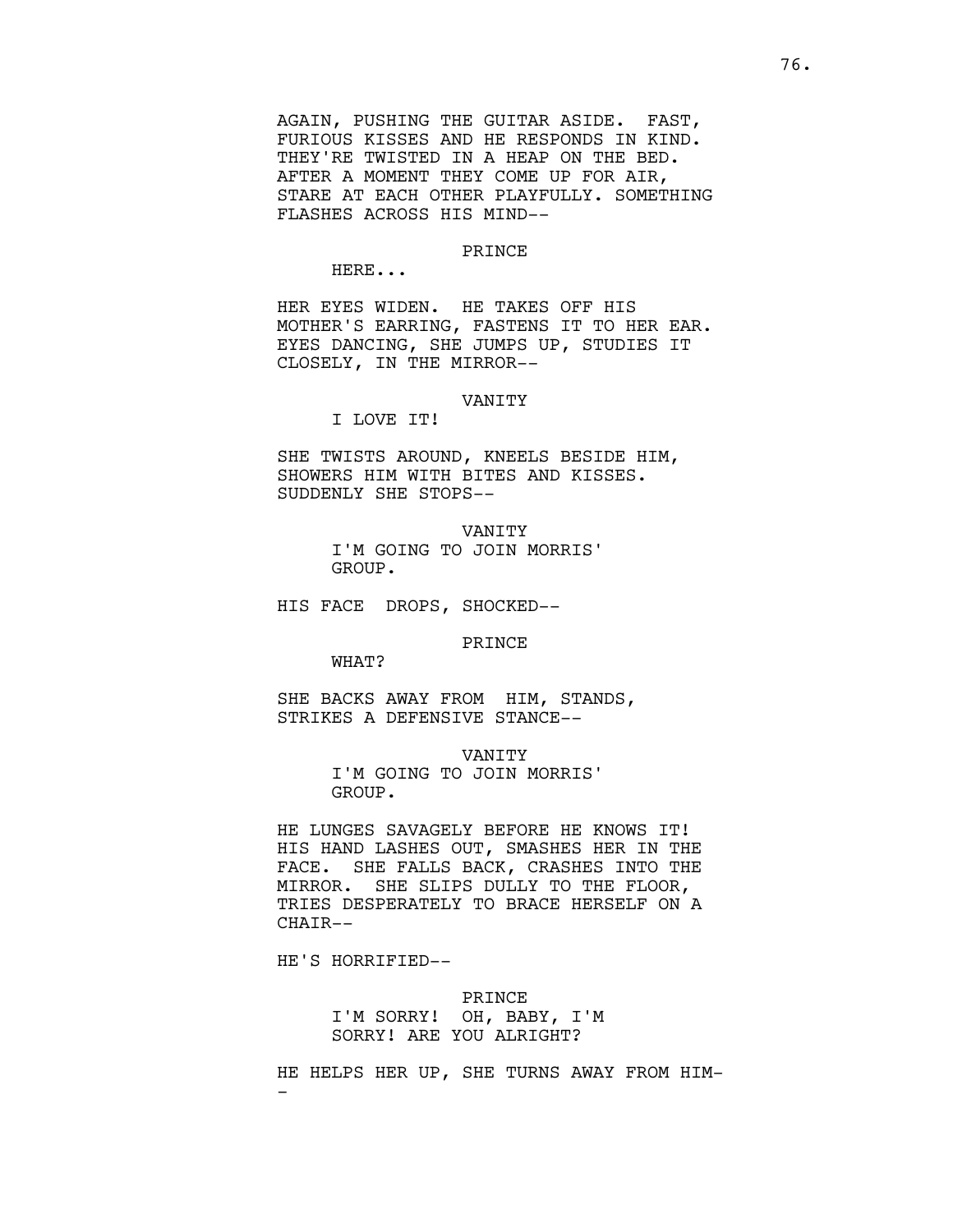VANITY JUST...LEAVE ME ALONE.

HIS HEART STAGGERS IN HIS CHEST--

PRINCE

 PLEASE...IT'S JUST... (A BEAT) I DON'T WANT YOU AROUND THIS AT ALL. I JUST DON'T WANT YOU IN MY LIFE THIS WAY. YOU DON'T HAVE TO PROVE ANYTHING TO ME OR ANYBODY ELSE. (A BEAT) VANITY...? DON'T I MAKE YOU HAPPY? DON.T YOU LIKE THE WAY WE ARE? (ANOTHER THOUGHT) DO YOU KNOW MORRIS? DO YOU KNOW WHAT HE'S ABOUT? HE DOESN'T CARE ABOUT YOU.

SHE TWISTS VICIOUSLY--

VANITY

JEALOUS..?!

 SHE RUSHES INTO THE ANTECHAMBER, CLIMBS THROUGH THE COAL CHUTE, DISAPPEARS INTO THE NIGHT.

DISSOLVE TO:

(73) INT. CLUB -- MORNING

 MATT, BOBBY AND MARK ARE JAMMING ONSTAGE. PRINCE EMERGES FROM BEHIND THE CURTAINS. HE LOOKS DRAWN.AND HAGGARD, HIS FACE UNSHAVEN. THE GUYS SPOT HIM, AND THE MUSIC TRICKLES TO A STOP. TENSION FILLS THE ROOM IN AN INSTANT. MARK GLANCES AT HIS WATCH, FIXES PRINCE WITH A DISGUSTED LOOK.

 PRINCE CLIMBS THE STEPS TO THE STAGE, CUTS ACROSS IT--

> PRINCE WHERE'S LISA AND WENDY?

 BOBBY THEY HAVEN'T SHOWN UP YET.

PRINCE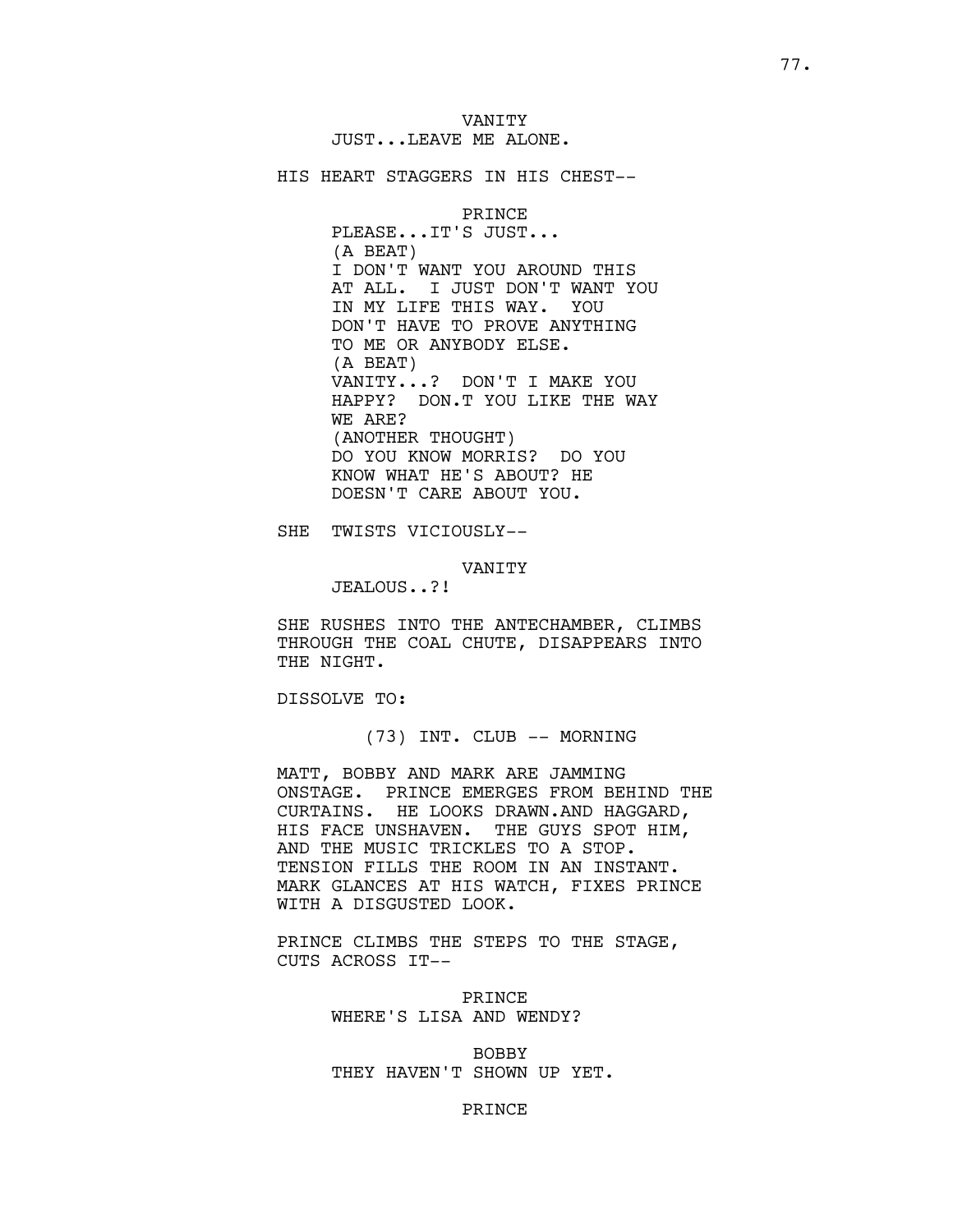THE GUYS SHRUG, LOOK AWAY. PRINCE SIMMERS A MOMENT, STRAPS ON HIS GUITAR - - IMMEDIATELY GETS EAR-SPLITTING FEEDBACK. HE STOMPS ON THE FLOOR PEDALS ANGRILY. JUST THEN CHICK COMES UP TO THE STAGE--

> CHICK PRINCE. BILLY SPARKS WANTS TO SEE YOU.

 PRINCE TELL HIM I'M REHEARSING.

# CHICK

UH, UH -- NOW.

(74) INT. STAIRWAY AND CLUB -- DAY

 AS BILLY CUTS DOWN THE STAIRS QUICKLY. PRINCE, WALKING TO MEET HIM, PULLS HIMSELF UP SHORT--

BILLY

WHAT DO YOU WANT?

 PRINCE YOU WANTED TO SEE ME?

BILLY STILL MOVES -- PRINCE KEEPS UP--

 BILLY YOU HAVING TROUBLE?

PRINCE

 (SHRUGS) NO.

### BILLY

NO?

# PRINCE

NO ...

# BILLY WHERE'S LISA AND WENDY?

 HE STOPS ABRUPTLY AT THE FRONT DOOR, STUDIES PRINCE FOR A LONG TIME. THEN HE CUTS OUTSIDE. PRINCE FOLLOWS.

(75) EXT. STREETS, CLUB -- DAY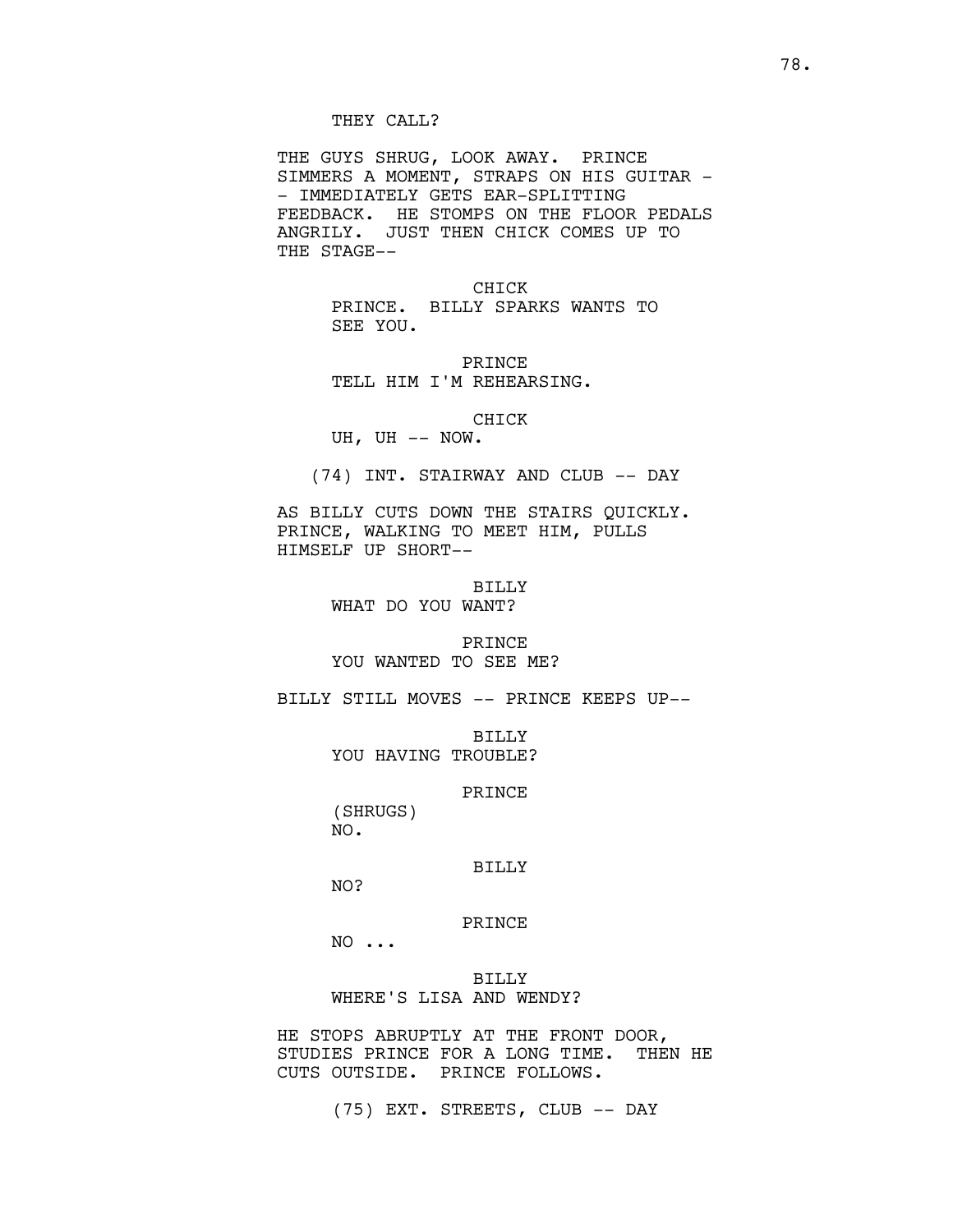RUSH HOUR TRAFFIC. BILLY SETS THE PACE DOWN THE SIDEWALK -- PRINCE KEEPS UP--

BILLY

 MORRIS CALLED ME THIS MORNING. SEEMS HE'S GOT HIMSELF A NEW GROUP CALLED VANITY SIX. YOU KNOW ANYTHING ABOUT THEM?

#### PRINCE

 (A BEAT) NO.

 BILLY HE TELLS ME THEY'RE GREAT. THINKS I'LL BE INTERESTED. THAT'S COOL, BUT NOW I'VE GOT A PROBLEM.

PRINCE

WHAT'S THAT?

 BILLY I BOOK THREE ACTS -- I CAN'T AFFORD FOUR. IF THEY'RE AS GOOD AS MORRIS SAYS THEY ARE, ONE OF YOU WILL HAVE TO GO...

 SUDDENLY A HORN BLARES OFF SCREEN. BILLY LOOKS UP -- A BEAUTIFUL BABE IN A BLACK BMW WAVES--

> BILLY GO AROUND THE BLOCK!

 THE BABE PULLS INTO THE FLOW OF TRAFFIC- - 1990 - 1990 - 1990 -

### BILLY

 IT WON'T BE THE TIME -- THEY'RE PLAYING BACKUP TO VANITY. SO IT'S EITHER YOU OR THE MODERN AIRES. (A BEAT) WHAT WOULD YOU DO IN MY POSITION?

 PRINCE HAS A SINKING FEELING IN HIS GUT- - 1990 - 1990 - 1990 -

#### BILLY

 (MUSING) I LIKE THE MODERN AIRES. THEY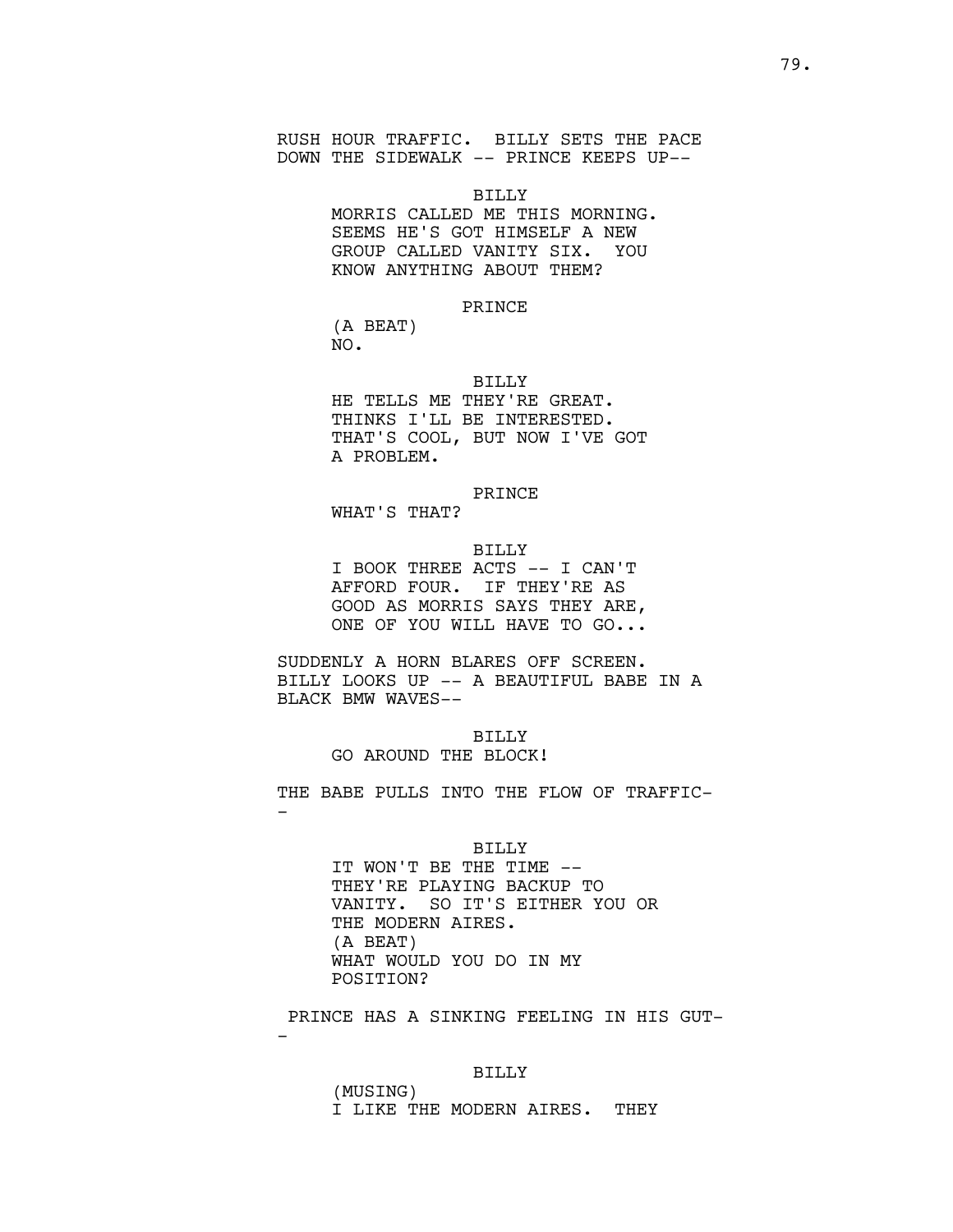HAVE A GOOD FOLLOWING -- THEY SHOW UP FOR PRACTICE -- AND THE KIDS LIKE ALL THEIR MUSIC.

THE BMW SWEEPS UP TO THE CURB. BILLY OPENS THE DOOR, SLIDES IN--

> BILLY 'NOUGH SAID. GET SMART. STRAIGHTEN UP YOUR SHIT.

(76) INT. REHEARSAL HALL -- DAY

 THE PLACE IS JUMPING! ONCE AGAIN THE TIME IS DEEP IN THE GUTS OF "SEX SHOOTER," BUT NOW THERE'S A DIFFERENCE. THE MUSIC IS FIERCER AND CRISPER -- THE BEAT TAILORED, MORE DEFINED.

 MORRIS AND JEROME STAND OFF TO THE SIDE SPORTING HUGE GRINS. THEY'RE AVIDLY WATCHING...

 ...VANITY, SUSAN, AND BRENDA DANCING UP A FIERCE STORM. VANITY FRONTS THE TWO GIRLS AND MOVES PANTHER-LIKE IN FRONT OF THE MIRRORS...

 SHE'S A DYNAMO, HER FACE DRAWN TIGHTLY, HER MOVEMENTS CRISP AND PRECISE. SHE URGES THE GIRLS ON, SUGGESTS AND CAJOLES, STRENGTHENING THEIR RESOLVE. SWEAT LATHERS THEIR BODIES AND FORMS RINGS ON THEIR DANSKINS. THE ACT IS STILL VERY ROUGH, BUT THE POTENTIAL FOR SUCCESS CAN BE FELT.

 PRINCE SUDDENLY ENTERS THE HALL. MORRIS SPOTS HIM IMMEDIATELY AND HALTS THE MUSIC. THE GIRLS DANCE ON A MOMENT, THEN STOP PERPLEXED. VANITY CATCHES PRINCE'S LOOK, SHAKES HER HEAD IN DISBELIEF--

# PRINCE I WANT TO TALK TO YOU.

SHE'S OUT OF BREATH, WAVES HIM OFF--

 VANITY NOT NOW, I'M BUSY.

#### PRINCE

NOW.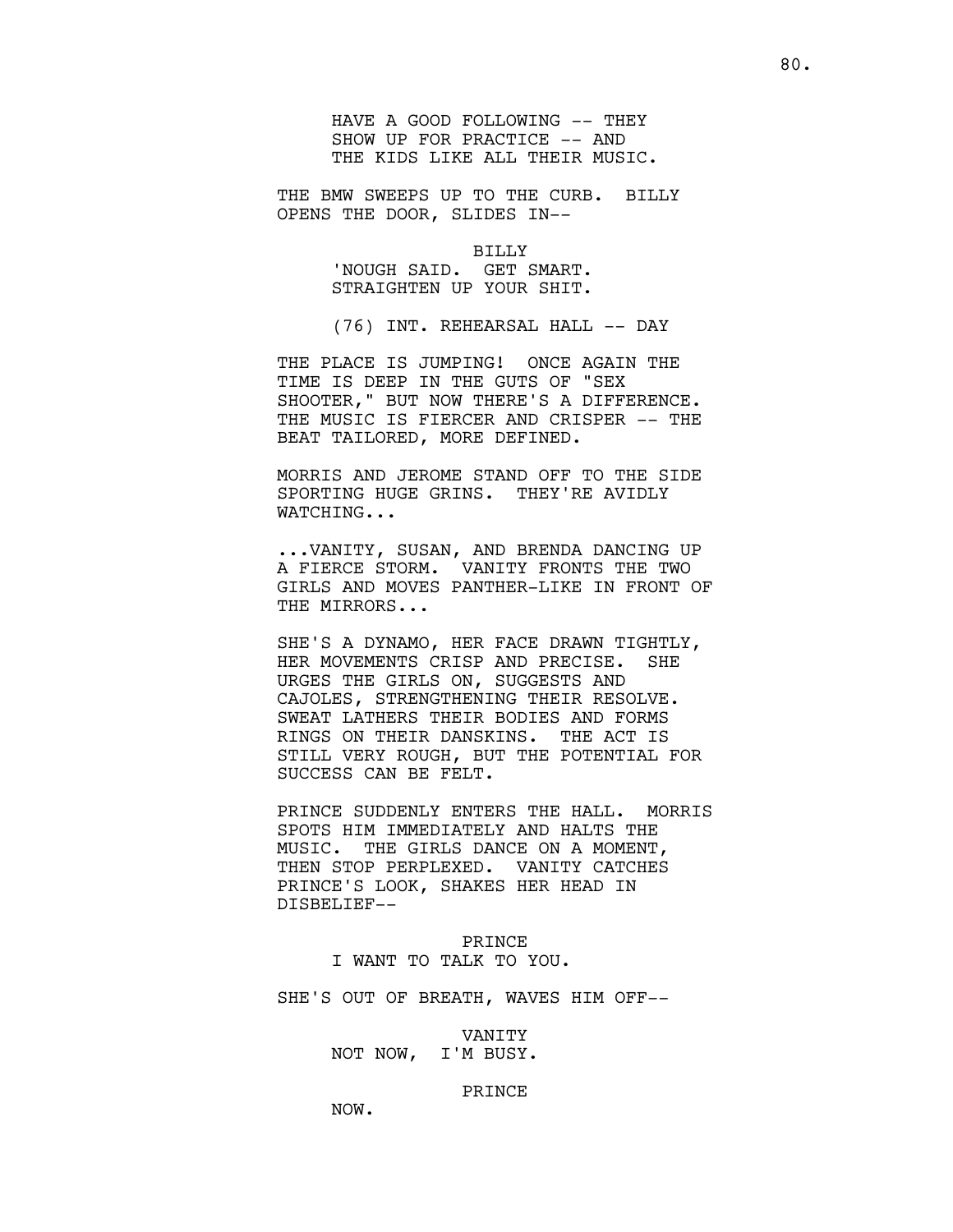A TITTER GOES THROUGH THE BAND MEMBERS - - VANITY WIPES HER FACE, FIXES HIM WITH A GLARE--

> VANITY I SAID I'M BUSY -- WE'LL TALK LATER.

### PRINCE

UH, UH...

 HE GRABS HER SUDDENLY, PULLS HER TO THE DOOR--

> VANITY LEAVE ME ALONE! I'VE GOT A SHOW TO DO!

SHE PULLS AWAY SAVAGELY--

 VANITY YOU CAN'T JUST COME IN HERE AND TAKE ME AWAY! WE'LL TALK LATER!

MORRIS IS ENRAGED--

 MORRIS MAN -- WHY DON'T YOU JUST DO THE WALK?

 PRINCE GLARES AT HIM, CUPS HIS GENITALS- - 1990 - 1990 - 1990 -

> PRINCE WHY DON'T YOU KISS THE ONE- EYED SNAKE?

 THE BAND LETS OUT A CONDESCENDING GROAN -- THE TENSION RISES

## MORRIS

# JELLYBEAN!

 JELLYBEAN, 6'4", 210 POUNDS, STEPS FROM BEHIND THE DRUMS, MOVES UP BEHIND PRINCE- - 1990 - 1990 - 1990 -

> JELLYBEAN LET'S GO, JACK.

### PRINCE

FUCK YOU!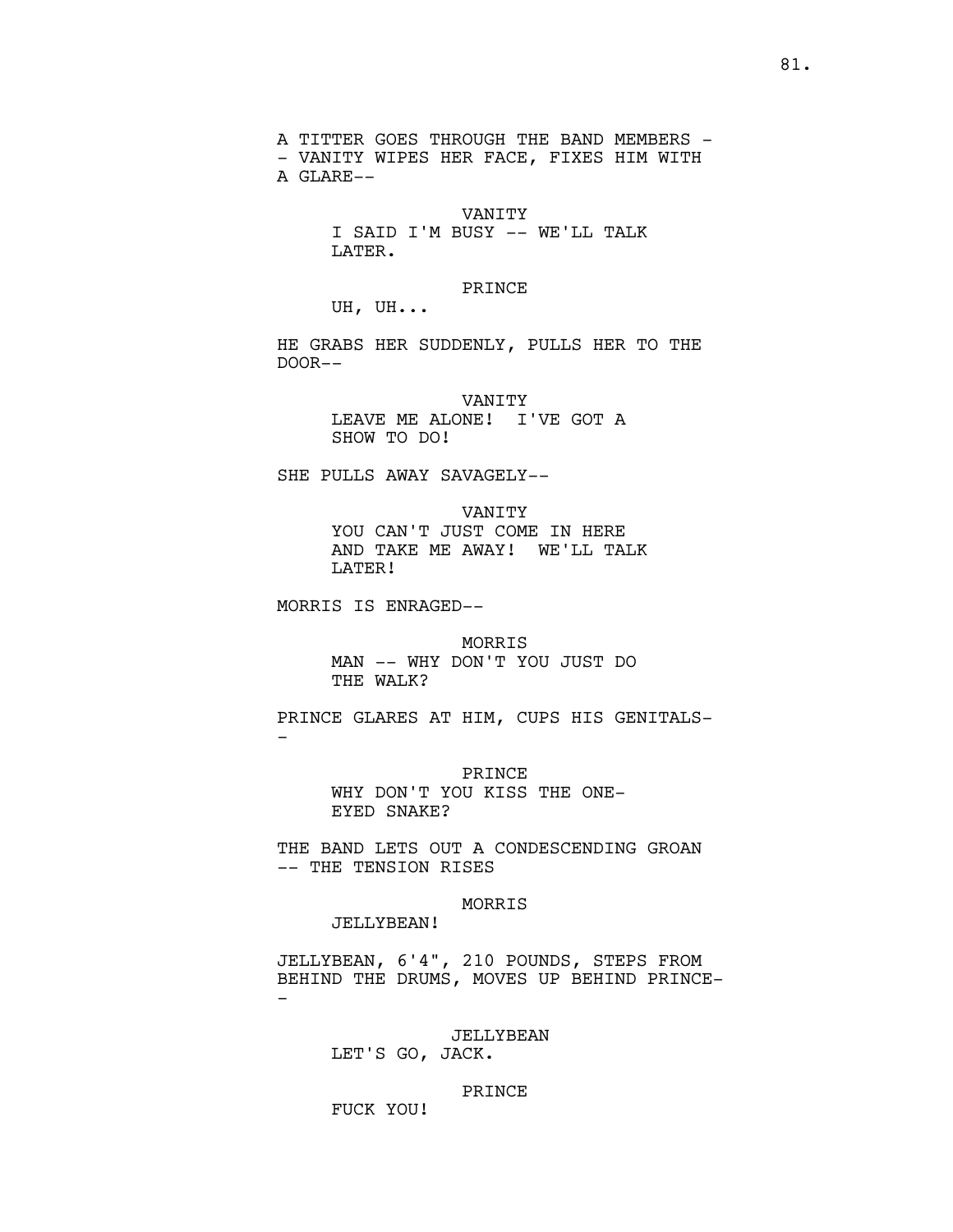HE LUNGES, GRABS VANITY AGAIN -- SHE SHRIEKS--

> VANITY LEAVE ME ALONE, DAMMIT! GET OUT OF HERE!

 JELLYBEAN LURCHES, GRABS PRINCE IN A HEAIDLOCK, LIFTS HIM OFF HIS HIS FEET. PRINCE KICKS AT HIM WILDLY--

JELLYBEAN

 (ENRAGED) FUCKER!!

 HE TWISTS PRINCE'S HEAD BACKWARDS, SMASHES HIS BODY TO THE GROUND--

> JELLYBEAN STAY STILL, MOTHERFUCKER!!

 BUT PRINCE CONTINUES FIGHTING HIM WITH EVERYTHING HE'S GOT! JELLYBEAN IS ASTONISHED--

### JELLYBEAN

SHIT!!

 HE TWISTS PRINCE'S NECK SAVAGELY, SMASHES! HIS LEGS TO THE FLOOR AGAIN AND AGATN--

### JELLYBEAN

STOP!!

VANITY IS CRYING--

 VANITY JELLYBEAN, PLEASE...

PRINCE DROPS TO HIS HANDS AND KNEES EXHAUSTED. EVERYBODY IS FROZEN NOW -- SCARED. THE GIRLS ARE CRYING, THE INCEDENT HAS ALREADY GONE TOO FAR...

> JELLYBEAN SETTLES HIS WEIGHT ON PRINCE, TWISTS HIS HEAD DOWN PAINFULLY, TRYING TO BREAK THE RESISTANCE HE ALONE CAN FEEL. PRINCE REMAINS SILENT, THE ANGER COURSING THROUGH HIS BODY IN TREMORS--

 THE GUYS SURROUND THEM, GRABBING PRINCE'S ARMS, LEGS, AND FEET. HE'S LIKE A TRAPPED ANIMAL NOW--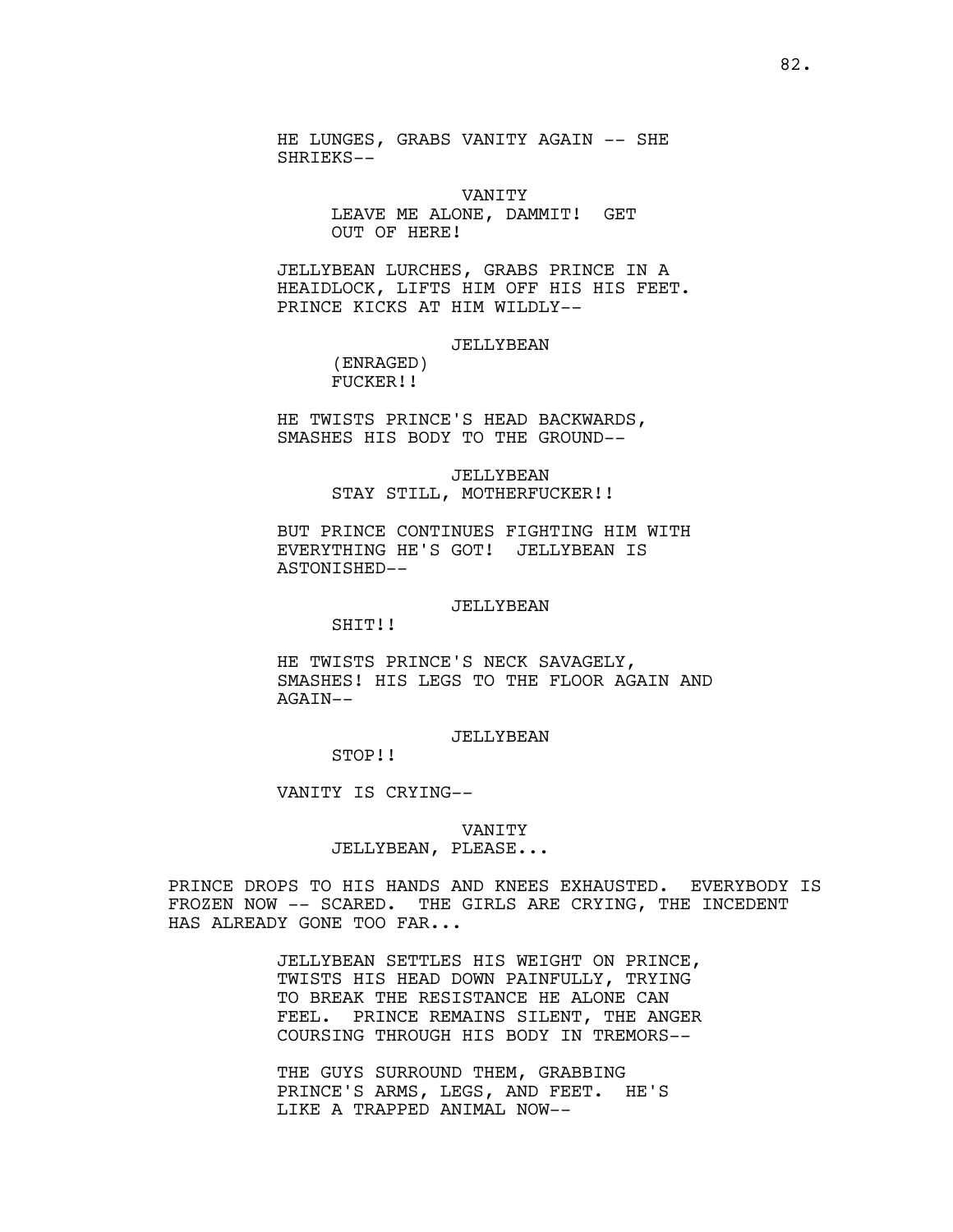JELLYBEAN

LIFT HIM.

### VANITY

 (CRYING) DON'T HURT HIM ...

 THEY PICK HIM UP, MOVE HIM TOWARD THE DOOR. HE RESISTS THEM SLIGHTLY, HIS BODY LURCHING IN FIT AND STARTS. SUDDENLY HE BREAKS FREE, FACES THEM WITH HIS BACK TO HE DOOR. BUT THE BAND MEMBERS SURROUND HIM, THEIR WILLS UNITED, THE OBVIOUSNESS OF THE SITUATION APPARENT TO ALL.

 HE SEARCHES FOR VANITY'S EYES, BUT SHE CAN'T FACE HIM AND WALKS AWAY. ANGER AGAIN SURGES IN HIS VEINS. HE CUTS OUT THE DOOR, SLAMS IT BEHIND HIM.

(77) EXT. ACCESS ROAD, TRAIN TRACKS -- DUSK

 PRINCE WHIPS DOWN A DIRT ACCESS ROAD LOCKED IN THOUGHT, THE PAIN AND ANGER IN HIS EYES APPARENT. SUDDENLY A TRAIN WHISTLE BLASTS JUST BEHIND HIM, SENDING A SHOT OF FEAR THROUGH HIS GUTS.

 HE TWISTS BACKWARDS IN AMAZEMENT. A FREIGHT TRAIN ROARS AROUND THE BEND BLASTING ITS HORN VIOLENTLY. PRINCE SHUDDERS WITH FRIGHT, LOSES CONTROL OF HIS CYCLE FOR AN INSTANT. HE HITS A SERIES OF RUTS THAT ALMOST TOPPLE HIM TO THE GROUND.

 HE LOOKS BACK AT THE TRAIN CONFUSED, WHEN ANOTHER BLAST SEEMS TO SOCK HIM IN THE TEETH. HE TWISTS WILDLY TO THE SIDE OF THE ROAD, KICKING UP DIRT AND DEBRIS, LURCHING HIM INTO THE HANDLEBARS VIOLENTLY.

 THE TRAIN ROARS ABREAST OF HIM! PRINCE SNAPS AN ANGRY LOOK AT THE ENGINEER. THE GUY COOLLY GIVES HIM THE FINGER AND BLASTS THE HORN VIOLENTLY.

 PRINCE BECOMES ENRAGED! HE SNAPS A LOOK TO THE SPEEDOMETER: 65 MPH. HE SNAPS A LOOK TO THE ENGINEER -- THE GUY SENDS HIM ANOTHER OBSCENE GESTURE AND BLASTS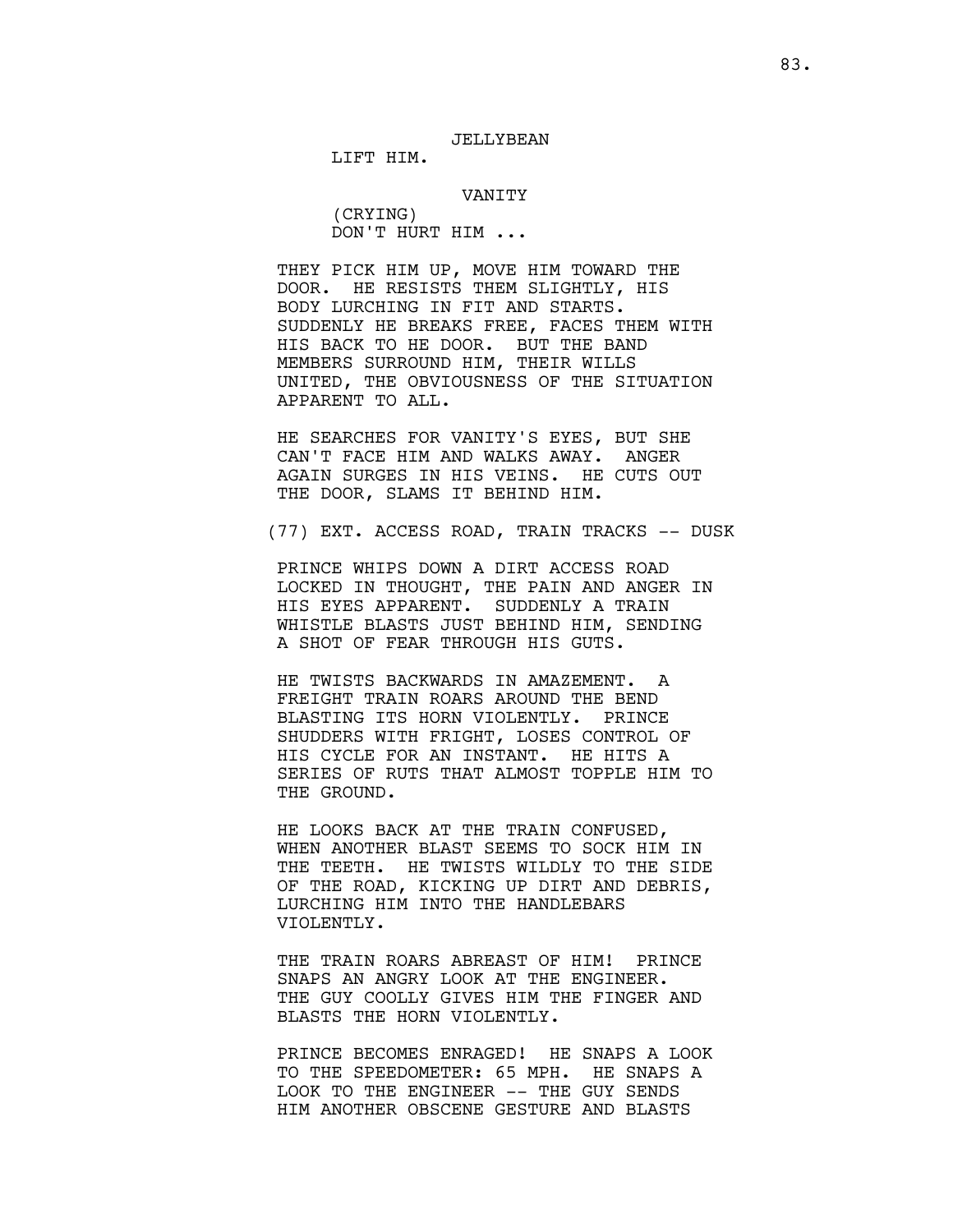HIS HORN.

 PRINCE GRITS HIS TEETH, TWISTS THE THROTTLE FULL. HE LURCHES FORWARD IN AN INSTANT, BLAZING IN FRONT OF THE TRAIN, THE ENGINEER BLASTS THE HORN MERCILESSLY, AND THROWS ON THE COALS. THEY BLAST DOWN THE STRETCH NECK TO NECK, TWIST ROUND A WIDE BEND.

 PRINCE EDGES IN FRONT! THE ENGINEER BLASTS THE HORN AND MOVES UP. PRINCE SNAPS A LOOK TO HIM -- THE GUY MOUTHS THE WORDS: FUCK YOU!

 PRINCE WANTS TO SCREAM! HE TWISTS THE THROTTLE, SNAPS A LOOK TO THE SPEEDOMETER: 75 MPH. HE RIPS PAST RUTS AND GULLIES LIKE A MADMAN. THE TRAIN MOVES UP. THEY BLAST AROUND ANOTHER BEND NECK TO NECK

 SUDDENLY PRINCE'S EYES WIDEN WITH HORROR. A CAR IS PARKED ACROSS THE ACCESS ROAD, WAITING TO CROSS THE TRACK. HE SHOOTS A LOOK TO THE ENGINEER -- THE GUY IS LAUGHING HYSTERICALLY NOW, BLASTING HIS HORN WILDLY, MOUTHING THE WORDS: BYE BYE!

 PRINCE SCREAMS LIKE A MADMAN! HE TWISTS HIS THROTTLE FULL! HE BLAZES AHEAD OF THE TRAIN, BLASTS! UP THE EMBANKMENT, SAILS THROUGH THE AIR...

 ...A BRICK WALL CUTS THE ACCESS ROAD IN TWO!

 HE SCREAMS IN BLOODY TERROR! HE HITS THE ROAD AND FISHTAILS WILDLY, LOCKING HIS BRAKES. THE WALL COMES AT HIM LIKE A LOCOMOTIVE. HE'S GOING TO HIT IT, KNOWS IT AND...

 HE TWISTS HIS THROTTLE VIOLENTLY BLASTS! DIRECTLY INTO THE PATH OF THE TRAIN!

 THE ENGINEER LOOKS ON IN HORROR! PRINCE THROWS HIS WEIGHT FORWARD AND...

 ...THE TRAIN ROARS PAST HIM AS HE FISHTAILS WILDLY TO A STOP.

THE ENGINEER SAILS OFF INTO THE DUSK,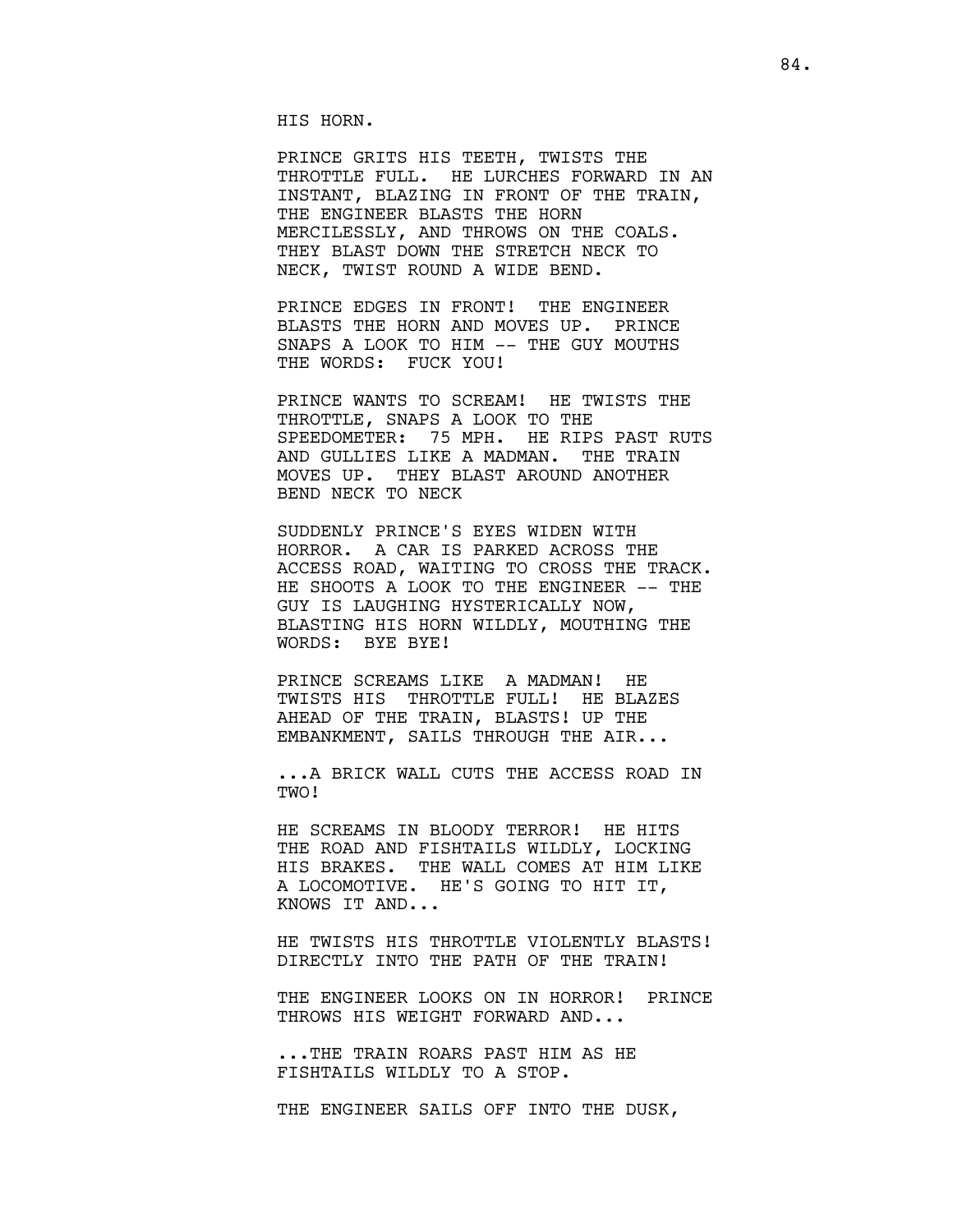HIS MOUTH AGAPE. PRINCE SITS THERE BREATHING FIERCELY, THE ADRENALINE SHRIEKING THOUGH HIS VEINS, WATCHING THE TRAIN DISAPPEAR INTO THE DISTANCE.

(78) EXT. STREETS AND ALLEY -- DOWNTOWN -- TWILIGHT

SHOPPERS FLOOD THE SIDEWALKS, RUSHING FOR THE BUSES THAT TAKE THEM HOME. TRAFFIC CLOGS AT THE 77 INTERSECTIONS WHILE PEDESTRIANS WALK AGAINST THE LIGHTS. PRINCE RIDES DOWN THE STREETS, HUGGING THE RIGHT SHOULDER, IMPATIENT WITH THE DELAYS. HE BLASTS DOWN A SIDE STREET, SEES FLASHING LIGHTS UP AHEAD. GAWKERS ARE ALREADY CROWDING AROUND.

> HE MOVES THROUGH THE TRAFFIC SLOWLY, GLIDES PAST A POLICE CAR, AND A SMALL CROWD. A CAR HAS RUN ONTO THE SIDEWALK, KNOCKING DOWN THE MARQUEE TO A RUNDOWN, NEIGHBORHOOD BAR.

> SOMETHING CATCHES HIS EYE -- HE STOPS SUDDENLY. HIS MOTHER STANDS AGAINST THE WALL, IDLY WATCHING THE GOINGS ON. HE JUMPS OFF HIS BIKE HURRIEDLY, WALKS UP BEHIND HER, TAPS HER ON THE SHOULDER--

> > PRINCE

MA...?

 SHE TURNS, HE GASPS OUT LOUD. HER LEFT EYE IS SWOLLEN SHUT--

MOTHER

 (DRUNKENLY) HI, YA, BABY...

 HER DRUNKEN BREATH WASHES OVER HIM -- HIS HEAD SPINS--

> PRINCE MA...WHAT HAPPENED?

SHE RUBS UP AGAINST HIM--

 MOTHER CAN YOU GIVE ME SOME MONEY? C'MON, JUST SOME MONEY...

SHE GROPES FOR HIM DRUNKENLY -- HE SUDDENLY REALIZES SHE DOESN'T KNOW WHO HE IS--

MOTHER

HERE...HERE...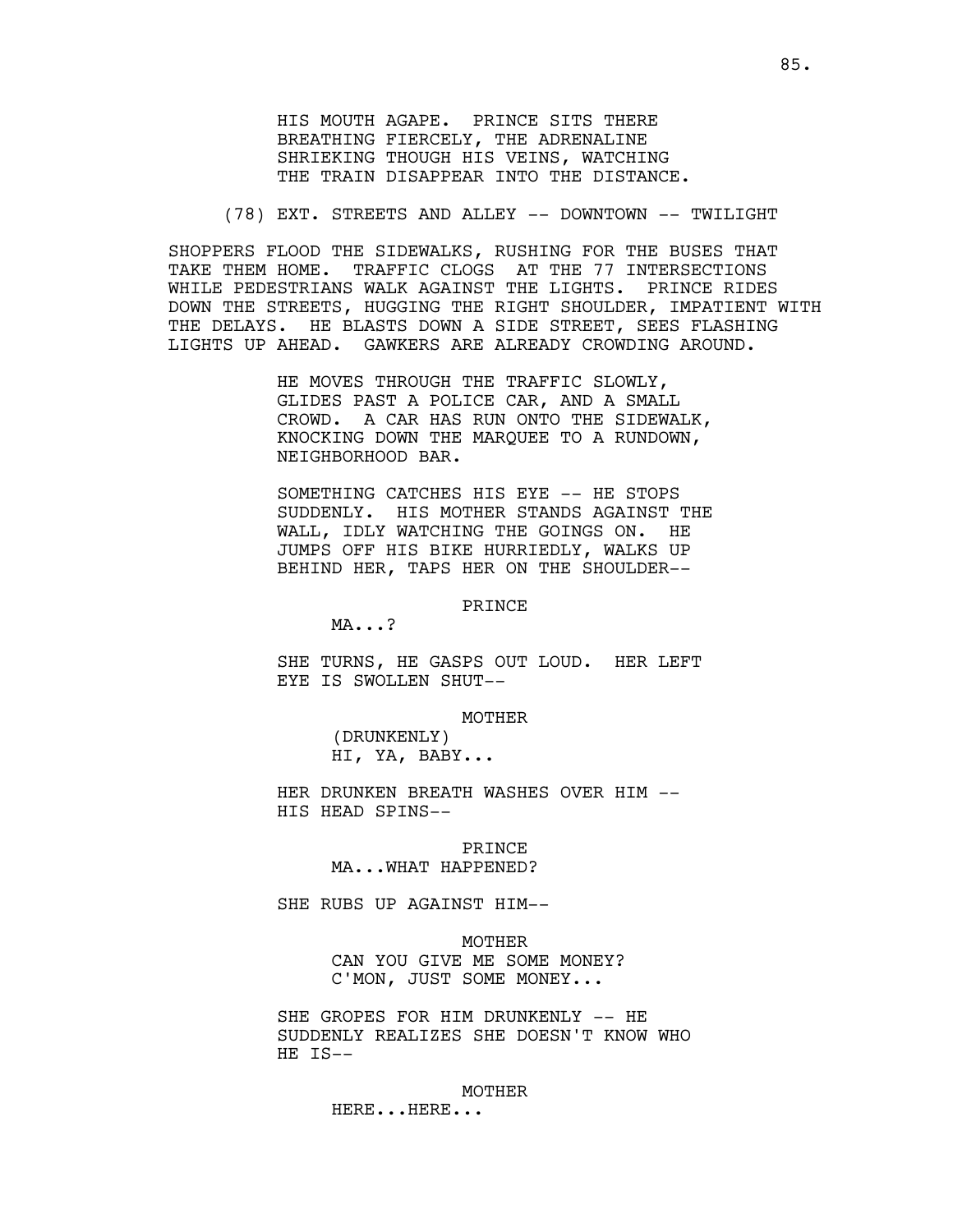- 1990 - 1990 - 1990 -

 MOTHER GIVE ME SOMETHING FOR THIS...JUST A LITTLE. IT'LL BE OKAY...

 PRINCE C'MON...I'LL TAKE YOU HOME.

JUST THEN A COP MOVES THROUGH THE CROWD-

**COP COP**  OKAY, C'MON NOW -- BREAK IT UP. LET'S GO..

> THE CROWD MOVES OUT. POLICE RADIOS CACKLE. THREE WOMEN STAGGER OVER, ONE OF THEM GRABBING HIS MOTHER--

> > WOMAN C'MON, HONEY -- WE'RE GOIN' IN...

SHE FIXES PRINCE WITH A GLARE--

 WOMAN YOU'RE A LITTLE YOUNG AREN'T YOU? GET OUT OF HERE. LEAVE HER ALONE.

(79) EXT. PRINCES HOME -- NIGHT

 PRINCE BLASTS DOWN THE STREET, SWEEPS INTO HIS DRIVE, AND JUMPS OFF HIS BIKE, PRACTICALLY SMASHING IT INTO THE GATE. HIS EYES ARE BURNING WITH ANGER. HE FLIES UP THE STEPS THREE AT A TIME, CUTS ACROSS THE PORCH, BURSTS THROUCH THE FRONT DOOR AND--

(80) INT. PRINCE'S POME -- NIGHT

 -- STALKS THROUGH THE LIVING ROOM, EYES BLAZING--

# PRINCE WHERE THE FUCK ARE YOU?

 HE SPINS LIKE A TOP, STREAKS DOWN THE HALLWAY, THROWS OPEN SEVERAL DOORS VIOLENTLY--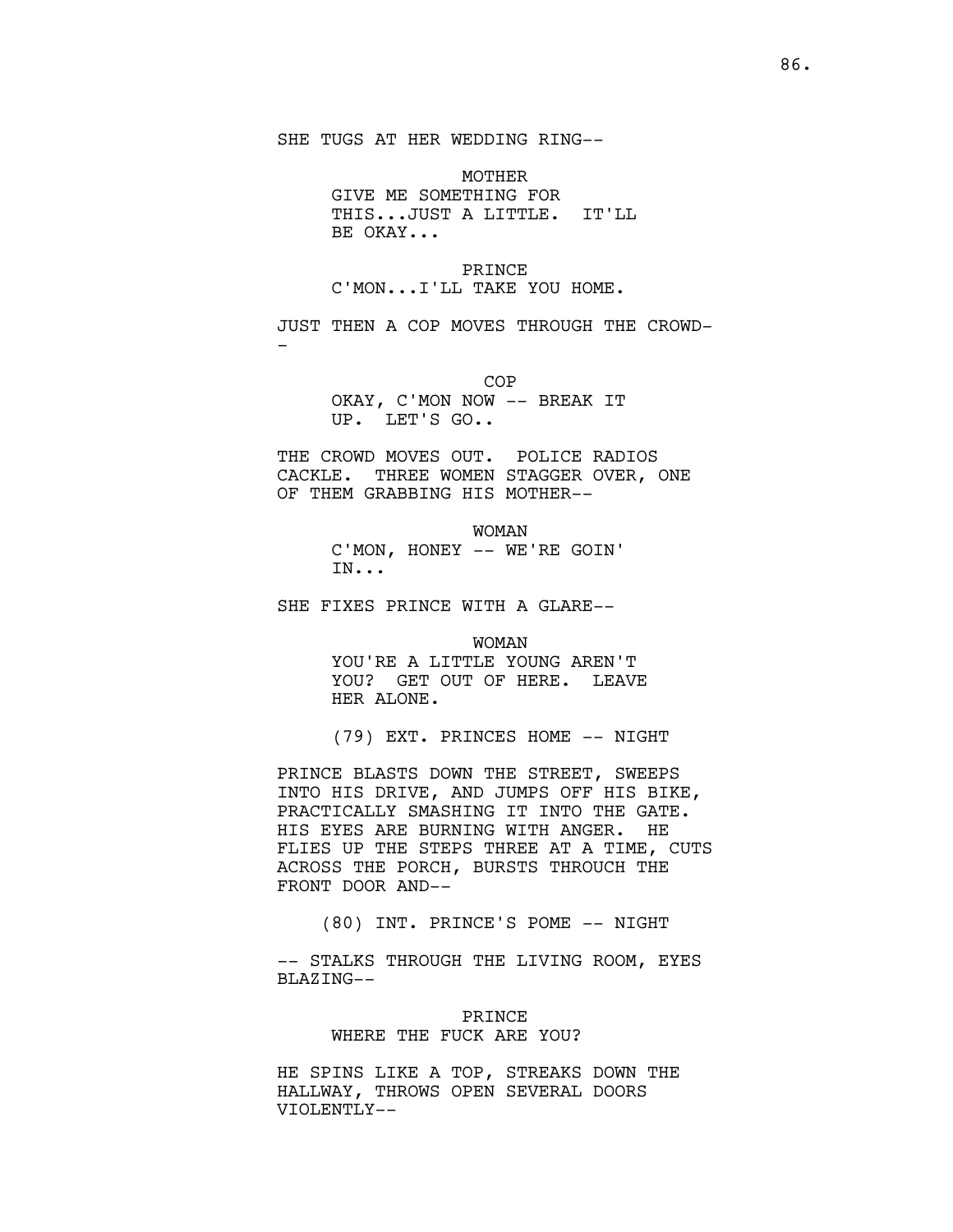# PRINCE

# WHERE ARE YOU?

HE CUTS INTO THE KITCHEN RAGING--

## PRINCE ANSWER ME YOU FUCKER!!

 HE TWISTS AROUND FRUSTRATED; EXHAUSTION, ANGER, AND PAIN COMPETING FOR THE SAME SPACE. SUDDENLY HE STOPS, LISTENS INTENTLY A MOMENT. WE HEAR IT NOW -- A PIANO. SOMEONE'S PLAYING A PIANO. PRINCE THROWS A LOOK AT THE BASEMENT DOOR -- IT'S AJAR.

(81) INT. BASEMENT, PRINCE'S HOUSE -- NIGHT

 A NAKED LIGHT BULB SNAPS ON. PRINCE HESITATES A MOMENT, DESCENDS THE STEPS, PAUSES AT THE DOOR. THE MUSIC WAFTS DELICATELY IN THE NIGHT BREEZE. HE MOVES DOWN THE HALLLWAY UNCERTAINLY, BUT STEADILY, THE MUSIC GROWING, DRAWING HIM IN.

 HE STOPS, PEERS INTO THE ANTECHAMBER. HIS FATHER IS AT THE PIANO, HIS BACK TO HIM. HE'S PERCHED ON THE BROKEN STOOL, PLAYING WITH ALL HE'S GOT.

 PRINCE MOVES SLOWLY INTO THE ROOM, HIS KNEES WEAKENING, HIS ANGER FLOWING FROM HIM WITH EVERY STEP HE TAKES. SEEING HIS FATHER THIS WAY, HE DOESN'T KNOW IF HE SHOULD LAUGH OR CRY. HE SITS DOWN SILENTLY BEHIND HIM, LISTENS AS HIS FATHER PLAYS.

 THE SONG ENDS. HIS FATHER SITS A MOMENT, STRETCHING HIS HANDS IDLY ALONG THE KEYS. FEELING A PRESENCE IN THE ROOM, HE SPINS AROUND AND JUMPS SLIGHTLY AT SEEING HIS SON. HE FIXES HIM WITH A THREATENING LOOK, THEN SHRUGS, HUNCHES OVER THE KEYS--

### PRINCE

# IS THAT YOURS?

 FATHER 'COURSE IT'S MINE. WHO ELSE'S IS IT GOIN' TO BE? GOT ALL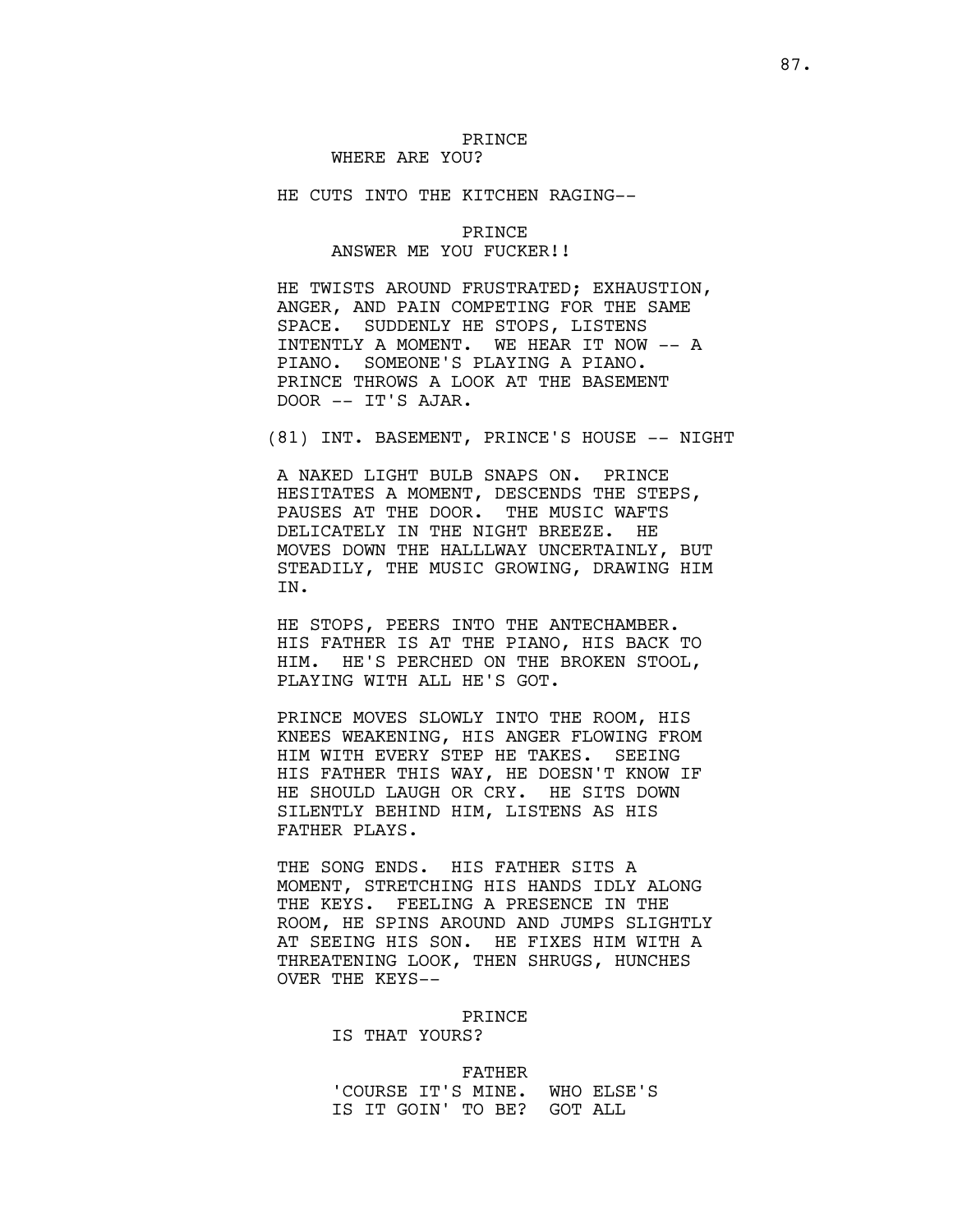KINDS OF THEM. THEY'RE DIFFERENT TOO.

PRINCE

 I'D LIKE TO SEE THEM. YOU GOT THEM WRITTEN DOWN SOMEWHERE?

FATHER

 NO, MAN -- I DON'T WRITE THEM DOWN -- DON'T NEED TO. THAT'S THE BIG DIFFERENCE BETWEEN YOU AND ME.

**PRINCE**  THOUGHT YOU WEREN'T GOING TO PLAY NO MORE.

 HIS FATHER LOOKS AT HIM SULLENLY, THEN LOOKS DOWN, STARES AT THE KEYS. PRINCE'S EYES WELL WITH TEARS--

> PRINCE I SAW MOM UP THE STREET. SHE

 LOOKED PRETTY BAD. ANY IDEA HOW SHE GOT THAT WAY?

 HIS FATHER BITES HIS HIS LIP, RUBS A HAND OVER HIS FACE, STARES AT THE KEYS. HIS VOICE COMES WITH DIFFICULTY--

PRINCE

 YEAH... (A BEAT) I GOT A GIRLFRIEND.

 FATHER YOU GONNA GET MARRIED?

PRINCE

 (LONG PAUSE) I DON'T KNOW.

 HIS FATHER SHARES A HURTFUL LOOK WITH HIM, THEN STARES DARKLY AT THE FLOOR BELOW--

FATHER

NEVER GET MARRIED.

(82) INT. CLUB -- NIGHT

 THE CLUB IS THROBBING. PRINCE IS ONSTAGE, STRIPPED TO THE WAIST, SWEAT SEEPING FROM HIS PORES IN TORRENTS.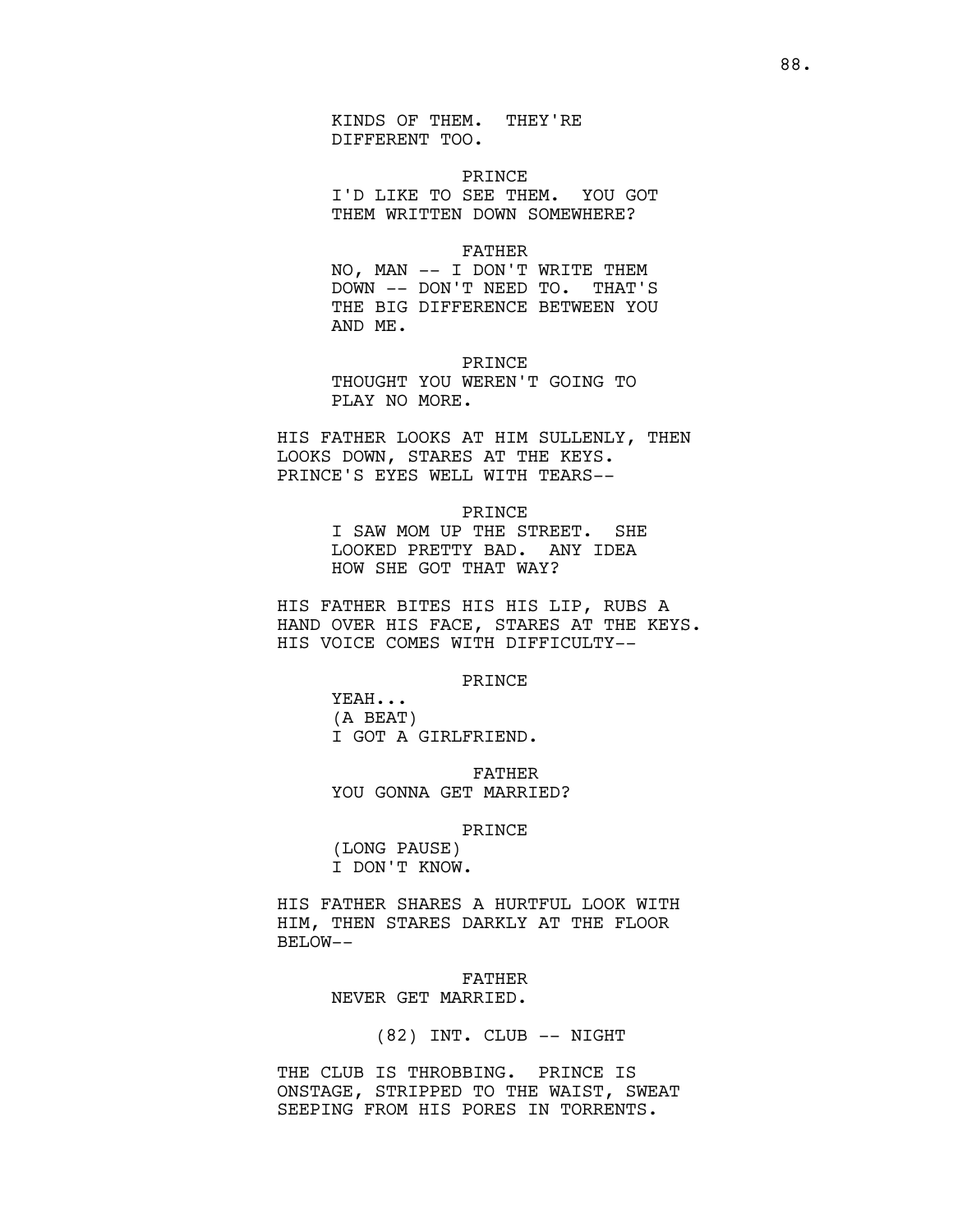HE'S DEEP INTO THE PIT OF "COMPUTER BLUE, " LOCKED INTO A PROVOCATIVE, OBSCENE GRAPHIC WITH WENDY. SHE'S ON HER KNEES IN FRONT OF HIM, HIS CROTCH MOVING DIRECTLY IN FRONT OF HER LIPS. SHE'S MADE UP FIERCELY, LOOKS LIKE PRINCE HIMSELF. THE TOTAL EFFECT IS UNNERVING -- PRINCE IS GOING DOWN ON HIMSELF.

 BILLY SPARKS STANDS BY THE BAR PRETTY UPSET. JILL STANDS SLACK-JAWED. THE KIDS HAVE STOPPED DANCING, DRINKING -- THEY STARING AT THE DISPLAY,.SHAKING THEIR HEADS CONFUSED...

 THE BEAT IS SAVAGE. PRINCE IS IN HIS OWN WORLD, LIVING HIS OWN PRIVATE HELL. SUDDENLY THE MUSIC CRESCENDOS, THEN WINDS DOWN LIKE A ROLLER COASTER SWEEPING EVERYONE ALONG. THE BEAT CHANGES RADICALLY. HE TURNS HIS BACK TO THE AUDIENCE AND PLAYS ...

 ...AND WE SUDDENLY RECOGNIZE THE MUSIC AS HIS FATHER'S -- THE SONG HE PLAYED ON THE PIANO THE NIGHT BEFORE. BUT IT'S PRINCE'S NOW, STAMPED WITH HIS OWN SIGNATURE. HE'S BENT AT THE WAIST, HIS BACK TO THE AUDIENCE, ALONE WITH HIS FATHER'S, AND HIS, PAIN.

 THE CROWD FIDGETS...BILLY SPARKS FASTENS HIS EYES ON PRINCE ANGRILY.

(83) EXT. CLUB/INT. MORRIS' CAR (1ST AVE. ST. BAR) -- NIGHT

 KIDS ARE HANGING OUT IN FRONT OF THE CLUB. THE USUAL QUEUE, HOWEVER, IS NOTICEABLY ABSENT.

 THE YELLOW CADDY SWEEPS UP. JEROME IS AT THE WHEEL, MORRIS AND VANITY SIT IN THE BACK. MORRIS IS DRESSED ELEGANTLY, RESPLENDENT IN A 5O'S-STYLE SUIT. SHE'S BEAUTIFUL IN A SLEEK BLACK DRESS, WITH LONG BLACK GLOVES, AND HEELS--

> VANITY WHAT ARE WE DOING HERE, MORRIS?

 MORRIS WHAT DO YOU MEAN?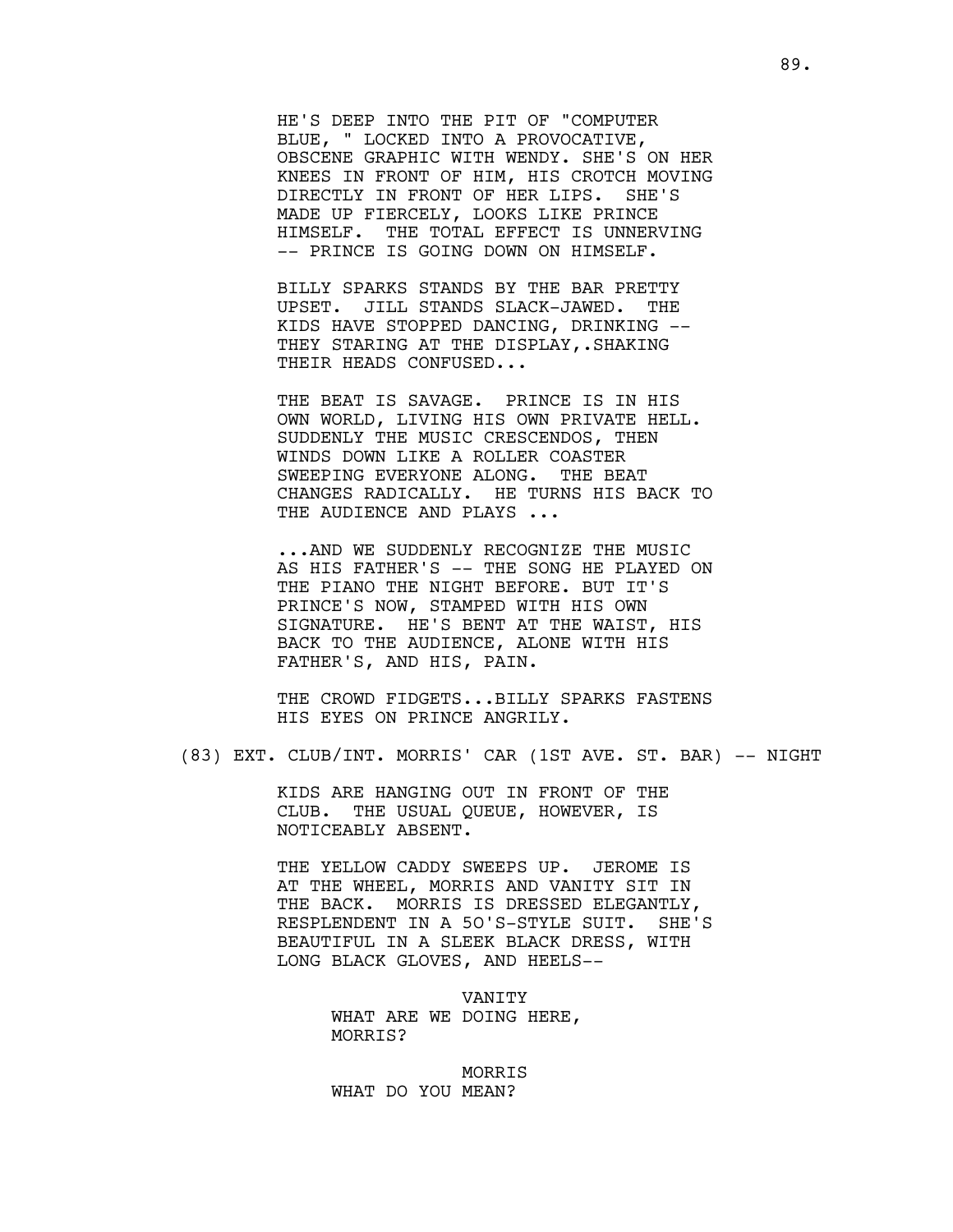VANITY

 I DON'T WANT TO BE HERE. I DON'T WANT TO HURT ANYBODY.

 MORRIS IT'S NOT ABOUT HURTING ANYBODY. THIS IS BUSINESS. WE CAN USE THE EXPOSURE.

 JUST THEN BRENDA AND SUSAN COME UP TO THE CAR EXCITEDLY. BRENDA IS DRESSED IN A 40'S-STYLE DRESS, SUSAN WEARS A FORM- FITTING LEOPARD ONE. THEY BOTH LOOK GORGEOUS--

#### BRENDA

### HI -- YOU COMING IN?

 THEIR EXCITEMENT AND NERVOUSNESS IS ENDEARING. VANITY'S HEART GOES OUT TO THEM. SHE FORCES A SMILE, CLIMBS OUT UNAIDED--

> VANITY YOUR HORNS ARE SHOWING, MORRIS.

 MORRIS YEAH...BUT THEY'RE HOLDING UP MY HALO.

### (84) INT. CLUB -- NIGHT

 PRINCE IS ON-STAGE, DEEP INTO THE CLOSING MOMENTS OF "COMPUTER BLUE." HE PACES BACK AND FORTH FRANTICALLY, STILL LOCKED IN HIS OWN PRIVATE HELL. THE CROWD'S ATTENTION HAS WANDERED, HOWEVER, AND VERY FEW REMAIN ON THE DANCE FLOOR, FINDING IT TOO MUCH TROUBLE TO KEEP UP WITH THE CHANGING SHIFTS IN THE MUSIC. EVEN HIS BAND MEMBERS ARE EDGY, CASTING QUICK LOOKS TO EACH OTHER, WISHING TO GET ON WITH MORE COMPELLING AUDIENCE- PLEASING SOUNDS.

### BAR AREA

 AS BILLY SPARKS SHAKES HANDS WITH MORRIS AND JEROME AND IS INTRODUCED TO VANITY SIX FOR THE FIRST TIME. WE CAN TELL BY HIS REACTION THAT HE LIKES WHAT HE SEES. HE KISSES BRENDA AND SUSAN, SAVES A SPECIAL SQUEEZE FOR VANITY HERSELF. HE ESCORTS THE WHOLE GROUP TO A TABLE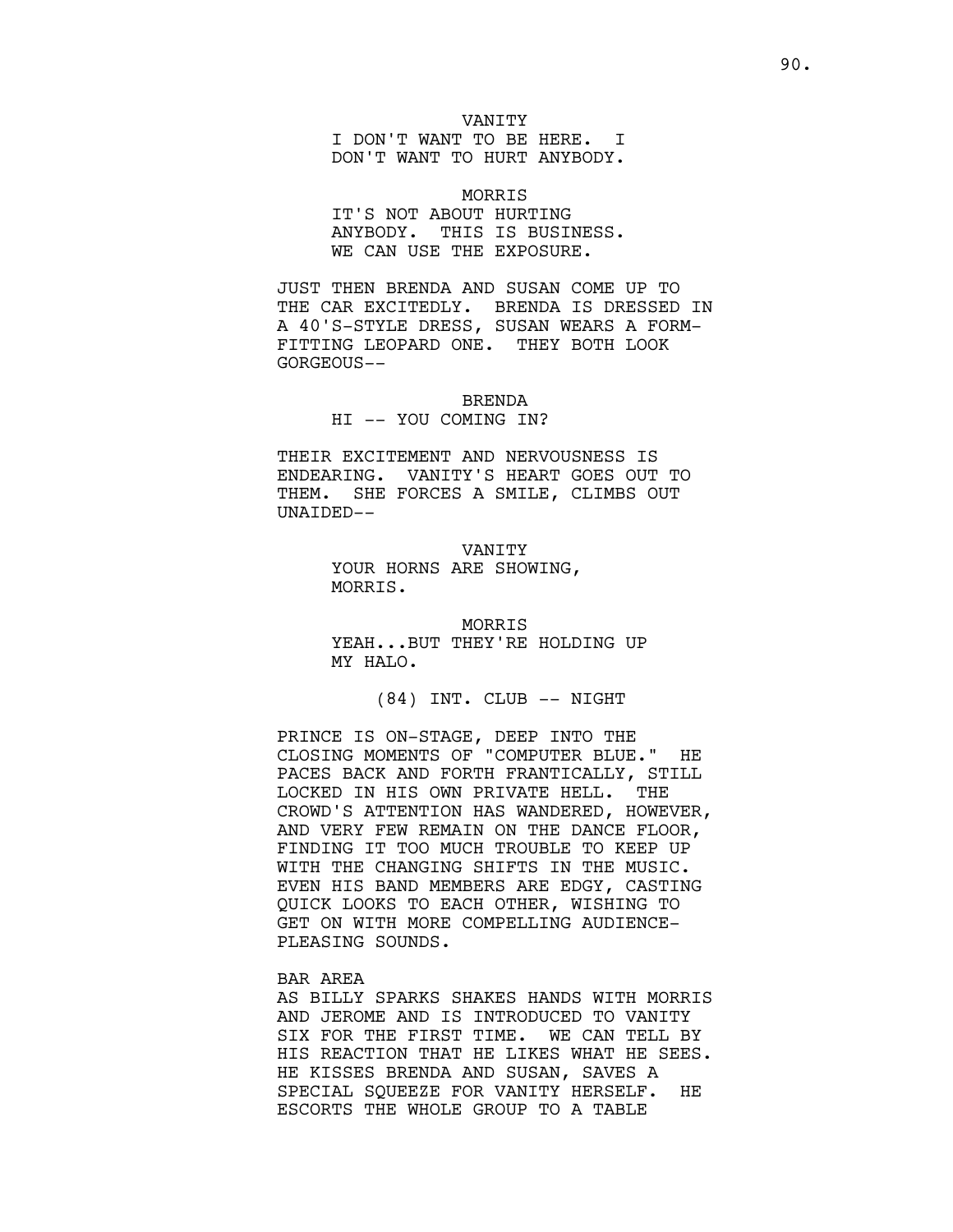ACROSS THE FLOOR. VANITY BRINGS UP THE REAR, CASTS A QUICK LOOK TO PRINCE ONSTAGE.

### PRINCE

 FASTENS ON HER AND BRINGS "COMPUTER BLUE" TO A ROUSING END. THE CROWD APPLAUDS, BUT IT'S MORE OUT OF RESPECT THAN EAGERNESS. HE DOESN'T SEEM TO NOTICE THOUGH, OR CARE. HE CONFERS QUICKLY WITH HIS GROUP., THEN MOVES CENTER-STAGE. THE BAND MEMBERS TRADE FRUSTRATED LOOKS WITH EACH OTHER -- IT'S OBVIOUS THAT THEY HAVE SOME TROUBLE WITH THE NEXT SONG...

 PRINCE PRESSES HIS LIPS TO THE MIKE, AND THE MUSIC STARTS. HE BEGINS SINGING "DARLING NICKY"--

> PRINCE I KNEW A GIRL NAMED NICKY, I GUESS YOU CAN SAY SHE WAS A SEX FIEND. I MET HER IN A HOTEL LOBBY MASTURBATING IN MAGAZINES. SHE SAID, HOW'D YOU LIKE TO WASTE SOME TIME, AND I COULD NOT RESIST WHEN I SAW LITTLE NICKY GRIND.

### BILLY SPARKS

 SHOOTS A FIERCE LOOK TO PRINCE, HELPS MORRIS, JEROME AND THE GIRLS TO THEIR TABLE. VANITY IS WATCHING PRINCE, A PUZZLED LOOK ON HER FACE--

MORRIS

 HEE, HEE...LITTLE EMPTY TONIGHT, HUH, BILLY. BUT I GUESS MONEY ISN'T EVERYTHING.

JEROME BUSTS UP--

 JEROME OH NO... THAT'S COLD...

BUT BILLY AGREES--

#### BILLY

 THE DUKE OF DICK IS IN RARE FORM TONIGHT.

THEY ALL LOOK TOWARD THE STAGE--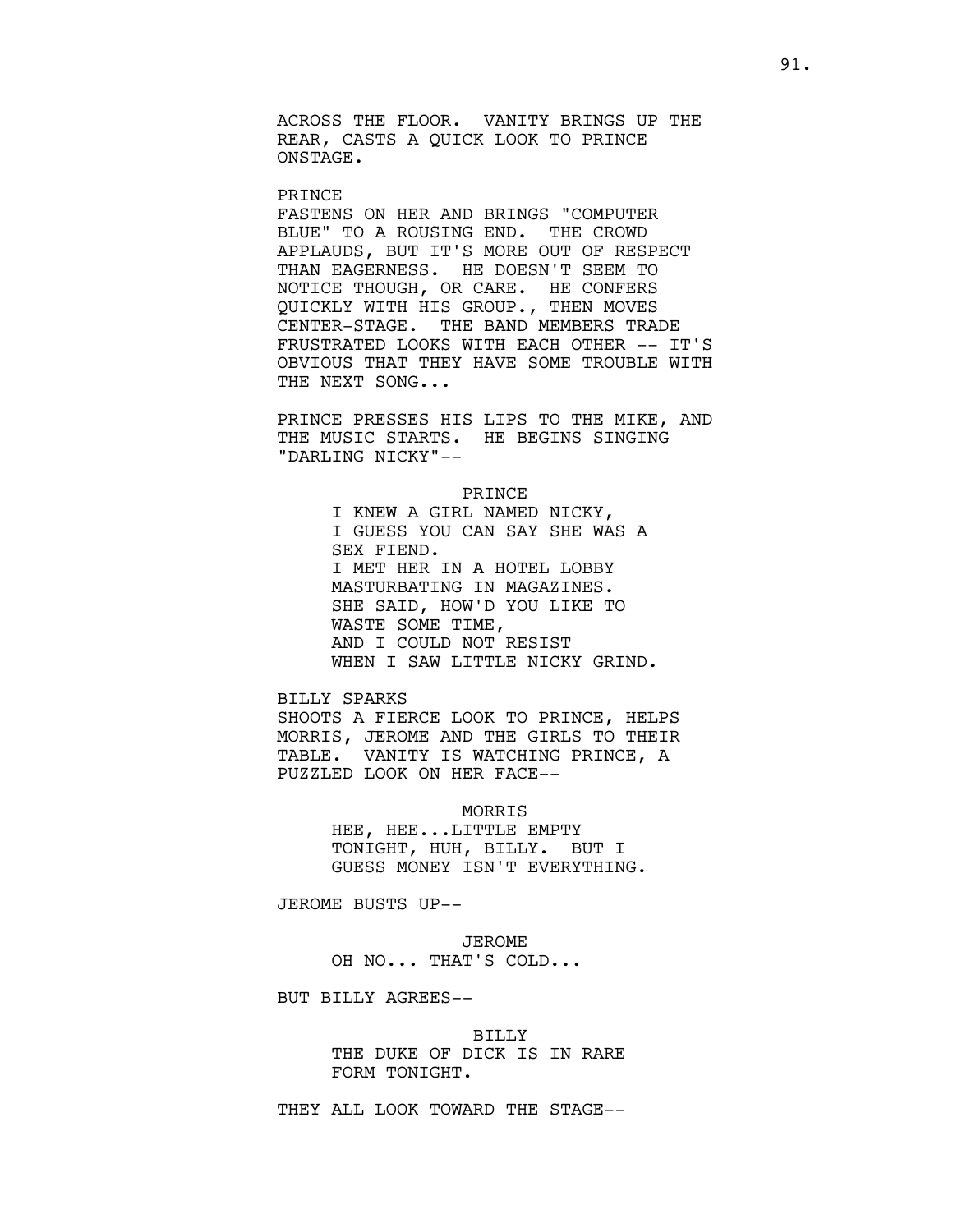PRINCE IS FASTENED ON VANITY AND IT'S APPARENT TO ALL. HE LAUNCHES INTO THE NEXT VERSE- - 1990 - 1990 - 1990 - PRINCE SHE TOOK ME TO HER CASTLE AND I COULD NOT BELIEVE MY EYES. SHE HAD SO MANY DEVICES EVERYTHING THAT MONEY COULD BUY. SHE SAID, SIGN YOUR NAME ON THE DOTTED LINE, THE LIGHTS WENT OUT, AND NICKY STARTED TO GRIND. VANITY FLUSHES WITH EMBARRASSMENT. BILLY AND MORRIS NOTICE THIS AND GLARE AT PRINCE. PRINCE LOOKS DEAD-CENTER AT THEM, AND THEN TO VANILY-- PRINCE I WOKE UP THE NEXT MORNING. NICKY WASN'T THERE. I LOOKED ALL OV'R ALL I FOUND WAS A PHONE NUMBER ON THE STAIRS. IT SAID THANK YOU FOR A FUNKY TIME, CALL ME UP WHEN EV'R YOU WANT TO GRIND. VANITY STANDS SUDDENLY, FIGHTING BACK TEARS. SHE BACKS FROM THE TABLE QUICKLY, KNOCKS THE CHAIR OVER. MORRIS TRIES TO HELP HER, BUT SHE SWEEPS PAST HIM, HURRYING FOR THE EXIT. (85) INT. STAIRWAY/EXT. STREET -- NIGHT AS SHE COMES DOWN THE STAIRS STUMBLING SLIGHTLY, TEARS STREAMING DOWN HER FACE. CHICK SEES HER, REACHED OUT TO HELP-- CHICK

HEY ...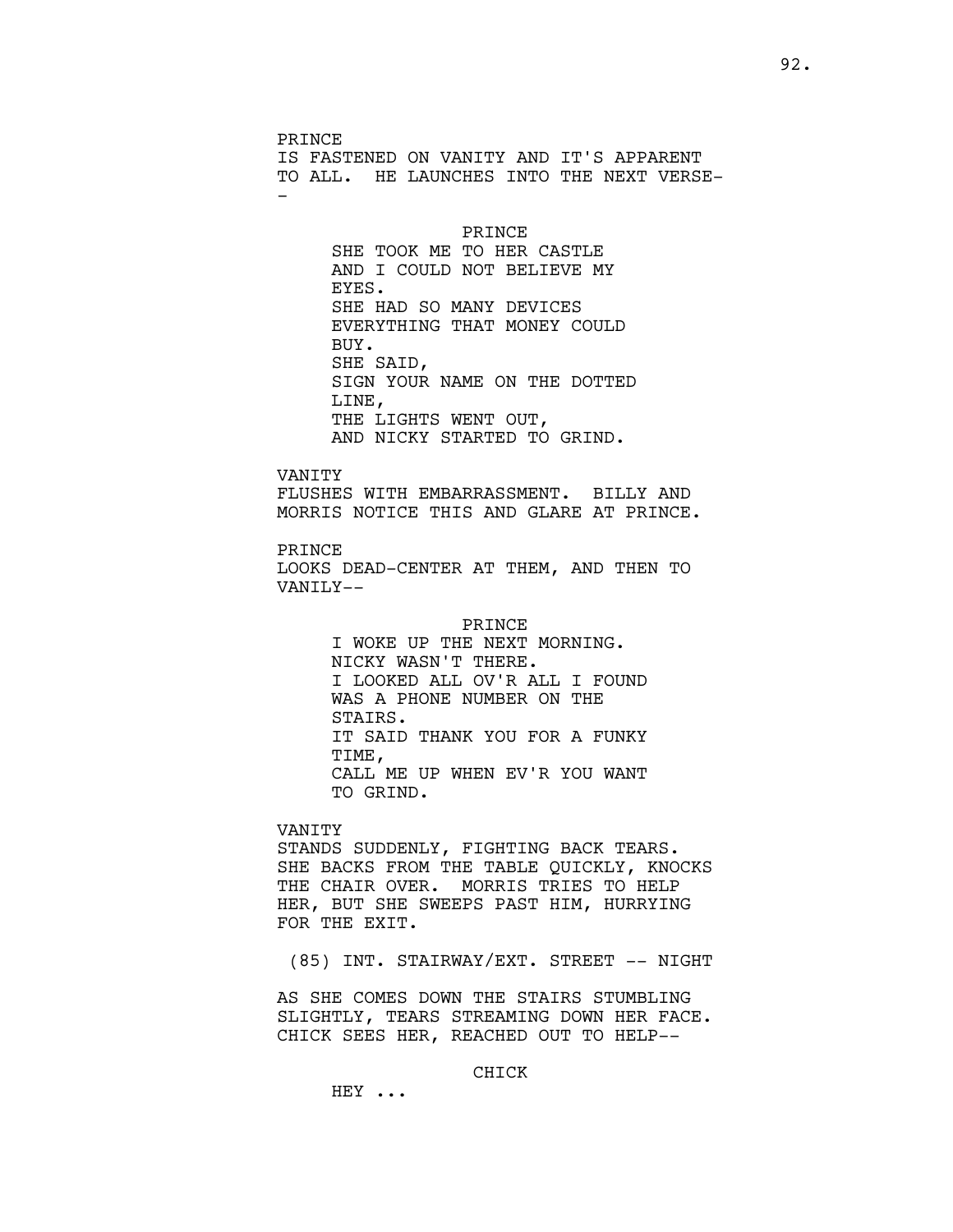BUT SHE PULLS AWAY, RUNS OUT THE DOOR, CUTS ACROSS THE STREET.

#### (86) INT. CLUB -- NIGHT

PRINCE

 BRINGS THE SONG TO A BLISTERING END. THE STAGE IS PLUNGED INTO DARKNESS. HE STRIPS OFF HIS GUITAR, CUTS FROM THE STAGE, IGNORING THE GRAVE LOOKS FROM HIS BAND MEMBERS.

(87) INT. HALLWAY -- NIGHT

 AS PRINCE TWISTS AGGRESSIVELY PAST A HANDFUL OF FANS, RUDELY DISREGARDING THEIR ATTENTION. HE CUTS INTO THE DRESSING ROOM.

(88) INT. DRESSING ROON -- NIGHT

 HE'S AGITATED, PACES BACK AND FORTH IN A FRENZY. SUDDENLY THE DOOR FLIES OPEN. BILLY SPARKS ENTERS ANGRILY--

> BILLY WHAT THE FUCK'S WRONG WITH YOU, PRINCE?!

> > **PRINCE**

 I DON'T HAVE TIME FOR YOUR BULLSHIT, BILLY. WHAT DO YOU WANT?

 BILLY MY STAGE IS NO PLACE FOR YOUR PERSONAL SHIT!

PRINCE

THAT'S LIFE, MAN.

### BILLY

 LIFE MY ASS, MOTHERFUCKER! THIS IS A BUSINESS, AND YOU'RE NOT TOO FAR GONE TO SEE THAT. (A BEAT) I'VE TOLD YOU THIS BEFORE. YOU'RE NOT PULLING THEM IN LIKE YOU USED TO. THE ONLY PERSON WHO GIVES A FUCK ABOUT YOUR MUSIC IS YOURSELF.

### PRINCE

FUCK OFF!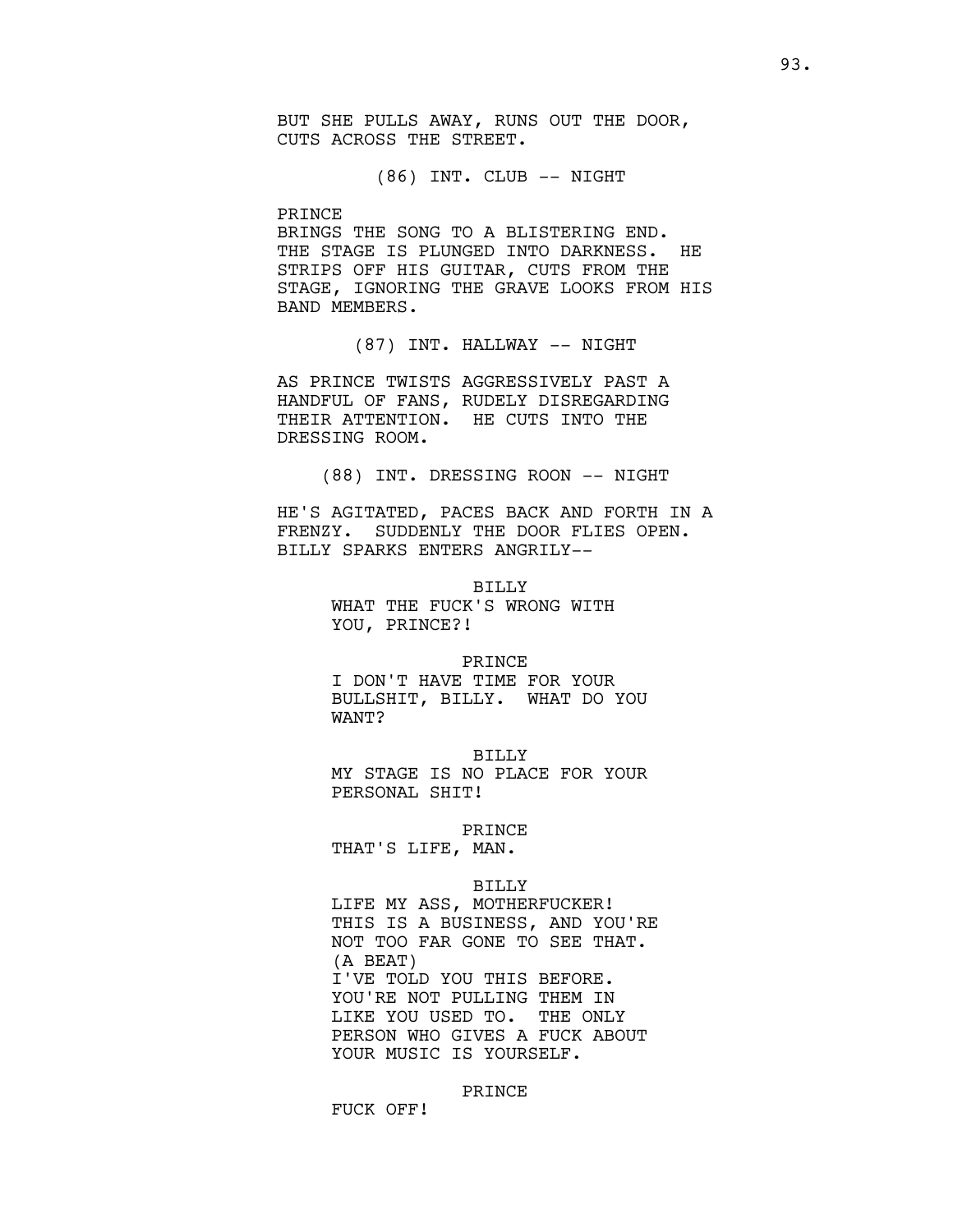BUT BILLY CAN'T HELP LAUGHING--

 BILLY JUST LIKE YOUR OLD MAN...

PRINCE SHOOTS HIM A THREATENING LOOK--

BILLY

YEAH -- YOU GOT IT. TELL ME I'M WRONG. (A BEAT) YOU'RE NOT BLIND. LOOK AROUND YOU. NO ONE'S DIGGING YOU.

PRINCE TURNS AWAY--

BILLY

 LOOK AT YOUR BAND. ARE THEY IN HERE RIGHT NOW? THEY'RE OUT THERE 'CAUSE THEY CAN'T STAND BEING IN THE SAME ROOM WITH YOU. (A BEAT) WHAT A FUCKING WASTE...LIKE FATHER, LIKE SON--

PRINCE

LAY OFF THAT!

BILLY TURNS TO GO--

BILLY

 TAKE YOUR HEAD OUT OF YOUR ASS, PRINCE, CHECK IT OUT -- UNLESS YOU LIKE THE VIEW UP THERE. YOUR MUSIC DOESN'T MAKE SENSE TO ANYONE BUT YOURSELF.

 HE CLOSES THE DOOR BEHIND HIM. PRINCE STANDS DULLY A MOMENT, THEN SITS HEAVILY IN A CHAIR. EXHAUSTION SUDDENLY OVERWHELMS HIM. HE RESTS HIS HEAD IN HIS HANDS, MOMENTS TICK BY...

 HE SHAKES HIMSELF AWAKE -- MORRIS AND JEROME STAND BY THE DOOR--

> JEROME THAT WAS FUCKED UP WHAT YOU DID MAN. MORRIS DOESN'T LIKE IT. AND BEING A PART OF THIS -- I DON'T LIKE IT EITHER.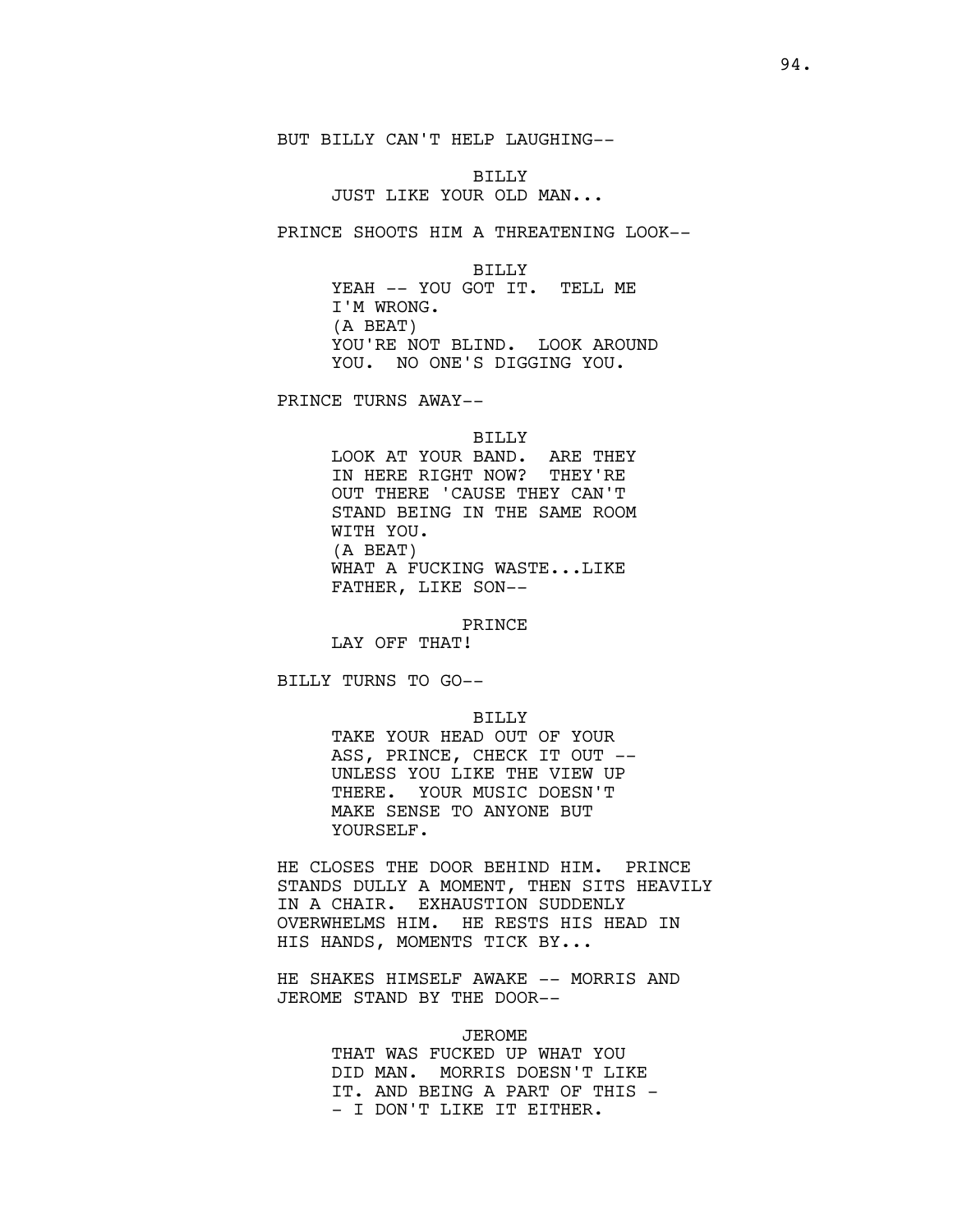### PRINCE

I DON'T CARE.

TO BE ON TOP.

 MORRIS HEE, HEE...HUH, IT'S OBVIOUS YOU DON'T HAVE WHAT IT TAKES

HE PULLS AN ENVELOPE FROM HIS POCKET--

 MORRIS BUT TO SHOW YOU THAT I'M SYMPATHETIC TO YOUR PROBLEMS - - HERE'S A PASS TO OUR SHOW TOMORROW NIGHT. ENJOY IT.

 THEY LEAVE. THEN MORRIS STICKS HIS HEAD INTO THE DOORWAY--

> MORRIS DON'T FORGET TO BRING A GIRLFRIEND. WHAWHAK!

(89) EXT. THE TASTE -- NIGHT

 COMMOTION. CARS ARE THICK IN FRONT OF THE TASTE, A SMALL NIGHTCLUB LOCATED IN THE POORER PART OF THE CITY. BECAUSE OF ITS LOCATION, THE TASTE BOOKS DIFFERENT DANCE BANDS FOUR NIGHTS A WEEK AND THEN HOSTS A VARIETY NIGHT THE REMAINING TWO. ASPIRING COMEDIANS, DANCERS AND JUGGLERS FLOCK TO VARIETY NIGHT, DESIROUS OF TRYING THEIR MATERIAL IN FRONT OF A LIVE AUDIENCE -- AND HOPING TO CATCH THE DISCERING EYE OF A TALENT SCOUT ON THE PROWL.

 BILLY SPARKS PULLS UP TO THE CURB, GETS OUT WITH A BEAUTIFUL WOMAN AND CUTS INSIDE.

(90) INT. BACKSTAGE, THE TASTE -- NIGHT JEROME STANDS BACKSTAGE FIDGETING NERVOUSLY, STARING APPRECIATIVELY AT THE CLOSED DRESSING ROOM DOOR. VARIOUS PEOPLE IN COSTUMES PASS BY SPORADICALLY. SUDDENLY A BURST OF APPLAUSE AND LAUGHTER WAFTS INTO THE HALLWAY. JEROME WALKS TO THE CURTAIN AND PEERS OUT--

(91) INT. THE TASTE -- NIGHT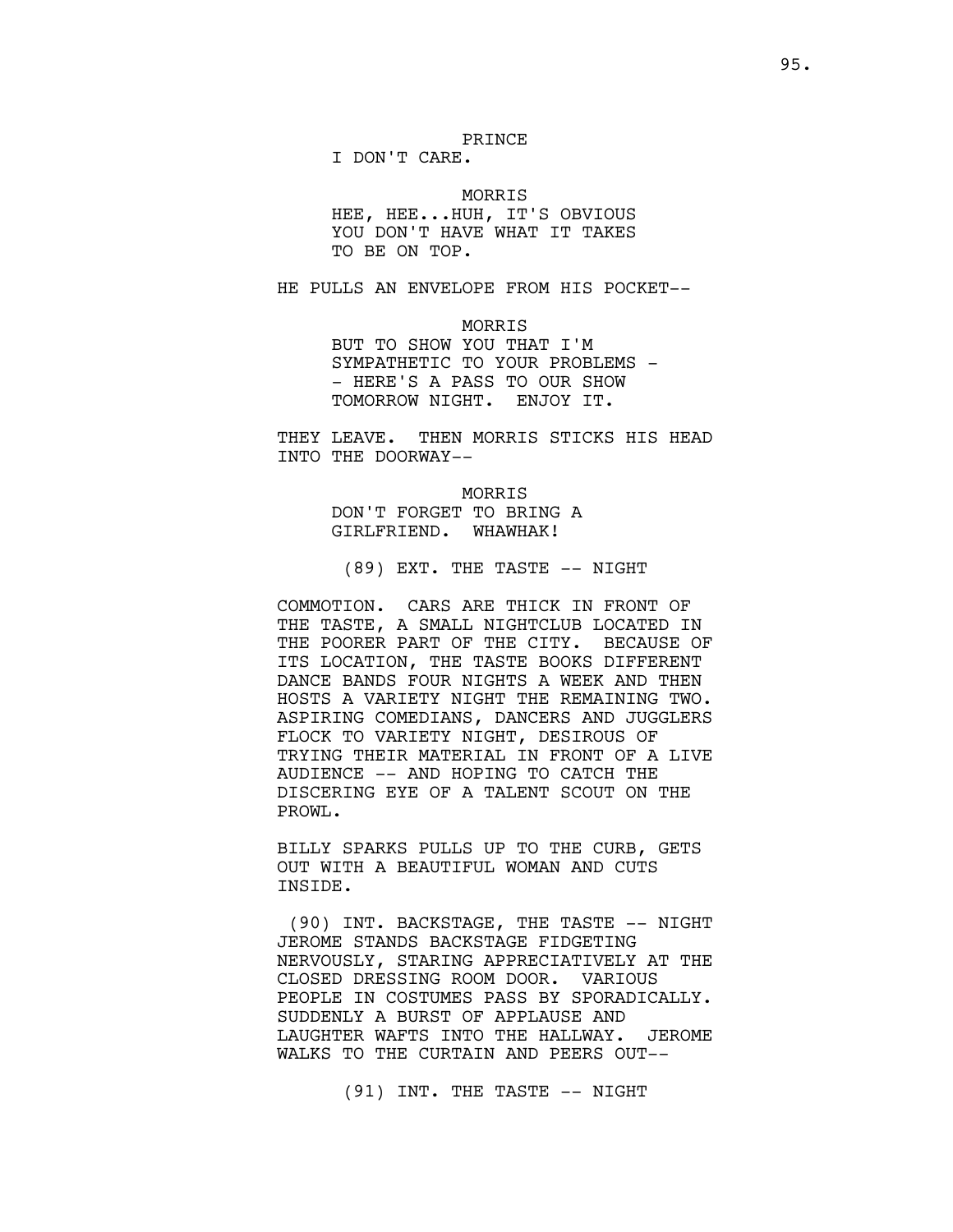JEROME'S POV-- BILLY SPARKS AND HIS GIRLFRIEND BEING SEATED AT A FRONT TABLE. A COMEDIAN IS ON STAGE JUGGLING KNIVES AND HATCHETS. THE CROWD IS ROARING THEIR APPROVAL.

(92) INT. BACKSTAGE -- THE TASTE -- NIGHT

 JUST THEN A CLOWN PASSES JEROME, STOPS, AND HANDS HIM A FLOWER. JEROME TRIES TO SMILE, BUT HIS NERVOUSNESS IS SIMPLY TOO STRONG. THE CLOWN HANDS HIM ANOTHER FLOWER, TRYING TO ELICIT A FAVORABLE RESPONSE. JEROME IS PATIENT, BUT ATTEMPTS TO IGNORE THE CLOWN IN A POLITE WAY, INDICATING HE'D RATHER BE ALONE. THE CLOWN PERSISTS, HOWEVER, GOING THROUGH A LITTLE ROUTINE, HANDING HIM FLOWER AFTER FLOWER...

 SUDDENLY JEROME THROWS THEM INTO THE AIR, GRABS THE CLOWN BY THE THROAT AND FLINGS HIM HEADLONG DOWN THE HALLWAY. THE CLOWN GIVES JEROME THE FINGER AND WALKS OFF IN A HUFF.

### MORRIS

 CUTS FROM THE DRESSING ROOM, CLOSES THE DOOR BEHIND HIM. HE JOINS JEROME AT THE CURTAIN, AND THEY MOVE DOWN THE BACK STAIRWAY TO THE CLUB--

MORRIS

 (NERVOUSLY) I GUESS THIS IS IT.

JEROME

I GUESS SO, M.D.

MORRIS

 I THINK I'M GOING TO BE SICK. WHY DOES THIS HAVE TO BE HAPPENING TO ME? HAS IT CROSSED YOUR MIND THAT WE'RE ABOUT TO MAKE THE BIGGEST MISTAKE WE'VE EVER MADE?

JEROME

 I DON'T THINK IT'S ALL THAT BAD.

 MORRIS THAT'S WHY I DO ALL THE THINKING.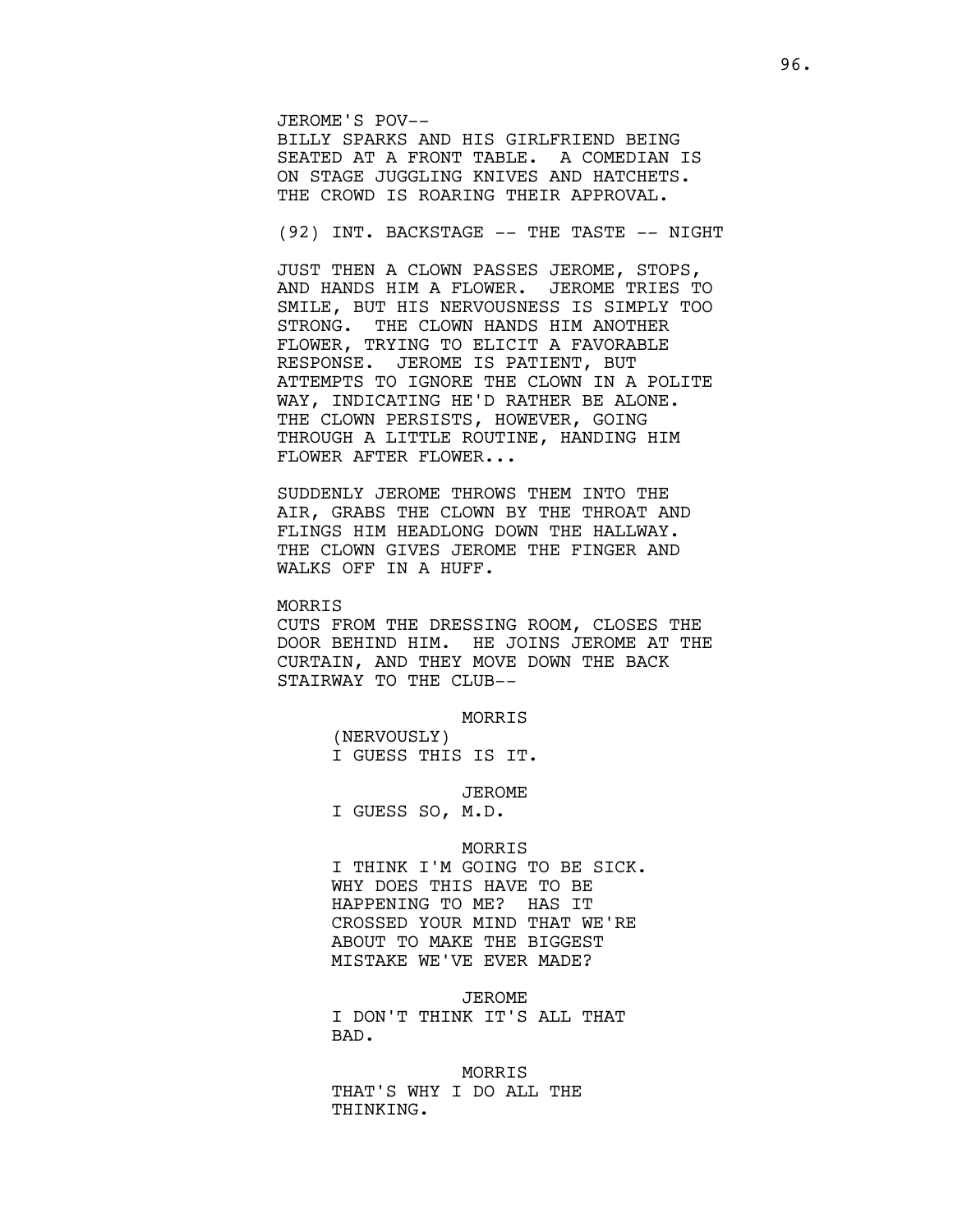AS BILLY SPARKS SPOTS MORRIS, WAVES. MORRIS MANAGES A WEAK SMILE, OFFERS A HALF-HEARTED WAVE BACK. JUST THEN WE HEAR A FIRCE DRUM BEAT, AND--

> TASTE M.C. LADIES AND GENTLEMEN, PLEASE WELCOME VANITY SIX.

RESPECTFUL APPLAUSE--

### MORRIS

OH, GOD--

 HE SITS QUICKLY, FOLLOWED BY JEROME -- THEY BOTH PUT ON SUNGLASSES.

 A HUSH DESCENDS OVER THE CROWD. THE CURTAIN RISES SLOWLY...AND BRENDA, SUSAN AND VANITY ARE FROZEN IN A PROVOCATIVE, VAMPY STANCE. THEIR EFFECT ON THE AUDIENCE IS GALVANIZING -- THE CROWD BURSTS INTO APPLAUSE AND WHISTLES--

MORRIS

 (SURPRISED) WHAT??

 WEARING SEXY LINGERIE AND MOVING SEDUCTIVELY TO THE BEAT, THE GIRLS LAUNCH INTO "SEX SHOOTER" WITH COMPLETE ABANDON. THE MUSIC IS SLICK AND FIERCE, THE GIRLS SEXY AND SURE. WEARING BLACK BIKINI PANTIES, BLACK TAILS AND BOOTS, VANITY DANCES CENTER-STAGE AND BEGINS SINGING. SHE'S MESMERIZING, HER LOOK SO ALLURING, SO PROFOUND THAT THE AUDIENCE SITS SLACK-JAWED IN AMAZEMENT. THE SPOTLIGHT IS HERS AND SHE SOAKS IT IN, RADIATING A SEXINESS THAT HAS THE AUDIENCE AT HER FEET. THE ENTIRE CONCEPT -- DRESS, DANCE, MUSIC AND STAGING -- IS OVERWHELMING, WITH JUST THE RIGHT DEGREE OF PLAYFULNESS TO ALLOW THE CROWD EASY PASSAGE INTO THE FANTASY WORLD THE GIRLS CREATE. BRENDA AND SUSAN PLAY OFF HER WONDERFULLY, SHARING SECRET LOOKS WITH THE CROWD, BALANCING THE WICKEDNESS OF THE ACT WITH AN INNOCENCE THAT IS ENTICING. THEY'RE WORKING STRONGLY AS A UNIT NOW, THE AUDIENCE ROARING THEIR APPROVAL...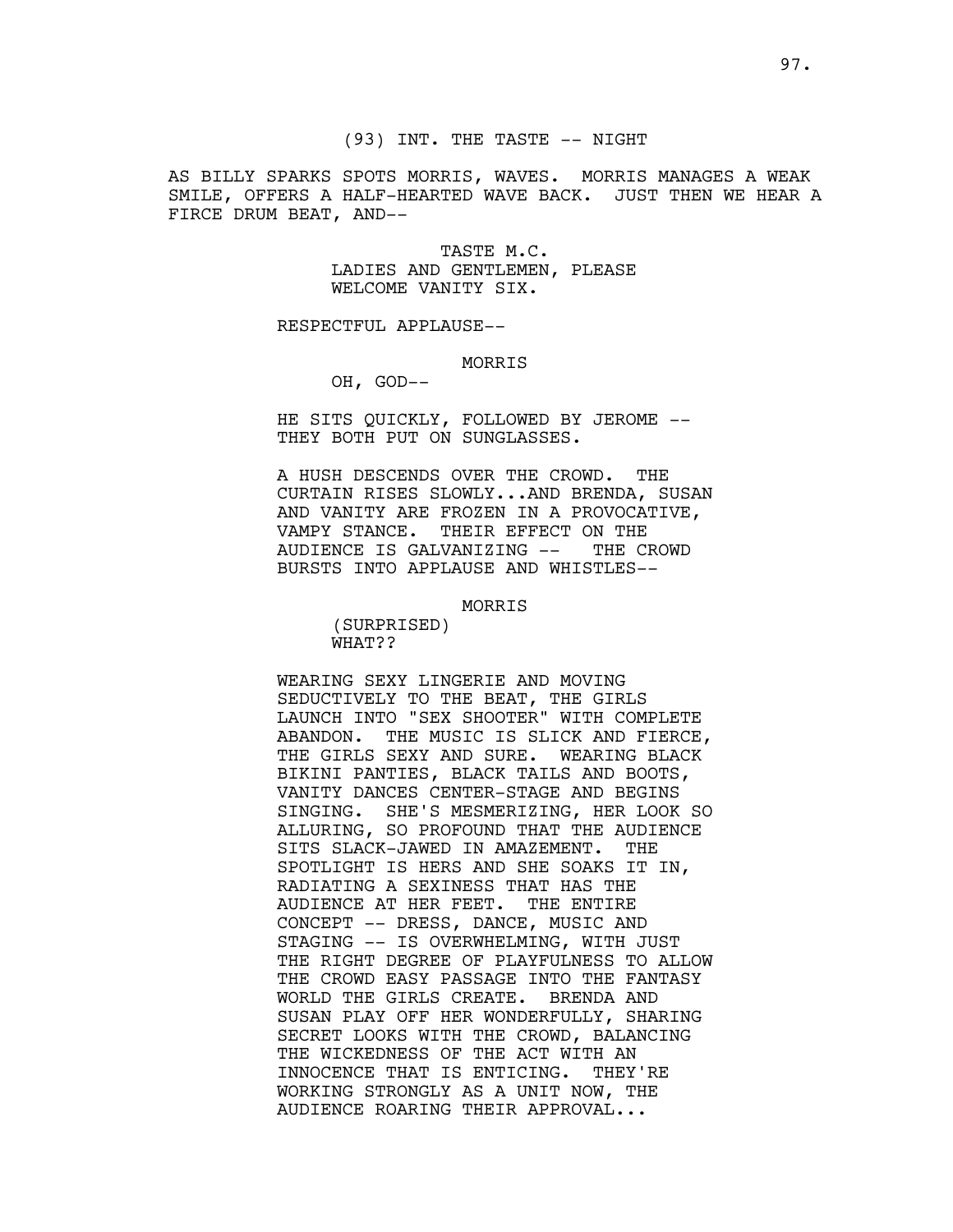#### MORRIS

 AND JEROME ARE BESIDE THEMSELVES WITH HAPPINESS. THE PULL OFF THEIR SHADES IMMEDIATELY, SIT BACK AND GLOW IN THE AUDIENCE'S RESPONSE.

#### PRINCE

 STANDS IN THE BACK, HIS EYES GLUED TO VANITY. HER STRENGTH AND SURENESS IN FRONT OF THE CROWD IS BREATHTAKING. THE AUDIENCE LOVES HER AND HE SUDDENLY FEELS VERY ALONE -- AS IF ANOTHER WALL HAS GONE UP BETWEEN THEM. HE LOOKS AWAY A MOMENT AND SPOTS...

 ...MORRIS LOOKING AT HIM WITH A SELF- SATISFIED, TRIUMPHANT GRIN ON HIS FACE. PRINCE LOOKS AWAY, MOVES OUT OF HIS EYESIGHT.

"SEX SHOOTER" COMES TO AN END. THE<br>STAGE IS PLUNGED INTO DARKNESS. THE STAGE IS PLUNGED INTO DARKNESS. CROWD GOES WILD, LEAPS TO THEIR FEET, BEGGING FOR MORE. THE GIRLS, SLIGHLY OVER-WHELMED BY THE RESPONSE AND FLUSHING DEEP RED, HOLD ONE ANOTHER.TIGHTLY AND TAKE REPEATED BOWS.

#### **PRINCE**

 WATCHES THE GIRLS BOWING TO THUNDEROUS APPLAUSE. SUDDENLY VANITY LOOKS AT HIM AND TOUCHES THE EARRING SHE'S WEARING -- IT'S HIS MOTHER'S. HIS KNEES WEAKEN INSTANTLY, AND HE LOCKS EYES WITH HER. THE HEAT BETWEEN THEM IS UNMISTAKABLE. SHE SMILES VIVIDLY, GIVES HIM AN ENDEARING WAVE AND STEPS BACK AS THE CURTAIN CLOSES.

 HE'S MOVING THROUGH THE CROWD BEFORE HE KNOWS IT, TRYING TO GET TO THE BACKSTAGE DOOR. THE CROWD IS THICK, HIS PATH MOMENTARILY BLOCKED. HE SPOTS BILLY SPARKS CUTTING ACROSS THE FLOOR AND CONGRATULATING MORRIS AND JEROME. PRINCE TURNS FROM THEM, TRIES ONCE AGAIN TO MAKE HIS WAY THROUGH THE CROWD.

(94) INT. DRESSING ROOM, AND HALLWAY -- THE TASTE -- NIGHT

 VANITY AND THE GIRLS RUSH INTO THE DRESSING ROOM AND JUMP UP AND DOWN WITH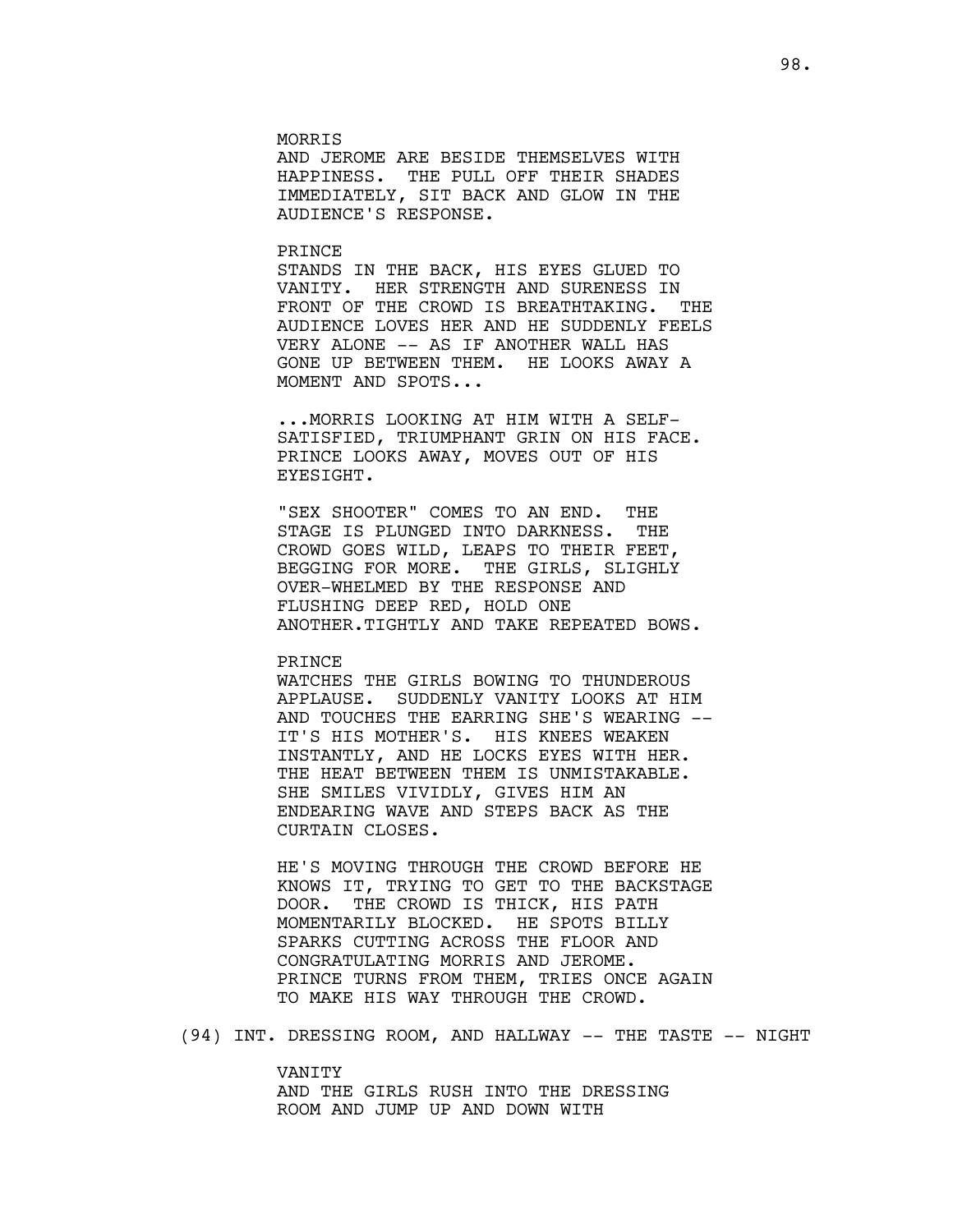EXCITEMENT. THEY ARE BESIDE THEMSELVES WITH HAPPINESS, KISSING AND HUGGING ONE ANOTHER AVIDLY. SUDDENLY VANITY PULLS AWAY, INDICATES SHE WILL BE BACK AND CUTS OUT THE ROOM.

#### HALLWAY

 AS SHE RUNS DOWN THE HALLWAY TO THE BACKSTAGE AREA, PEERS FROM BEHIND THE CURTAIN, SCANNING THE CLUB EARNESTLY.

(95) IN'T. -- THE TASTE -- NEAR CURTAIN -- NIGHT

 AS PRINCE WAITS IMPATIENTLY IN THE LONG LINE. BILLY SPARKS COMES BY, SPOTS HIM AND STOPS--

BILLY

 MORRIS IS SQUEEZING YOU, KIDDO. YOU BETTER KICK ASS TOMORROW NIGHT OR ELSE.

 HE CUTS OUTSIDE, DISAPPEARS INTO THE CROWD. PRINCE STANDS THERE STEAMING, THE WIND KNOCKED OUT OF HIM, HIS JOY A MEMORY. HE TURNS BACK TO THE LINE, BUT IT HAS GROWN, THE CROWD NOW JAMMED UP AGAINST THE DOOR. FRUSTRATED, HE CUTS OUTSIDE.

#### BACKSTAGE

 AS VANITY WATCHES PRINCE LEAVE. A PROFOUND SADNESS SWEEPS HER FACE. SUDDENLY SUSAN IS BY HER SIDE, HUGGING AND KISSING HER HAPPILY. BRENDA RUNS UP, POURING CHAMPAGNE. MORRIS, JEROME AND THE TIME ARE AT THE END OF THE HALLWAY AND BECKON HER EXCITEDLY INTO THE ROOM. VANITY FORCES A SMILE, GOES DOWN THE HALLWAY, CASTING ANOTHER LOOK AT THE EXIT DOOR.

(96) EXT. BACK ALLEY, THE TASTE -- NIGHT

 MORRIS AND VANITY STAGGER DOWN THE ALLEY OBVIOUSLY VERY DRUNK. MORRIS PULLS FROM A FLASK. VANITY IS STILL IN HER LINGERIE, WEARS AN OPEN COAT OVER IT. HER SPEECH IS SLURRED--

#### VANITY

 DID YOU HEAR THESE PEOPLE APPLAUDING? THEY LOVED US -- THEY WANTED TO RIP US APART,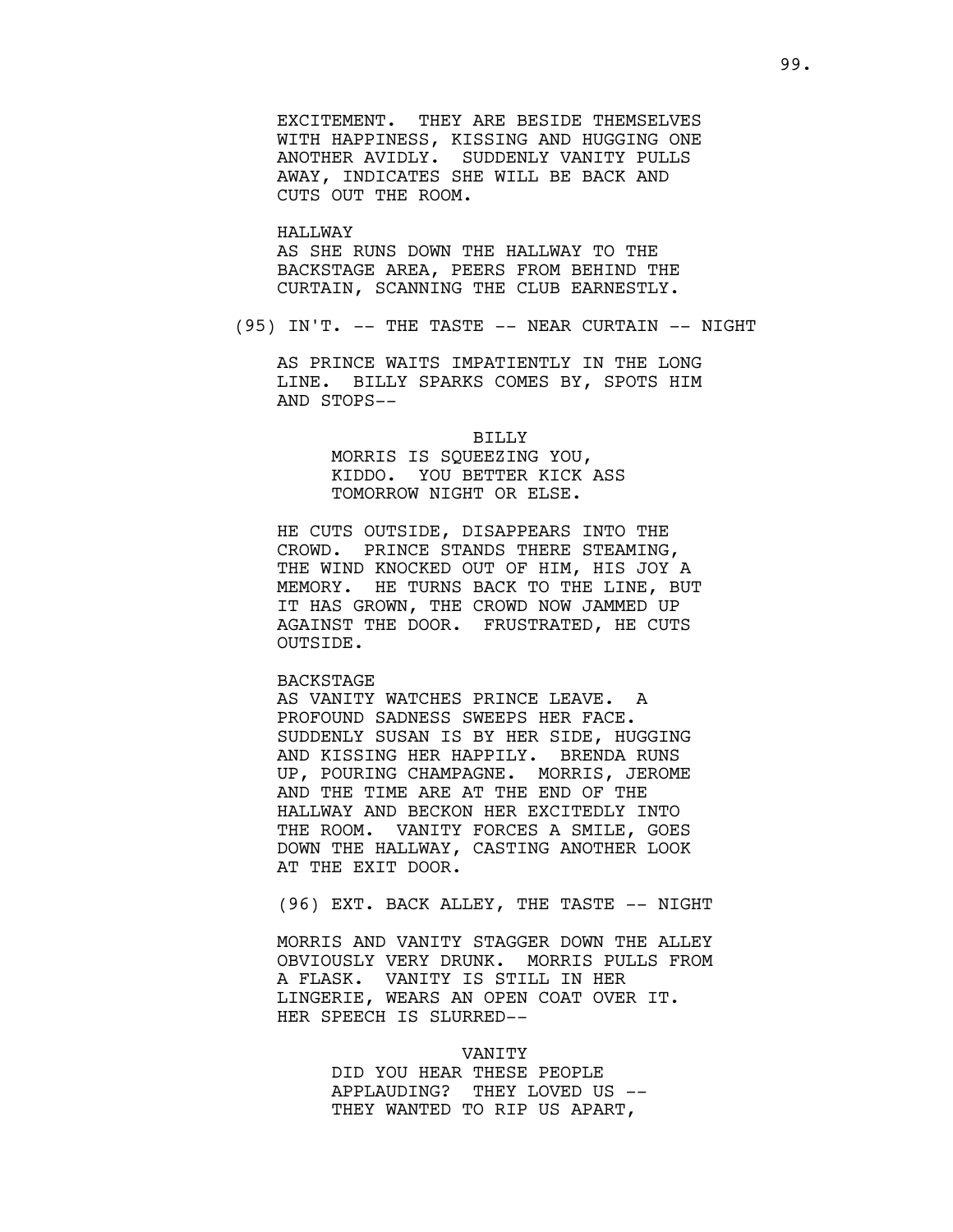AND THIS IS JUST OUR FIRST NIGHT. I CAN SEE IT NOW, WE'RE ALL GOING TO BE BIG STARS. I CAN FEEL IT.

### MORRIS

 (SINGING) AIN'T NOBODY BAD LIKE ME.

 SHE KISSES HIM SPONTANEOUSLY ON THE CHEEK--

> VANITY MORRIS, YOU'RE A GENIUS.

#### MORRIS

YE-ES...

 HE FIXES HER WITH A SEXY LOOK, TAKES A HEALTHY LOOK FROM HIS FLASK, THEN GIVES IT TOO HER. VANITY THROWS HER HEAD BACK, DRINKS FULLY, THE LIQUOR COURSING OVER HER CHEEKS. HE DEVOURS HER WITH HIS EYES, OPENS THE DOOR TO THE CADDY--

MORRIS

LET'S GO, BEBE.

SHE STOPS AS IF REMEMBERING SOMETHING--

 VANITY HUH, WHERE'S JEROME?

 MORRIS IN HIS SKIN...HEE, HEE...

 HE'S TRYING TO NUDGE HER INTO THE CADDY- - 1990 - 1990 - 1990 -

> VANITY IS HE COMING?

 MORRIS I GAVE HIM THE NIGHT OFF.

### VANITY

WHY?

 HE STAGGERS BACK FROM THE CAR, UNDULATES HIS HIPS WANTONLY--

## MORRIS

WHAWHAK!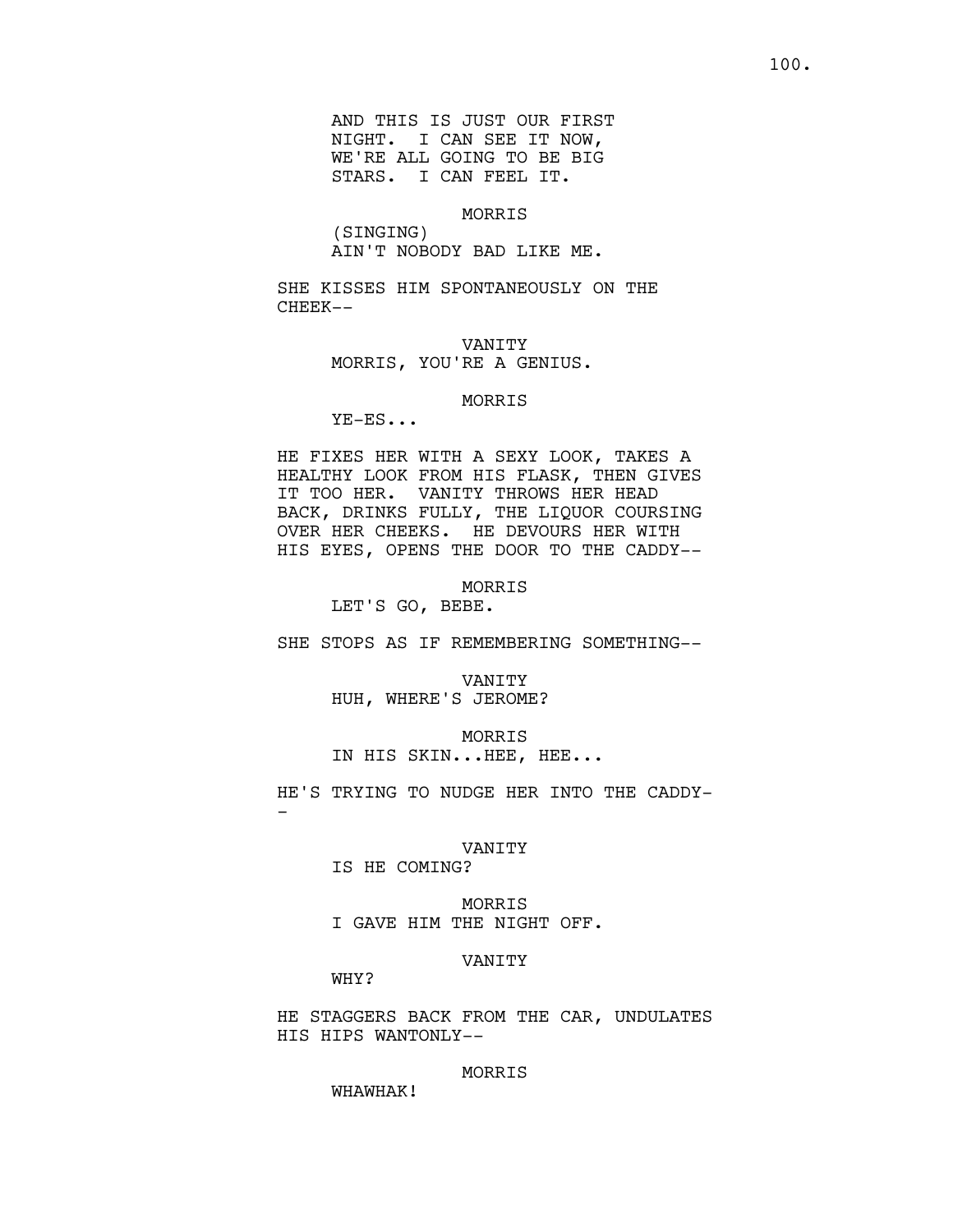SHE BUSTS UP. JUST THEN A MOTORCYCLE CAN BE HEARD OFF SCREEN. THEY LOOK AROUND DRUNKENLY, TRYING TO DISCERN ITS DIRECTION. SUDDENLY PRINCE BLASTS AROUND THE CORNER FULL OUT! HE STREAKS BY MORRIS AND KICKS HIM FLAT ON HIS ASS INTO THE GARBAGE--

#### MORRIS

 (WAILS) OH, NO -- OH, GOD...NO!

 PRINCE SKIDS TO A SLICK STOP. VANITY IS TRANSFIXED. THE ENTIRE EPISODE TOOK LESS THAN FIVE SECONDS. HE TWISTS THE THROTTLE, BLASTS DOWN UPON HER...

 SHE BREAKS IN A PANIC! SHE RUNS CLUMSILY DOWN ANOTHER ALLEY, HER COAT FLYING. HE WHIPS AFTER HER LIKE A MADMAN. SHE FLIES AROUND THE CORNER -- A DEAD END! HE FISHTAILS TO A SLICK STOP--

# PRINCE

GET ON!

 THERE'S NO WAY OUT! SUDDENLY SHE LETS OUT AN EXCITED YELP, JUMPS ON. HE GUNS THE BIKE, BURSTS UP THE ALLEY. MORRIS JUMPS INTO HIS PATH DRUNKENLY, HIS ARMS EXTENDED--

## MORRIS

STOP! STOP!

 BUT PRINCE BLAZES DOWN UPON HIM, SENDING HIM SLIPPING AND SLIDING TO SAFETY. HE BLASTS AROUND THE BEND--

> MORRIS MOTHERFUCKER! YOU LONG-HAIRED

FAGGOT!

(97) EXT. HIGHWAY TO EMBANKMENT -- NIGHT

 PRINCE AND VANITY WHIPPING DOWN THE HIGHWAY.

(98) EXT. EMBANKMENT -- NIGHT

 THEY STREAK DOWN THE ROAD, SLOW, THEN MOVE DOWN A SMALL EMBANKMENT. HE STOPS THE BIKE AND GETS OFF. SHE'S IN A FOUL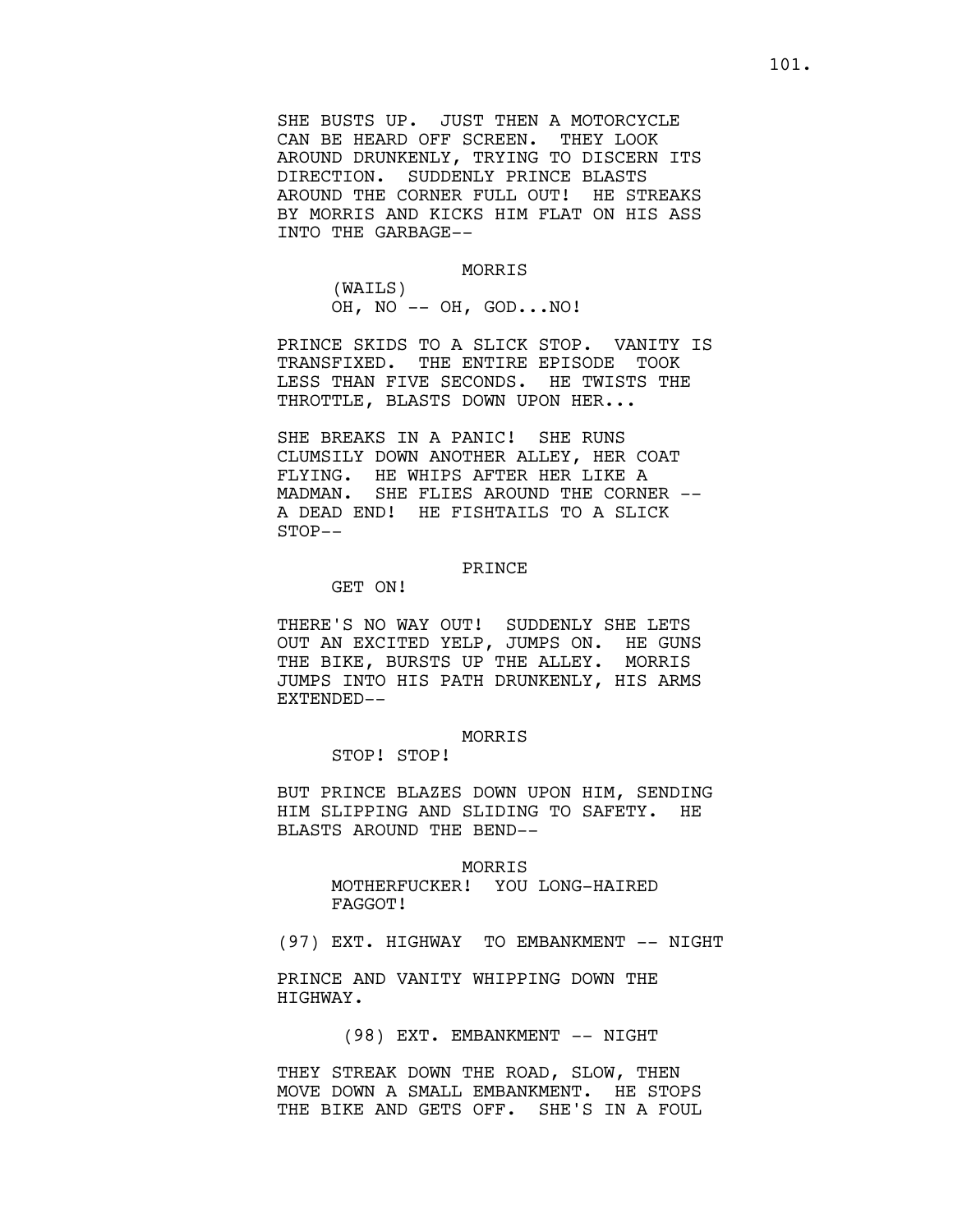MOOD, STAGGERS AROUND DULLY, HER HEAD POUNDING, HER SPEECH SLURRED--

> VANITY SO HERE WE ARE AGAIN. SO THIS IS IT, HUH? WHAT DO YOU WANT THIS TIME?

 HE LOOKS AT HER PAINFULLY, UPSET ABOUT HER DRUNKEN STATE--

> VANITY WHAT'S YOUR PROBLEM NOW? WHAT'S YOUR MAIN PROBLEM?

 PRINCE NO PROBLEM. I JUST WANTED TO TALK, ALRIGHT? I JUST WANT US TO BE OKAY, TO REALLY GET ALONG. NO BIG DEAL.

 SHE CACKLES, FALLS FLAT ON HER ASS, HOISTS HERSELF UP--

> VANITY NO BIG DEAL, HUH...

 SHE PULLS MORRIS' FLASK FROM HER JACKET -- HIS EYES BLACKEN--

PRINCE

GIVE ME THAT.

 VANITY NO, DEFINITELY NOT. WHO ARE YOU? YOU CAN'T TELL ME WHAT TO DO.

SHE PUTS IT TO HER LIPS--

 PRINCE PLEASE DON'T DRINK THAT. GIVE IT TO ME.

 SHE HOLDS THE FLASK TO HER LIPS DEFIANTLY, THEN GOES TO DRINK.

 HE LASHES OUT SUDDENLY, SMASHES IT FROM HER GRIP. SHE SCREAMS WILDLY, SLAPS HIM HARD ACROSS THE FACE. HE STANDS SHOCKED A MOMENT, HIS RAGE SURGING WITHIN HIM, SMASHING THROUGH EVERY SAFETY VALVE HE'S ACQUIRED IN HIS LIFE. HE BACKHANDS HER SAVAGELY ACROSS THE JAW.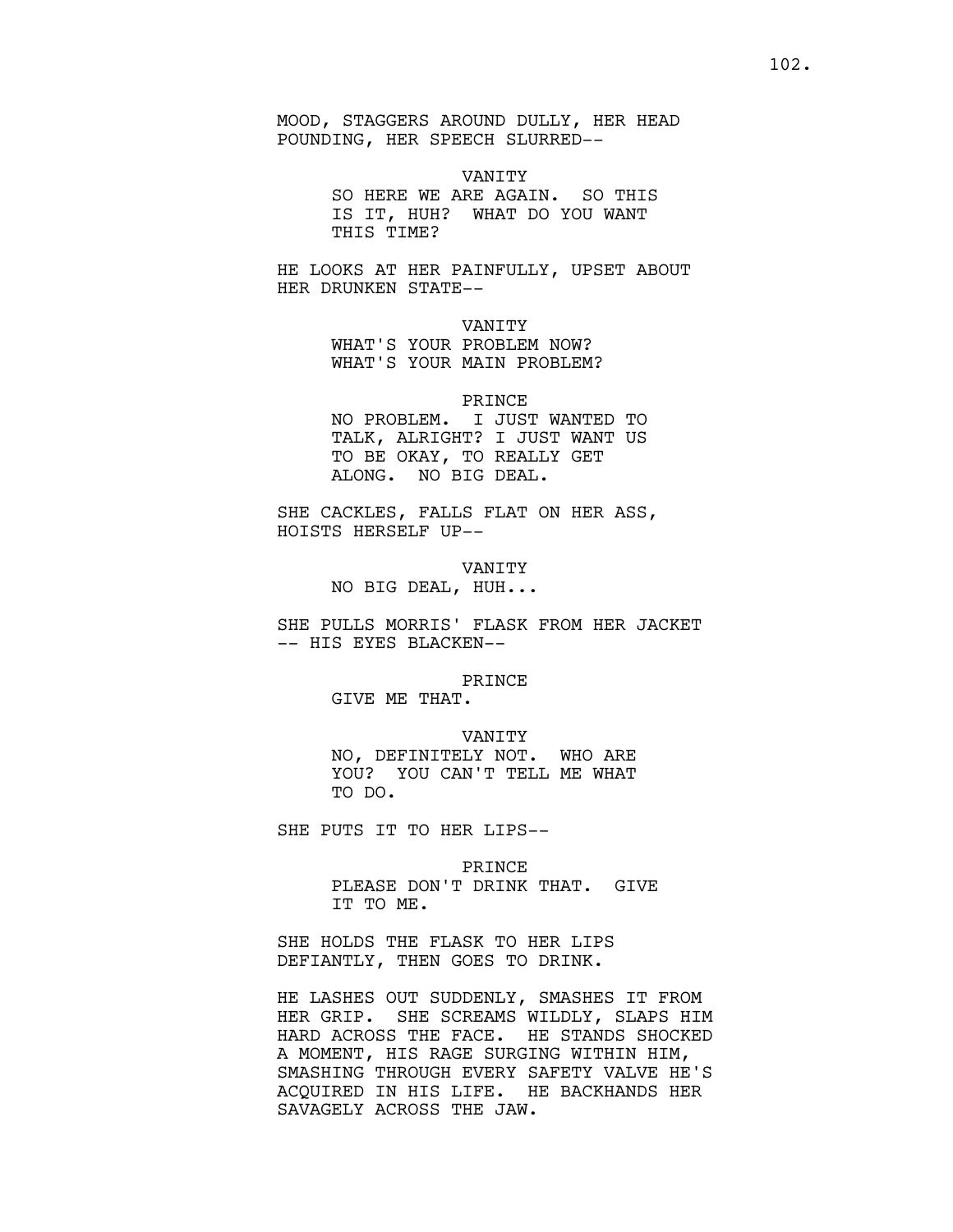SHE HITS THE GROUND LIKE A RAG DOLL. HE LOOKS AT HER CURIOUSLY, BENDS OVER HER - - SHE SUCKER-PUNCHES HIM WITH EVERYTHING SHE'S GOT! HE SCREAMS IN RAGE AND GRABS HER HANDS AS THEY FLAIL ABOUT HIS FACE. HE SQUEEZES HER FINGERS BACK WHILE THE TEARS STREAM DOWN HER CHEEKS AND HER MOUTH FORMS A SILENT "OW"! SHE BARES HER TEETH ANGRILY AND HE SUCKS AT HER MOUTH, BITING AND KISSING HER IN A FEVER PITCH.

 SHE KICKS AT HIM VIOLENTLY, HOT TEARS STREAMING DOWN HER CHEEKS. HE JAMS HIS LEG BETWEEN HERS, RUBS IT FIRMLY AGAINST HER BOTTOM. SHE STRUGGLES HELPLESSLY AGAINST HIM AS HE COVERS HER BREASTS, HER STOMACH, HER THIGHS WITH HIS LIPS. QUICK BREATHS ESCAPE FROM HER -- HER BREATHING BEGINS TO RACE...

 HE SNAPS HER PANTIES IN TWO, PULLS THEM FROM BETWEEN HER LEGS. SHE SPREADS HERSELF AS HE RELEASES HIS PANTS. SHE SQUEEZES HIS BUTTOCKS, PULLS HIM TOWARD HER -- BUT PRINCE RESISTS HER COLDLY, REGARDS HER WITH CONTEMPT. SUDDENLY HE FLIPS HER ONTO HER STOMACH, FORCES HER TO STAND PAINFULLY ON HER KNEES. HE RUBS HIS HAND BETWEEN HER BUTTOCKS, THEN THRUSTS INTO HER PAINFULLY, DRIVING HIMSELF TO THE VERY DEPTHS OF HER...

 ...BUT SHE STIFLES A CRY, ARCHES HER BACK, AND MEETS HIS THRUSTS FIERCELY, MOVING QUICKER AND QUICKER, BANGING HER BUTTOCKS AGAINST HIS THIGHS AGAIN AND AGAIN. SHE'S DRAWING FROM HIM NOW, TURNING THE HUMILIATION AROUND, OBTAINING ALL THAT SHE NEEDS AND DESIRES. HE'S POWERLESS -- HER THRUSTS SET THE PACE. SHE RISES, PRINCE STILL INSIDE HER AND TUGS ON HIM RAPIDLY, CAUSING HIM TO EJACULATE SUDDENLY, DRAWING FROM HIM A SHARP AND SUDDEN CRY...

 SHE MOVES AWAY, DRAWS HER COAT TIGHTLY ABOUT HER, FIXES HIM WITH A CONTEMPTUOUS LOOK--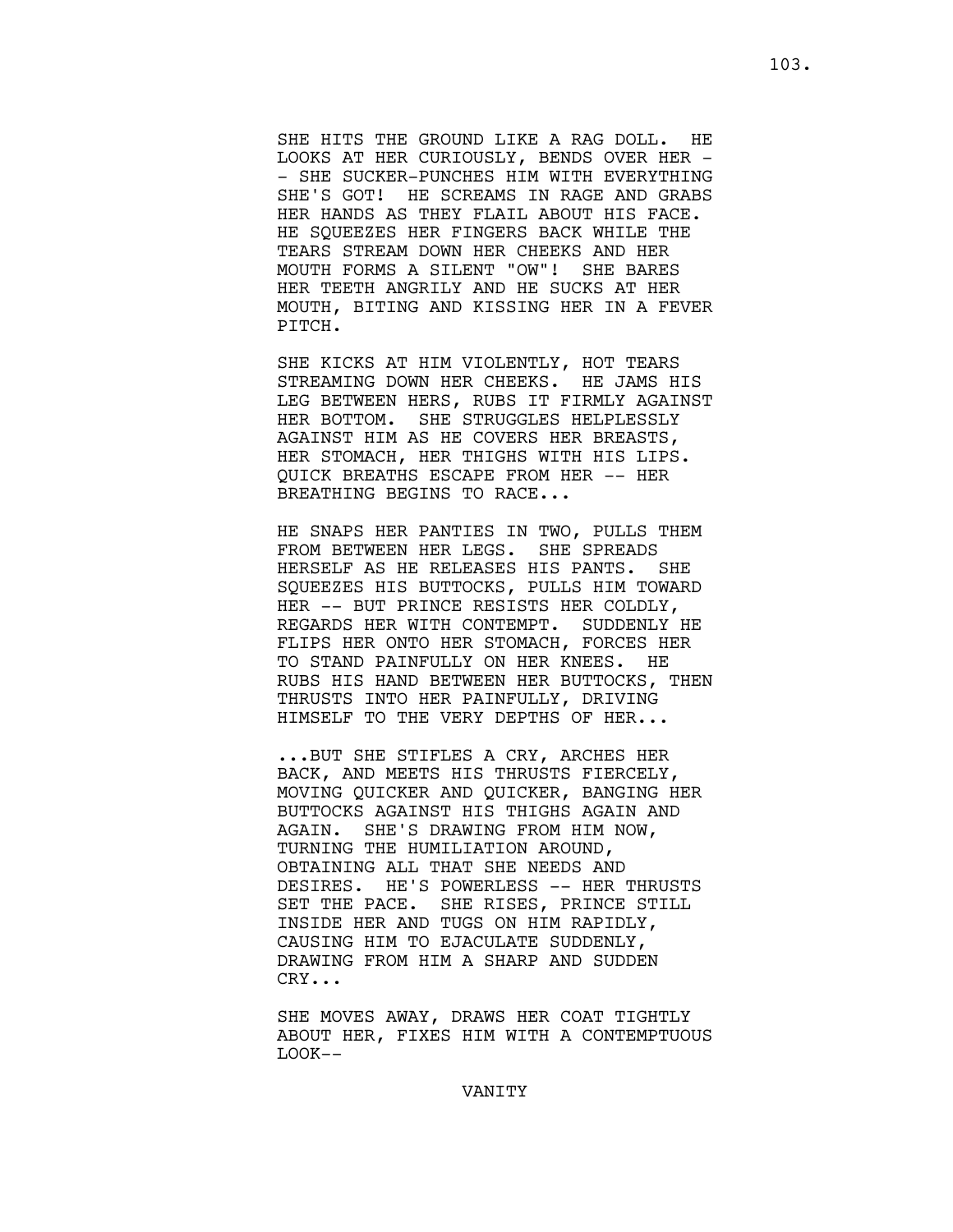YOU'RE NOTHING, PRINCE, ABSOLUTELY NOTHING. YOU THINK YOU'RE SO SPECIAL -- BUT DEEP DOWN YOU'RE JUST LIKE ALL THE REST. (A BEAT) YOUR WHOLE LIFE YOU'VE BEEN HIDING, HIDING BEHIND YOUR MUSIC. BUT NOW YOU DON'T EVEN HAVE THAT, BECAUSE LAST NIGHT...LAST NIGHT YOU USED IT TO HURT SOMEONE, SOMEONE WHO REALLY CARES.

 SHE RUNS UP THE EMBANKMENT, WIPES AWAY HER TEARS, FACES HIM--

> VANITY IF YOU PUT YOUR HANDS ON ME LIKE THAT EVER AGAIN, I'LL BE THE LAST PERSON YOU TOUCH.

 SHE PULLS OFF HIS MOTHER'S EARRING, THROWS IT AT HIM. TEARS FLOWING, SHE STREAKS INTO THE HIGHWAY BLINDLY, DIRECTLY INTO THE PATH OF A SPEEDING CAR- - 1990 - 1990 - 1990 -

> THE DRIVER SPOTS HER IN HIS HEADLIGHTS, SLAMS ON HIS BRAKES! HE SKIDS WILDLY ACROSS THE ROAD, COMES TO A SCREECHING, BURNING STOP INCHES FROM HER THIGH!

#### VANITY

 SHOOTS A LOOK AT PRINCE, HER LIPS TREMBLING, HER LOVE FOR HIM, WRITTEN PLAINLY ON HER FACE. BUT HIS EYES FLASH DEFIANTLY. SHE BITES HER LIP SADLY, THEN SNAPS A HOT LOOK AT THE DRIVER--

#### VANITY

### I NEED A RIDE.

 SHE CUTS AROUND THE CAR, HOPS IN. THE DRIVER SKIDS OFF INTO THE NIGHT. PRINCE STANDS THERE TREMBLING, WATCHES AS IT DISAPPEARS INTO THE DISTANCE.

DISSOLVE TO:

 (99) EXT. PRINCE'S HOUSE -- NIGHT PRINCE PULLS UP TO THE WOODEN GATE, CUTS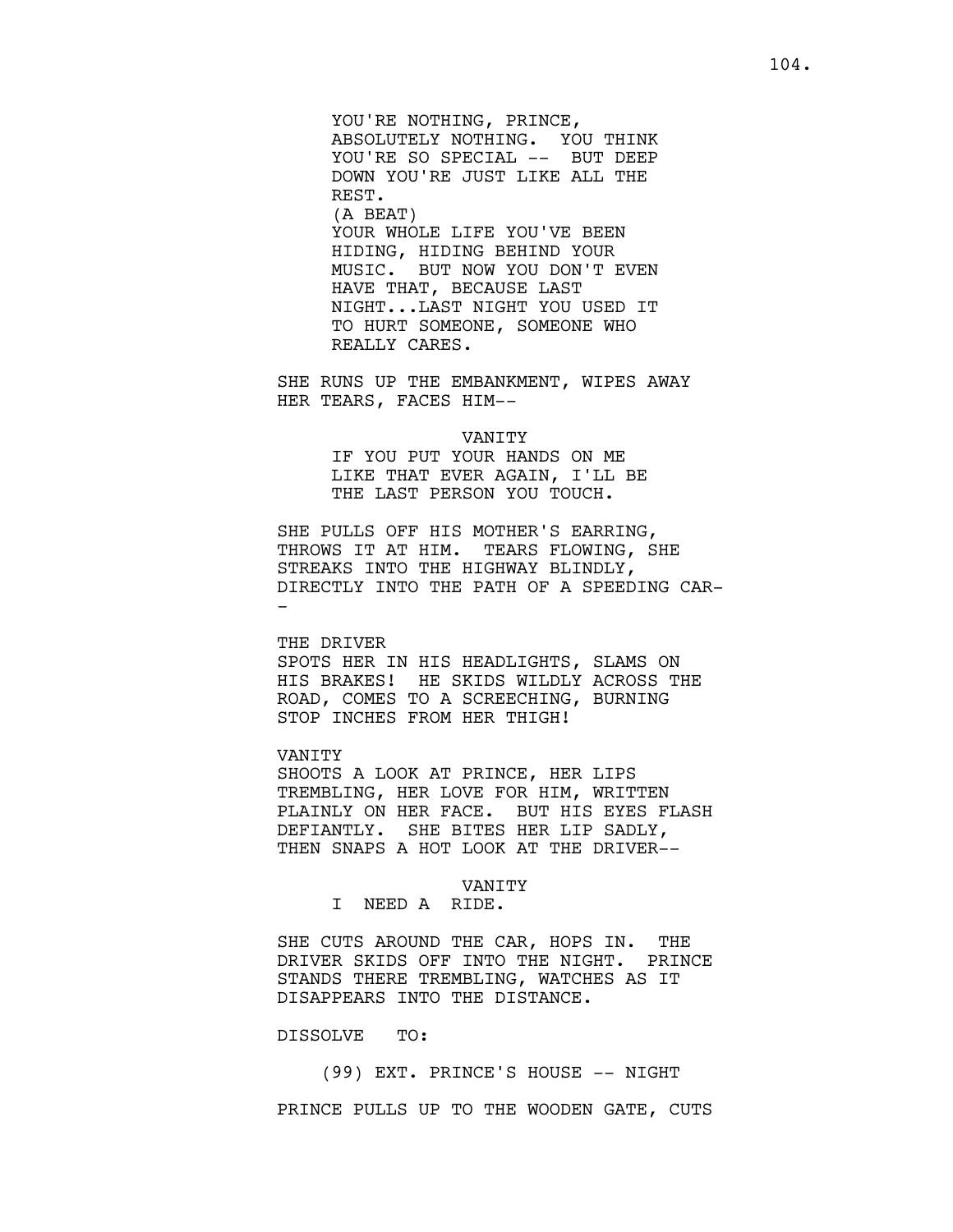THE MOTOR, GETS OFF. HE WALK WEARILY ACROSS THE PORCH, MOVES TO THE FRONT DOOR -- IT'S WIDE OPEN. HE THINKS NOTHING OF IT, CUTS INTO THE HOUSE, CLOSES IT BEHIND HIM.

(100) INT. PRINCE'S HOUSE -- GROUND FLOOR -- NIGHT

 HE STANDS BY THE DOOR MOTIONLESS, A CURIOUS LOOK ON HIS FACE. THE STEREO IS ON, THE NEEDLE SKIPPING MONOTONOUSLY ALONG THE RECORD. HIS MOUTH OPENS INTO A SPASM--

### PRINCE

DAD...?

 SILENCE. A SUDDEN DREAD COURSES THROUGH HIM, LEAVING A HOLLOW IN HIS STOMACH. HIS FEET ARE LIKE LEAD. HE MOVES HEAVILY INTO THE ROOM--

### PRINCE

MOM...?

 NOTHING. PANIC SETS IN. HE STREAKS DOWN THE HALLWAY, TWISTS OPEN THE BEDROOM DOOR -- IT'S EMPTY. BLUE NIGHT LIGHT GLOWS THROUGH THE WINDOWS. CURTAINS PLAY DELICATELY IN THE BREEZE. HE'S THOUGHTFUL, WALKS BACK INTO THE LIVING ROOM...

 ...THE COFFEE TABLE IS SMASHED. HE LOOKS AT IT CURIOUSLY, WONDERING STUPIDLY IF IT HAD ALWAYS BEEN LIKE THAT. THEN SUDDEN BOLT OF FEAR MAKES HIS HEAD SWIM. A LAMP, A PORCELAIN DISH, SOME KNICKKNACKS ON THE MANTLE -- ALL SMASHED. HE RUSHES INTO THE KITCHEN, LOOKS AROUND CRAZILY--

### **PRINCE**

DADDD...!

 NOTHING BUT THE DECAY OF HIS SCREAM. THE BASEMENT DOOR IS AJAR. HE CUTS TO IT QUICKLY, PULLS IT OPEN, PEERS FRANTICALLY INTO THE DARKNESS BELOW. HE SNAPS ON THE LIGHT...

### (101) OMIT

(102) EXT. PRINCE'S HOUSE -- NIGHT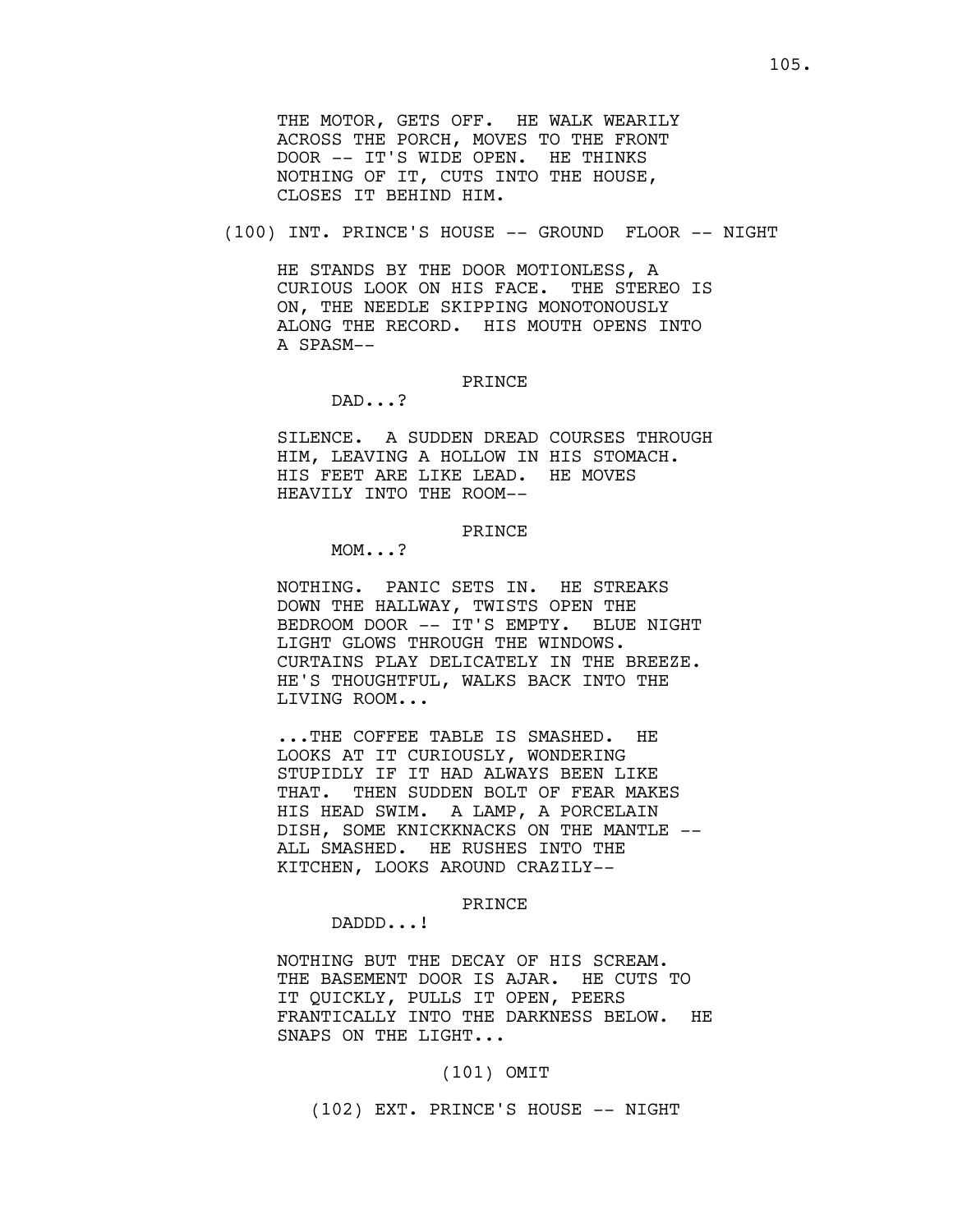SIRENS! THE SCENE IS A RIOT OF COLOR AND FRENZY. A POLICE CAR, LIGHTS FLASHING, SKIDS INTO THE DRIVE. NEIGHBORS JAM THE STREETS. POLICE CARS ARE PARKED ALL AROUND.

(103) INT. BASEMENT, PRINCE'S HOUSE -- NIGHT

 CHAOS! THE BASEMENT IS PACKED WITH COPS. PRINCE'S FATHER IS STRAPPED INTO A GURNEY, STARING DULLY AT THE CEILING. PHOTOGRAPHERS SNAP PICTURES AS PARAMEDICS WORK FEVERISHLY OVER HIM. I.V. UNITS ARE PUSHED INTO HIS VEINS. AN OXYGEN MASK IS PLACED OVER HIS NOSE AND MOUTH. HUGE WHITE BANDAGES ARE BUNCHED UP ALONG THE BACK OF HIS HEAD. HIS MOTHER IS KNEELING BY THE GURNEY,

 CRYING HYSTERICALLY, GRASPING HIS HANDS IN A WHITE PANIC. TWO COPS SUPPORT HER. SOMEONE IS SHOUTING INSTRUCTIONS. RADIOS CRACKLE INCESSANTLY. A MEDIC CRIES--

## MEDIC

LIFT!

 AND THE GURNEY IS HOISTED UP THE STAIRS QUICKLY, THE BULK OF THE CROWD FOLLOWING, HIS MOTHER SUPPORTED AS SHE ASCENDS THE STAIRS.

 PRINCE SITS ON A TATTERED SOFA IN THE CORNER, HIS HEAD BOWED. COPS STANDING AND KNEELING BESIDE HIM. SOMEBODY FINISHED TAKING NOTES, CLOSES HIS PAD. ONE COP RESTS A HAND ON HIS SHOULDER, TALKS TO HIM IN SOFT TONES. PRINCE SHAKES HIS HEAD SLIGHTLY. THE COP GIVES THE GROUP A SIGNAL AND EVERYONE DISPERSES, MOVES UP THE STAIRS. THE COP LOOKS AT HIM SYMPATHETICALLY, THEN CLOSES THE DOOR BEHIND HIM.

(104) INT. BASEMENT -- NIGHT

PRINCE

 SITS MOTIONLESS A LONG TIME. MOONLIGHT FLOODS THE BASEMENT WITH A FOREBODING LIGHT. A DOG BARKS SOMEWHERE IN THE DISTANCE. HE LOOKS UP SUDDENLY, HIS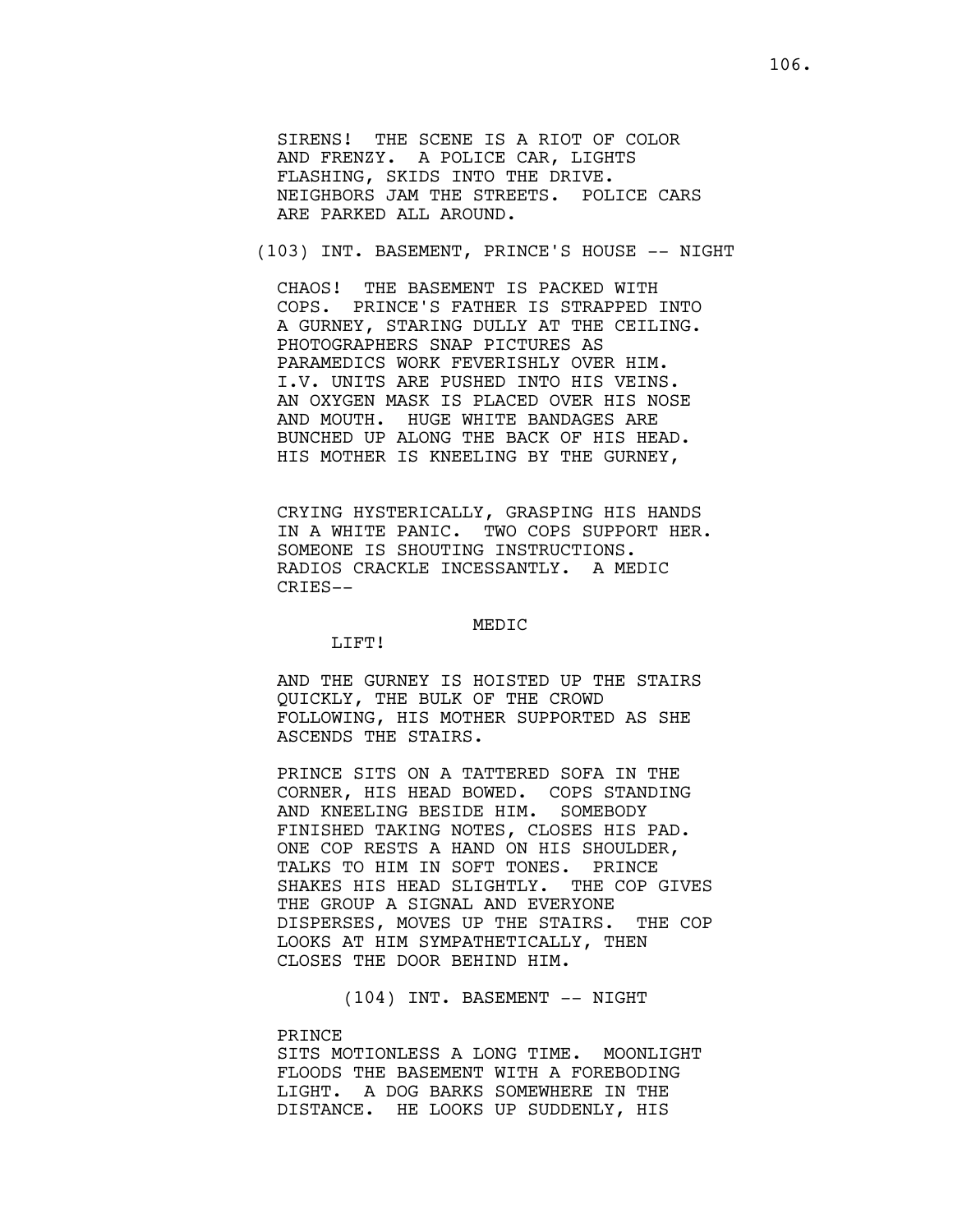FACE AGITATED, HIS EYES RED FROM TEARS.

 PRINCE'S POV-- CHALK MARKS ON THE FLOOR OUTLINING THE BODY OF HIS FATHER. THERE'S A GUN IN HIS FATHER'S HAND CLEARLY MARKED.

 A TRAIN WHISTLE IN THE DISTANCE. HE'S STARING AT THE GUN. HE SHAKES HIS HEAD, RUBS A HAND OVER HIS FACE VIGOROUSLY AND LOOKS UP AGAIN...

 ...THE GUN IN HIS FATHER'S HAND. HE CAN'T GET IT OUT OF HIS MIND! THE WHISTLE IS CLOSER.

 HE LURCHES TO HIS FEET, PACES BACK AND FORTH CRAZILY. HIS FATHER'S HEAD, THE GUN...THE GUN...THE...

THE WHISTLE IS LOUDER.

 HE THROWS HIMSELF INTO THE CHAIR, BURIES HIS FACE DEEPLY INTO HIS HANDS AND CRIES. HUGE RACKING SOBS SPASM THROUGH HIS BODY. HIS FATHER, HIS MOTHER, HIS ENTIRE LIFE, HIS MUSIC, HIS GUITAR...

HE LOOKS UP SUDDENLY -- THE GUN IN HIS FATHER'S HAND.

..AND HE STARES AT IT.

THE WHISTLE IS LOUDER!

 HIS HEART IS POUNDING IN HIS EARS. HE SQUEEZES THEM SHUT, LOOKS UP...

THE GUN.

 HE BOLTS TO HIS FEET, PACES BACK AND FORTH IN A PANIC! THE TRAIN IS HOWLING! A ROPE IN THE CORNER OF THE ROOM, HIS FACE, THE GUN...

 HE SITS DULLY, GAZES AT THE ROPE AS IF IN A TRANCE. THE TRAIN IS ROARING PAST THE HOUSE, IT'S HORN BLASTING. THE ROPE, THE GUN, AND HIS BODY DANGLING FROM THE RAFTERS IN THE NIGHT BREEZE--

**PRINCE** 

 (SCREAMING) NOOOOOO!!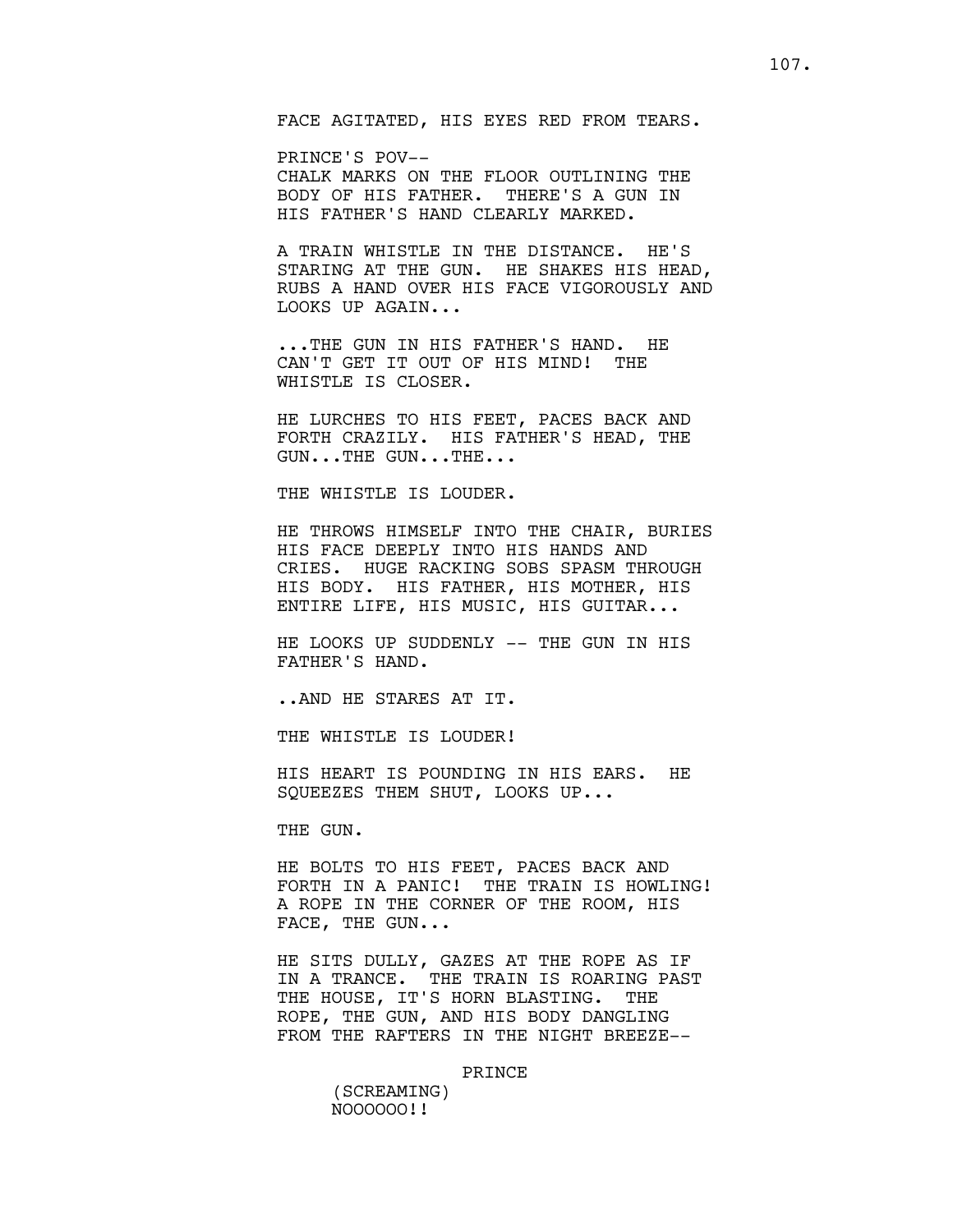HE LURCHES TO HIS FEET, CUTS THROUGH THE BASEMENT LIKE A MADMAN. HE GRABS A STICK AND STARTS SLASHING THINGS CRAZILY, MOVING THROUGH THE ROOM SWINGING HIS STICK WILDLY AGAIN AND AGAIN.

 HE'S LOST TO HIMSELF NOW, DEEP IN THE PIT OF AN UNKNOWN TERROR, EXPURGATING A HORROR THAT HAS BEEN FESTERING IN HIM FOR YEARS. HE FLINGS HIS STICK AT THE WALL, UNENDS SHELVES AND BUREAUS, TRAMPLING OLD MEMORIES THAT HAVE LAIN DORMANT FOR YEARS.

 DRAWER AFTER DRAWER IS FLUNG AGAINST THE WALL, THEIR CONTENTS SMASHING AND SCATTERING ABOUT. HE OPENS A LARGE, OAKEN CHEST AND FLIPS OVER. THICK THREE INCH PILES OF YELLOWED PAPER FALL OUT. HE SNAPS THROUGH THE RUBBER BANDS HOLDING THEM TOGETHER AND FLINGS THE PAPER AT THE WALL AGAIN AND AGAIN...

 ...HE STOPS SUDDENLY, SHOCKED. HE SEES MUSICAL NOTES WRITTEN DOWN ON THE PAPER. HIS HEART POUNDING IN HIS CHEST, HE SEARCHES FRANTICALLY THROUGH THE RUBBLE SCATTERED ABOUT HIM. MORE AND MORE MUSICAL NOTES, SKETCHED IDEAS, SIMPLE MELODIES, ENTIRE SONGS AND SCORES -- ALL METICULOUSLY RECORDED ON LINED YELLOWED PAPER, DATED FOR THE LAST 20 YEARS, AND SIGNED...BY HIS FATHER. HE'S SHOCKED TO A STANDSTILL. THEN THE FULL SIGNIFICANCE OF WHAT'S BEFORE HIM HITS HIM LIKE A SLEDGEHAMMER. HE COLLAPSES IN AGONY AGAINST THE CHEST, TEARS FLOWING DOWN HIS CHEEKS.

(105) INT. BASEMENT -- A SERIES OF SHOTS (NIGHT INTO DAY)

 PRINCE LYING OUTSTRETCHED ON THE BASEMENT FLOOR, SLEEPING FITFULLY, FEVERISHLY. HIS BODY IS LATHERED IN SWEAT, THE DROPLETS GLISTEN IN THE PALE LIGHT.

 ANOTHER ANGLE COOL, GRAY DAWN. HE'S IN A DEAD SLEEP ON THE FLOOR, HIS ARMS OUTSTRETCHED, HIS LEGS TWISTED BENEATH HIM. HIS FATHER'S OUTLINE SEEMINGLY RESTS BY HIS SIDE...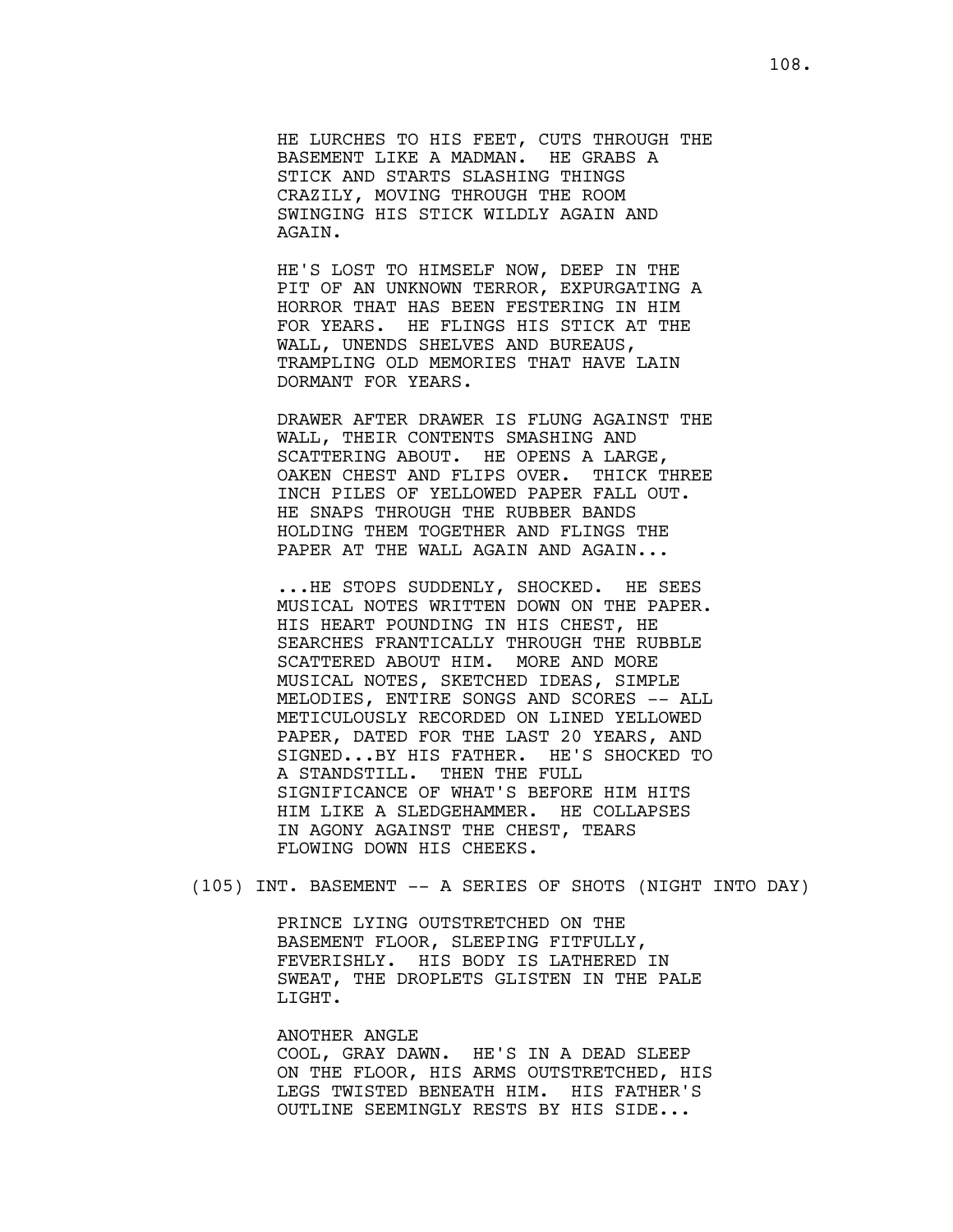JUST THEN THE BASEMENT WINDOW BEGINS TO GLOW WITH SUNLIGHT. IT INCHES SLOWLY ACROSS THE FLOOR, THEN SWEEPS HIM MAJESTICALLY, BATHING HIM IN ITS WARMTH. HE WAKES SLOWLY, STRETCHES HIS LIMBS LIKE AN OPENING FLOWER. AFTER A MOMENT HE SITS UP, SHADES HIS EYES...

 THE BASEMENT IS LITTERED WITH DEBRIS. THE DESTRUCTION IS COMPLETE, BUT IN THE MIDST OF IT LIES HIS FATHER'S MUSIC. THE YELLOW PARCHMENT IS SCATTERED ABOUT GLOWING IN THE SUNLIGHT...

 SOMETHING SEEMS TO FLASH ACROSS HIS MIND. HE STANDS, MOVES QUICKLY DOWN THE HALLWAY TO THE ANTECHAMBER...

 SUDDENLY WE HEAR A TAPE REWINDING. AFTER A MOMENT...MUSIC AND WE IMMEDIATELY RECOGNIZE IT AS LISA'S AND WENDY'S SONG. IT PLAYS A MOMENT, THEN SNAPS OFF ABRUPTLY. HE STANDS LOCKED IN THOUGHT, THEN SITS BEHIND THE PIANO, HUNTS FOR THE FIRST FEW NOTES OF LISA'S AND WENDY'S SONG...

DISSOLVE TO:

(105A) INT. HOSPITAL ROOM -- NIGHT

 PRINCE'S FATHER IS LYING ON THE BED, SLEEPING PEACEFULLY. A LARGE BANDAGE IS WRAPPED ALONG THE BACK OF HIS HEAD. HIS MOTHER SITS BY HIS SIDE, HER FOREHEAD RESTING ON THE COVERS, HER HANDS HOLDING HIS. SHE'S IN DEEP SLEEP, AND IT'S OBVIOUS AT ONCE THAT SHE'S BEEN BY HIS SIDE THE ENTIRE TIME...

 PRINCE STEPS FROM THE SHADOWS OF THE ROOM AND GAZES AT THEM FIGHTING BACK THE EMOTION THAT WELLS WITHIN HIM. HE LEANS CLOSE AND KISSES THEM BOTH GENTLYTHEN--

(OVER)

 (EXCITED) LET'S BRING THEM BACK! LADIES AND GENTLEMEN, THE TIME!

(106) INT. CLUB (1ST AVE. ST. BAR) -- NIGHT

**MC** MC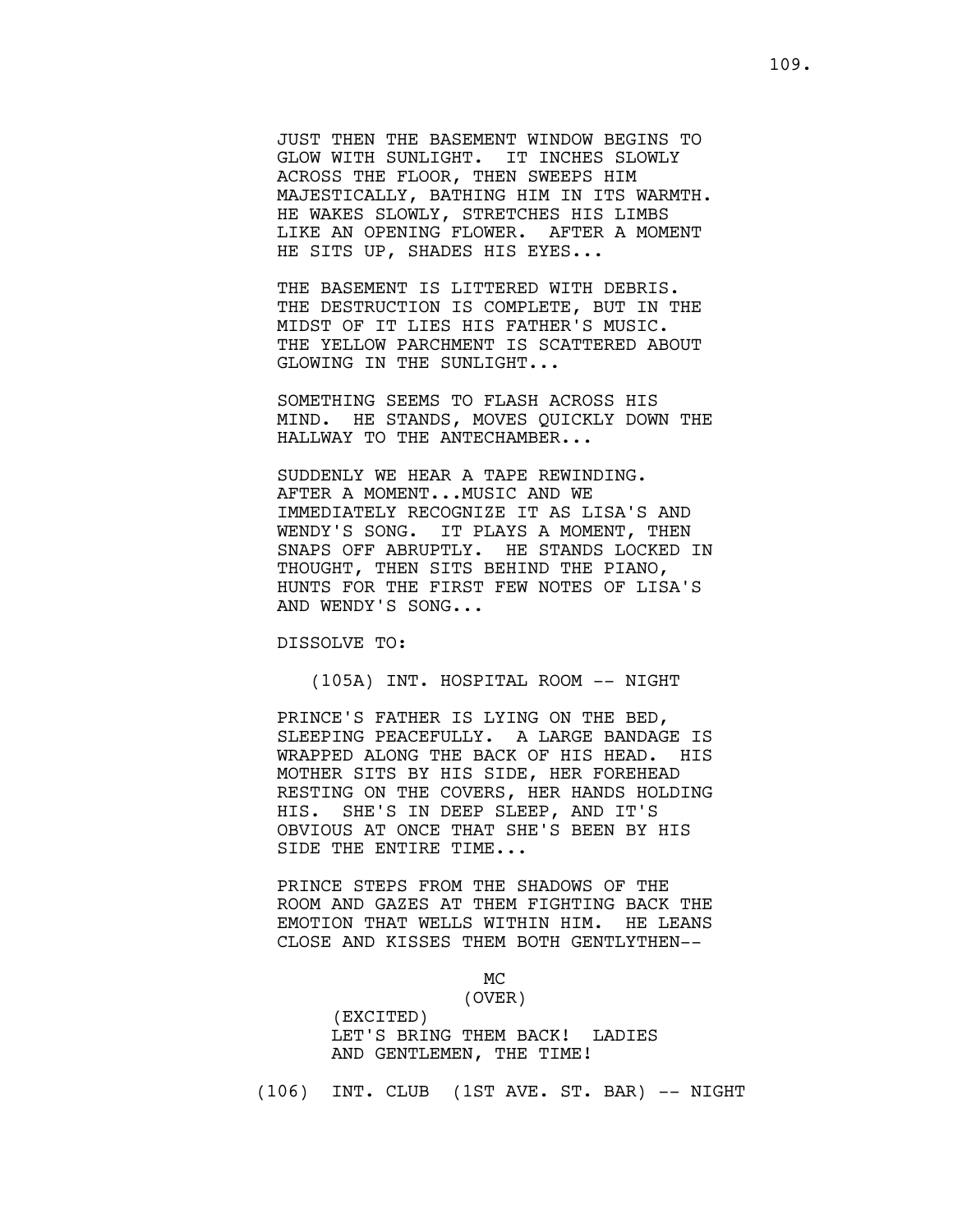THE CROWD GOES WILD! MORRIS, JEROME AND THE TIME RETURN TO THE STAGE TO A FRENZIED THRONG. THE PLACE IS PACKED, THE CROWD APPLAUDING LIKE MAD! LASER LIGHTS STROBE THE HOUSE IN A FRENZY. IT'S A GLORIOUS NIGHT, AND MORRIS STRUTS BACK AND FORTH IMPERIALISTICALLY CRISS- CROSSING THE STAGE LIKE A LION, URGING THE AUDIENCE ON. HE GRABS A MIKE--

> MORRIS YOU LOVE US RIGHT?! YOU WANT US RIGHT?! I CAN'T HEAR YOU!

 THE CROWD IS SCREAMING -- MORRIS FLASHES A WIDE, EXAGGERATED GRIN--

> MORRIS WHAT TIME IS IT?! (A BEAT) WHAWHAK!!

 AND MUSIC. THE TIME LAUNCHES INTO "THE BIRD" AND MORRIS, LAUGHING HEARTILY, DOES 'THE BIRD" (DANCE) WITH JEROME AS THE AUDIENCE ROARS THEIR APPROVAL.

(107) INT. DRESSING ROOM/BACKSTAGE -- NIGHT

 AS PRINCE AND HIS BAND SIT IN GRAVE SILENCE, THE EXUBERANT SOUNDS OF THE CLUB FILTERING THROUGH THE OPEN DOOR. JILL IS ALSO IN THE ROOM, SITTING ON A TABLE, HOLDING THE DOG SILENTLY IN HER LAP. SHE CASTS SIDELONG LOOKS TO PRINCE, TEARS WELLING IN HER EYES.

 THE BAND MEMBERS FIDGET NERVOUSLY, KNOWING FULL WELL THAT THEIR JOBS ARE ON THE LINE, AND FEELING AWFUL ABOUT THE PERSONAL TRAGEDY THAT HAS BEFALLEN PRINCE. THE ENTIRE SITUATION IS VERY TENSE, AND IT'S MADE WORSE EVERY TIME THE CROWD LETS OUT A DELIGHTED ROAR OF APPROVAL. BUT PRINCE SITS PLACIDLY, HIS FACE AN ENIGMA, HIS FEELINGS A MYSTERY.

(108) INT. CLUB -- NIGHT

 AND IT COULDN'T BE MORE OF A CONTRAST! THE PLACE IS A RIOT OF COLOR AND RAUCOUS CARRYINGS ON. "THE BIRD" IS A SMASHING SUCCESS WITH EVERYONE ON THE DANCE FLOOR TRYING GAMELY TO GET THE STEPS RIGHT.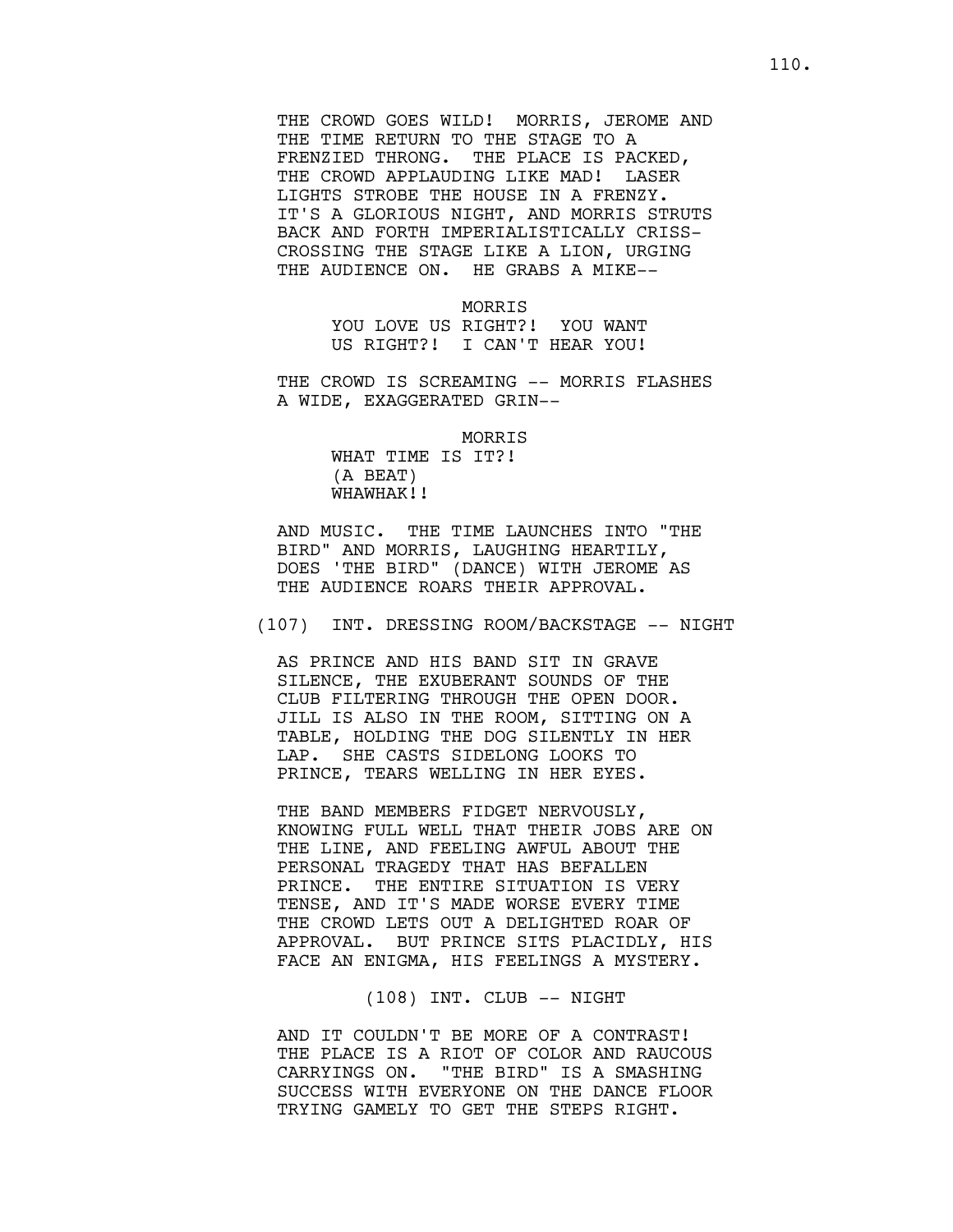MORRIS AND JEROME ARE FLUSHED WITH PRIDE, SURPRISING EVEN THEMSELVES WITH THEIR IMPROMPTU ADJUSTMENTS TO THE ACT. THE MUSIC CRESCENDOS, THEN COMES TO A ROUSING BLISTERING END!

 THE STAGE IS PLUNGE INTO DARKNESS. THE CROWD GOES BERSERK. BILLY SPARKS SHAKES HIS HEAD HAPPILY--

#### BILLY

JESUS!

(109) INT. BACKSTAGE -- NIGHT

 MORRIS, JEROME AND THE TIME CUT BRISKLY PAST ADMIRING FANS, LAUGHING AND SHOUTING CRAZILY--

BAND MEMBERS

 (AD LIB) IT'S ALL OVER NOW. HE BETTER WATCH OUT. HE DOESN'T EVEN NEED TO GO ON. HE MIGHT AS WELL GO HOME.

(110) INT. DRESSING ROOM -- NIGHT

 AS PRINCE, JILL AND THE BAND SIT IN DEAD SILENCE LISTENING TO THE TIME'S BLUSTER OFF SCREEN. SUDDENLY THE TIME CROSSES THE DOORWAY -- MORRIS DOES A DOUBLE-TAKE, STICKS HIS HEAD INTO THE ROOM--

# MORRIS HOW'S THE FAMILY! WHAWHAK!

 THE TIME BUSTS UP, DRAGS MORRIS FROM THE ROOM. PRINCE'S GROUP IS SHOCKED, CASTS FURTIVE GLANCES TO HIM -- BUT HE REMAINS SERENE, THEN--

**MC** MC (OVER) LADIES AND GENTLEMEN, PLEASE WELCOME PRINCE!

> APPLAUSE OFFSCREEN. PRINCE STANDS ABRUPTLY, STRAPS ON HIS GUITAR. HIS BAND MEMBERS LOOK AT HIM CLOSELY, TRYING TO DISCERN HIS FEELINGS. HE GIVES THEM A CURSORY GLANCE, CUTS OUT THE DOOR.

> > (111) INT. CLUB -- NIGHT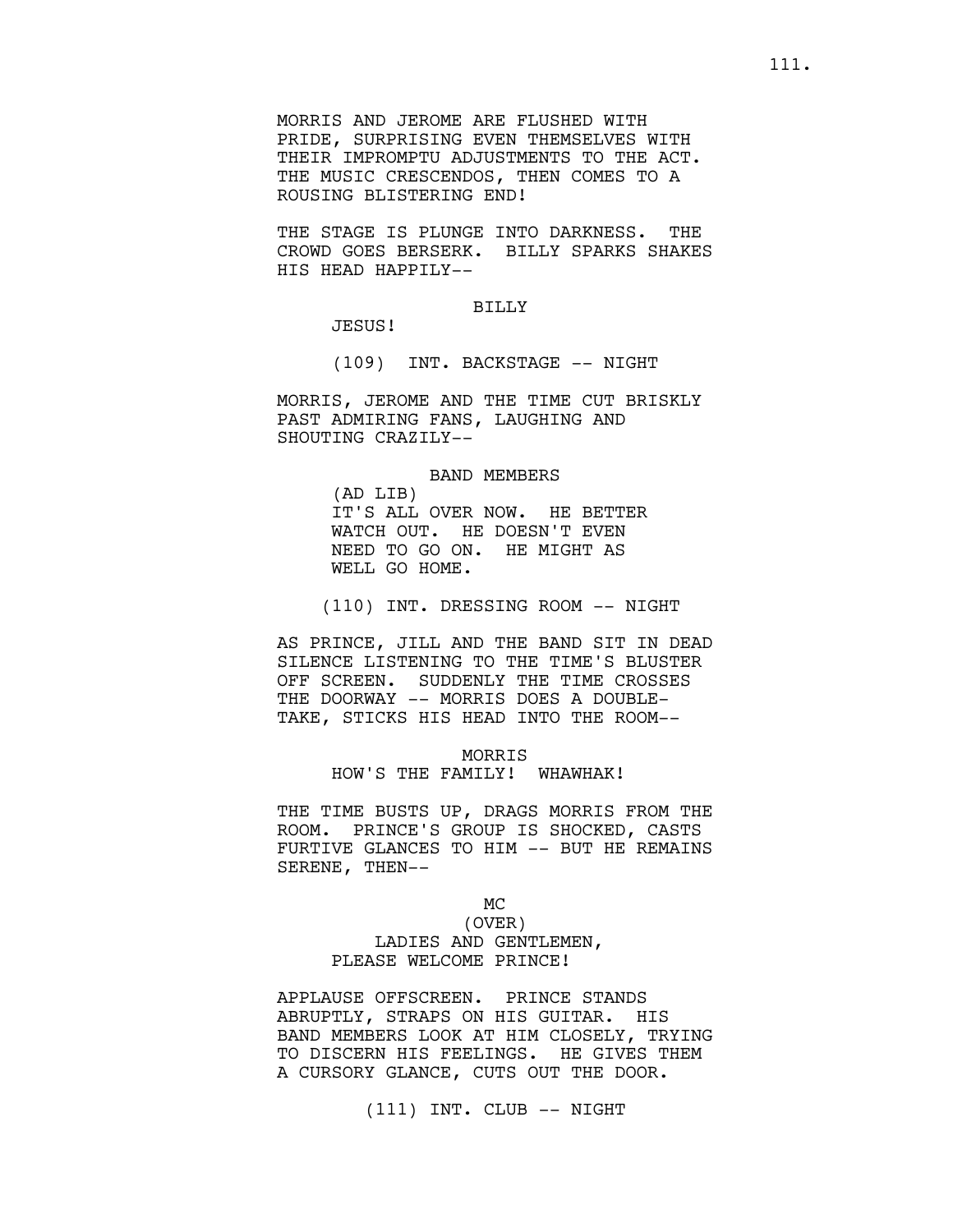PRINCE HITS THE STAGE AND THE APPLAUSE GROWS, BUT IT' S NOTHING LIKE THE EXUBERANCE THAT GREETED MORRIS. HE MOVES CENTER-STAGE AND PLANTS HIMSELF THERE, HIS EYES STARING INTO THE AUDIENCE.

 BILLY SPARKS LEANS AGAINST THE BAR, A SMUG LOOK ON HIS FACE.

 VANITY WALKS SLOWLY UP THE STAIRS, GAZES AT PRINCE.

# PRINCE

 DOES NOT MOVE. THE APPLAUSE TRICKLES AWAY. HE CONTINUES TO STARE IN THE AUDIENCE MAKING NO ATTEMPT TO DIRECT HIS BAND, OR START A TUNE. A NERVOUS TWITTER RIPPLES THOUGH THE CROWD. THOSE WHO KNOW ABOUT THE TRAGEDY FEEL A PROFOUND EMBARRASSMENT FOR HIM -- BUT NO ONE TURNS AWAY. THEN HIS VOICE COMES CLEAR AND MELLIFLUOUS--

> PRINCE I WOULD LIKE TO DO A SONG THAT TWO OF MY FRIENDS WROTE.

 A MURMUR, CUTS THROUGH THE CROWD LIKE A RIPTIDE. PRINCE SNAPS A LOOK TO LISA AND WENDY AND CONFIRMS THAT IT IS INDEED THEIR SONG. THEY CAN'T BELIEVE IT! TEARS SPRING TO WENDY'S EYES BEFORE SHE KNOWS IT ...

 PRINCE SMILES AT HER, THEN GAZES AT HIS ENTIRE BAND. THEIR EYES FASTEN ON HIM IN AN INSTANT. HE COUNTS SOFTLY AND...

 MUSIC. THE OPENING BARS OF "PURPLE RAIN." HE TURNS TO TO THE AUDIENCE AND SINGS....

 IT'S A BALLAD, A POEM REALLY, A PLEA FOR UNDERSTANDING, LOVE, AND SURVIVAL. IT'S A TESTAMENT, A PACT IF YOU WILL, BETWEEN HIMSELF AND OTHERS...

 THE AUDIENCE IS MESMERIZED, ALL EYES ARE UPON HIM -- BUT PRINCE DOESN'T NOTICE. LIPS PRESSED AGAINST THE MIKE, DARK EYES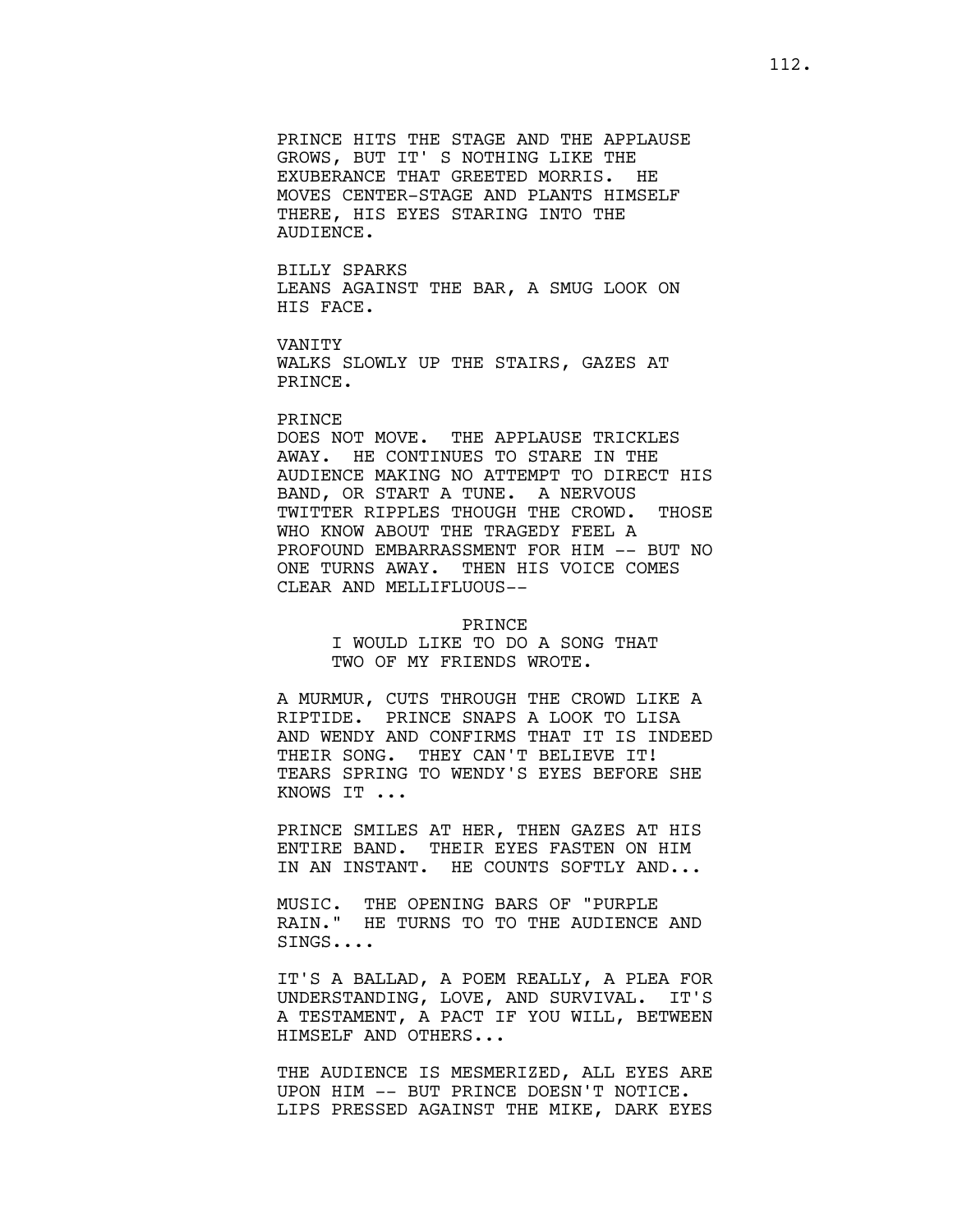STREAMING, HE'S LOST TO HIMSELF NOW, LOOSENING ALL THAT'S WITHIN HIM, CLEANSING HIMSELF OF HIS RAGE, HATRED AND PAIN...

### VANITY

 IS CRYING. EVERY MOMENT SHE HAS SHARED WITH HIM IS EXPRESSED IN THIS SONG, AND THE EFFECT ON HER IS UNNERVING. HER HEART LEAPS TO HIM IN A WAY SHE NEVER THOUGHT POSSIBLE. BUT SHE LETS IT GO WILLINGLY, AS THE WORDS DRAW HER IN, SEDUCING HER SOMEHOW, MAKING HER FREE...AS IF THE MUSIC, HIS WORDS, ALL THAT HE HAS EXPERIENCED AND UNDERSTOOD, IS PURGING WHAT IS CONFUSED AND UGLY WITHIN HERSELF, LEAVING HER WITH AN UNDERSTANDING AND JOY THAT BURNS IN HER WOMB LIKE SOFT FIRE. A SMILE SPRINGS TO HER LIPS AS TEARS CONTINUE TO FLOW, AND SHE FINDS HERSELF MOVING CLOSER...

 ...AS THE AUDIENCE MOVES CLOSER, DRAWN SOMEHOW TO THE STAGE, TO THE PERSON WHO SINGS SO TRULY, TO THE PERSON WHO GIVES OF HIMSELF UNSELFISHLY TO ALL THAT HE FEELS...

 PRINCE BEGINS A LONG SUSTAINED CRY THAT CUTS THOUGH THE HEARTS OF ALL PRESENT. THE MUSIC BUILDS AWSOMELY, AND HE CONTINUES TO SING OUT, EMPTYING HIMSELF OF ALL THE REMAINING PAIN LYING WITHIN. THE MUSIC CRESCENDOS AND COMES TO A QUIET END...

 STUNNED SILENCE. A SILENCE SO PROFOUND YOU COULD HEAR A PIN DROP. PRINCE SIGHS, ASSUMES THE WORSE, THEN CUTS ACROSS THE STAGE PURPOSEFULLY. NOW SOME CLAPPING. AND A WHISTLE FROM THE BACK AND THE SHOUTING. AND MORE WHISTLES AND SOME EVEN SCREAMING. AND THE WHISTLES AND THE SHOUTS AND THE CLAPPING GROWING AND GROWING AS....

# (112) INT. HALLWAY -- NIGHT

 PRINCE CUTS FROM THE STAGE IN A FRENZY, RUSHES TOWARD THE REAR EXIT. THE APPLAUSE IS BUILDING AND BUILDING UNTIL IT'S A THUNDER, AN ONRUSHING ROAR, AN AVALANCHE OF HYSTERIA THAT ROCKS THE CLUB MIGHTILY...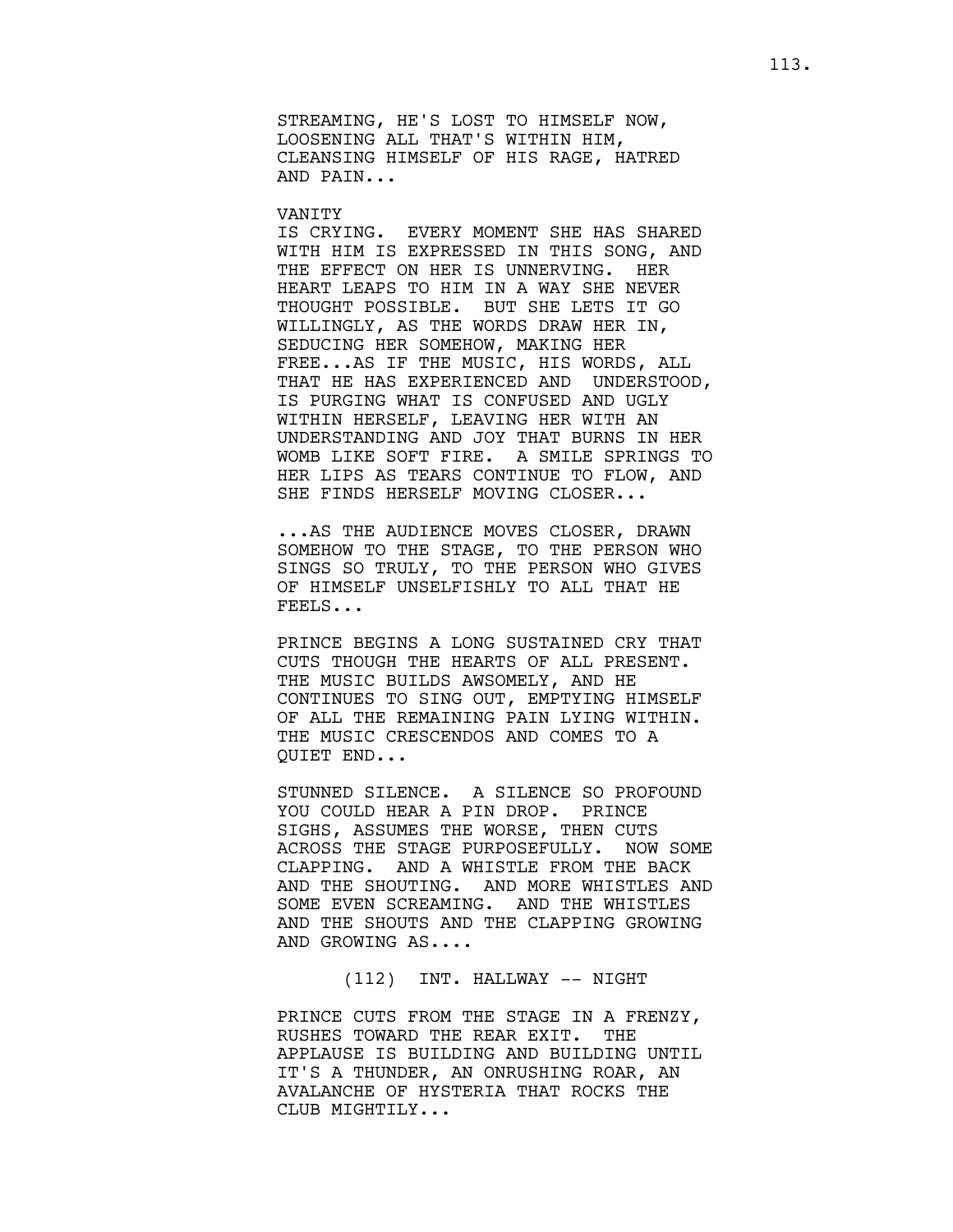IS STILL RUNNING THOUGH, HIS FACE STREAMING WITH TEARS, PAST THE SURPRISED LOOK OF JILL, PAST THE FANS, PAST EVERYONE -- STRIPPING OF HIS CLOTHES FIERCELY, FLINGING OFF HIS JACKET, HIS SHIRT, HIS SCARF--

(113) EXT. BACK ENTRANCE, INT. HALLWAY -- CLUB -- NIGHT

 HE SMASHES OPEN THE DOOR, BURSTS OUTSIDE. HE SUCKS IN THE NIGHT AIR AS IF HE WAS DROWNING. HE WIPES AWAY HIS TEARS, RUSHES TO HIS BIKE, STARTS TO UNDO THE CHAIN...

...THEY'RE SHOUTING HIS NAME...

 NOT RANDOMLY, NOT HAPHAZARDLY, BUT...IN UNISON. AND RELENTLESS, VERY DEMANDING, DOWNRIGHT URGENT, AND...IT'S BEAUTIFUL.

 A WRY SMILE CROSSES HIS LIPS. HE HEADS BACK TO THE DOOR. JILL IS THERE, SCARED, HER FACE A MAP OF TEARS. HE FLASHES HER A SMILE--

#### PRINCE

HI.

 SHE'S THUNDERSTRUCK, CAN BARELY SQUEAK IT OUT--

# JILL

HI.

 AND HE WHIPS INTO THE HALLWAY. HER FACE DISSOLVES INTO A SMILE OF PURE JOY.

(114) INT. CLUB -- NIGHT

 MOVING NOW, FAST AND FURIOUS. THE HALLWAY IS LINED WITH PEOPLE. THEY REACH FOR HIM AS HE PASSES, TOUCHING HIM, SHOWERING HIM WITH THEIR LOVE. SOMEONE HANDS HIM HIS SHIRT, ANOTHER HIS SCARF -- IT'S SO INTENSE!

 HE'S MOVING QUICKLY NOW, HIS JACKET UP AHEAD, CLOSER...HE STOPS SUDDENLY, STUNNED...

...VANITY IS HOLDING HIS JACKET. HE'S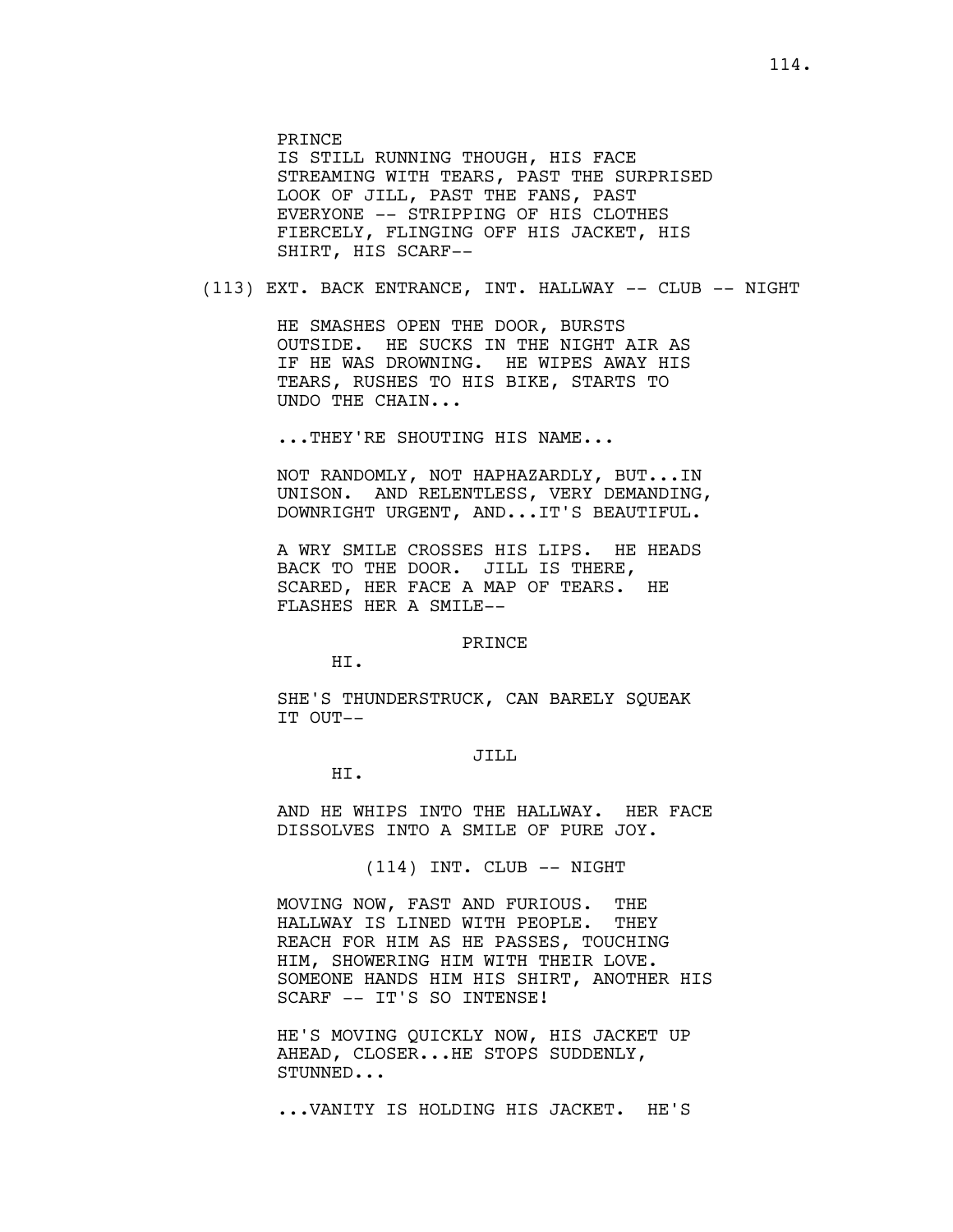STRUCK SPEECHLESS -- SHE HANDS IT TO HIM SMILING, TEARS STREAMING DOWN HER FACE--

#### VANITY

I LOVE YOU.

 HIS KNEES GO WEAK, SHE KISSES HIM SPONTANEOUSLY, PUSHES HIM LOVINGLY TO THE STAGE.

THE CROWD IS ROARING!

(115) INT. HALLWAY AND STAGE REAR -- NIGHT

 HE'S HALF-RUNNING NOW LIKE CRAZY -- HIS BAND IS ON-STAGE, PEERING ANXIOUSLY INTO THE HALLWAY. THEY SPOT HIM AND RELIEF SWEEPS THEIR FACES LIKE A TIDAL WAVE. HE WHIPS HIS JACKET ON, RUSHES UP THE STAIRS...

(116) INT. CLUB -- NIGHT

STAGE

 THUNDER! PRINCE WALKS CENTER- STAGE...AND BOWS. THE AUDIENCE GOES BERSERK! HE ACKNOWLEDGES WENDY AND LISA, AND THEN THE ENTIRE BAND. THE CROWD IS JUMPING OUT OF THEIR SKIN! HE STRAPS ON HIS GUITAR, GIVES A DEFT SIGNAL AND--

 MUSIC. THE BAND LAUNCHES INTO "I WOULD DIE FOR YOU." VANITY SQUEEZES HER WAY THROUGH THE CROWD AND STANDS WATCHING PRINCE FROM THE WINGS. HE PRESSES HIS LIPS TO THE MIKE AND SINGS.

THE MUSIC CONTINUES AS WE...

CUT TO:

(117) INT. LIVING ROOM, PRINCE'S HOME -- NIGHT

 PRINCE WALKS THROUGH THE LIVING ROOM SLOWLY, GAZES AT THE SMASHED TABLE, THE BROKEN LAMP AND DISHES. EVERY ITEM IN THE ROOM SUDDENLY TAKES ON A PROFOUND SIGNIFICANCE. HIS FATHER'S SLIPPERS UNDER THE SOFA, HIS MOTHER'S KNICKKNACKS ON THE TABLE, HER PEN AND INK DRAWINGS ON THE WALL. AFTER A MOMENT, HE PICKS UP HIS FATHER'S SLIPPERS, STUDIES THEM A LONG TIME.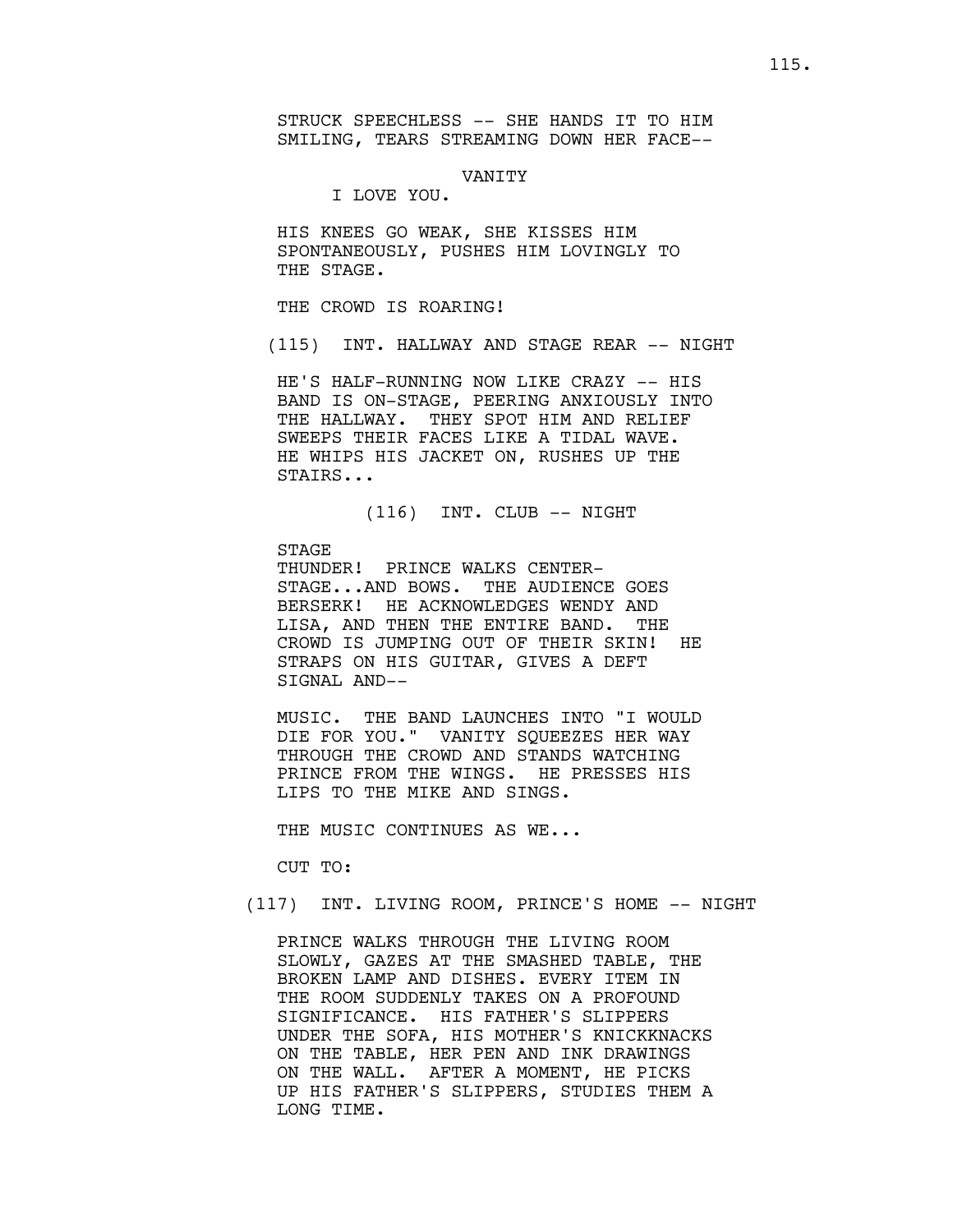(118) INT. BEDROOM -- NIGHT

THE DOOR OPENS -- A LIGHT SNAPS ON. HE WALKS INTO THE ROOM, PLACES HIS FATHER'S SLIPPERS IN THE CLOSET. HIS MOTHER'S DRESS IS LYING IN A HEAP ON THE FLOOR. HE PICKS IT UP, AND PUTS IT AWAY.

(119) INT. BASEMENT -- NIGHT

 AS HE DESCENDS THE STEPS HESITANTLY. THE FLOOR IS COVERED WITH RUBBLE. HE SITS ON THE STEPS, STARES AT HIS FATHER'S MUSIC ON THE FLOOR.

"I WOULD DIE FOR YOU" CONTINUES AS WE...

CUT TO:

(120) INT. CLUB -- NIGHT

 PRINCE ON-STAGE SINGING "I WOULD DIE FOR YOU." THE AUDIENCE IS CAPTIVATED, LOCKED INTO HIS GRIP AGAIN. HIS EYES SEEM TO BE FOCUSED ON SOMETHING FAR AWAY. HE CLOSES THEM TIGHTLY, PRESSES HIS LIPS AGAINST THE MIKE.

THE MUSIC CONTINUES AS WE...

CUT TO:

(121) INT. BASEMENT, PRINCE'S HOME -- TWILIGHT

 HE'S IN THE FINAL STAGES OF CLEANING THE BASEMENT FLOOR. THE DEBRIS HAS BEEN SWEPT UP, SHELVES RIGHTED, SMASHED ITEMS THROWN AWAY...

 HE STACKS HIS FATHER'S MUSIC NEATLY, TEARS WELLING IN HIS EYES. HE PLACES IT IN NEW BOXES, STANDS WEARILY, A FULFILLED LOOK ON HIS FACE. SUDDENLY HE STOPS -- STARES AT THE AWFUL CHALK MARKS ON THE FLOOR: HIS FATHER LYING DOWN, THE GUN GRIPPED IN HIS HAND...

"I WOULD DIE FOR YOU" CONTINUES AS WE...

CUT TO:

(122) INT. CLUB -- NIGHT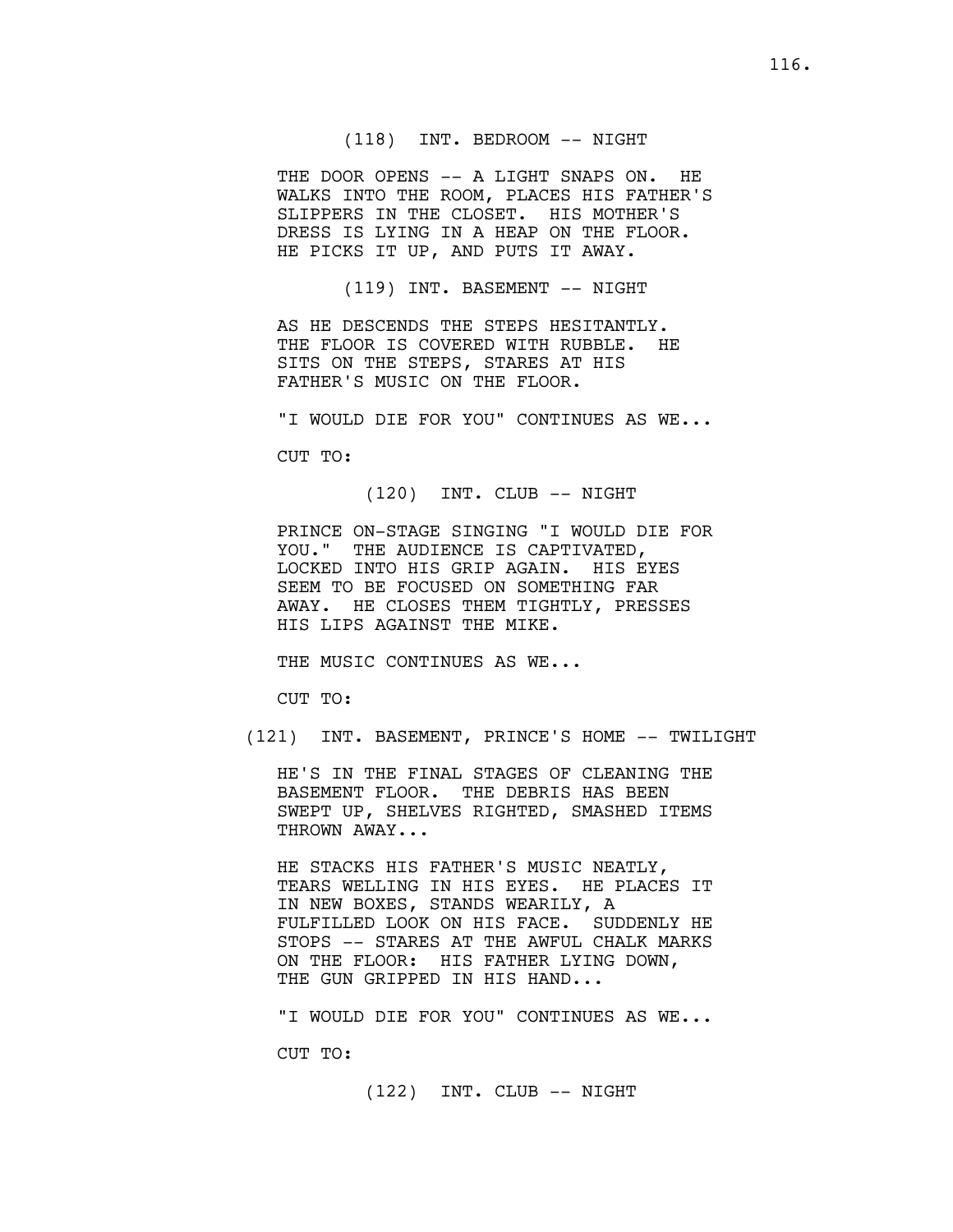PRINCE ON-STAGE SINGING "I WOULD DIE FOR YOU." HE'S LOST TO HIMSELF NOW, LOCKED INTO A PERSONAL HORROR HE ALONE CAN SEE. THE CROWD IS PRESSED AGAINST THE STAGE, MESMERIZED BY HIS PERFORMANCE. BILLY SPARKS IS ALSO DRAWN IN, AMAZED AT THE POWER BEING GENERATED FROM THE STAGE. PRINCE SWEEPS THE AUDIENCE WITH HIS EYES, THEN FASTENS ON VANITY EARNESTLY, SINGS DIRECTLY TO HER.

THE MUSIC CONTINUES AS WE...

CUT TO:

(123) INT. BASEMENT, PRINCE'S HOME -- DAWN

 HE PULLS A HOSE FROM BEHIND THE WASHER, DRAWS IT ON TO THE FLOOR. HE HESITATES A MOMENT, GAZES ONE LAST TIME AT HIS FATHER'S OUTLINE, TEARS WELLING IN HIS EYES. HE TURNS THE WATER ON, WATCHES AS THE DUSTY YELLOW CHALK GIVES WAY RELUCTANTLY, MIXING WITH THE WATER, SWIRLING DOWN THE DRAIN. CALMNESS SWEEPS HIS FACE LIKE A PASSING CLOUD.

 JUST THEN SUNLIGHT BLAZES IN THROUGH THE CASEMENT WINDOWS. WATER DROPLETS GLISTEN BRILLIANTLY IN THE MORNING LIGHT. HE TURNS THE WATER OFF, GOES TO PUT THE HOSE BACK -- STOPS SUDDENLY, SURPRISED...

 ...HIS MOTHER'S EARRING LIES ON THE FLOOR.

 HE'S ENTRANCED, PICKS IT UP, STARES AT IT A MOMENT. EVERYTHING HE'S BEEN THROUGH COMES RUSHING AT HIM LIKE A LOCO MOTIVE. THE CONFUSION, THE SHOUTING AND VIOLENCE, THE DARKNESS THAT ECLIPSED HIS PARENTS' LIFE -- IT'S ALL THERE, LYING JUST BELOW THE SURFACE, SETTLED INTO HIS HEART. BUT NOW THERE'S A DIFFERENCE -- HE KNOWS IT'S THERE AND HAS DISCOVERED WHAT COULD HAPPEN WHEN IT TAKES CONTROL OF YOUR LIFE.

 SO AS HE STANDS IN THE BASEMENT, ON THE CLEAN CELLAR FLOOR, HE REALIZES THAT...HE'LL JUST TAKE ONE THING AT A TIME, AND DO IT RIGHT. BETTER THAN ANYBODY ELSE. HE SMILES, REALIZES THAT